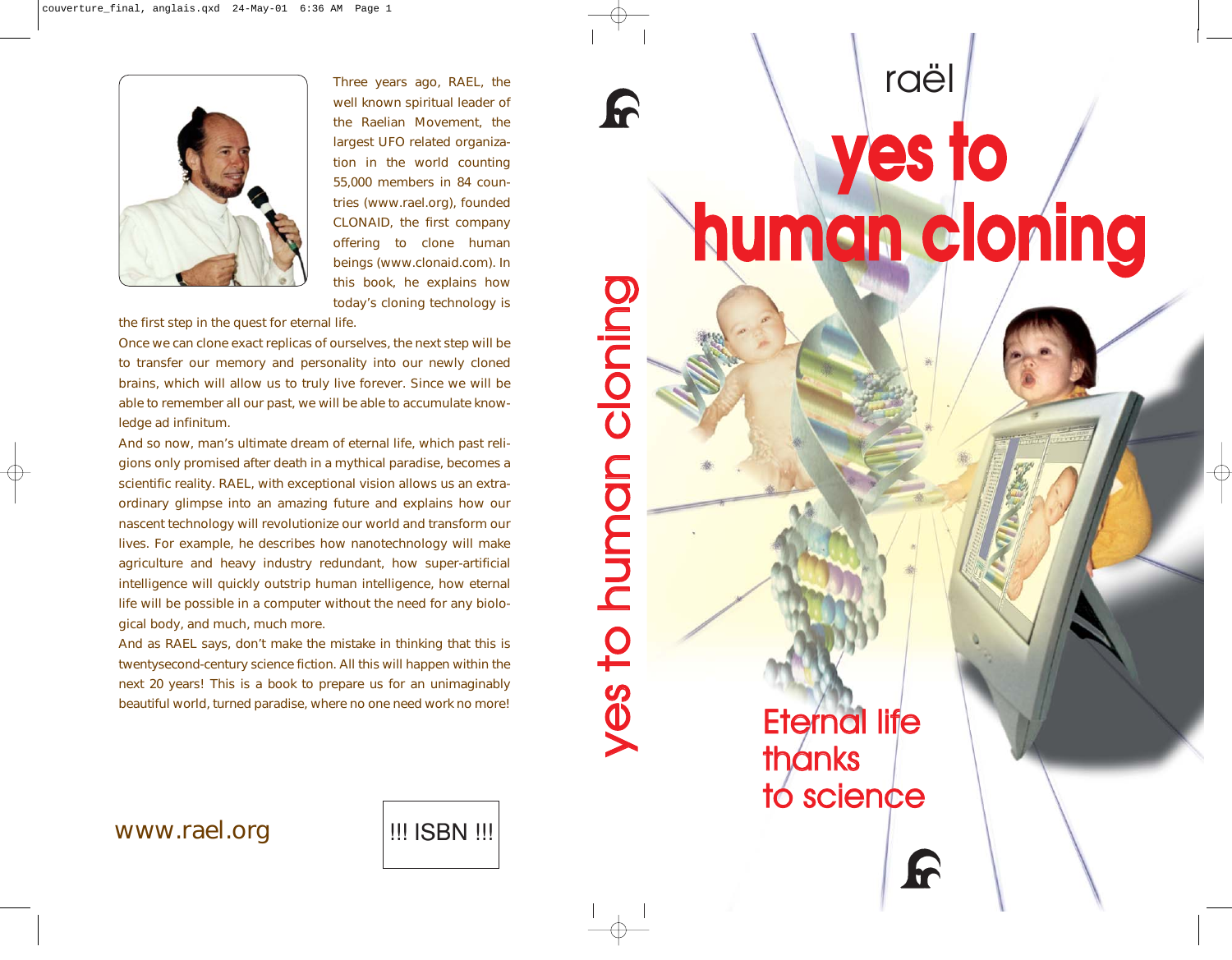#### **Copyright © The Raelian Foundation 2001**

The right of Raël to be identified as the author of this work has been asserted by him in accordance with the Copyright, Designs and Patents Act 1988.

All rights reserved. No part of this publication may be reproduced, stored in a retrieval system or transmitted in any form or by any means, electronic, mechanical, photocopying, recording or otherwise, without the prior permission of the publisher and copyright holder.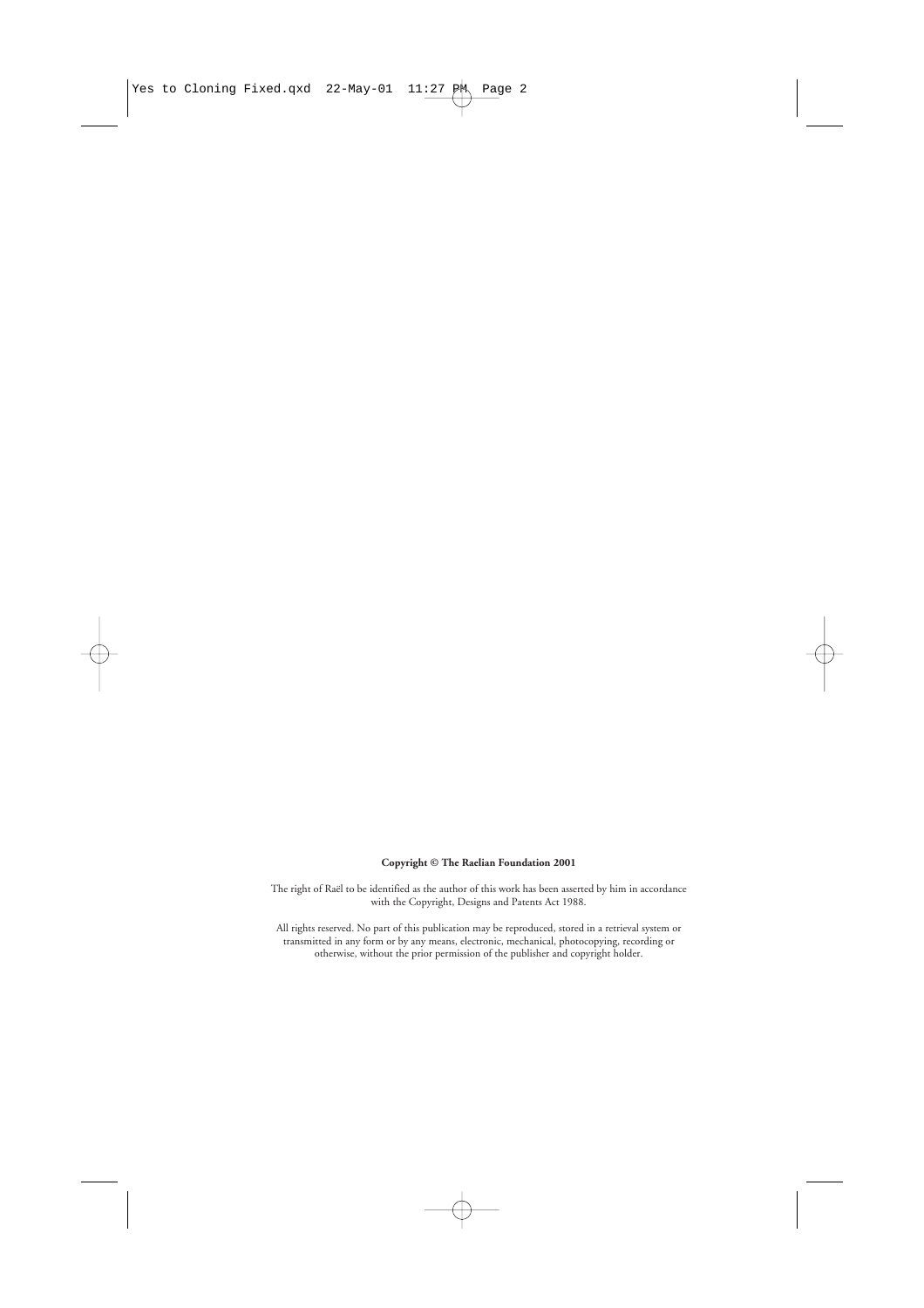### **yes to human cloning**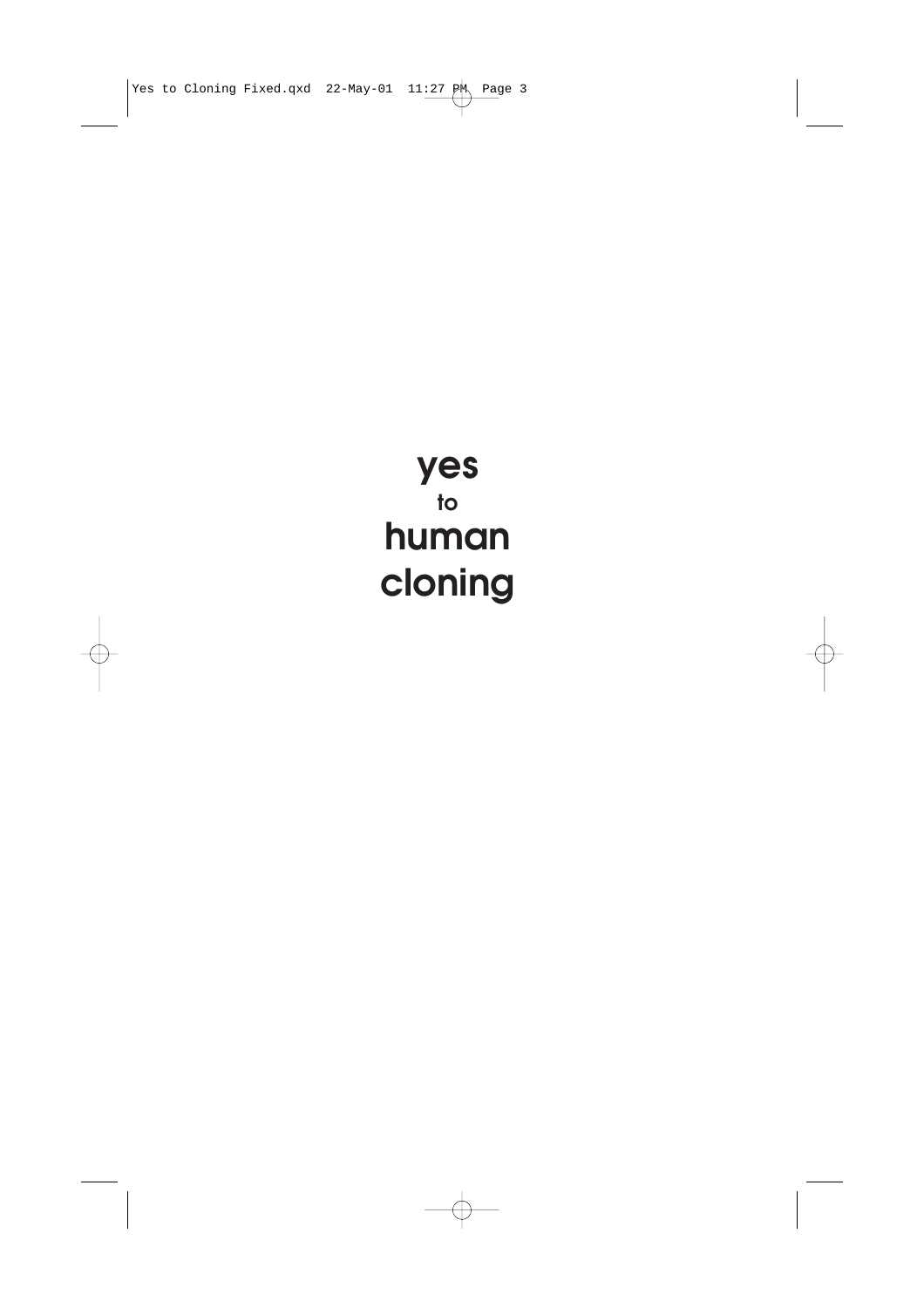#### **Thanks to:**

Dr. Marcus Wenner for the translation,

Myriam and Pierre-André Dorsaz for the composition of the book and the creation of the cover of which they used a photo of their son.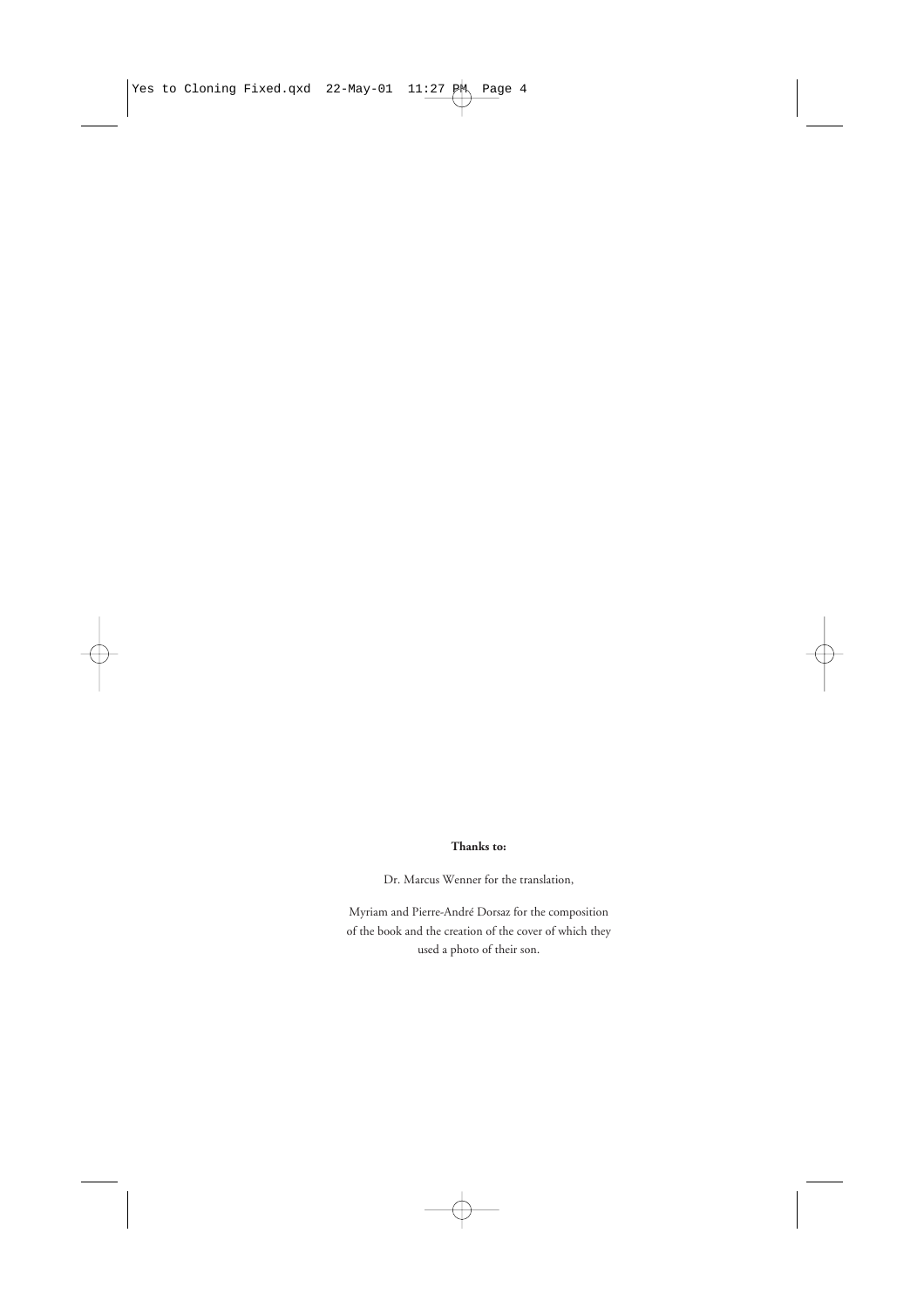### **Raël**

## **yes to human cloning**

Eternal life thanks to science

Edition by Raelian Foundation P.O. Box 328, FL 9490 VADUZ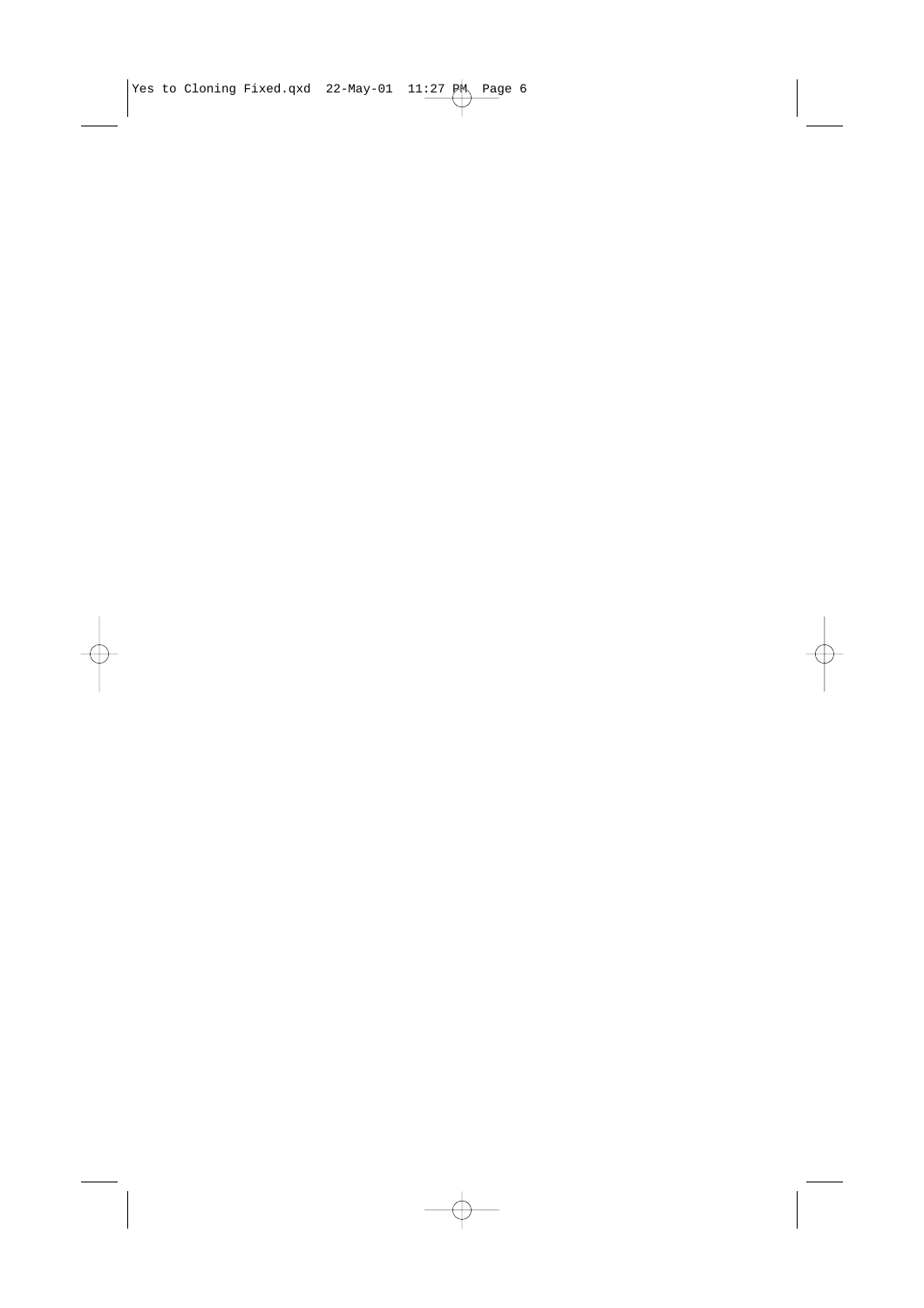### YES TO HUMAN CLONING

### **Contents**

| Genetically Modified Foods: The Solution to World Hunger 57  |
|--------------------------------------------------------------|
|                                                              |
|                                                              |
| Space Exploration: Another Fatal Blow for the Myth of God 75 |
|                                                              |
|                                                              |
|                                                              |
|                                                              |
|                                                              |
|                                                              |
| New Technology and the Protection of the Environment 121     |
|                                                              |
|                                                              |
|                                                              |
|                                                              |
| Declaration in Defense of Cloning  151                       |
| Raël's declaration to the US Congress on march 28th 2001 157 |
|                                                              |
|                                                              |
|                                                              |
|                                                              |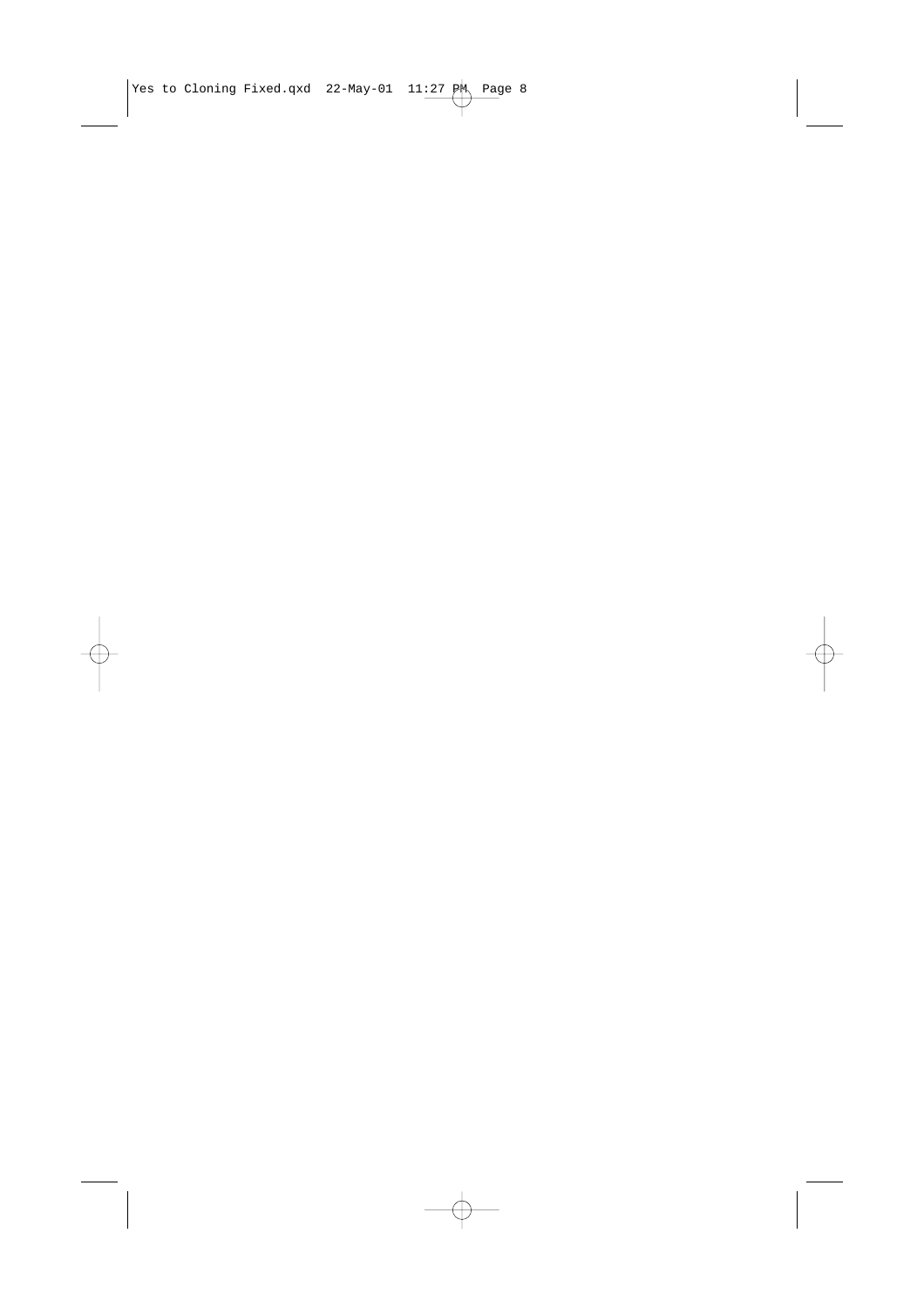#### <span id="page-8-0"></span>**AUTHOR'S INTRODUCTION**

In 1974, I released The Book Which Tells The Truth, which described my contact with the Elohim, the extra-terrestrials who created us scientifically in their laboratories, and who were mistaken for 'God' or 'gods' by our primitive ancestors, who were too ignorant to understand the truth. At the time, it was the public's enthusiasm for the 'UFO phenomenon' that made my books and the conferences I held around the world a success.

Nevertheless, when I explained that we would soon be able to do the same thing ourselves and live forever, thanks to cloning, many laughed. However, their laughter was tinged with the empty sound of those who have always been too shortsighted to see beyond their noses and foresee the fall of their own paradigms.

Now, after 27 years, and a few sheep such as Dolly, the realization that my predictions have become reality has wiped the smiles from their faces — and the time has come to shift into a higher gear and reveal what the future holds for us.

While the 'baby boom' generation, which has now become the 'daddy boom' generation, is horrified by all the recent

9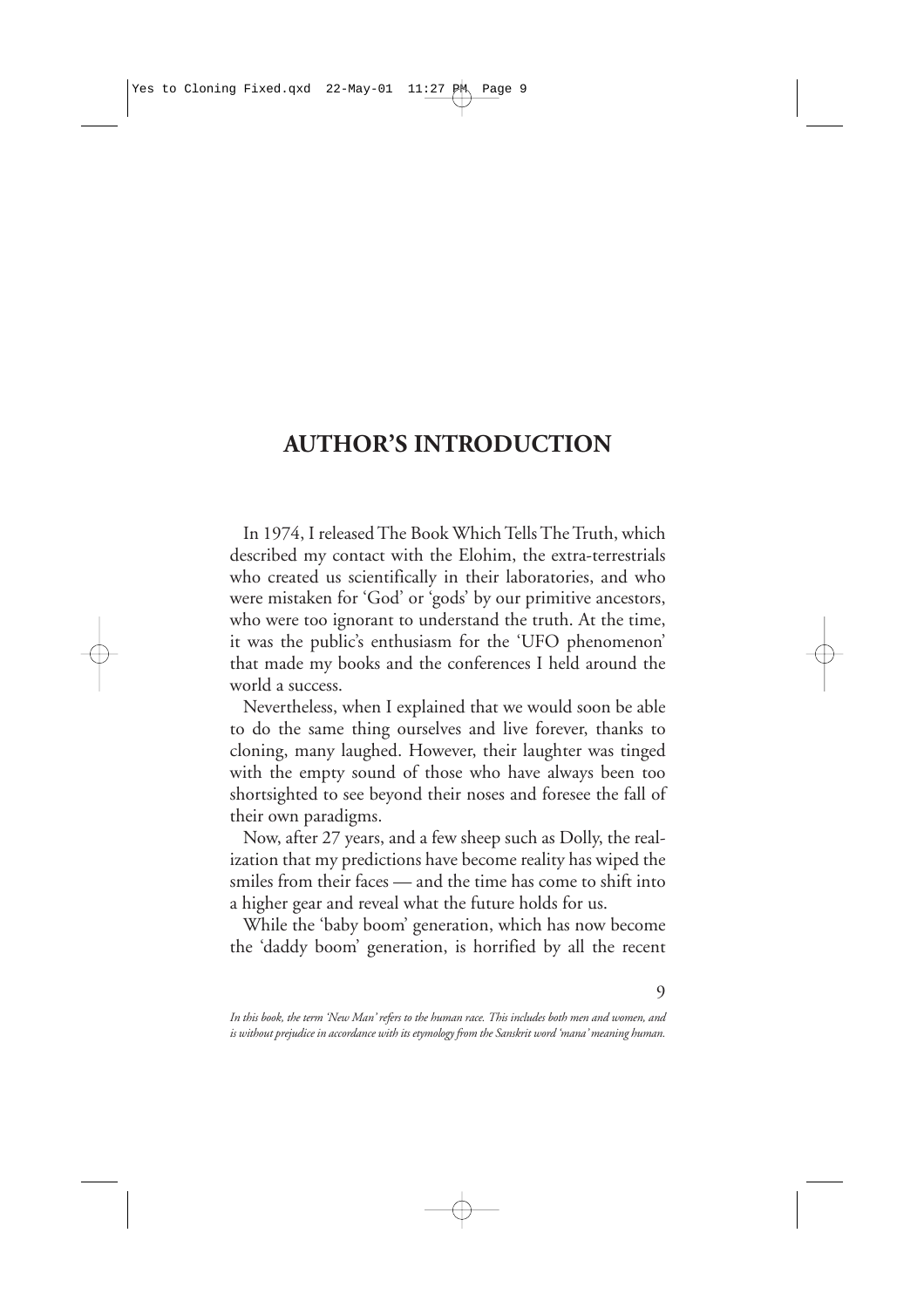developments, like an aging man who has lost his references, there is a new generation taking its place in society that has no problem adapting to the new values riding in the wake of this technological revolution.

Obviously, our children, who have been playing with their computers since the age of five or six, don't have quite the same brain as those who were brought up on wooden or metal toys, whose brains are certainly atrophied by comparison. Twentieth-century man, that is to say the older generation, will not be able to adapt completely to the world that is coming. Like all older people who resist the diminishing of their authority, they will try to legislate and prevent the unstoppable progress towards the New Man. However, they will be powerless, and will eventually be relegated to the history museum, or rather the prehistory museum, once we realize what a 'Neanderthal' twentieth-century man will appear to be in this new civilization.

This is all for the better, because if they are against human cloning and eternal life, then let them die. They will then make way for the new generation that will certainly accept the gift of eternal life, thanks to science, with enthusiasm and allow those who don't wish to die to benefit from these new possibilities.

To live forever should not be an obligation. In fact, eternal life should only be for those who wish for it, because if we are depressed and unhappy with our lives, just the idea of living forever is an unbearable source of suffering. Some depressed individuals find the idea of living even a 'normal' life-span of 75 years to be so overwhelming that they commit suicide long before they ever reach that age.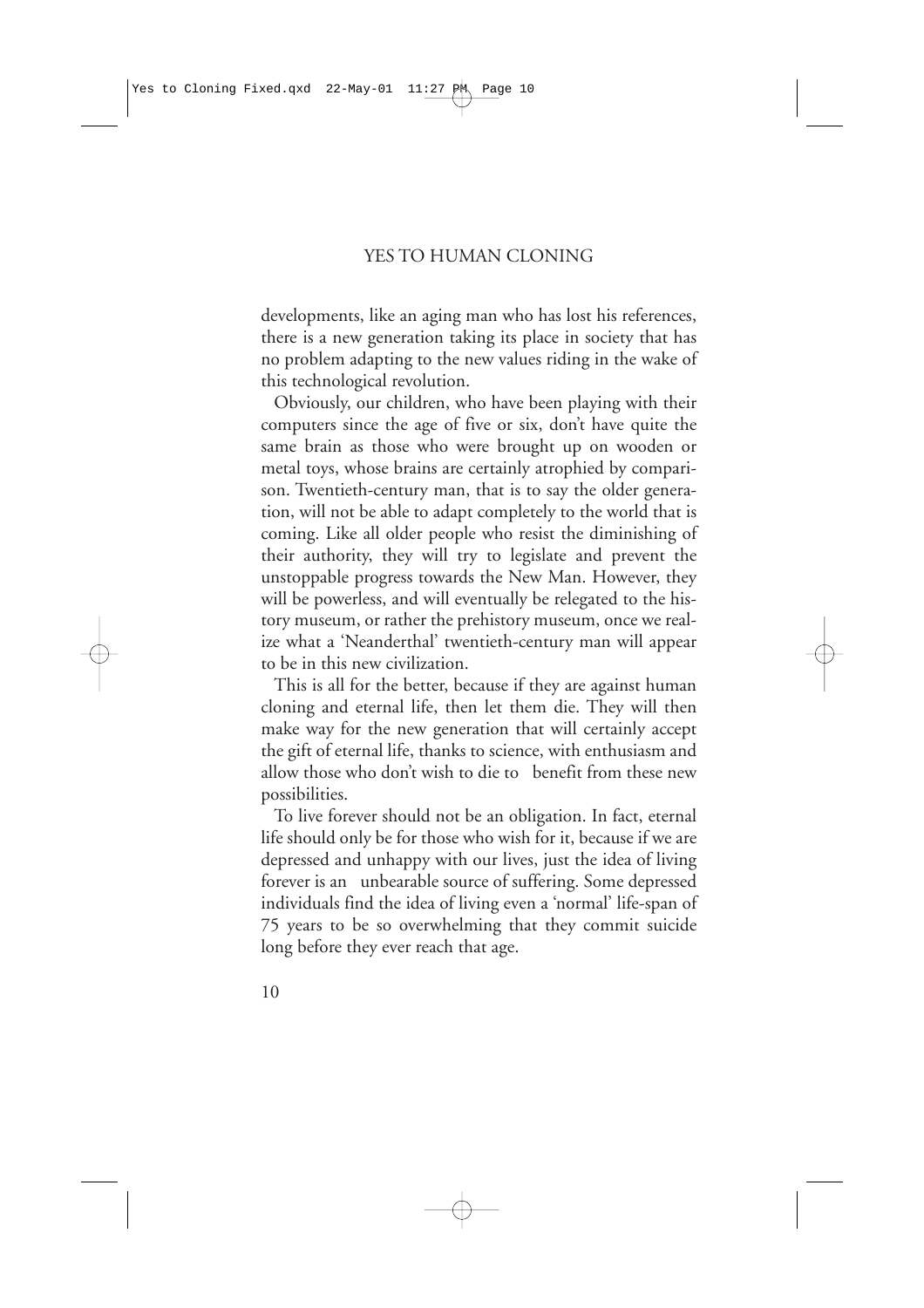#### AUTHOR'S INTRODUCTION

So, the concept of eternal life, chosen freely and never imposed, can only attract those who are happy to live, and who do not wish for the pleasures that life brings them, to stop.

This is why teaching happiness and pleasure is such an essential part of the New Man's philosophy.

If we have been brought up with the idea that life is for suffering and sacrifice, then of course we would seek death to escape this 'vale of tears'.

But if, on the other hand, we grew up with the idea that we are born for pleasure, and that everything around us is a source of potentially unlimited stimulation capable of eliciting and developing these pleasures, then of course we will wish to play and enjoy these never-ending new pleasures forever.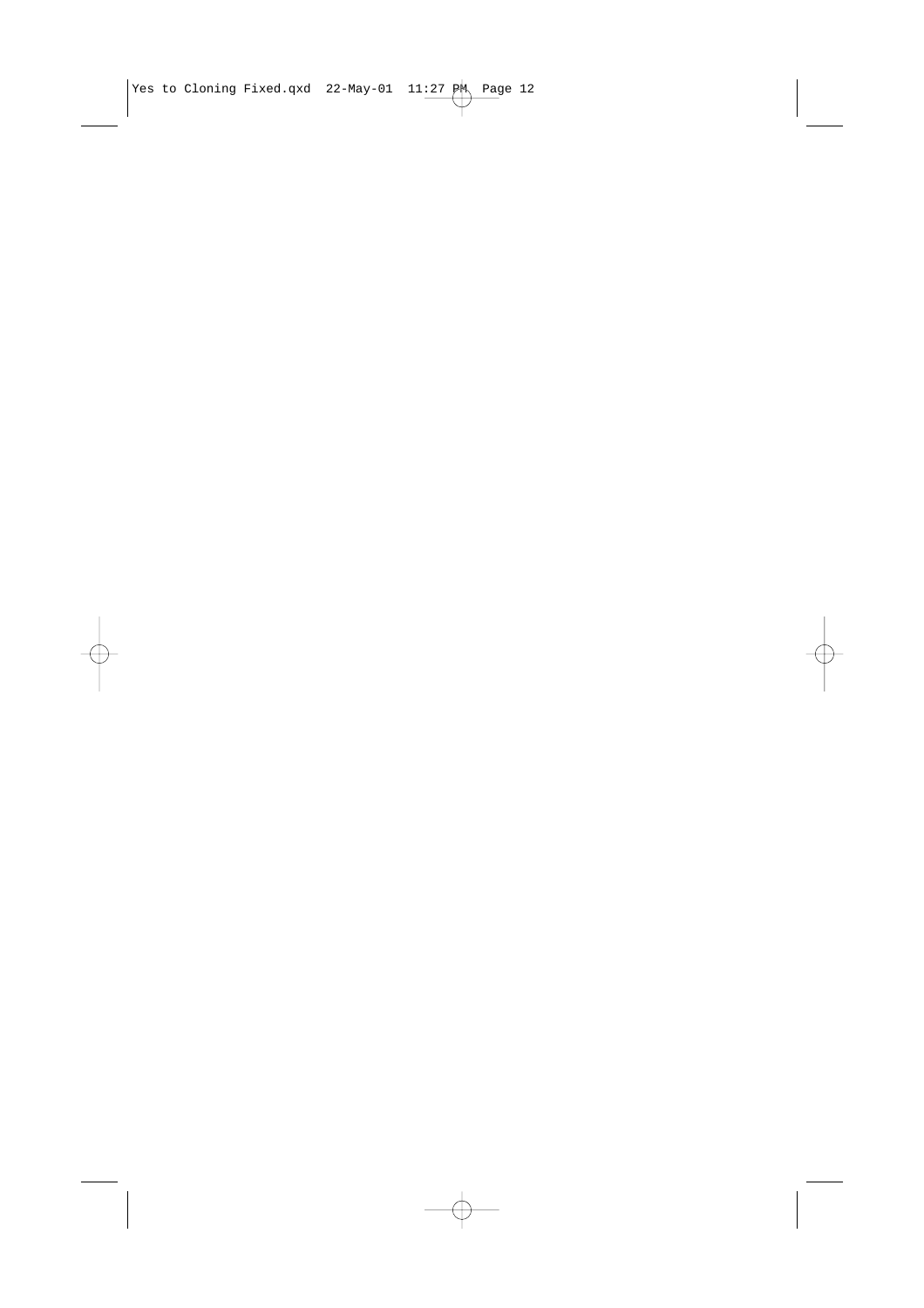#### <span id="page-12-0"></span>**Préface by Brigitte Boisselier**

*Ph.D., Professor of Biochemistry Director of Clonaid*

*«One day it will be possible to clone human beings and therefore have access to eternal life. One day we will travel faster than the speed of light. One day we will be able to master the aging process...»*

It was on that evening seven years ago, when Michel — a colleague from work who was having dinner with me had revolutionized my little universe in about 30 minutes. He started by speaking about the theory of scientific creation of all life on Earth by the Elohim, and went on to talk about the values that should guide our actions here on Earth, as well as a future that's possible for us to perceive, imagine, dream of...

How can I describe the weeks that followed? Between my scientific rigor, my guilt-driven Catholic education, my innate curiosity as a scientist, and my instinctive enthusiasm for this new theory, my neurons did not get much rest.

So I decided to put my scientific rigor at the service of my instinct and spent a few months re-reading all the texts on the theory of evolution that I could put my hands on, and reading about ancient civilizations and their religion. I also started looking at modern science in a different light, this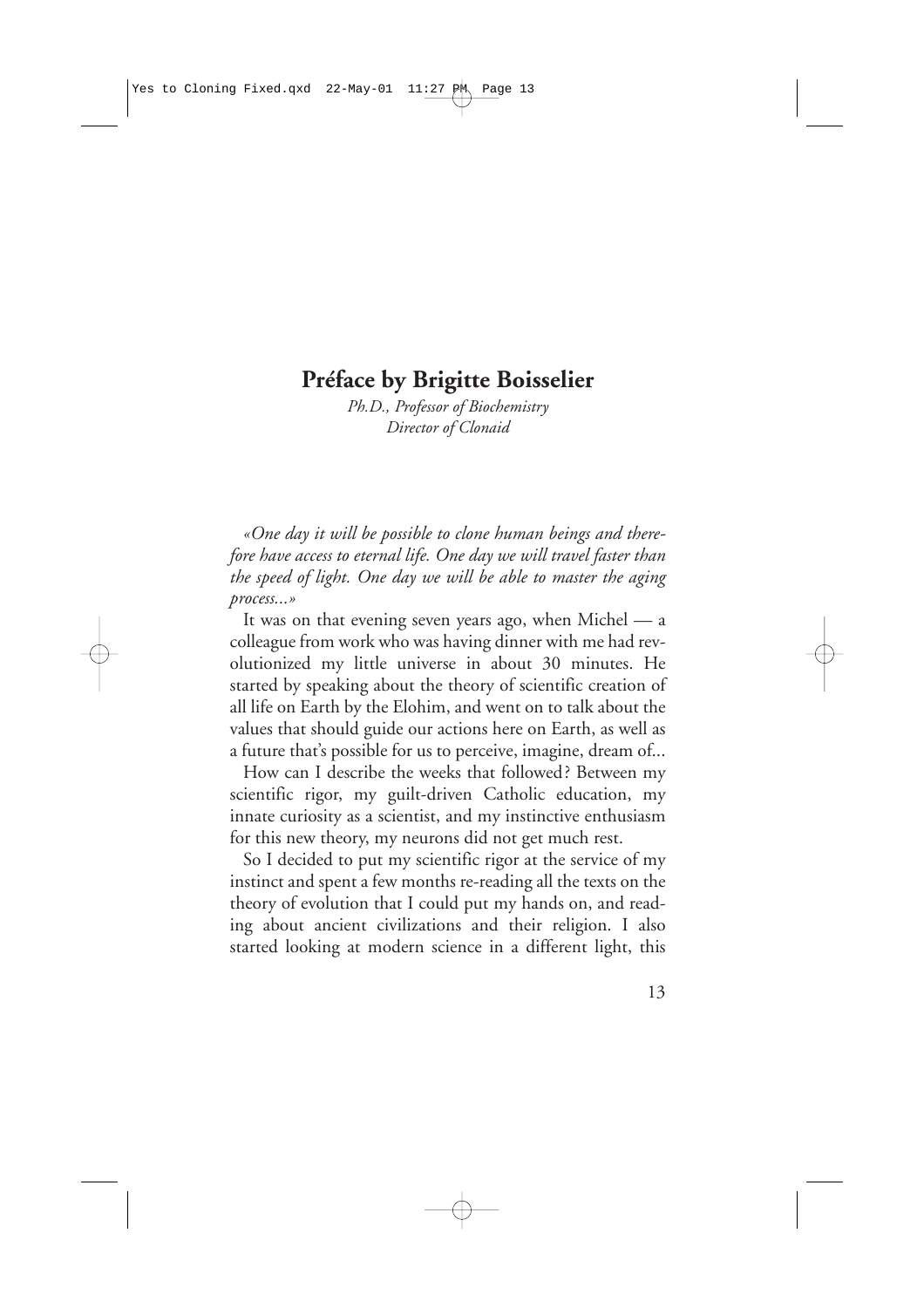very science that was part of my daily life while I was Assistant to the Research Director at Air Liquide.

As I was reading, I became aware of my own tunnel vision that prevented me from seeing and understanding that seven years ago we were already becoming creators of life and recreators at the same time.

Many times, I have had to answer this question, 'As a scientist, didn't you encounter problems while reading Raël's Messages in terms of what he is saying about cloning, eternal life and so on...? ' Not really, sorry! There were no mental blockages per se, but just the logical questioning of a researcher. And at the time, this logic, which was based on my knowledge as a chemist, was telling me that if a molecule is locked in a conformation following a chemical reaction or a series of chemical reactions, there must exist a chemical product or a combination of chemical products capable of unlocking this conformation in a reversible manner.

In fact, this is obviously what Ian Wilmut discovered by introducing the DNA of a sheep into the enucleated egg of another sheep. This egg contained the combination of compounds able to unlock the genetic code (DNA) and return it to its original embryonic/pre-specialized state, thus making it possible to restart the cellular division process and obtain a new embryo. In one word, this process allowed the cloning of a living being... And this is how Dolly, the first cloned mammal, was born — some four years after I first read Raël's Messages.

Was I an illumined scientist when I said that cloning was going to happen, as predicted by Raël and this, against the Establishment's opinion? No. I just took my blinkers off and put a little common sense in my scientific rigor.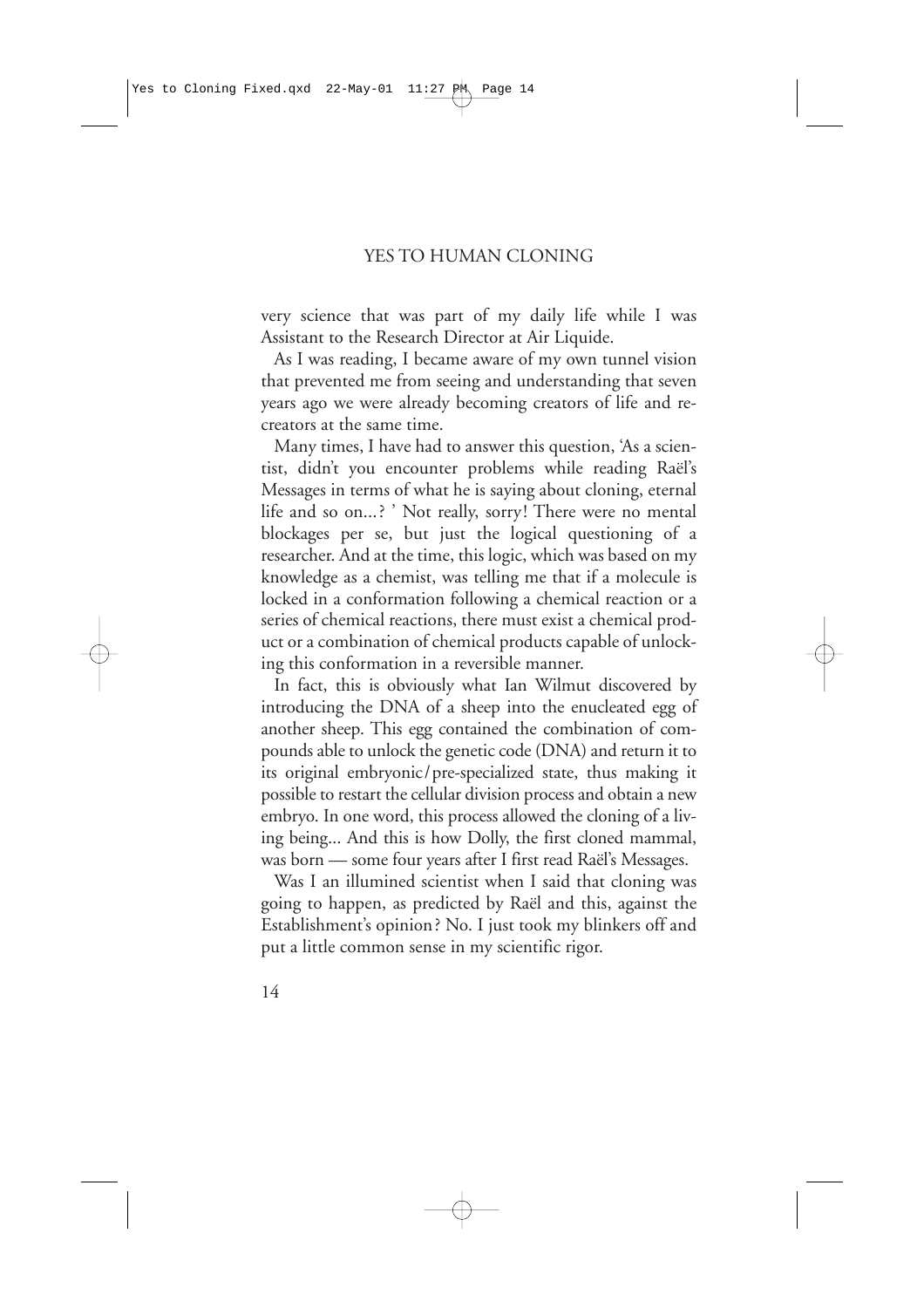#### PREFACE BY BRIGITTE BOISSELIER

The same was said about the speed of light, declared as constant by physicists and measured at 3 x 108m/s. Does the fact that it was given this value in most planetary situations mean that there is no way to either decelerate or accelerate it by changing the parameters? Must we accept this limit? It's pure common sense to say that there must be a way to change that speed. In fact, in the past four years, scientists have accomplished this several times in different universities around the world.

Unfortunately, today's theorists are trying to hold on to this theory despite these new results. But make no mistake about it, another theory will soon appear... Will it give new blinkers to the many students who will have to learn it or will it be taught to them as the theory that will be replaced by a new one which itself will be replaced by a better one, and so on ad infinitum, since our learning about infinity is infinite? I'm not so sure they will receive this kind of teaching, and it's unfortunate because as we look back, our history is full of similar mistakes that must make us smile today.

In 1894, Albert Michelson made a speech at the opening of the Physics Laboratory at the University of Chicago in which he said: 'The most important facts and laws of physics have all been discovered'. This opinion was shared by the majority of the scientific community. Less than 10 years later, Einstein published the first of a series of articles that would revolutionize the perception and comprehension of the universe of that time. Einstein's work was based on the results of Michelson's research among others.

In 1933, some time after the first demonstration of the splitting of the atom, British physicist and Nobel Prize laure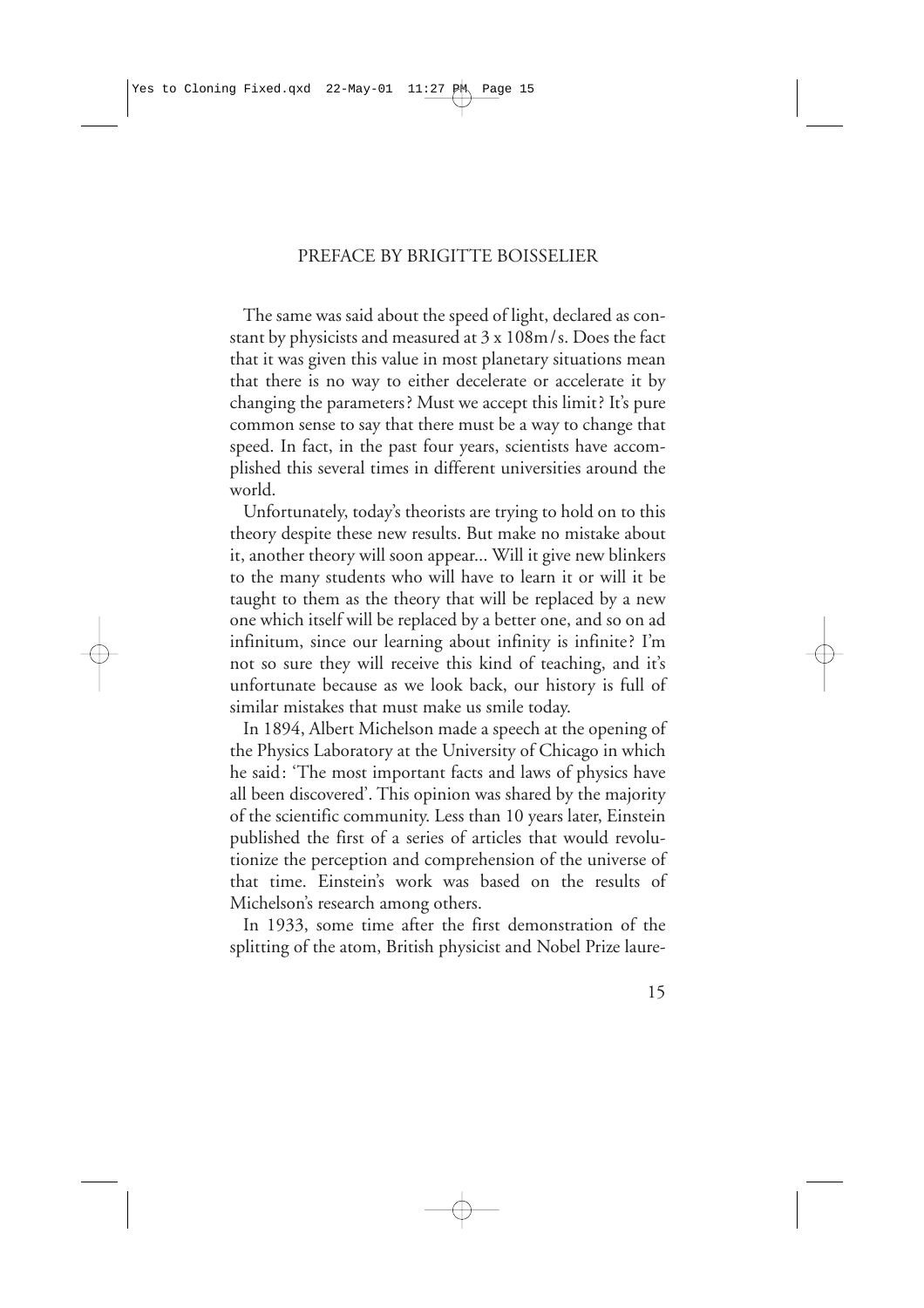ate, Ernest Rutherford, declared: 'The energy produced by the atom is insignificant. Those who are expecting to find a new source of energy in this transformation are sweet dreamers'. Albert Einstein agreed with him and said: 'There is not the slightest indication that nuclear energy will one day be accessible...' Hiroshima happened twelve years later...

These examples clearly show that the pioneers of yesterday quickly find themselves on the bandwagon of 'blinkers distribution'. In fact, this reminds me of a remark made by author Arthur C. Clarke that I particularly like. He said: 'When a relatively old, eminent, and distinguished scientist declares that something is possible, he is probably right. But when he says that something is impossible, then chances are he is wrong.'

History tells us that all revolutionary ideas are first rejected with the label 'impossible'. Sometimes an idea is even labeled 'monstrous' or 'outrageous' to make sure that it doesn't go anywhere... However, a few years later, it goes from 'impossible' to 'probably possible but costly', and then quickly turns to 'I've always maintained that it was a good idea'. This rule that comes with revolutionary ideas is verifiable in all areas of science. I mentioned earlier the well-known field of physics but it is also true for biology and medicine where any novel idea is cause for great turmoil because it touches on the human side as well as the notion of the 'divine'.

At the beginning of the nineteenth century, anesthetics were used quite commonly in surgery, but moralists rebelled against their use, arguing that they were helping alleviate the pain during labor. But is it not written in the Bible that a woman will give birth through pain? So basically it was practically impossible to give medication to a woman who was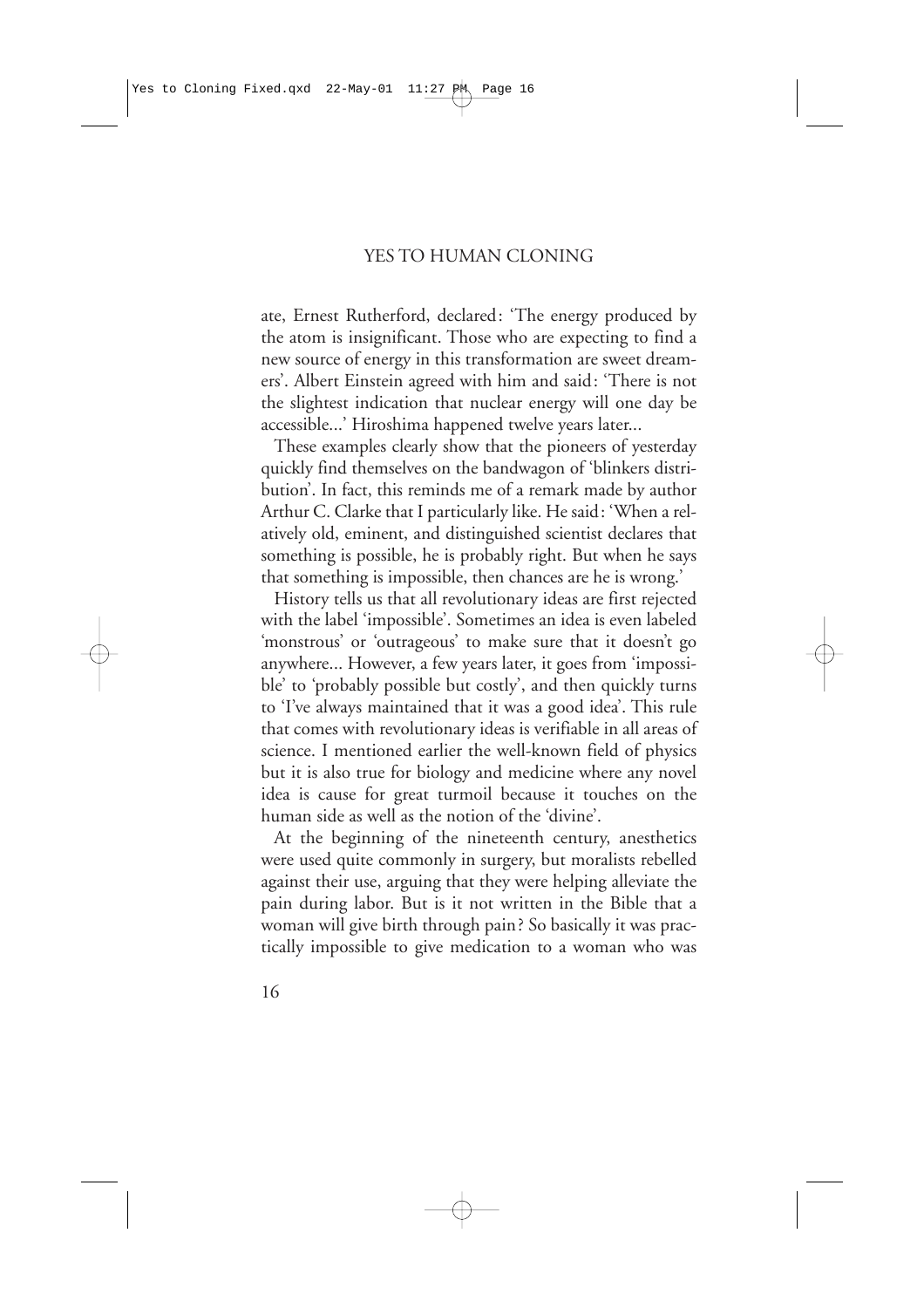giving birth in order to relieve the pain because it was contrary to Gods wishes!

It was Queen Victoria, thanks to her bold character, who helped make this practice acceptable by taking the medication herself (she had nine children) thus challenging moralists and quietening them down. It was a great leap forward in light of the obscurantism which prevailed in those days and which relied mostly on the laws of God each time beliefs were challenged. I have to smile when I hear Pope John-Paul protest against cloning using the cliché, 'You must not play God'. But at the same time, I take offense when such statements are made.

Has he forgotten how surgeons have saved his life more than once and that if it wasn't for them and their way of playing God, he would no longer be here. How can he deny a legitimate aspiration to eternal life as cloning will bring forth in a very near future, when he himself preaches and prays every day for an eternal life elsewhere? How can he protest against research on aging when one of his predecessors, Pope Pius xi, who was obviously less scrupulous, was getting regular fetal ewe injections at the Paul Niehaus rejuvenation clinic in Switzerland?

These aspirations toward living a longer life seem so natural that there is no doubt scientists will soon unravel the mysteries of aging, as prophesied and explained by Raël in more detail in this book.

Seven years after my first exposure to the Messages and to the Messenger, Raël, the one I choose to call, 'my Beloved Prophet,' I can feel, more than ever before, the significance of the revolution conveyed by his prophecies and by his teachings.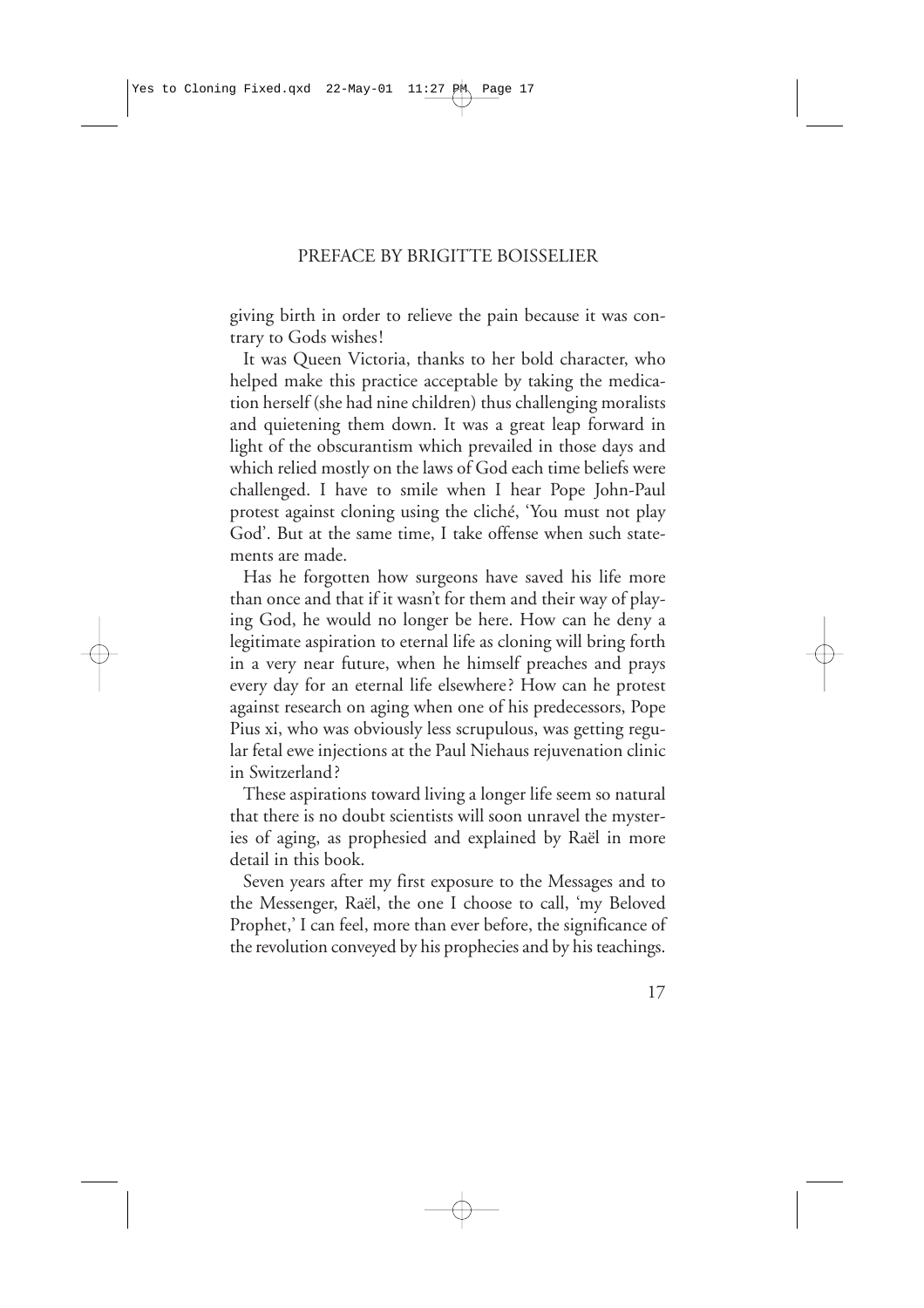When we consciously make the choice to remove our blinkers, the view that appears before us is so enthusiastic. Somtimes I am asked: 'Is it worth your time Brigitte to mobilize yourself as you do in order to spread the Messages and the teachings of Raël and our creators? ' My answer is always the same — and so is the love in the eyes of the Prophet when I look at him. It is, in a way, my answer to this love.

I am definitely happy to be carrying out this revolution, happy to be an active participant of this planetary upheaval, especially by launching this cloning endeavor. When one has the awareness of what the future holds, and the understanding of the magnitude of Raël's revelations, it's not possible to keep it to oneself. Raël's writings have awakened a force that lay within me, an unsuspected serenity. I can tell it's there, I can feel it's right, and I bear it holding my head up high.

Too often, the theory of scientific creationism is labeled as 'impossible' and even as 'dangerous' in some regions of the world. The scientific, social and political predictions that come with such theory are often termed 'outrageous' and like his predecessors, the Prophet himself is described as an impostor in his own country... But at the same time, He talks to us about love, He talks to us about infinity, He has us dream of a world of pleasure and consciousness, and He shows us the path to attain it.

Our past history tells us that the future is built on revolutionary ideas. So I leave past history behind and boldly turn to this future that I choose in all confidence. The aging process will one day become a story of the past and death will become an option as opposed to an inevitable end — and I'm confident that humans will administer this change other than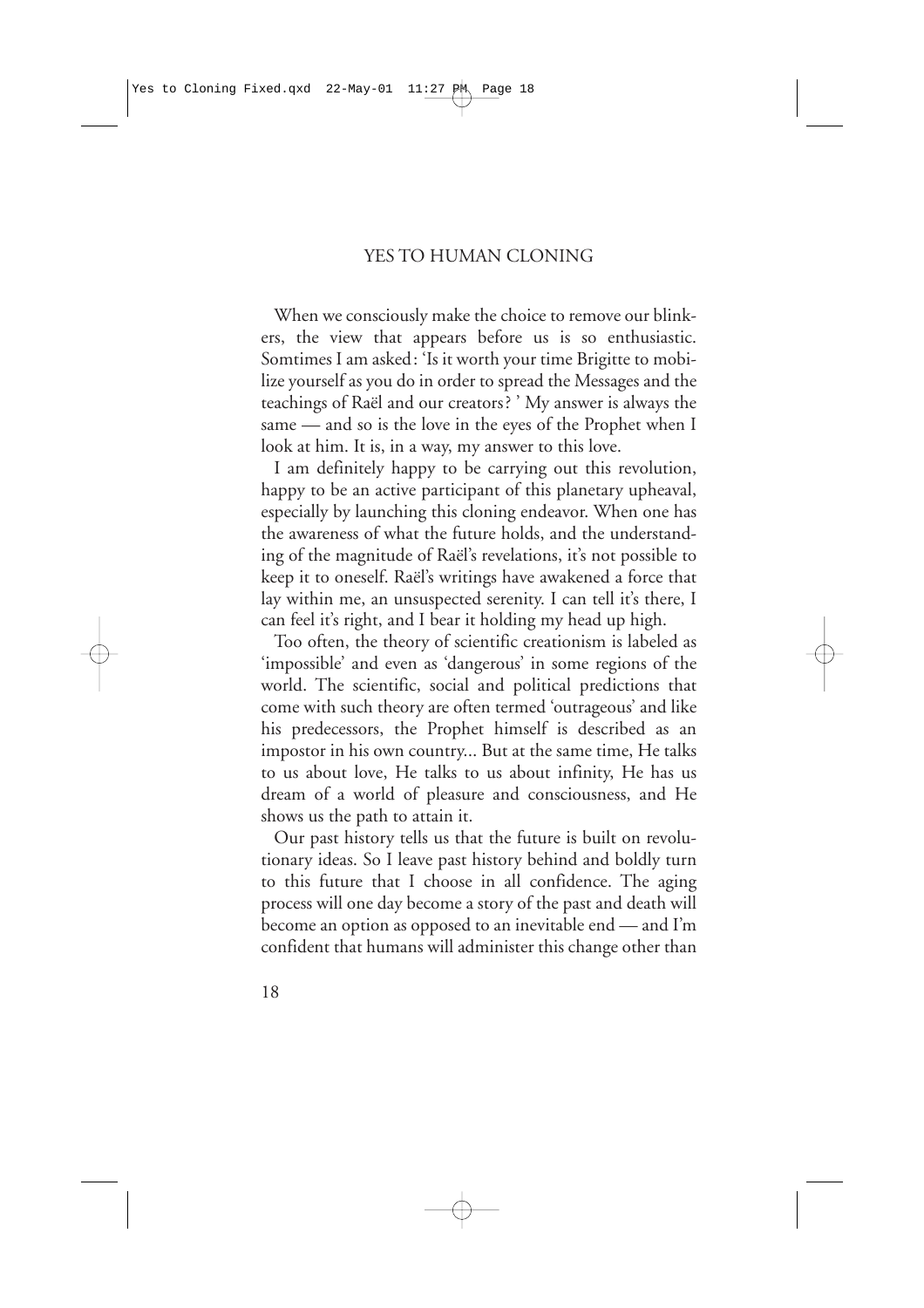by banning it. Today, I received a call from a couple who have lost a child in an accident at a young age, and I will put all my energy into allowing this genetic code to express itself.

Have I successfully removed all my blinders? Have I surpassed all my limits? I do not pretend so. But what I do know is that I try, on a daily basis, not to limit my hopes, or my imagination, or the love I have for my Beloved Prophet and for those He is here to represent — and the love I have for all human beings on this planet whom He has agreed to guide.

As for you, dear readers, who will soon discover the future and all the beauty it holds, try not to allow the word 'impossible' to penetrate your brain, for it is a futile return to the past.

I thank you Raël for sharing with us this consciousness of science that you have developed or should I say, this science of consciousness!

Thank you Beloved Prophet for giving me the immense privilege of serving you.

> Brigitte Boisselier, Ph.D. Supervisor of Raëlian Scientific Projects Director of Clonaid Professor of Biochemistry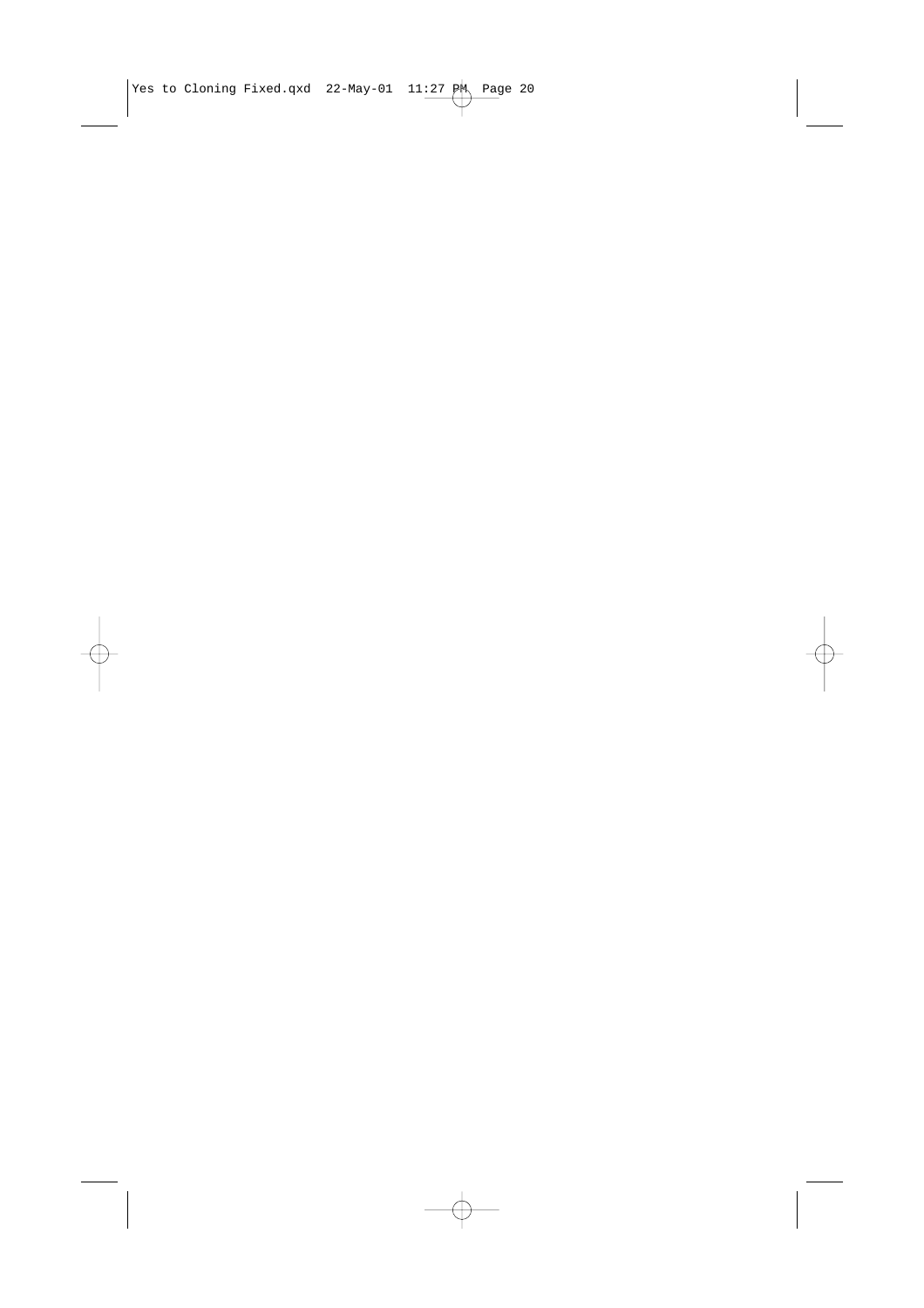#### <span id="page-20-0"></span>**Preface by Marcus Wenner**

Humanity is on the threshold of paradise. Ever since the dawn of man, people have been dreaming of this day and yet now, even though we are so close, there are still some of us who just can't see it, like the last remaining jungle fighters still hiding in the swamps blindly unaware that the war was over decades ago. Though the reality is peace, they still cling to war. These are the 'neo- Neanderthals' that Raël talks about in this book. These are the people who continue to drag their old outdated values like a ball and chain wherever they go, aware that there is some problem somewhere, but unaware that it is they who bring it with them.

But we are all products of our education and for most of us, our education was in the past, so we are all bits of the past trying to find our way in the future. We are all trying to manoeuvre through a brand new, unfamiliar landscape using an old map drawn up in childhood. Not surprising that so many people are lost! But it does not have to be that way, and our view of reality does not have to irreversibly set by the end of our teens. Like Peter Pan, we do not have to give up our childhood dreams, or lose our ability to imagine and see the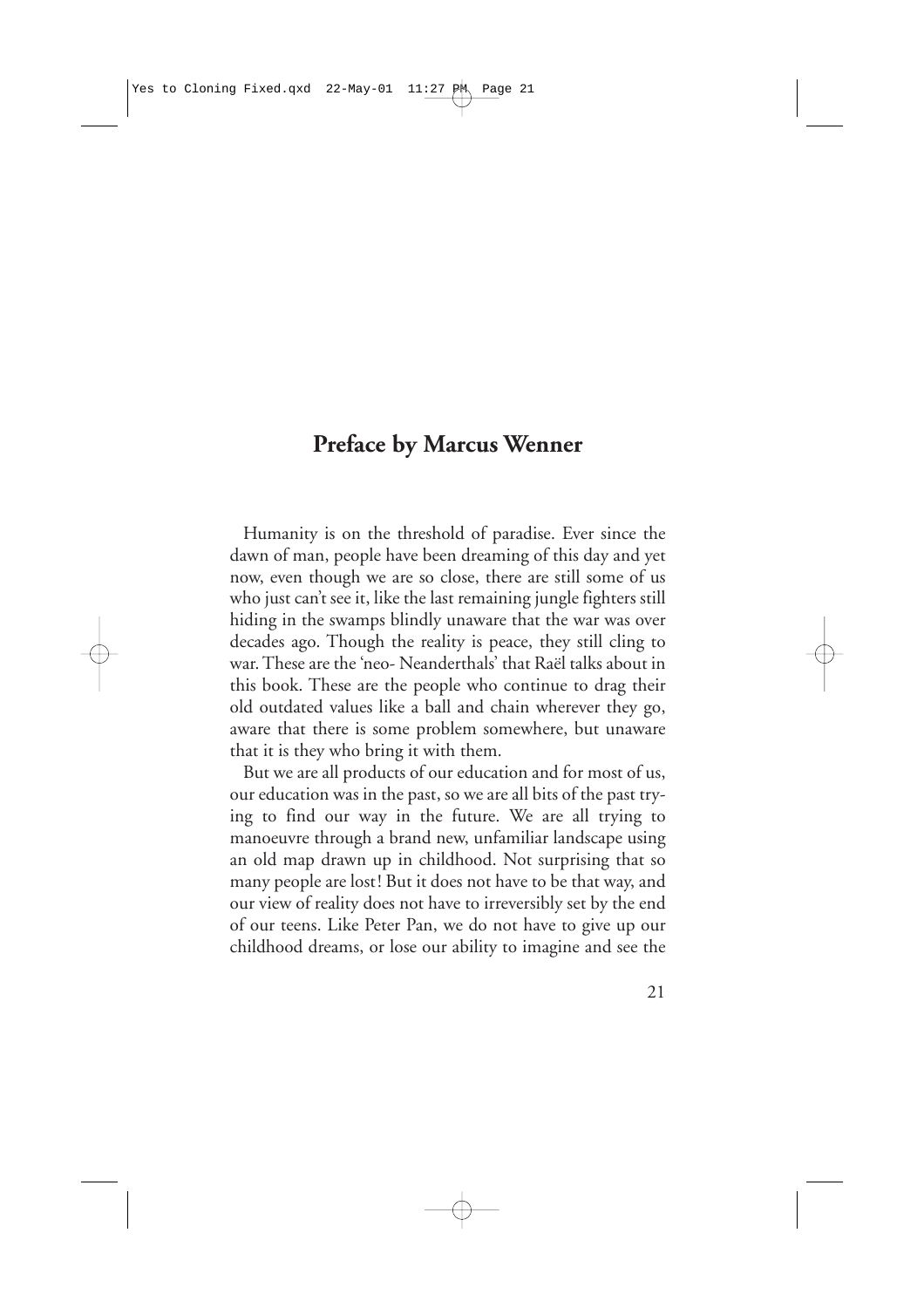world in wonderment, or forget how to grow and update our map to find the gold. Because that is what we will need to make the last step to Treasure Island. We will only be able to make it to paradise if we let go of the last few chains and see the present world for all its good, instead of being held back with the fears of the past. You cannot make the jump wearing chains and the passage is too small for an adult. Only children can pass through, with the gift of open curiosity, the ability to dream, love unconditionally and imagine, all with the pure innocence of being.

All the great philosophers have been dreaming of this day, from the ancient Greeks to our modern visionaries and artists. 'Imagine all the people...' In the past, humans had to toil with their hands, submit to the forces of Nature or worse, to the whims of oppression. Think of the countless mothers, your own ancestors of your own flesh and blood, who suffered so much in life, no medicine, no insurance, no assurance that there would be food tomorrow or that their husband might return alive the next day, living in constant fear of invasion from neighbouring thugs, of 'religious' punishment for thinking differently, of retribution from their landowners, of disease, hands numbed from icy cold water, no comfortable mattress to sleep on, just a lice-infected mat of itchy straw 'if they were lucky', their ears deafened from working 16 hours in the mills from early childhood, and their brains damaged by constant stress.

Compared to today, life was a series of traumatic sufferings compounded with ignorance, fear and cruelty. Not surprising that the corrupt religions glorified this suffering and made it the key to heaven. And all the while, amidst this toil and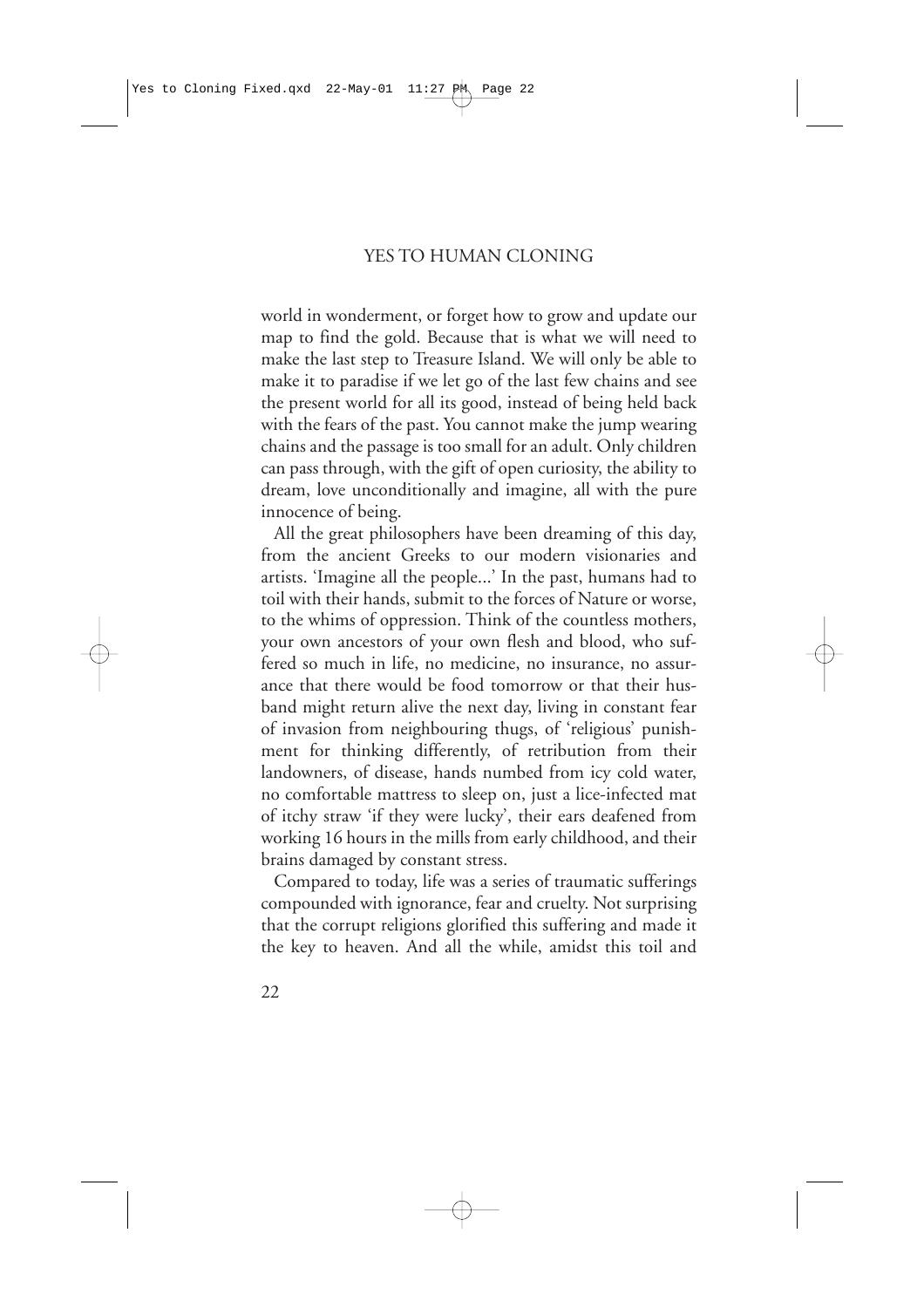PREFACE BY MARCUS WENNER

labour, lay hope – hope that their children would have a better life, hope that the future would hold better promise, hope that their suffering was not in vain and that they might be rewarded for it some day – in heaven. And that heaven is today! We are reaping the heaven of their toil. We are the end-link in a chain of sacrifice, the mother dedicating her life to her children, and her children literally sapping their mothers life through her breasts to pass on to their own children. Or the freedom fighter risking their life at the stake or to an assassin, just to pass on their dreams to us. In each generation there have been honorable people who took what was good and made better of it, or stood up against what was bad. Bit by bit, each generation of scientists, architects, merchants, leaders, teachers, learning from their previous mentors and adding (or subtracting) their own small contribution, built the foundations of our world. Humanity is like a huge totem pole, each generation standing on the shoulders of their predecessors, from the moment we were banished from the Garden of Eden until today where we can now finally lift our bellies from the dust and raise our heads above it all to catch our breath and have the tears wiped from our eyes.

Everything around us, from the simple pencil to the most complicated computer, is here thanks to the toil of so many humans who lived and died before us. Every bit of human freedom today was bought with the blood of the past. Each person either added or subtracted from the end product, but the final count today is positive. If we are alive today, it is thanks to the poor Dickensian beggar boys who endured the harshness long enough to pass on their genes to us before they expired, like a huge deadly relay race. Compare your life to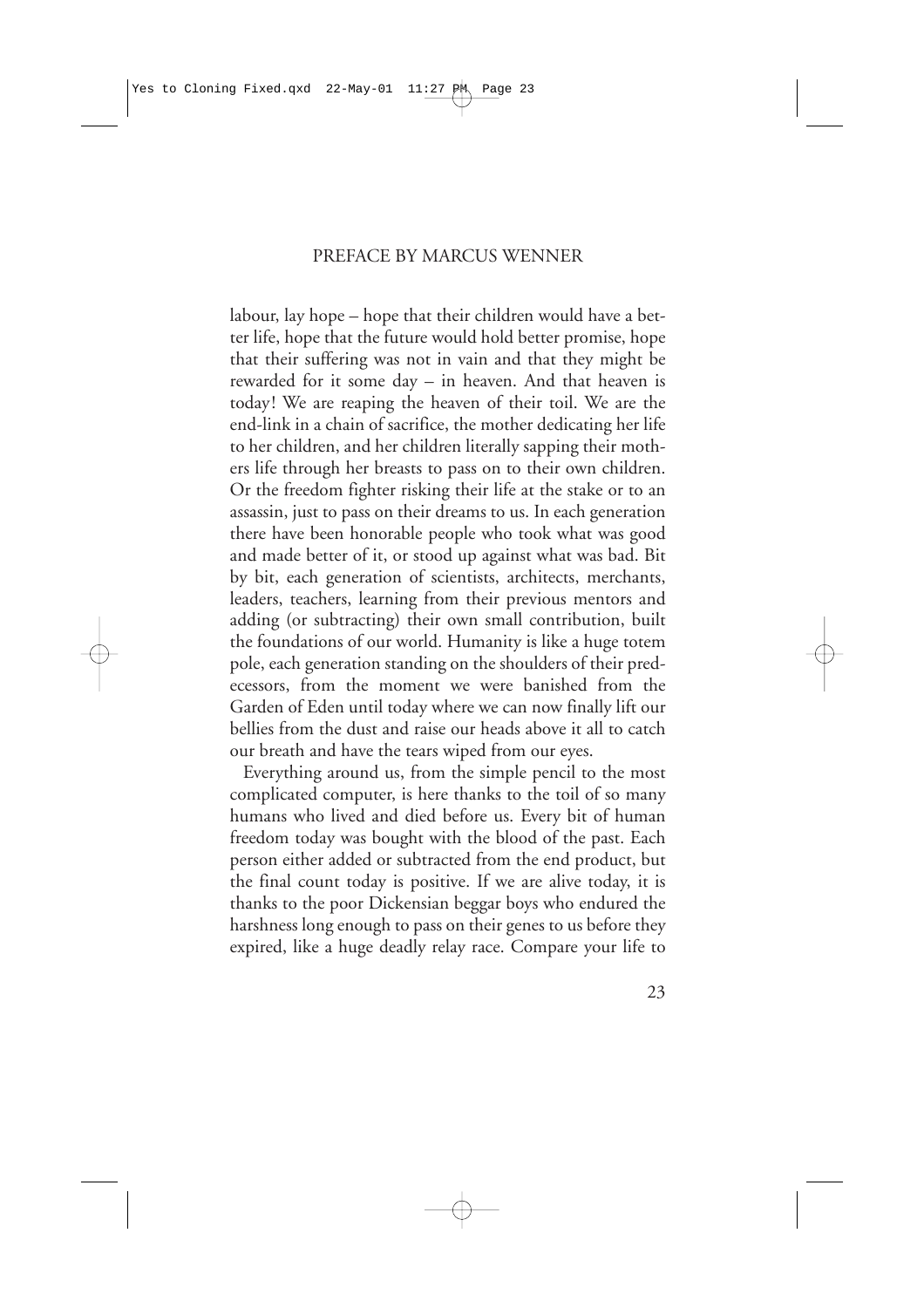theirs. If we have time to think and relax, instead of worrying about survival, it is thanks to them – especially those who contributed positively towards humanity and who were marginalized, and even persecuted by society for bringing something new. But, thanks to their perseverance, they nevertheless managed to pull it closer to what it is today, closer to this golden age of happiness we have started to enter of which they could only dream. We are living the dreams of so many revolutionaries, heretics, outcasts, or whatever label they were given for being ahead of their time, and we owe it to them to run the final lap. Otherwise their suffering was a waste. And who knows, we might even decide to bring some of these people, whose lives were dedicated to progress, back to life again when we get the technology right, so that they can enjoy an afterlife in heaven after all! But that is another story...

Imagine the day when we can produce food automatically without the need for human labor. Imagine a world where everything we need can be produced by robots. That would mean that every little starving child could suddenly have food a-plenty, unlimited toys, and education on tap. They would suddenly have an equal chance as citizens of Earth.

How about you? What would you do with your time? No need to go to work everyday and rent your mind and body for the benefit of someone else. No need for all those offices, no need to commute. Instead, you could mosey on down to the innumerable free stores or restaurants run by robo-chefs, meet countless interesting friends, and eat to your hearts delight. You could spend your day learning music or chemistry, upgrade your memory with an interactive data chip, get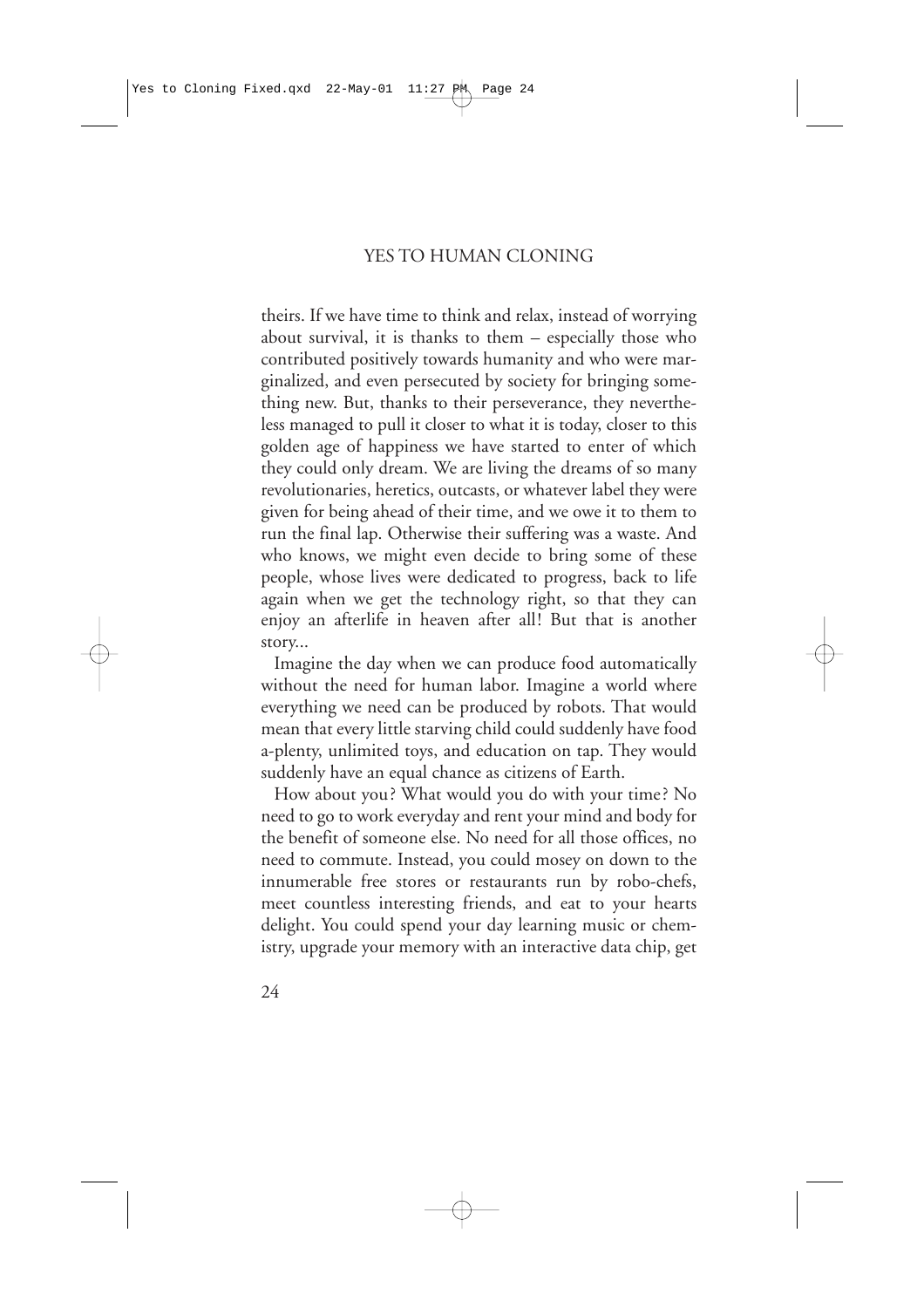your body to grow wings just for the beauty of it, design trees to turn into houses and watch the seeds grow, or you could see through the eyes of a dragonfly and make it fly where you want. The possibilities opened up by the interaction of intelligent biomatter and our own brains are endless. Everything will be designed to be beautiful for human fulfilment instead of ugly for productivity. Since computers will take care of all our basic needs, the least replaceable human characteristics of love, imagination and consciousness will become the most precious commodities and the order of the day.

But apart from these structural changes around you, what about the changes inside you? How will you cope with not being told what to do by your boss? How will you organize your time, feed your sense of worth as a citizen, and fulfil your life satisfaction? How can you feel important if you have no position in society, which today is all profession and money based? Most people who lose their jobs these days get depressed for precisely these reasons, but does it have to be that way?

Well that is where the 'child inside you' becomes so important. For us all to adapt to the age of leisure and enjoy it, we need to forget all the old ways of work-related self-importance. Money will no longer buy us respect, gold chains, and will no longer impress. Rank will no longer control, and even age will have no authority. It will be what is inside you that counts. In any case, a child does not care what you are wearing, how high you are up on the company hierarchy, nor the color of your skin. They just care about kindness, fun, and the ability to play. Those are the qualities that will see us through into the next century. Thus, when money becomes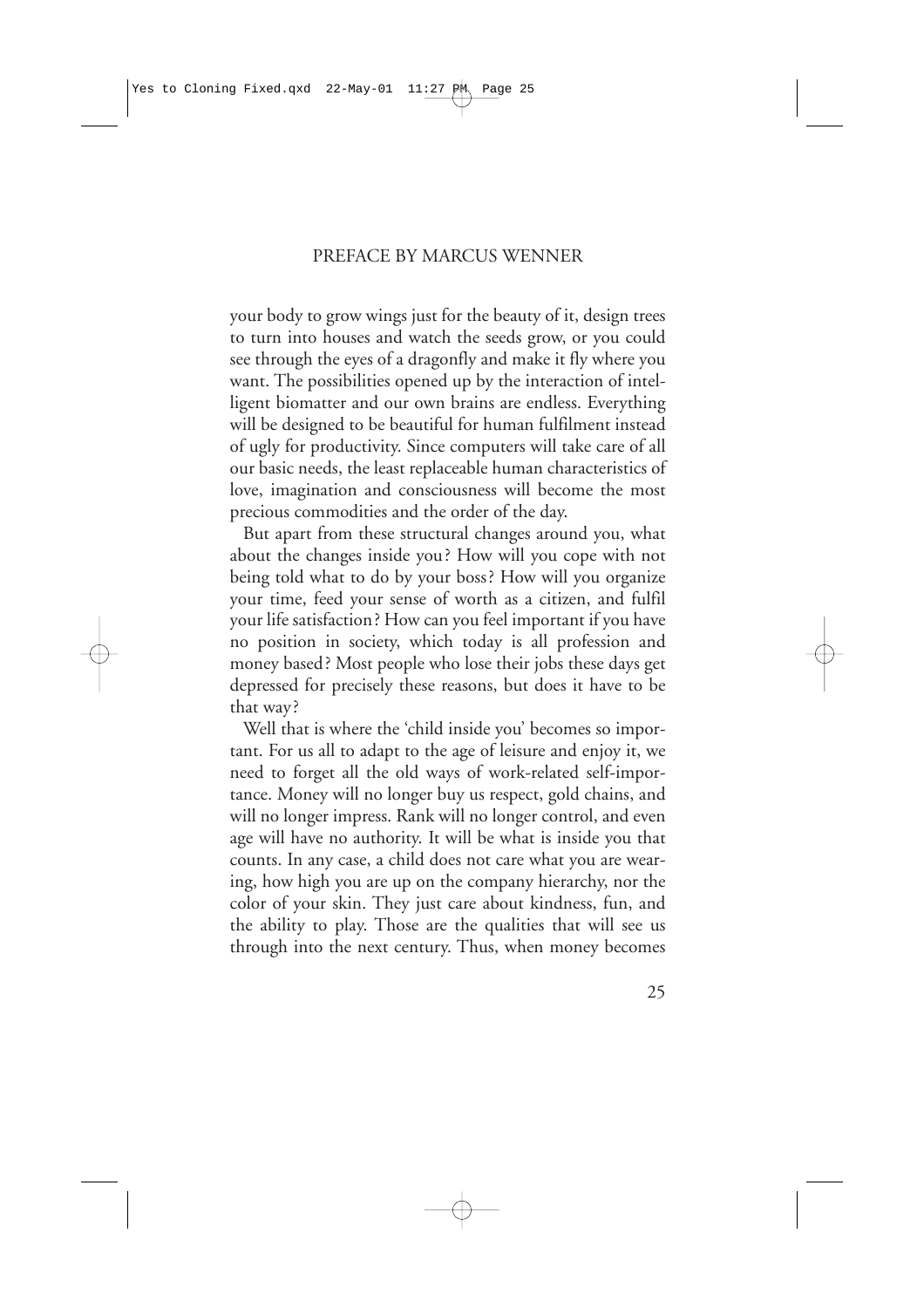redundant, we will learn to get our self worth from personal achievements such as producing plays, music, or anything which gives pleasure to others. Instead of profit dictating our society, the gold standard will become how much pleasure and satisfaction our activities give to ourselves and others. That will be how we achieve self worth, and will set the foundation for a society based on love and support, instead of profit and exploitation. Enjoyment, growth, and playing will be the buzz-words. We will need to return back to childhood and relearn how to enjoy our time playing, learning, and discovering just as we did as a child, and most of all, how to enjoy our time just 'being', instead of 'appearing' or 'pretending'. This might sound obvious, but to those of us whose very persona is based on our concern of what other people think of us instead of what we know we are, it can be very frightening and represents a dramatic change in thought, and requires the reawakening and exercise of specific parts of the brain, long ago atrophied though lack of use and repressive education.

Also, the brain has its own levels of priority. Like the exquisitely sensitive flower, the edelweiss, it only blossoms when the conditions are right. When surrounded by threat, the brain automatically engages in survival mode and becomes a threat itself. Only when it senses that there is no danger, no restriction of choice, but instead plenty of food, security, love and freedom, does it switch on the love, harmony and creativity mode. And once the advances in technology impact on our society, as described in this book, then will the conditions will be satisfied for the New Man to emerge.

For the first time in history this is happening everywhere on our planet in little happy bundles. After all these generations,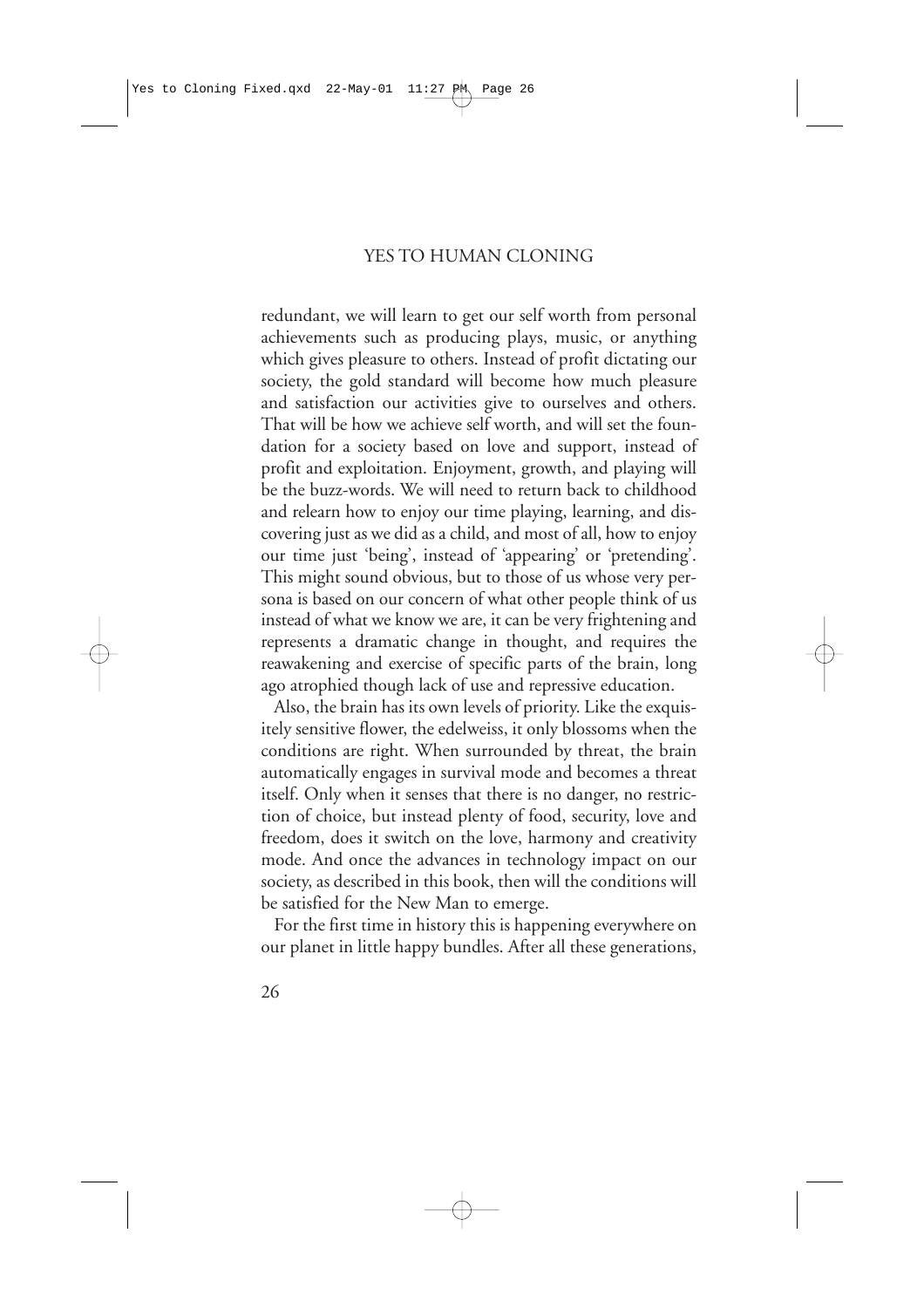#### PREFACE BY MARCUS WENNER

the harvest has finally arrived. Children are being born and brought up in this new atmosphere, and are developing into the New Man. If their forefathers who built this world are the root and the trunk of a tree, disfigured and twisted by the sufferings of the Old World, then this new generation represents the flowers bearing fruit. You will know when the time is right by when the figs are ripe: just shake the tree and they will fall into your lap. And that time is now. We are on the verge of paradise, if we would only open our eyes. But we still have our neo-Neanderthal value system holding us back, preventing us from making that final leap onto Treasure Island. This book is the key to help us unlock our ball and chains and enter into the golden age. In it, Raël touches on all of today's most controversial and recent subjects and embraces them full on, shining a surgical laser on the inconsistencies and fears that hinder our progress, using his own brand of simple logic and luminous clarity to shatter the chains that hold us back. Of course, it is often frightening to lose the security of our fetters and regain our freedom because suddenly, we have no more excuses not to fly. But now is the time, and this book gives us that little push we need to take the great leap forward. It represents the new map for humanity to navigate its future and reach Treasure Island together, to finally fulfil the age-old hopes and aspirations of so many people long dead, of paradise regained.

> Dr. Marcus Wenner Psychoneuroimmunologist Tokyo 2000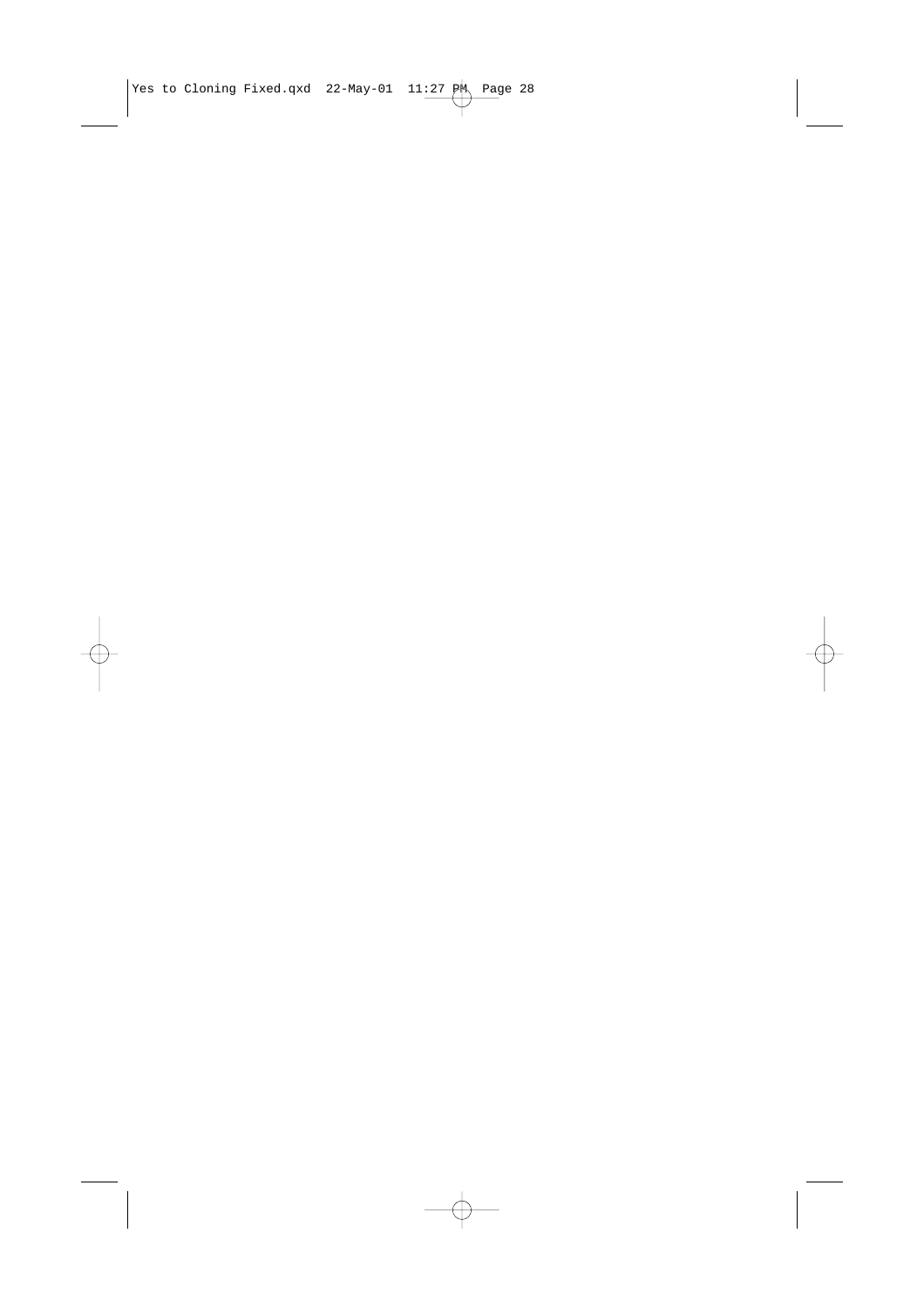#### **Preface by Daniel Chabot**

*Professor of Psychology, Montreal*

#### **A PROPHET IN THE AGE OF SCIENCE**

<span id="page-28-0"></span>I remember July 1969. I was coming home to watch my favorite television shows. On that day, however, and on the days that would follow, all scheduled programming was modified. The eyes of the whole planet were turned toward space. With the eyes of a fascinated child, I could see on my television screen the live images of the realization of one of man's oldest dreams: to walk on the moon. I was 12 years old at the time, and looking at the moon at night, I vaguely realized that human beings from my planet were walking on this small luminous ball while I was contemplating it. Until that day, I wasn't really aware that we were progressively entering a new era, one in which science and technology would revolutionize all aspects of our lives. And it was only the beginning!

We are living in an extraordinary era. Never has a generation experienced so many changes in so little time. For years our ancestors experienced the same reality, generation after generation. Parents could believe that the children they brought into the world would know a life similar to theirs. But today, things are completely different. Today, parents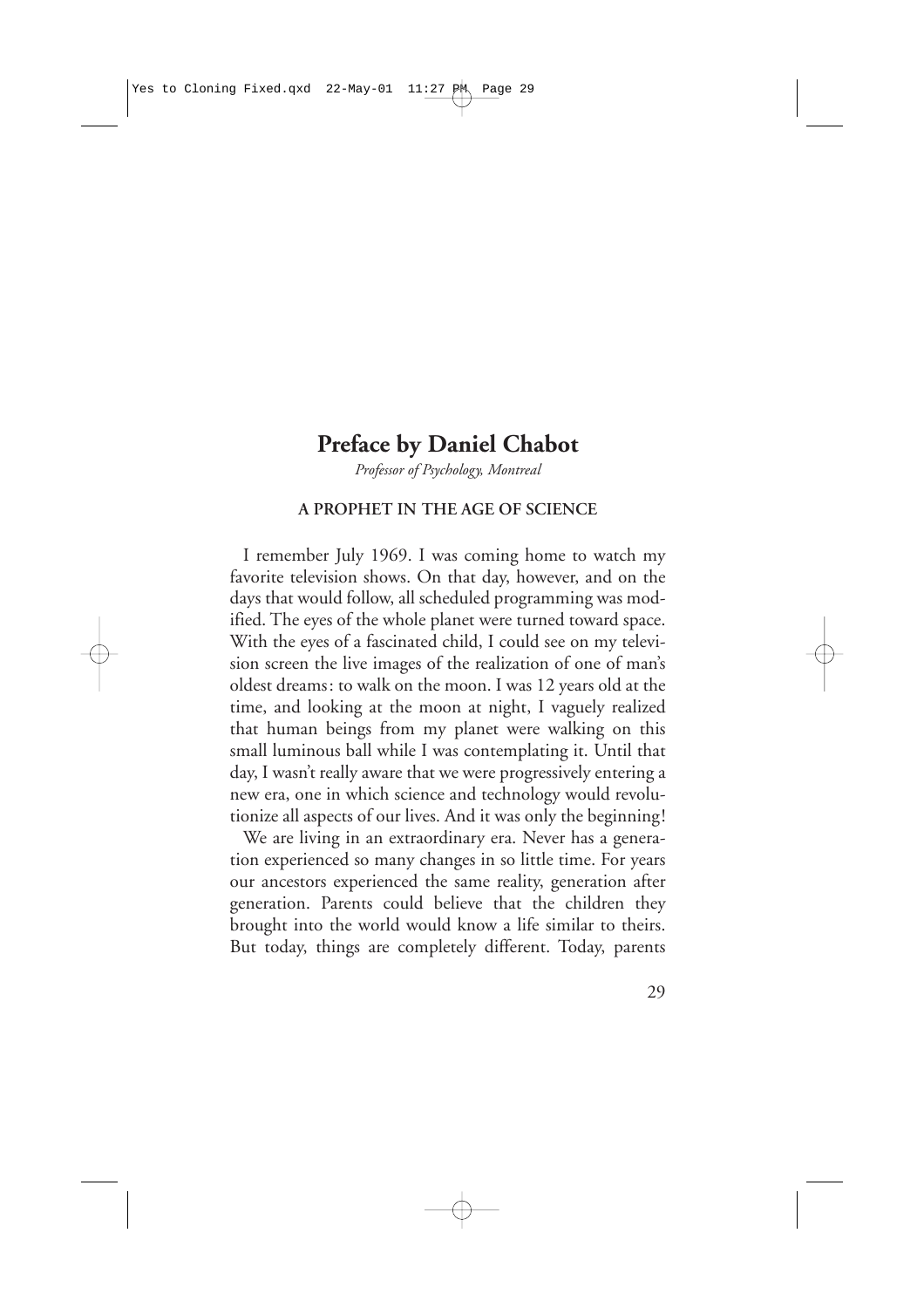have no clue what their children will go through. They can hardly imagine what kind of future they will know, because everything changes so quickly, and evolves at an ever-increasing speed. Children today are surrounded by advanced technology such as the internet, video games and digital television. A child can hardly grasp that his grandfather once rode on horses rather than in cars, that he didn't have electricity, and that each year he could die from a cold he would catch in January. But just like his grandfather, this child hasn't seen anything yet. As it happened to me in July 1969, a scientific event will perhaps surprise him more than others, making him aware that he lives in a perpetually evolving technological and scientific universe.

Without a doubt, digital television, the internet, and video games constitute a technological environment that contributes to modifying the way we live and think. However, that is nothing compared to the biological revolution that is just around the corner, along with the multitude of questions this revolution will raise. If any convincing is needed, we just need to look at the extraordinary controversy aroused by the announcement of the cloning of Dolly, the sheep, in 1997 by the Scottish team of embryologists led by Dr. Ian Wilmut, not to mention the current debate surrounding human cloning.

Recently, I was talking to a nice lady who left her profession of nursing to devote herself to the 'alternative' therapies of natural medicine. Like many people, her change of career was accompanied by a very critical view towards science in general, and medical science in particular. During our discussion, I mentioned the extraordinary benefits of human cloning for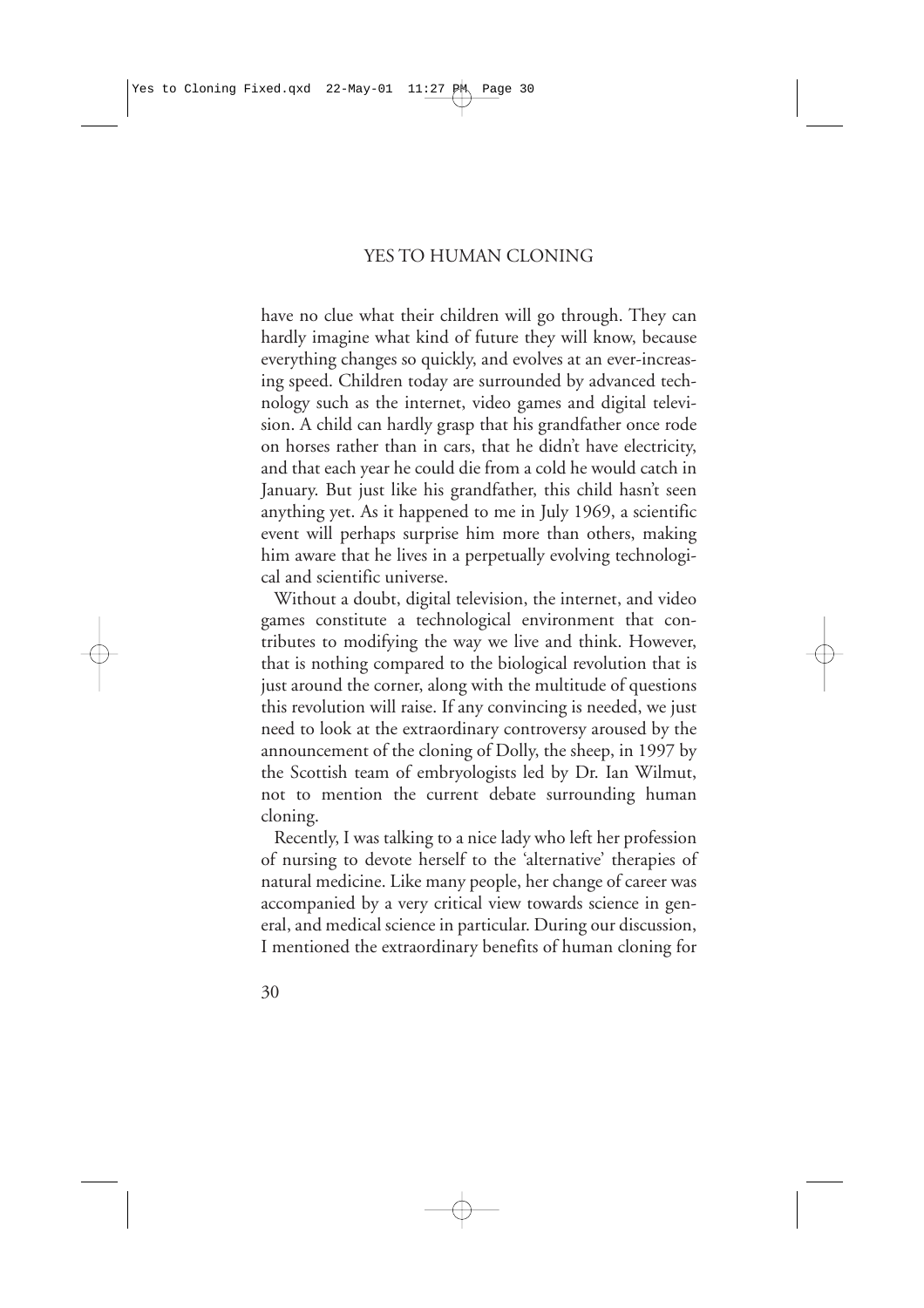#### PREFACE BY DANIEL CHABOT

the future. The lady leaned forward and said to me: 'I'm against that... I hope it will never happen.' This lady's attitude is not surprising. It effectively reflects the attitude of a great number of people who, when faced with scientific and technological novelties, approach the issue either for or against, as if it were a matter of opinion. Let us recognize, without expanding on the subject, that the media treat scientific news as they treat any other news, meaning as a matter for an opinion debate. Unfortunately, what they have not understood is that science and technology have nothing to do with opinion debates. The history of our very young, but very rich, scientific era clearly demonstrates that opinion debates have never stopped scientific and technological changes. While we were debating whether we should be for or against electricity, automobiles, the internet, or in vitreo fertilization, scientists were developing, progressing, practising, refining, and improving their techniques, until we finally realized that these technological advances were an integral part of our daily lives, and that we were much better off because of them. Even better, now we wonder how we ever managed without them.

So, I proposed to this nice lady that she look at things differently. First, I asked her if she believed that cloning would happen, regardless of whether she was for it or against it. She answered yes. So, I proposed that she modify her attitude because it wouldn't change anything, since whether she is for it or against it, human cloning would soon be a normal and common reality.

However, to change our perception and attitude towards the scientific and technological revolution occurring these days, we need a new outlook on life, a new vision of the world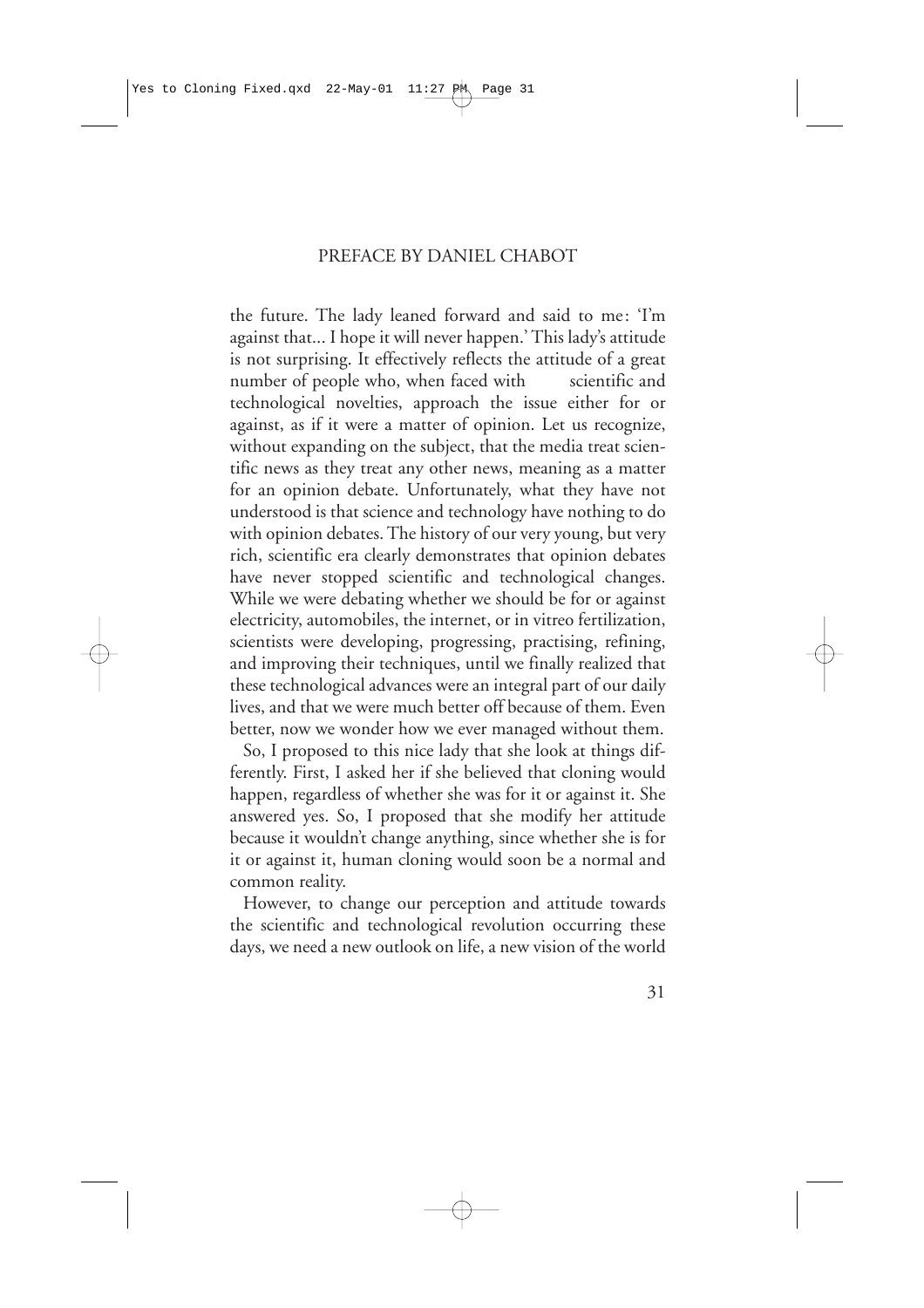and its existence. We need to realize that science is not a human practice. Science is the human being. To be for or against scientific evolution, whatever form it takes, is as silly as asking ourselves if we are for or against children growing up. It's undeniable. Children grow up and science evolves. It is a human fact. However, children teach themselves and so does science. So, instead of uselessly debating whether we are for or against this or that scientific and technological novelty, lets look at what we can do with it, how to integrate it into our lives, and how to extract all of its advantages for us and for future generations. For that to happen, we need references to the future and not the past. Examining the past shows us how the present and the future have nothing in common. A projection of the past into the future is therefore impossible, just as walking while looking behind us gives us no indication as to the direction of the path in front of us. So where are the references for the future? That's precisely where Raël and the philosophy he brings comes in.

In The Message Given to Me by Extra-Terrestrials, written in 1973, Raël explains our scientific origins. No more God, no more mysticism, but instead, a scientific history telling us that scientifically advanced Beings from outer space created life on Earth. He explains that we are made in their image, and that one day we will do the same thing. Notably, cloning is revealed as the secret to eternal life, that man's life expectancy can be multiplied by 10, that we can learn chemically, etc. These are all things we have recently started to achieve, and which are progressing at a dizzying speed.

In 1975, Raël went to the planet of the Elohim, our creators, and witnessed fascinating things. He also received a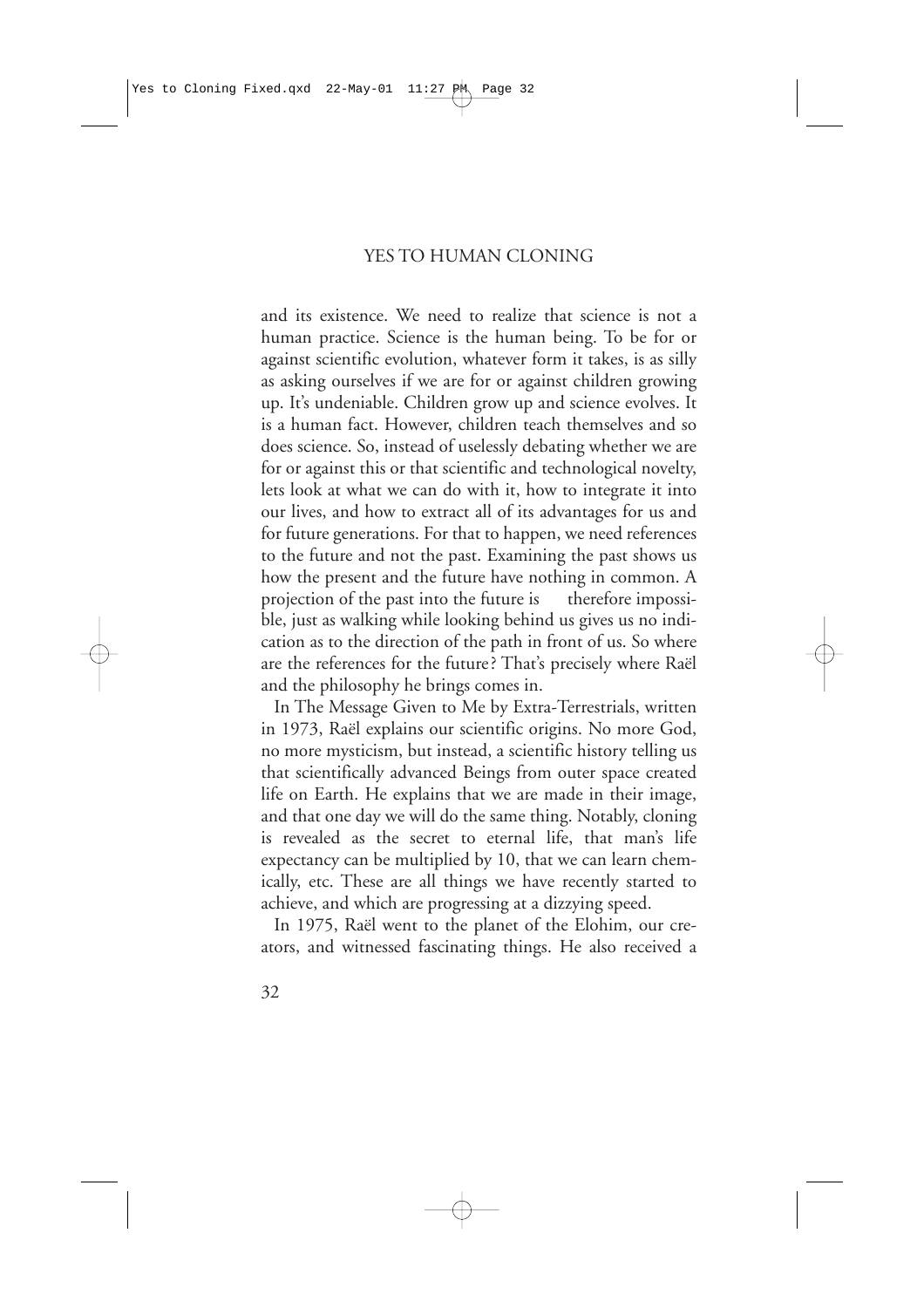teaching destined to allow us to blossom in pleasure. In addition, it is written many times that science would confirm what he says. Year after year, scientific discoveries confirm what is recorded in his books that were written 27, 25, and 21 years ago, respectively.

His role becomes most fundamental, however, when he unifies science and religion. While religious leaders, such as the Pope, condemn abortion, contraception, and homosexuality, and of course, genetic manipulation, cloning, and the scientific creation of life, Raël reiterates that this is only the beginning, and that we will know changes that very few people can conceive of, thanks to science. Thanks to an avantgarde philosophy and spirituality, Raël sheds an optimistic light on science for us and allows us to glimpse a fascinating future.

In 1969 when Neil Armstrong first set foot on the moon he said: 'One small step for man, one giant leap for mankind! ' All the scientific 'prophecies' made by Raël in this book announces the giant leaps mankind will soon make, and which will improve our quality of life. So, instead of asking yourself if you are for or against what you are about to read in the following pages, which will happen whatever your opinion may be, ask yourself why all of this is happening, and question yourself regarding the fact that Raël is the only religious leader to speak about science as he does.

> Daniel Chabot, 3<sup>rd</sup> december 2000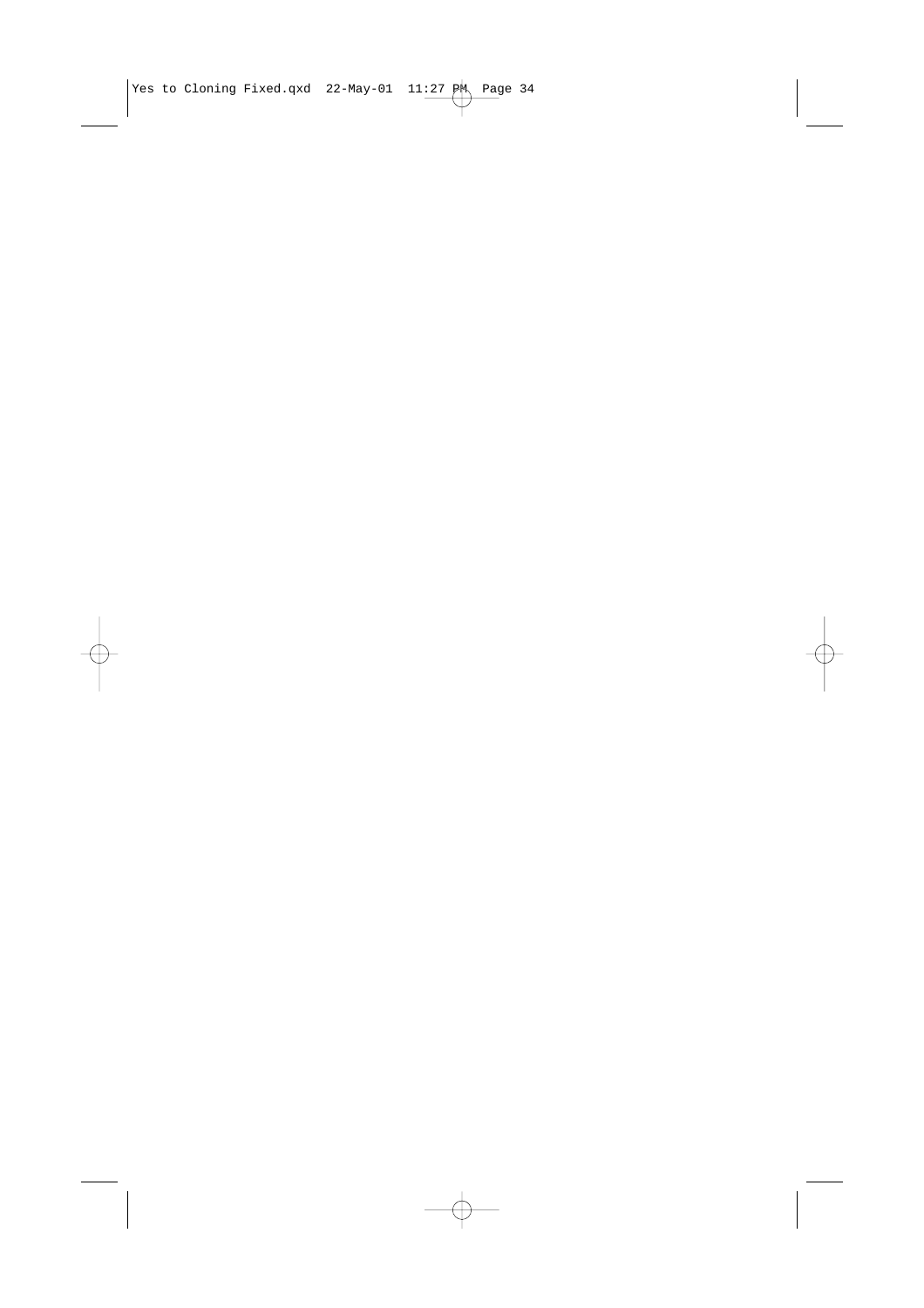#### <span id="page-34-0"></span>**HUMAN CLONING: ACCESS TO ETERNAL LIFE**

Human cloning is just in its infancy. For the moment, the cloned cell has to be carried by a host mother, go through the usual nine months of pregnancy to produce a baby, and must then grow up in the usual way.

There is nothing so extraordinary about this. In fact, it is no different from having a twin brother or sister but one who is born a few years later than you. When a sample of your genetic code is taken and then introduced into the egg, it is simply making a twin.

Of course, this twin would have a totally different education and life experience than yours, and so he would develop a different personality. If your twin were cloned and placed at birth in a Chinese family, he would obviously speak Chinese rather than English when he grows up, and would be able to manipulate his chopsticks far better than you when eating his rice!

However, research conducted on twins separated at birth has demonstrated that they still retain the same basic personality even though the details might differ. They have the same tastes in food, books, colors, and even in partners! This research confirms the scientific discoveries which will be dis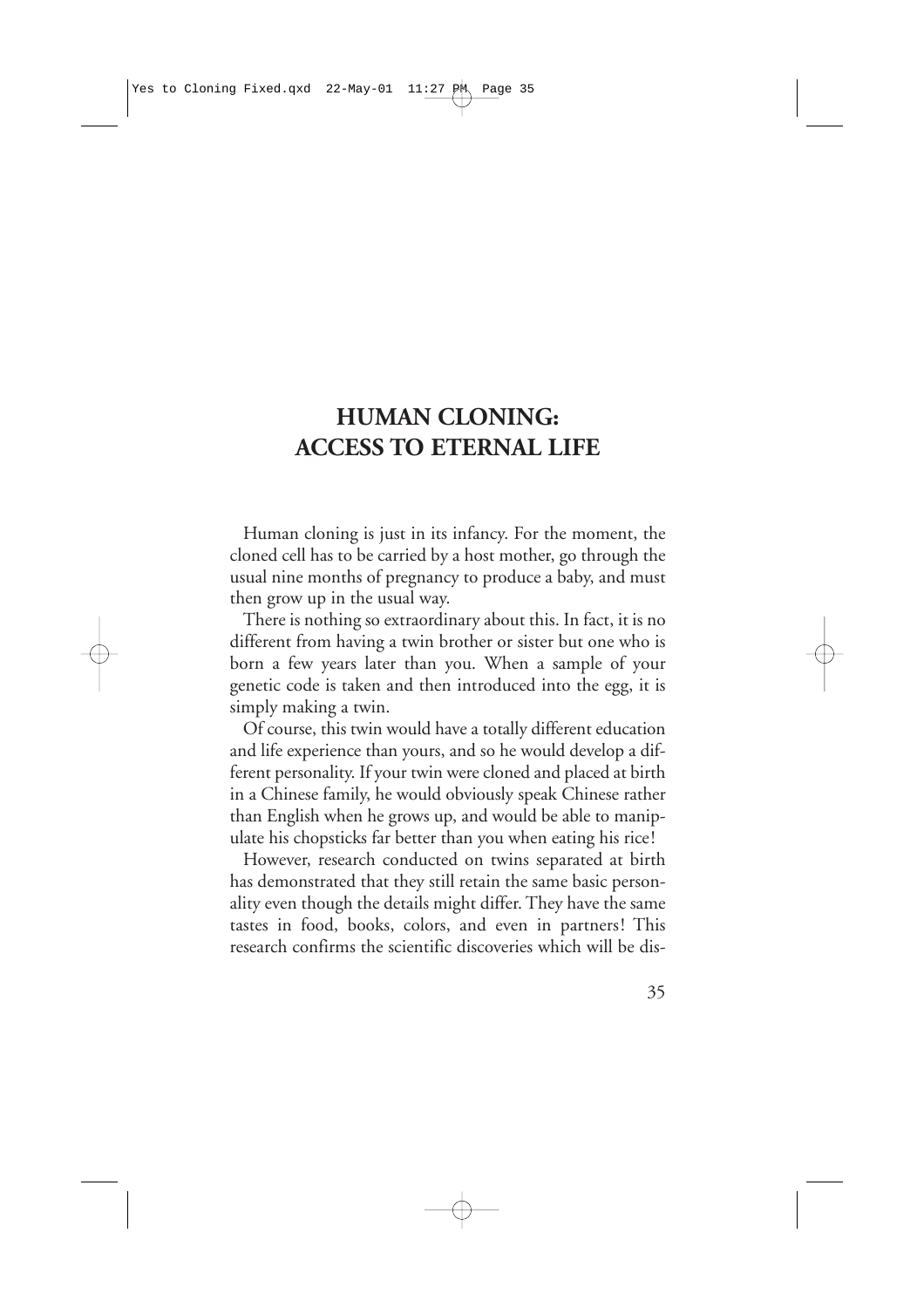cussed later that show how personality and intelligence are genetically predisposed.

The next step, Stage Two, will use a technology called accelerated growth process (agp) to clone people directly into adulthood. They will immediately become the equivalent of between 15 to 17 physical years old when their physical capabilities are at their maximum.

These clones are just physical copies. Like computer hardware or virgin cassettes, they have no memory or personality.

I saw the Elohim insert a cell taken from my forehead into a huge aquarium-like machine (see 'The Message Given By Extra- terrestrials'), and then watched a perfect copy of myself grow in just a few seconds.

Stage Three will require a technology already in progress in Japan which will allow us to download human memory and personality into a computer.

And so we could continue to exist and communicate with our environment indefinitely in a computer after our physical body dies, especially if this computer is fitted with sensors such as cameras and microphones. We could even talk to our friends through loud- speakers and recognize our old schoolmates and reminisce about old times. We could even play with them in a virtual world.

We might even wish to be temporarily downloaded, or rather uploaded into a computer just to acquire knowledge or to learn something in a virtual training ground, so that when the computer downloads us back into our original body a short time later, we retain the added skill or information.

However, in the case of Stage Three cloning, instead of downloading our personality and memory into a computer, it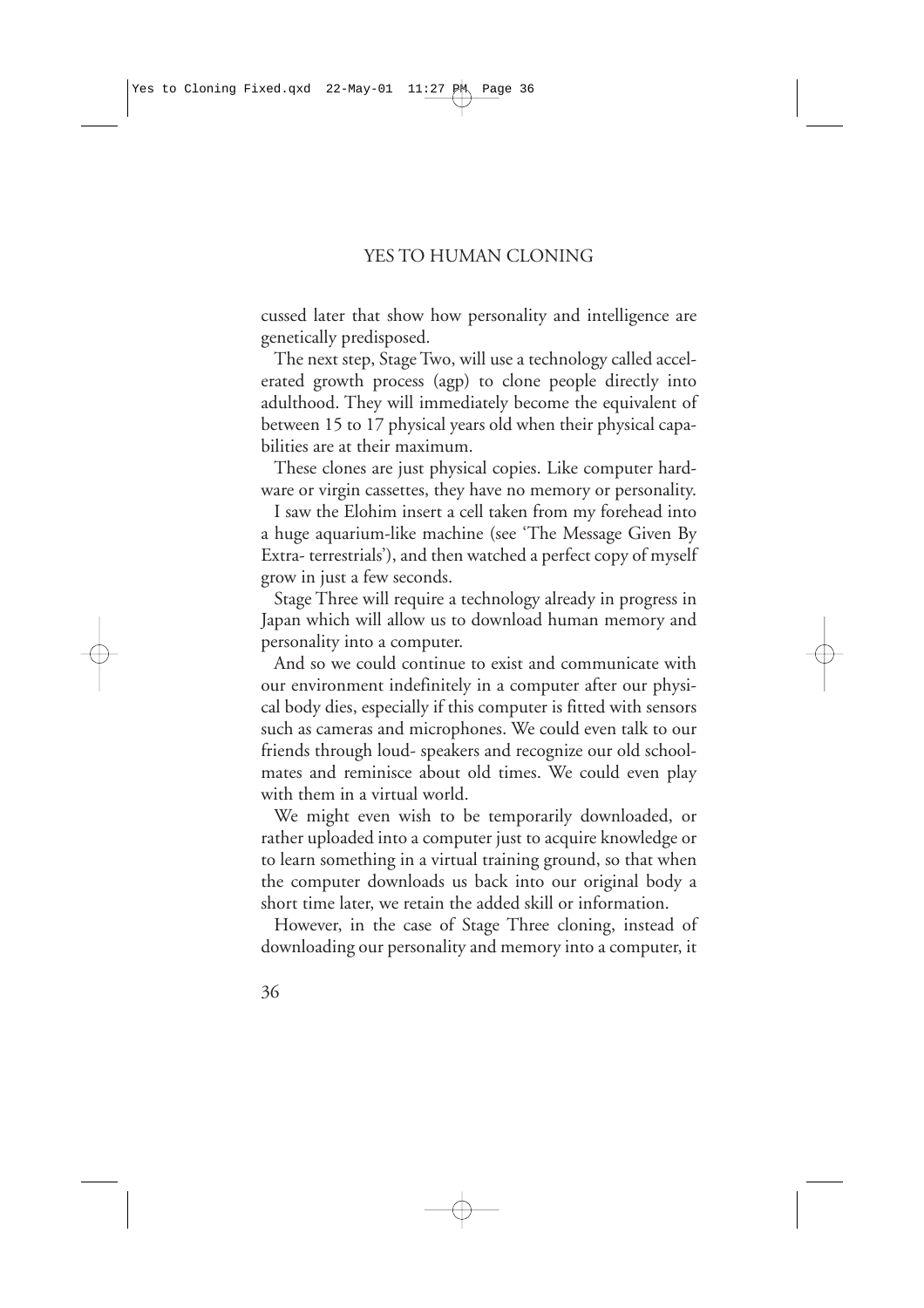is transferred directly into the young body that we just cloned from ourselves. It is just a matter of inserting the software into the hardware, and we then wake up in a young body with all our memories and personality intact, ready to live another cycle of life. This process can be repeated indefinitely, moving from one cloned body of ourselves to another new cloned body.

That is how the Elohim live for ever. That is why cloning is the key to eternal life. The arguments used by those against human cloning are incredibly stupid. Let's analyze these arguments.

### **1. 'Human cloning will aggravate the problem of overpopulation'**

The fact is, if we look at the number of people who have contacted Clonaid, there are only about 10,000 potential clients in the world, with most of these being families with fertility problems that do not respond well to other treatments.

Also, it should be noted that more than 14,000 babies are conceived naturally every hour, which means the population is increasing annually by more than 120 million persons! What difference could an additional 10,000 babies produced by cloning possibly make, that is to say less than 0.001 per cent of the annual birthrate, when the natural birthrate is already totally out of control? If anyone really wants to solve the problem of overpopulation, they should start off by limiting the number of children per family, just as the Chinese have very wisely done. If each person is limited to one child, then the population will stabilize. Ironically, the Pope continues to condemn contraception and abortion, and in doing so,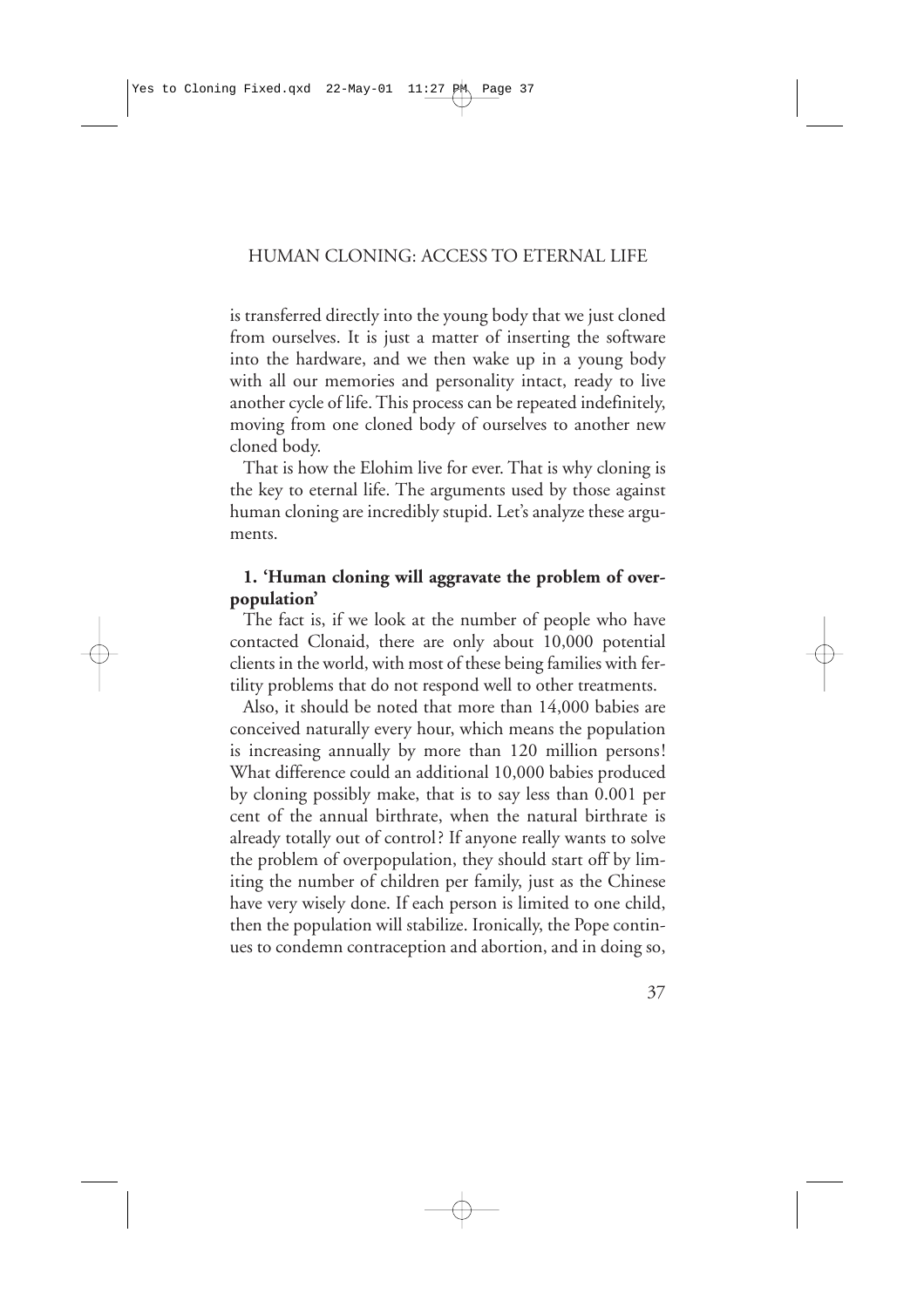he is much more responsible for overpopulation than the 10,000 cloned babies would be. How can we deny the right of a sterile family to have one baby, while allowing Catholic families to have more than ten? These are the real culprits of overpopulation, not cloning!

#### **2. 'Human cloning reduces bio-diversity'**

With a total population of six billion people continuing to have children naturally, a mere 10,000 sterile families each bringing one child into the world will cause no reduction in bio-diversity. All the non-sterile couples in the world, which is almost the total world population, will continue to make love and conceive children in the traditional way.

Also, if we were to continue with this same twisted logic of claiming to protect our bio-diversity, wouldn't we need to force all mothers carrying twins or triplets to abort? Recently, a woman in Italy gave birth to octuplets — eight genetically identical children — and everyone is celebrating! However, had they been born by cloning, everyone would be up in arms! Why do we have these double standards? Why should children whose conception was the result of random chance deserve more respect than children whose conception was programmed scientifically?

Having said this, it is desirable to limit the number of people with the same genetic code. A wise rule for the conservation of bio- diversity is to limit the number of individuals of the same 'model' living at the same time to one, with a maximum of two, such as with twins. That's what the Elohim do.

However, such a rule must also be applied to multiple births — all of them!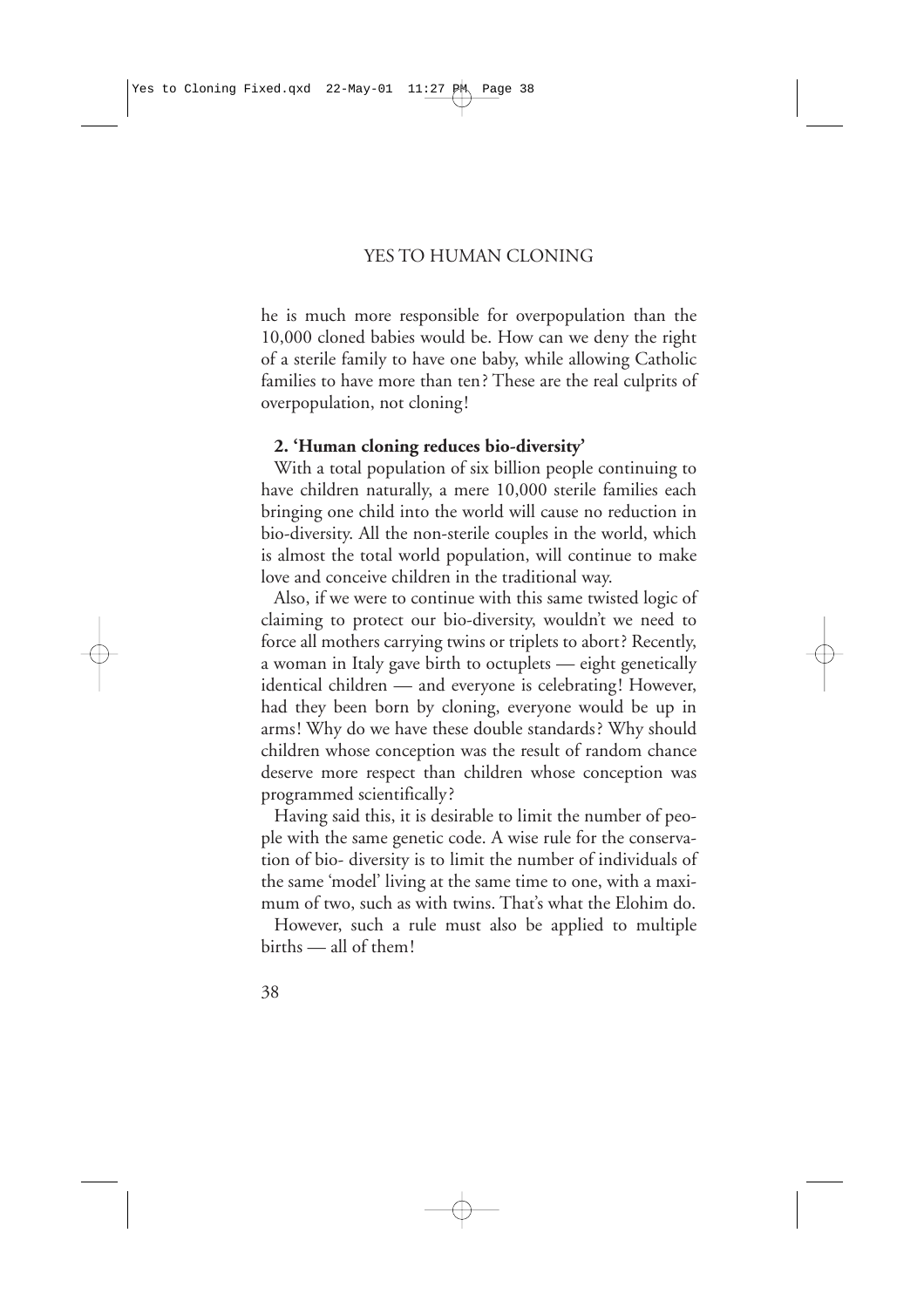If it were illegal to have more than one person of the same genetic model, that would mean that twins should also be illegal, and their mothers should be forced to abort one of them! If we accept twins born naturally, then we also have to accept twins born by cloning. There can be no double standards.

Even if we accept twins, the same question would arise for triplets, quadruplets, and other multiple births, and we would have to impose abortion on all the excess children! Alternatively, we could limit cloning to the same number as is permitted for 'natural' twins, lets say eight, which seems rather a lot. However, the point is that any rule that would limit the number of children conceived by cloning should also apply to children conceived naturally. Otherwise, it is discriminatory.

#### **3. 'Cloning will create monsters'**

Cloned children will be monitored more rigorously, beginning with conception, than any children in history. Modern genetic medicine allows us in the first few weeks following conception to ensure that the fetus does not contain any anomaly,

There are monsters born every day that were conceived by 'natural' means, yet so far no one has raised any objections to sexual reproduction. A recent case of conjoined twins caused quite a stir when one had to be sacrificed in order to prevent both from dying. In the end, the justice system overruled the parents wish to simply 'let God decide,' and ruled that one of the twins should be sacrificed so the other could survive.

If these conjoined twins, attached at the waist, had been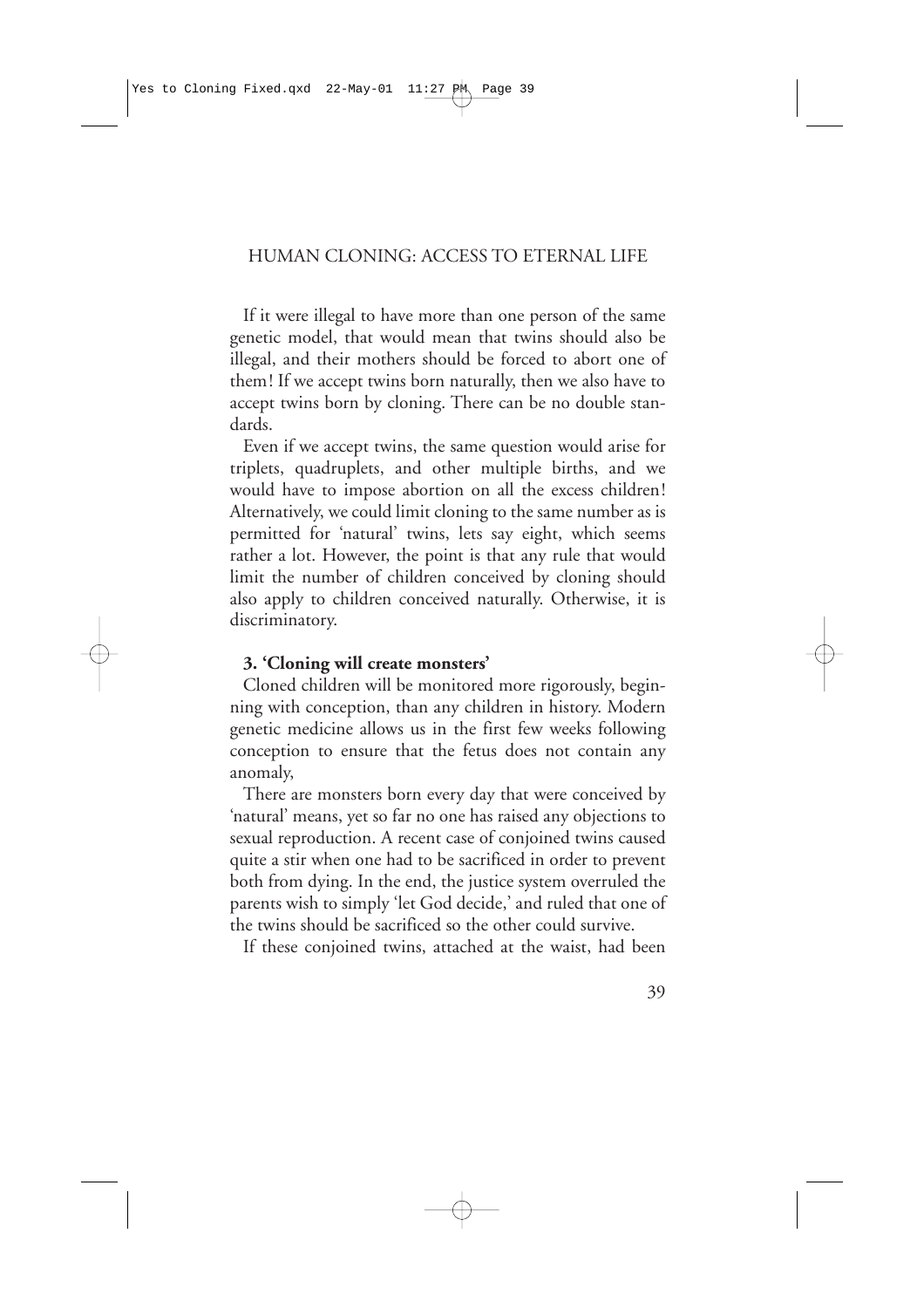born from cloning, the whole world would have been quick to say, 'Look at the monsters created by that technique,' especially as one had to be killed for the other to survive. However, because these conjoined sisters were conceived naturally, no one so much as batted an eyelid.

Also, speaking of monsters, it's interesting to note that neither Adolf Hitler nor Joseph Stalin, to mention just a few, were conceived by cloning.

## **4. 'Any child cloned from a person who died by accident will have no hope of happiness because they will grow up knowing they were conceived to replace someone else'**

If a child is well brought up, he will learn that his happiness depends on his own love for himself, rather than on the love from others. How many couples have conceived a new child by natural means immediately following the death of their previous child? Yet nobody doubts the new child's capacity for happiness just because he might have been born after his sibling's death.

On the other hand, there are many children who have had abusive parents, or who were brought up without any love, who turned out to be wonderful people with balanced and harmonious lives. Conversely, there have been many children who were brought up surrounded by love who now take drugs, have become delinquents, or have committed suicide. It has nothing to do with the way they were conceived. Hitler, Stalin, and Napoleon appear to have had very happy childhoods, receiving plenty of love from their parents.

We have a choice when bringing up these cloned children. Either we tell them the truth, or we don't. Many 'normal'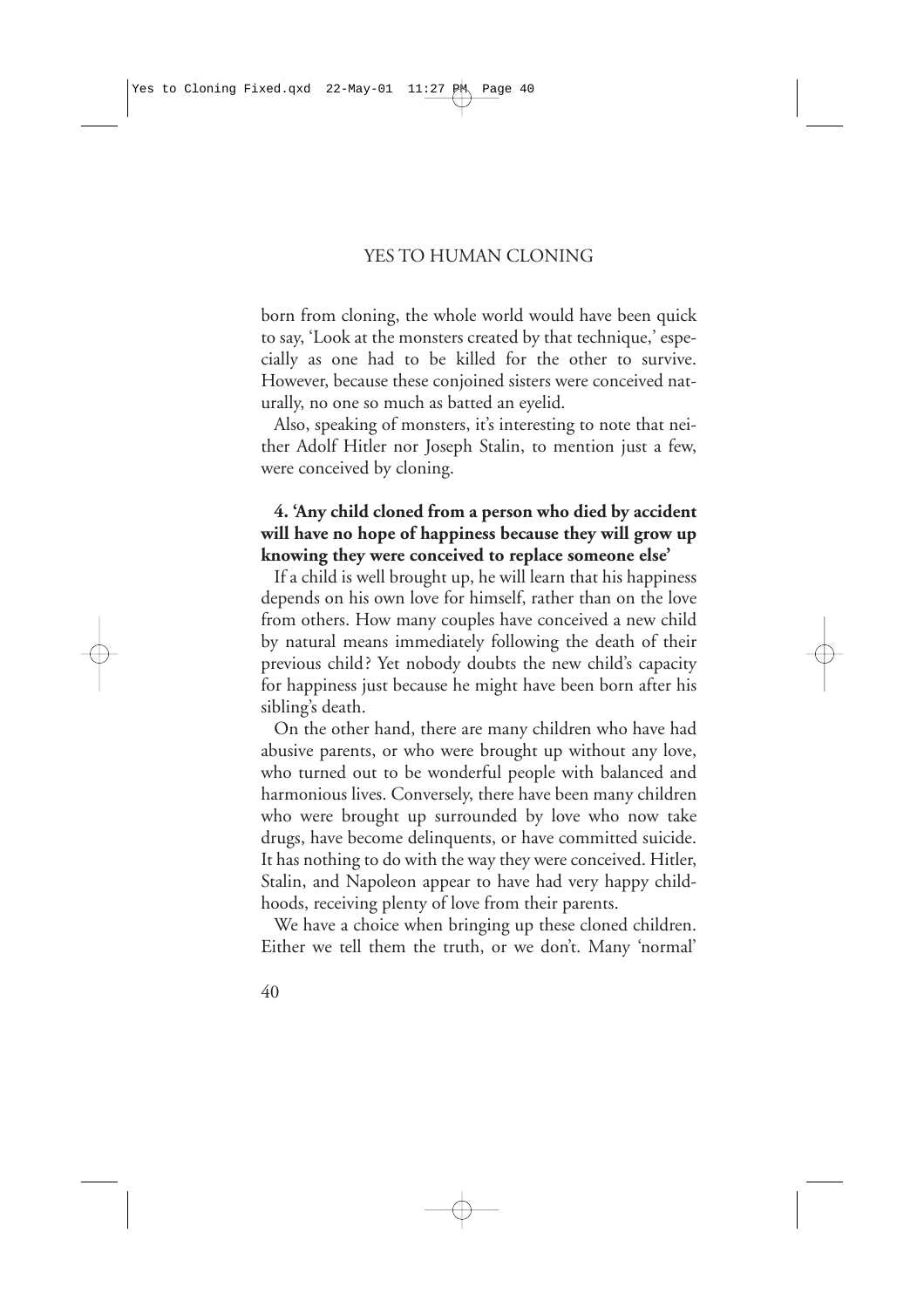children grow up in a family where either the mother or father is not their genetic parent. In cases of adoption, neither parent is the child's biological parent. Some parents tell the truth to their children, some do not, especially if they were adopted at an early age. However, the feeling is unanimous among adopted children: what matters most is not who their biological parents are, but who gave them love. While some may be happy to be reunited with their 'genetic' parents, they never stop considering the ones who adopted them as their true family. That is what love is.

## **5. 'If legalized, human cloning will allow governments to create a superior army of cloned warriors'**

If people still believe such nonsense, then it proves they still have a twentieth-century brain, in other words, a prehistoric brain. Modern conflicts, from Iraq to Kosovo have demonstrated how even hundreds of thousands of well-trained men are powerless against modern technology. This technology enabled the USA., leading a coalition of international forces, to crush its enemies without the need of so much as one of its soldiers to be engaged in ground combat. Virtually no American soldier was killed in combat in these conflicts compared to many thousands of casualties among their enemies. It should also be noted that there is no compulsory military service in the USA, while there is in Iraq and Serbia, and for very long periods at that. Despite this, they can't even touch the American stealth aircraft which can elude their tracking systems, and missiles which are guided toward their targets with pinpoint accuracy.

Since this technology requires no more than 1,000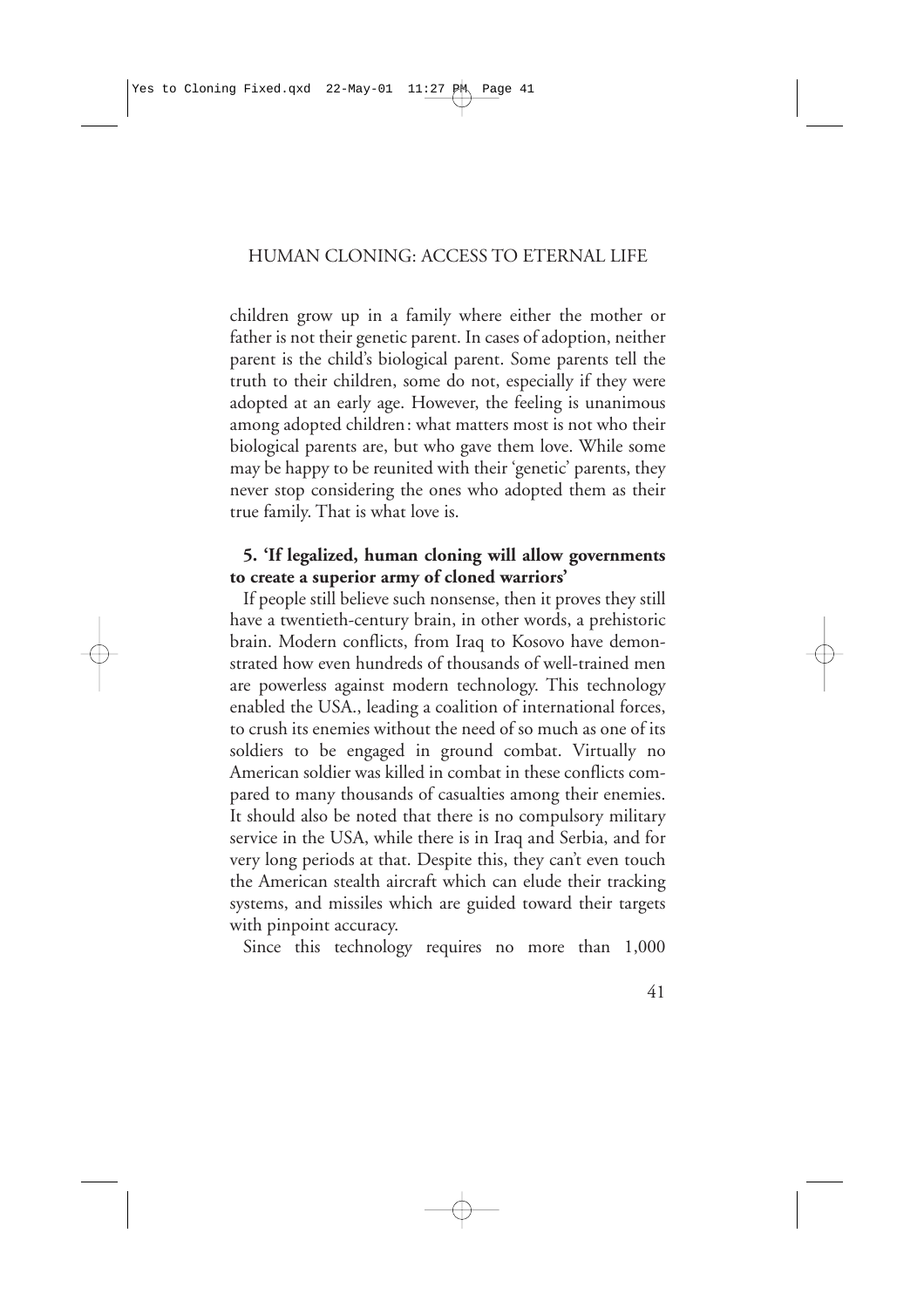American pilots to wipe out millions of conventional soldiers on the ground, the notion of cloning soldiers for the purpose of creating superior armies would be a complete waste of time.

### **6. 'Cloned children will have a shortened life span'**

Some people still mistakenly believe that using the cells of a seventy year-old person in the cloning process would result in a baby whose cells are already seventy years old. This theory is incorrect. However, even if it were right, it would not be a problem when cloning a ten month-old baby, since ten months off an expected life span of eighty-five years is negligible.

After Dolly's birth, the buzz was all about shorter telomeres which could result in premature aging of the clones. After a while, however, it was soon noticed that Dolly was still alive, could reproduce normally, and had an expected life span of any sheep of her age. Subsequent cloning experiments demonstrated that clones do not exhibit a difference in telomere length. Furthermore, a recent study at the University of Hawaii has found that even after the seventh generation, not only is there no shortening of the clone's telomeres, but in some cases, which scientists are at a loss to explain, some cells appear younger than they should be! We really are very close to the secret of eternal life!

#### **7. 'Cloning is not natural'**

If cloning is not natural, then neither are antibiotics, heart resuscitations, transplants, blood transfusions, or even tooth fillings, not to mention the innumerable medical interventions or treatments given to so many people every day.

But what is undeniably natural is that ninety per cent of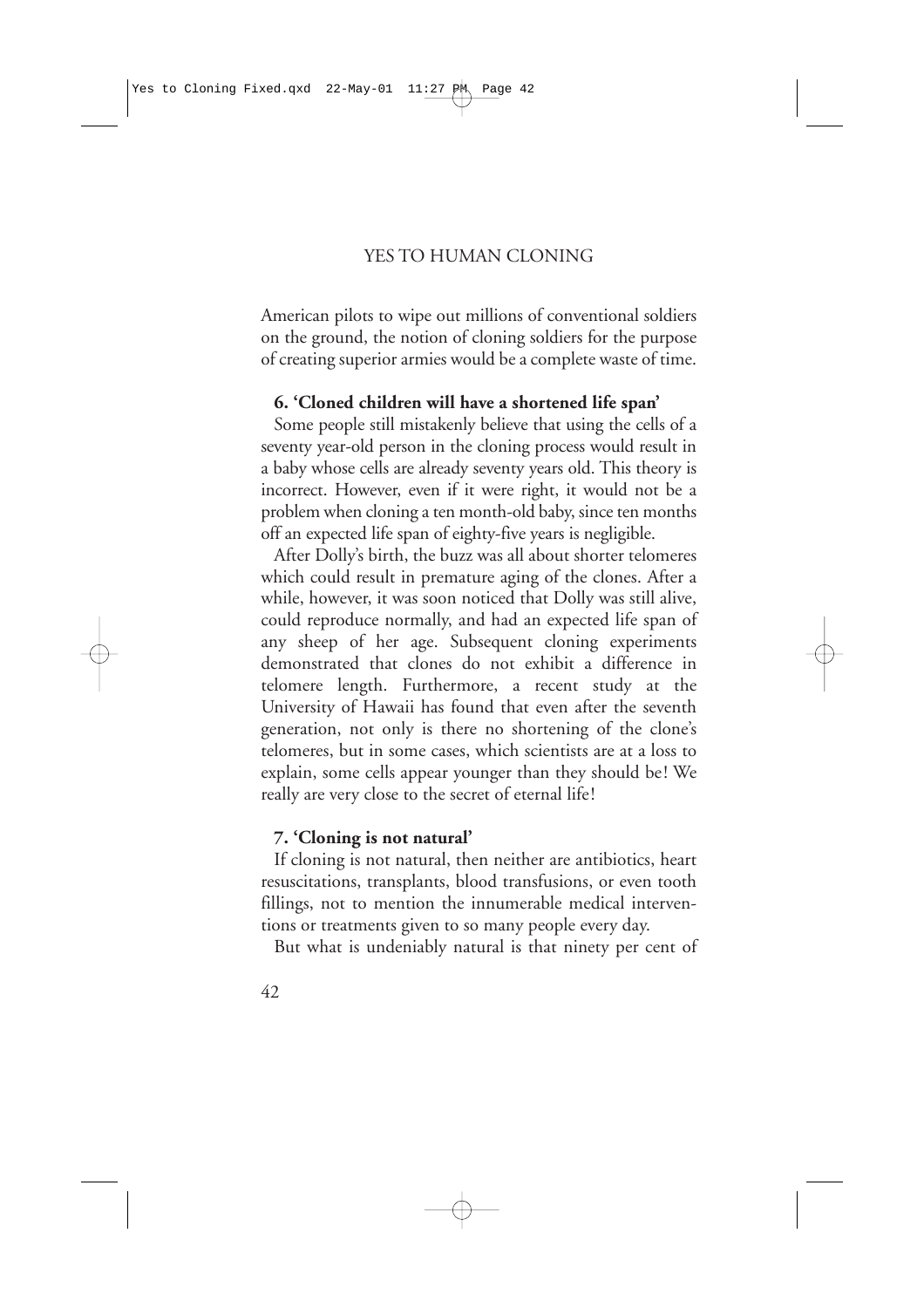young children die every moment in countries where there are no hospitals or any notion of hygiene, and where the expected life-span is no greater than 35.

Is that really what you want? Who among the champions of the 'natural' would refuse to treat their child or dying mother with the most advanced treatments that medicine can offer?

Those who are against cloning on the grounds that it is not natural and who describe us as 'the sect who wants to clone children' are no doubt the same as those who condemn Jehovah's Witnesses for refusing blood transfusions. And yet they are behaving in exactly the same way towards cloning. They are refusing science.

#### **8. 'We have to die to give way to the next generation'**

By what right can you say that future generations are more important than present ones?

The right to life is considered sacred by every culture. If our life-spans can be extended, or if we can reach eternal life, at what age should this sacred respect of life be dropped? Where do you set the cut-off point?

Of course, eternal life should never be imposed on anyone who is too unhappy, depressed, or sick to want it. As I often say in my conferences: 'If you prefer to die, go ahead! Then there will be more room for those who prefer to continue living.' Eternal life should never be imposed on someone who does not want it.

To give eternity to a depressive would be tantamount to sadism. For most of them, every new day is as painful as Calvary, which is why so many commit suicide.

Eternal life is a matter of personal choice and should never be imposed.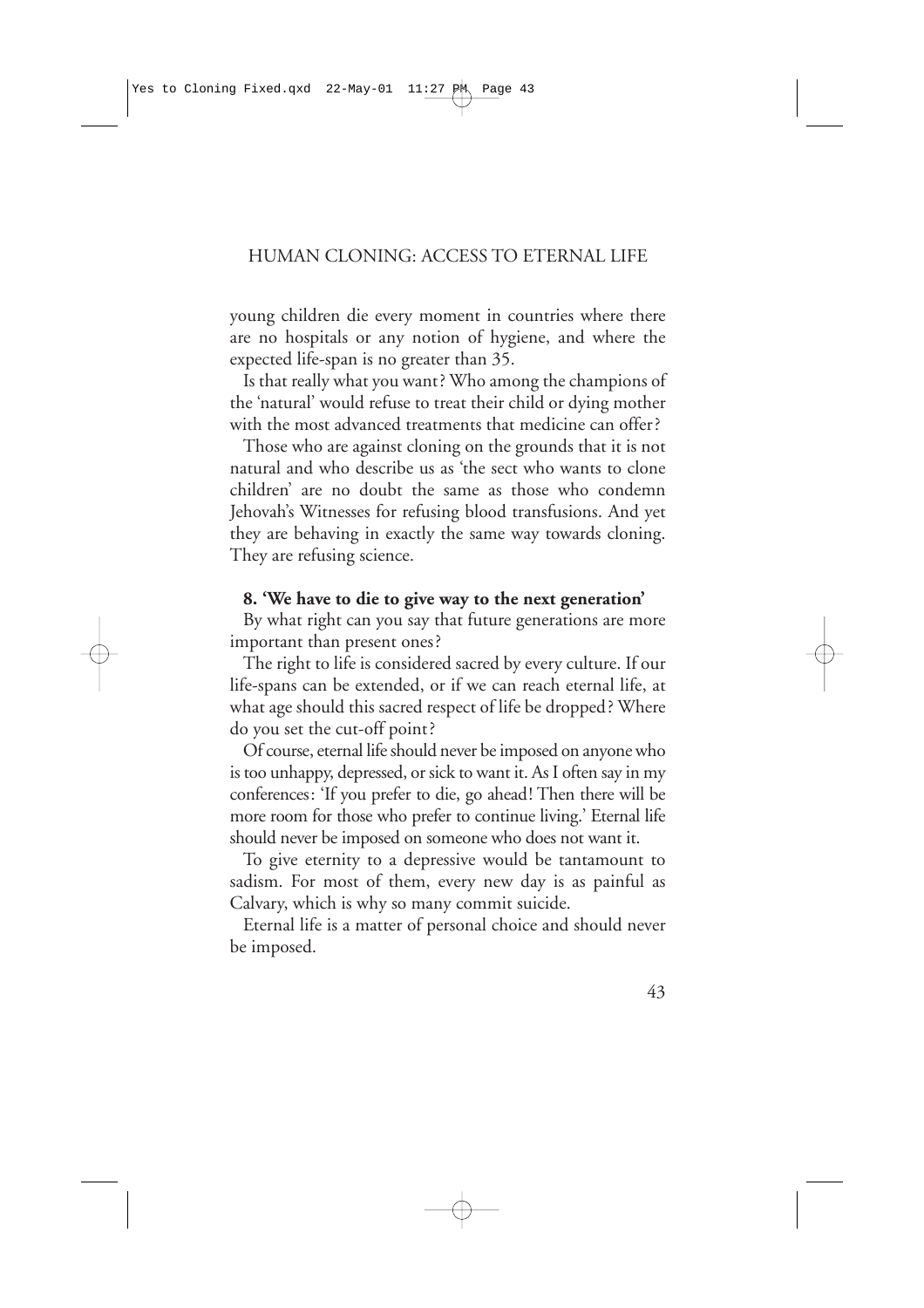If we did a survey among the general population, most certainly the vast majority of healthy people would wish to live forever.

Of course, it is perfectly natural that old or infirm people, whose capabilities have been diminished by age, might prefer to die. How can one expect people to enjoy eternity if they are weakened and suffering a multitude of pains? But, if you cure the sick, and restore youth to the old, you will soon see that they will no longer wish to die!

In fact, most old people do exercise, take medicine, and do everything they can to live as long as possible. One really has to be depressed to wish to die. And those who are in good physical health, but who still wish to die, (and there can not be many of them) should first be treated for depression, and then for sure they will no longer wish to die!

But we should still respect the right to chose to die when the physical or mental suffering is too great to bear, whether it be in old age or long before. This brings us to the subject of euthanasia, that is to say, the right to help others who have chosen to die with dignity when we are incapable of treating their suffering. And I stress both physical and mental suffering. The autonomous Basque provinces of northern Spain have admirably just legalized euthanasia, but unfortunately this privilege is limited only to those whose physical suffering remains untreatable, as if mental suffering was less important.

Someone with profound major depression suffers just as much as someone with cancer of the bone, it is just that the location of their suffering is unidentifiable.

To trivialize incurable mental suffering compared to physical suffering is an unjustifiable discrimination based on an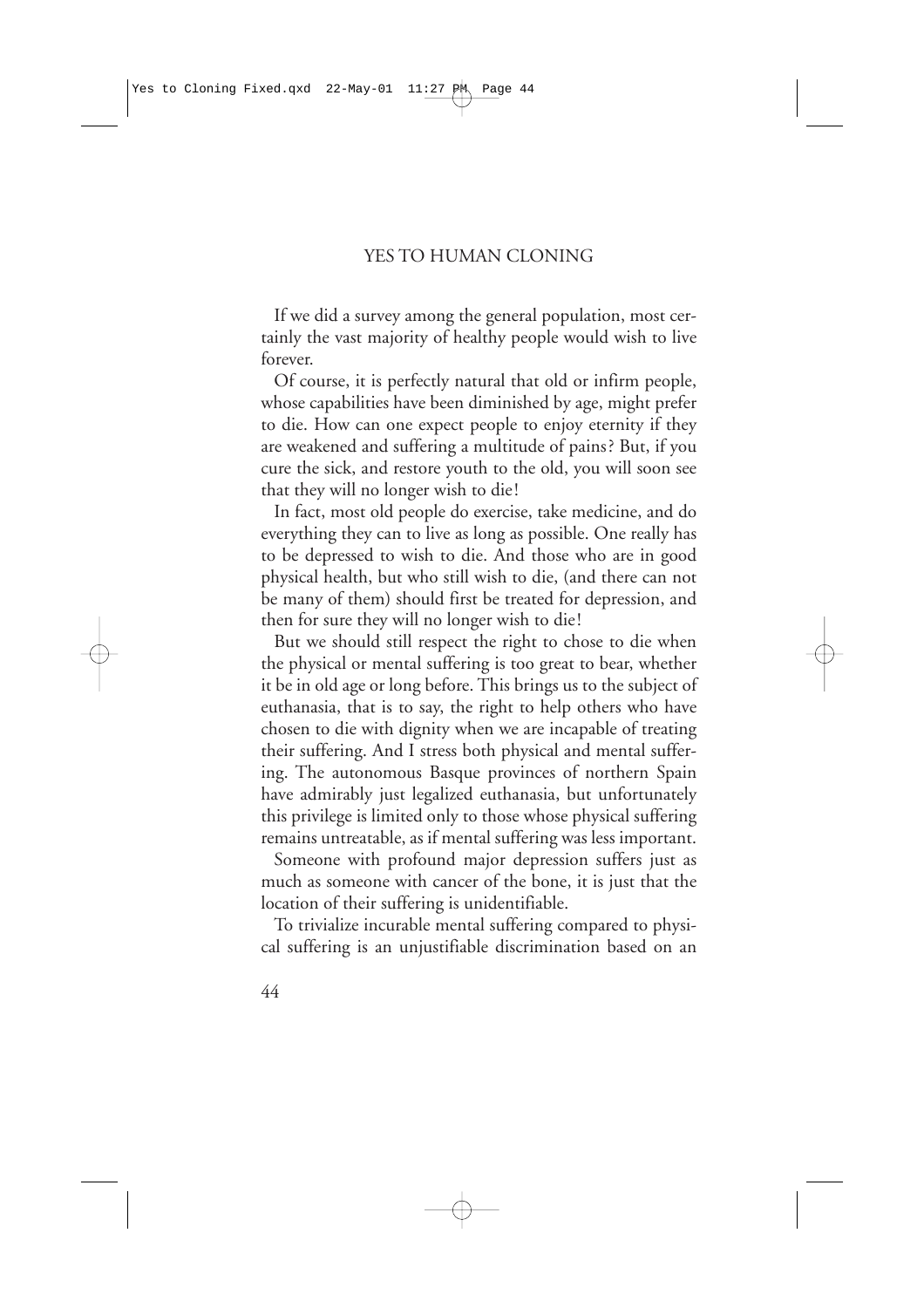outdated medical system which prioritizes physical suffering over mental suffering.

Euthanasia should be offered to all those whose suffering remains incurable, whether it be physical or mental.

The right to eternal life and the right to die go hand in hand in a modern society that respects freedom of personal choice.

#### **9. 'Living for ever must be unimaginably boring'**

Only those who are already bored could say that! When we love life with a passion fed by multiple and constantly renewable pleasures, we can never be bored.

One day a journalist said to me: 'We will get so bored of always meeting the same people.' Right now, there are six billion human beings. Let's say to get to know someone, you have to talk to them at least for one hour, (and much more for those we are interested in). Since we are also busy doing other things, this leaves us time to meet three new people per day if we are lucky. That means we can meet about 1,000 new people per year.

In 80 years, which is today's expected life-span, and subtracting the first ten years of our life that we spend with our family, we can meet about 70,000 people. So, in a 'normal' life-span, we can only meet 70,000 people, that is to say hardly more than one person for every million living on earth right now.

But, if we lived eternally in a population whose number was the same as it is right now, it would take about three million years to meet half of the Earth's present population.

And, it is a good bet that by the time we met them all, we would have forgotten all about the first ones we met and start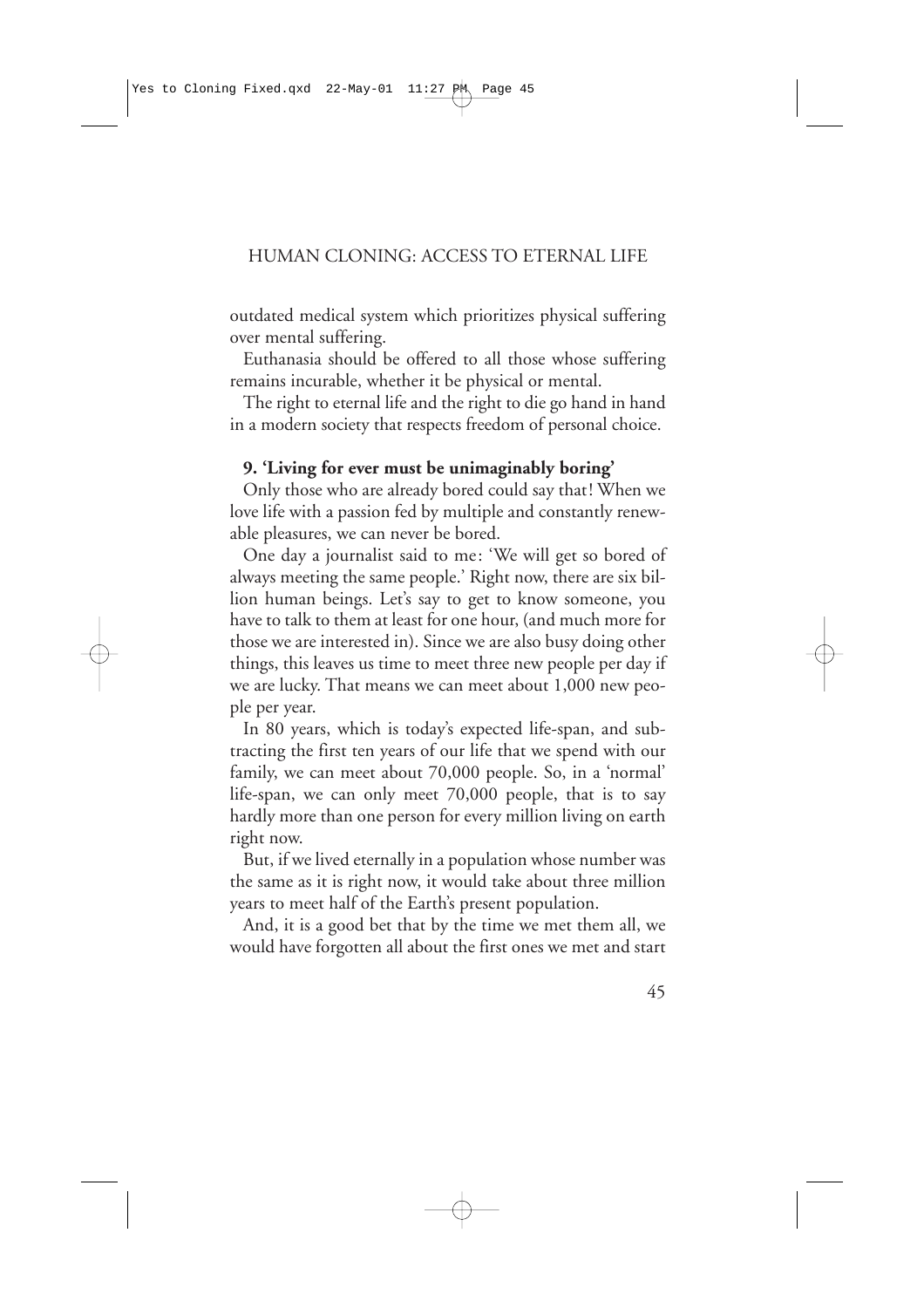're-meeting' them all over again!

But seriously, even if we don't forget them, they would have changed so much in so many centuries that they would be totally different people.

In fact, one of the most interesting parts of the Elohim's teachings that is also reflected in Buddhism, is where they say we can never bathe twice in the same river, because by the time we return, the water has changed... and we too. And I say that we never meet the same person twice because we are both constantly changing.

That is why we can live a very long time with the same partner and remain eternally in love, if we have the consciousness to always look at them with new eyes and remain constantly aware and amazed by the continual changes in their development.

So, would we get bored of always meeting the same people? No way! And this also applies to our activities. Never are two sunrises the same, and even if they were, we are changing constantly as long as we are alive, so we will perceive each of them in a different way. That is why living forever will never be boring.

Boredom comes from inside us, not from our environment, nor from our longevity. Some get so bored that they commit suicide even before they reach 20 years of age, while others can still live forever.

But, perhaps to appreciate existence, we need to replace our culture of 'having' and 'knowing' with a culture of 'being,' and encourage the development and teachings of spiritual guides in our society instead of denigrating them as 'dangerous gurus' or 'cult leaders.'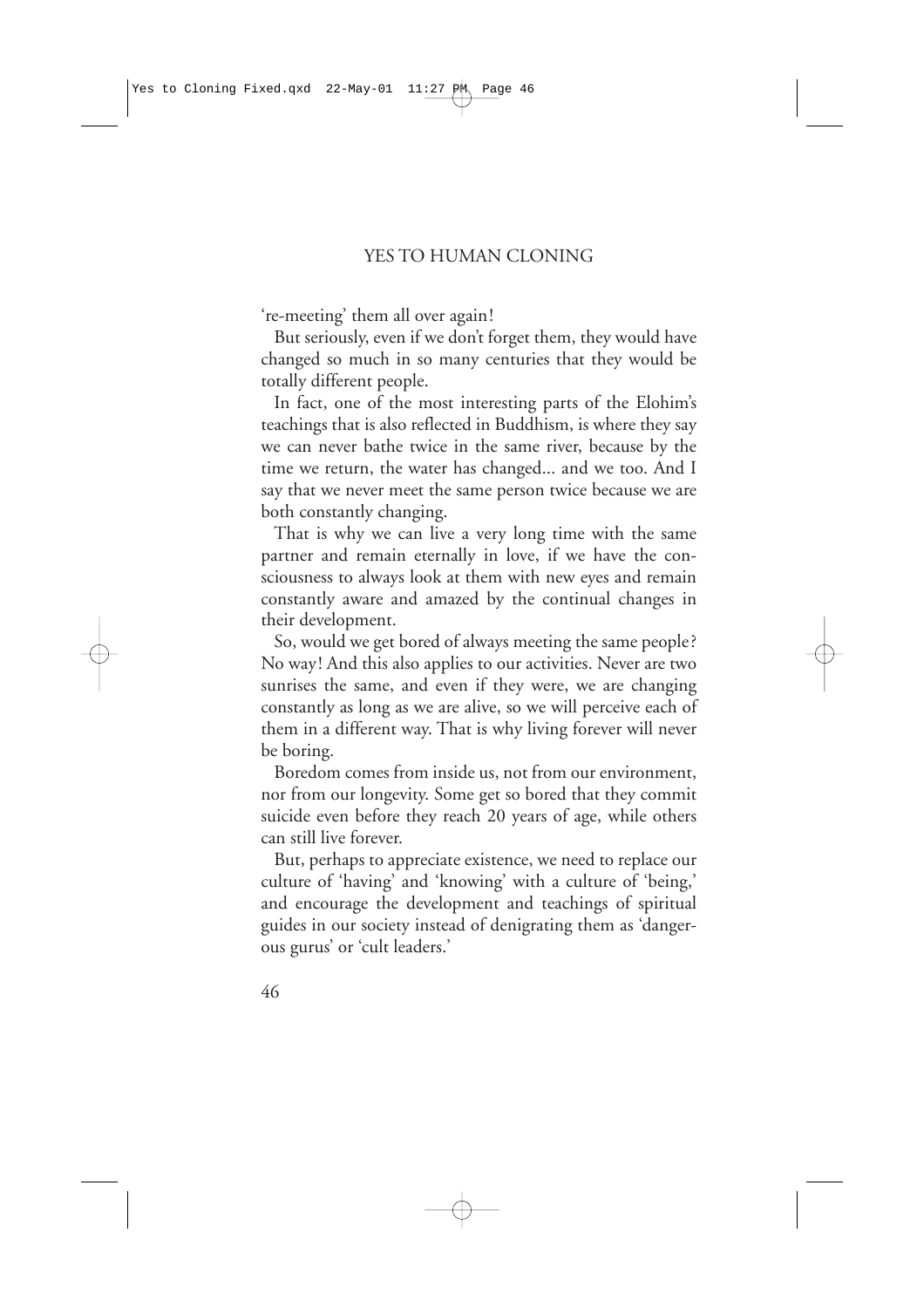The word 'guru' comes from the Sanskrit, which means to awaken, to teach you to marvel at each second that you live. And, when we are amazed every second of our existence, we don't want it to stop and we are ready to be happy eternally.

### **10. 'So, why are people so afraid when we talk about human cloning? '**

Fear is concocted purposely by the media. First, we need to understand that public opinion is manipulated by a small number of people to whom we have given a certain moral authority, even though most of the public no longer cares about their views.

The media, on the other hand, needs to use these people as voices of authority to frighten the public, in order to guarantee higher audience ratings and better sales.

Reporting crimes, wars, monstrosities, and scandals sell far more successfully than simple good news. So it is in the media's interest to whip up a frenzy, and even downright lies to increase the number of victims, as was the case of the massacre in Timisoara, Romania. The few dozen real victims became exaggerated by the journalists into hundreds, and then into thousands of victims! And if an honest journalist were to report on the true number, they would be reprimanded and called a revisionist for not reporting on the thousands of victims like everyone else, even if it were not true!

Recent forums on the internet, such as the one organized from the United Kingdom by the BBC, the British Broadcasting Corporation, show that the vast majority of the public is in favor of human cloning. But the media does not report it. The media always refers to the opinions of a few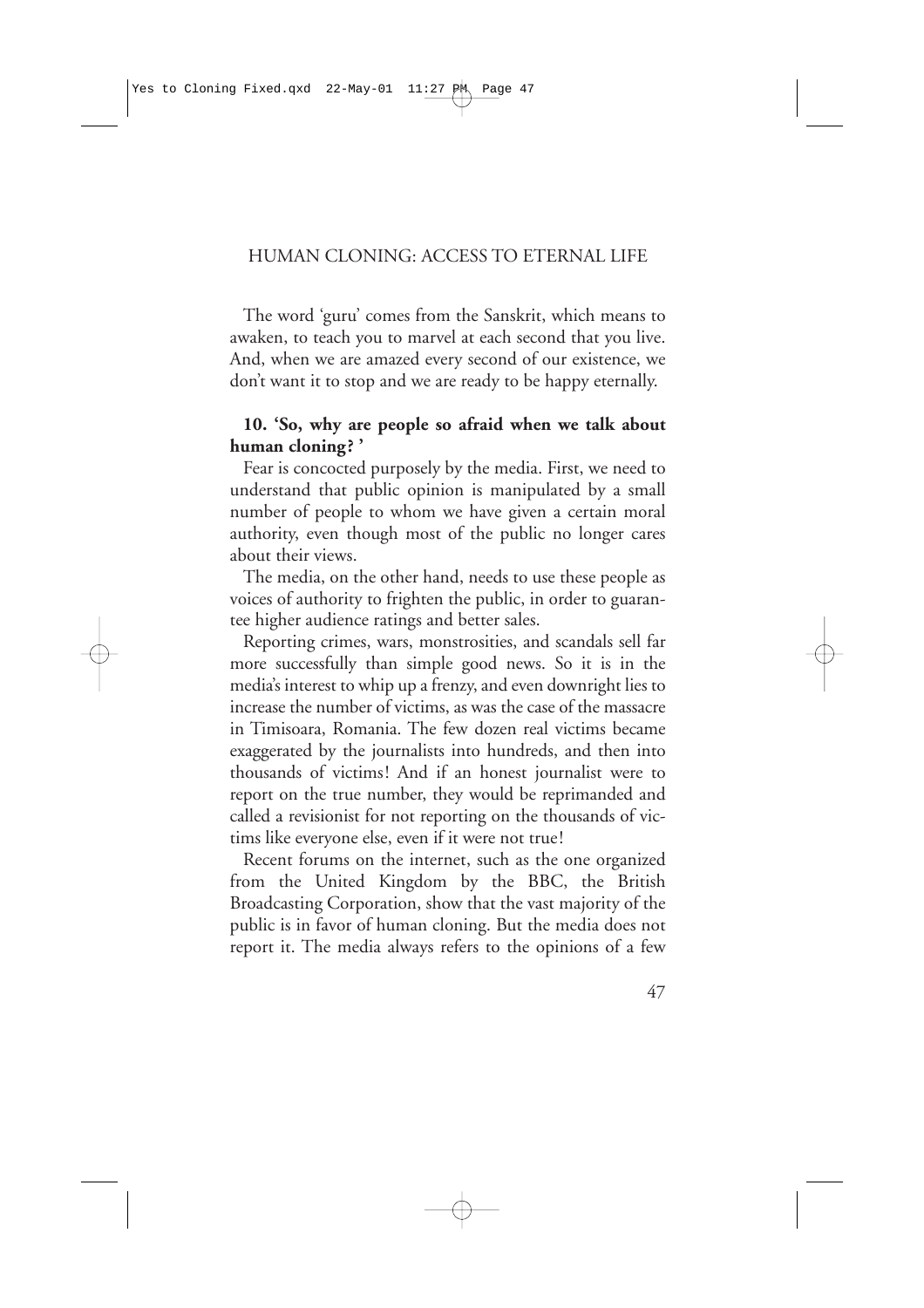conservatives from a bygone era who are totally incapable of understanding even a fraction of what it is all about. The Pope, for example, is always faithful to the long Catholic tradition of being against all progress!

We must not forget that the Vatican has condemned every new discovery. Not only did it condemn Copernicus and Galileo when they demonstrated that the Earth is not the center of the universe, but Giordano Bruno was burned at the stake for saying there was life on other planets. Also, the first people to eat with forks were excommunicated, since food, being 'Gods' gift, should be only touched by hand! We must also include the steam engine, electricity, and so on, not to mention contraception and abortion, of course.

So, we see that the media adopts these positions while failing to mention the views of other religions. In fact, there are Rabbis and spiritual Islamic and Buddhist leaders who have decided in favor of cloning. But there is no mention of them by the media.

In short, these Islamic and Jewish religious leaders consider that 'if God allows man to discover and use these techniques, then it is part of his will'. The Buddhist leaders, who, by the way, do not believe in an all-powerful creator god, say that cloning is 'positive karma'. In other words, it gives the 'soul' another chance to reincarnate. But the media only reports the Pope's statements'

We are only allowed a single way of seeing things, and this restriction is applied to many areas of our lives. There is a tendency to attempt to normalize society, to whitewash the differences, and to label all those who stray from the straight and narrow path of normality as diabolical monsters. The same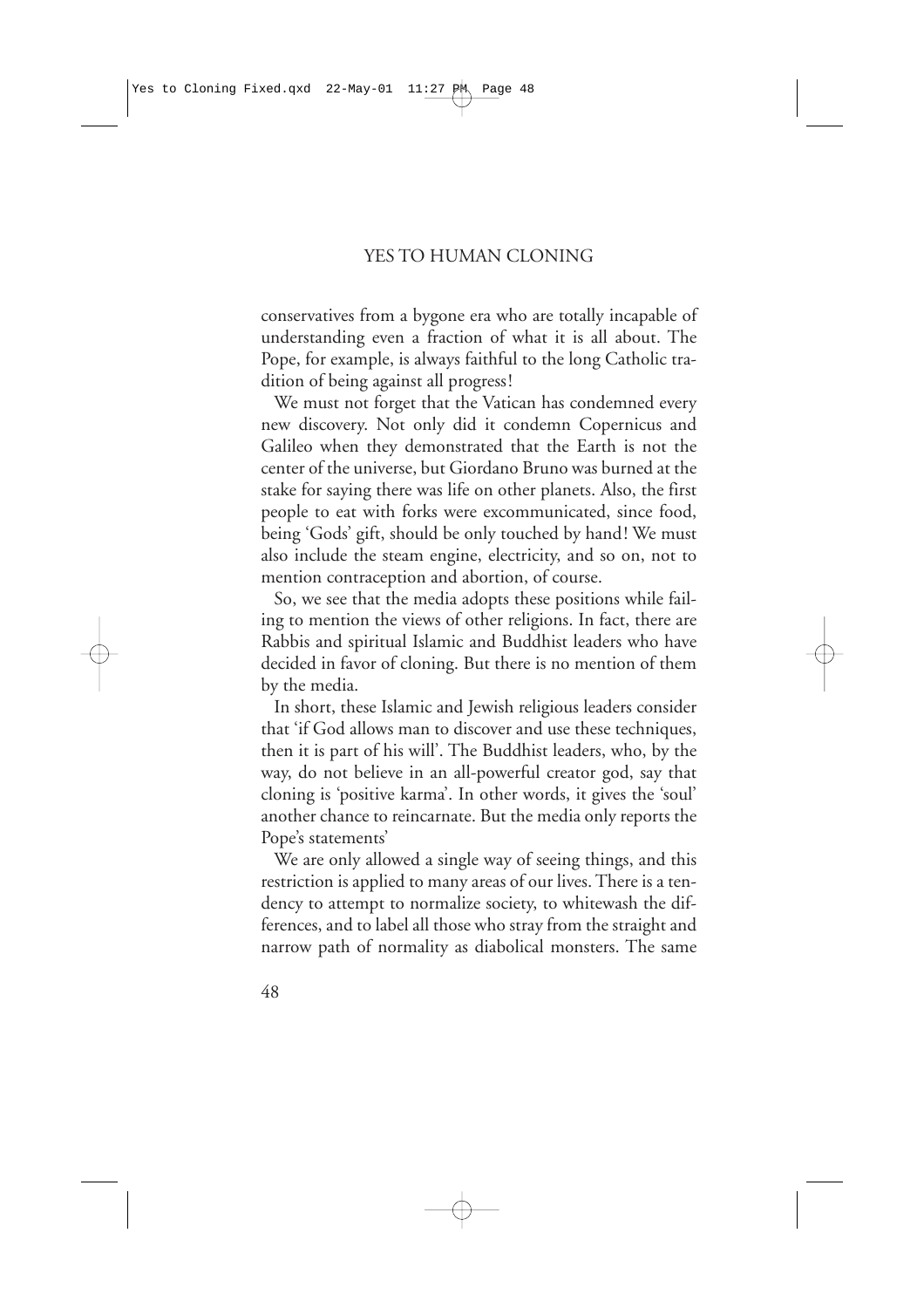## HUMAN CLONING: ACCESS TO ETERNAL LIFE

accusations are thrown at religious minorities, who are then called 'sects,' or 'cults.' Everyone has to think the same, believe the same, and buy the same.

But luckily, thanks to the global exchange of thought by the internet, those who fight to defend their right to think differently now notice that they are not alone.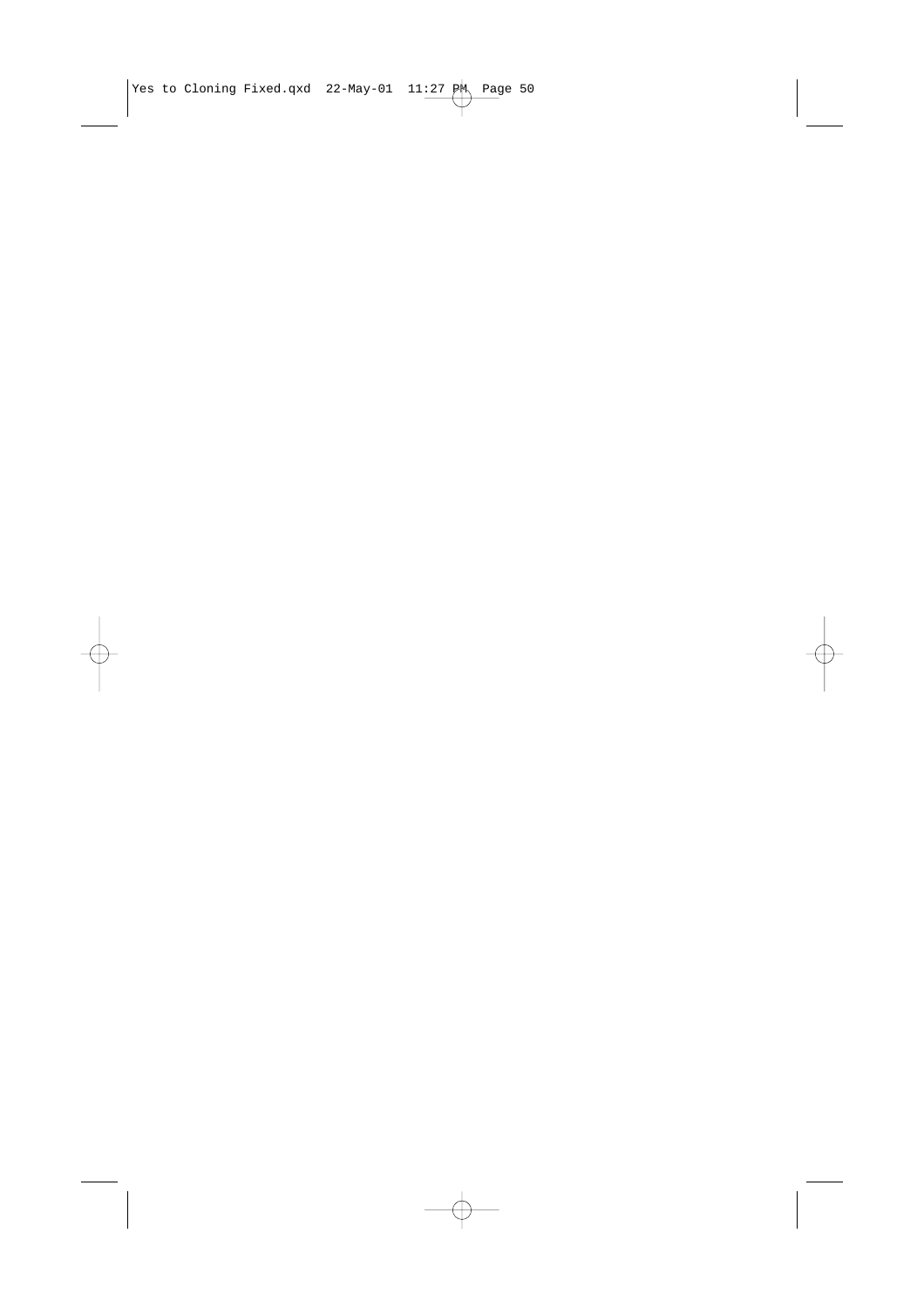## **A CHILD 'A LA CARTE'**

Already it is possible for parents to choose before birth certain characteristics of the children they wish to have. You can already choose if you want a boy or a girl, though certain countries have thought fit to vote against such a choice.

Very soon, however, all the child's characteristics will be a matter of choice, and then you can really have a baby 'a la carte'.

The arguments of those who oppose this are ridiculous.

At the moment, it is all left to chance, or what some, who are still sufficiently primitive or superstitious as to believe in such things, call 'the will of God'.

As a consequence, these families give birth to genetically malformed children who are handicapped, who suffer all their lives, whose life expectancy is often very short, and whose care places an enormous burden on society. Yet all this pain could easily have been avoided.

It is a crime against humanity to allow children to be born who will suffer all their lives when we already know how to ensure that only healthy children are born.

It is the same people who claim that cloning is dangerous for the child's balance, using the pretence that they will not be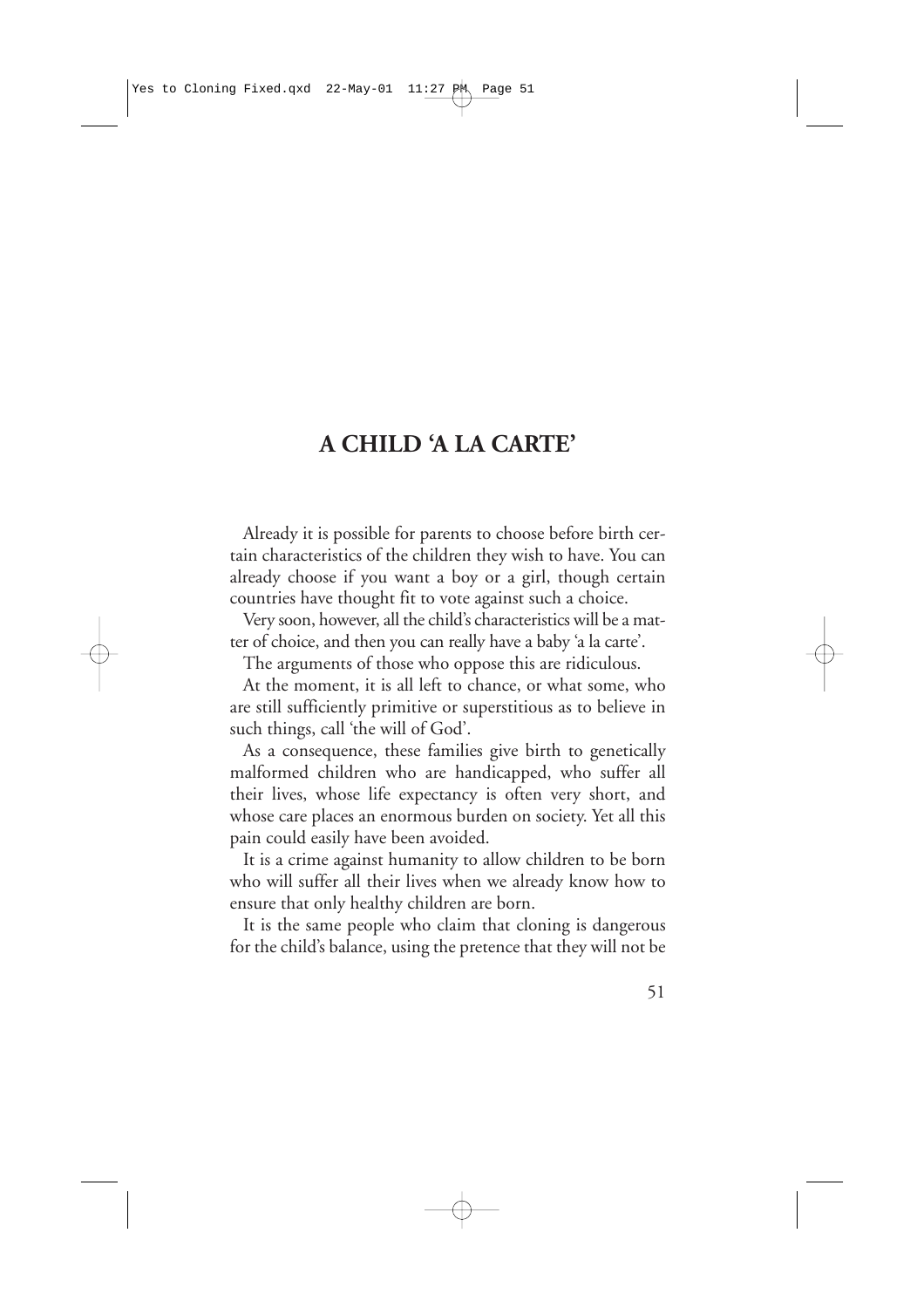truly wanted and that we should not have children for our own sake, but for the happiness of the new human being. It is also the same people whose so called love and consideration for the child's future suddenly fizzles out when it comes to the child's health. Suddenly, they start talking about letting nature take its course and not preventing genetically handicapped children from being conceived. However, it is far more serious to be born without an arm or leg than to be cloned and be born intact.

Even their refusal to choose their future child's gender is a contradiction. If a family wishing for a boy has a girl instead, she might more likely be rejected, mistreated, or even sold or killed, as unfortunately happens in certain countries. In more civilized parts of the world, where expressions of disappointment are less barbaric, such feelings could still affect the harmonious development of the child.

By letting families choose the gender of their child, we can help to ensure that the child is totally wanted and loved. This is an expression of true concern about the child's future.

Furthermore, most families will opt for both a boy and a girl, which will not change the gender balance of the world population much. Of course, this really doesn't matter anymore since we can reproduce by cloning!

Cloning could even allow us to maintain the basic reproduction rate for the survival of the population even if we chose an 'unbalanced' gender ratio, such as with a male majority or alternatively a female majority.

I think it is safe to say that once again it will be the United States, the country of personal freedom, which will be the pioneer in this area too.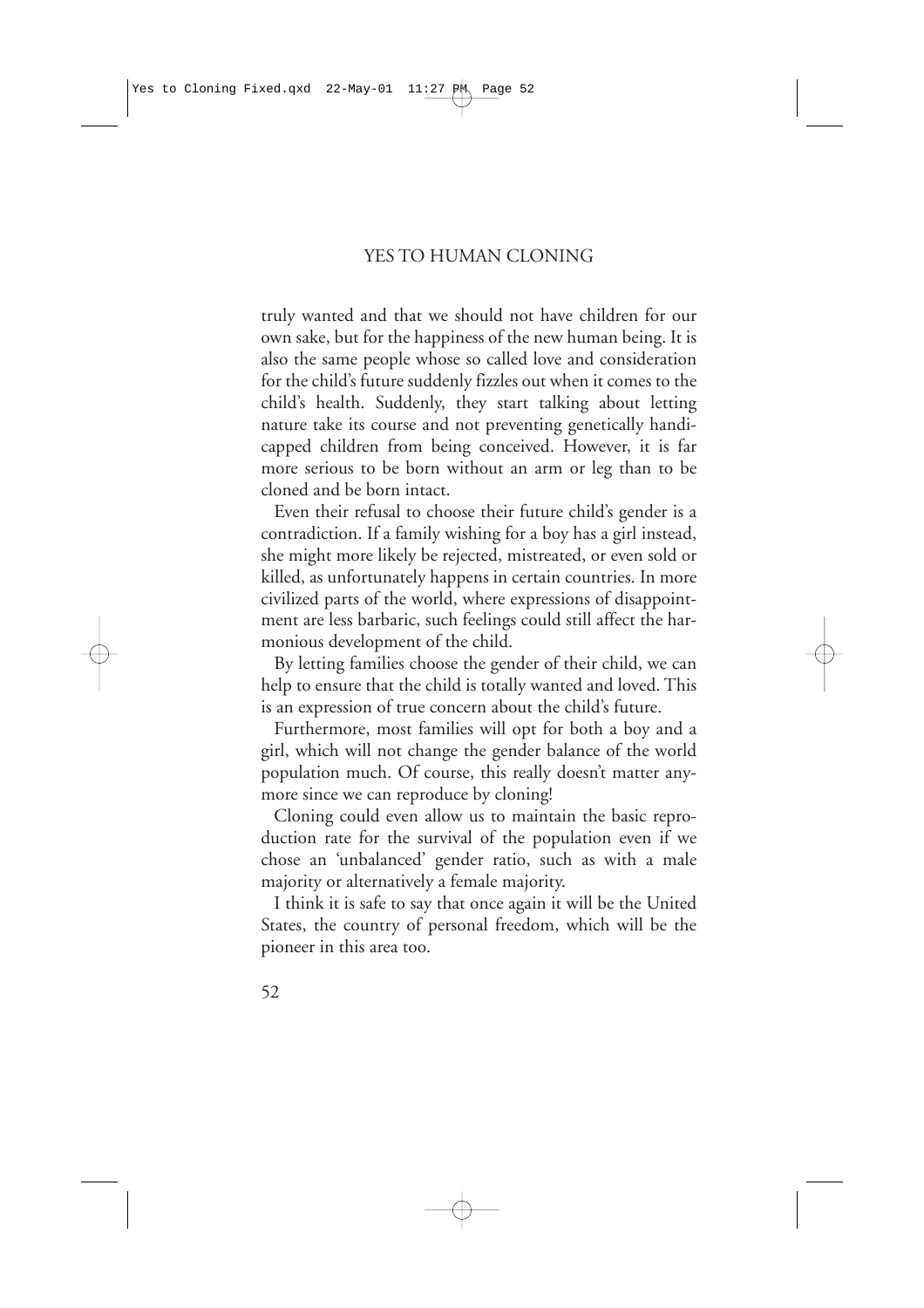#### A CHILD 'A LA CARTE'

It was the wonderful Supreme Court of the United States, consisting of judges appointed for life terms, who are completely independent of the party in power, that originally authorized In Vitro Fertilization or IVF, which now helps hundreds of mothers per day, on the basis that 'the American constitution guarantees the right of the individual to chose their mode of reproduction.' What is valid for ivf also holds good for cloning and, of course, the freedom to choose the characteristics of the child-to-be.

Extrapolating further, there is no reason why the parentsto-be could not also select the child according to physical and intellectual characteristics.

There too, the child's happiness could depend on it, because the more the child corresponds to the parents expectations, the more it will be loved.

What harm is there in allowing a family of scientists to wish for their child to be a genius in their own field. If left to chance, they might have a child whose only interests were sports or music. At this point, there is a big chance, as it happens more often than not, that they will make the child's life miserable by interfering with its natural talent. The world is full of people who never recovered from having their family push them to do something other than what they really wanted to do, and who now stumble from depression to depression, and either terminate their suffering in suicide, or kill themselves slowly through drugs and alcoholism.

If a musical couple wished for a musically gifted child, and genetics allowed it, it would be a win-win-win situation. Both parents and child would be perfectly happy together, they could provide an ideal environment for the child's abilities to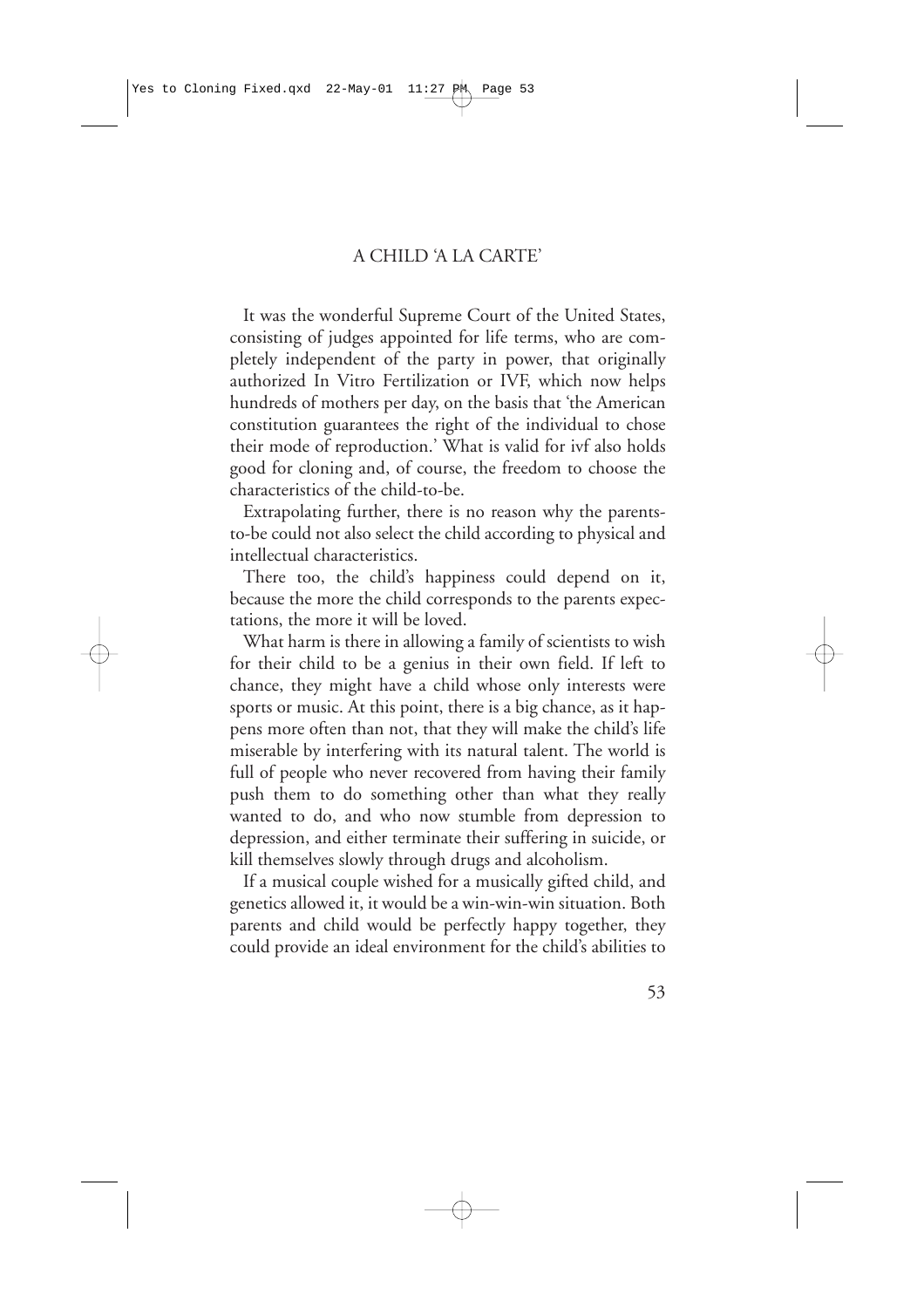develop, and a future virtuoso happy to be alive and full of talent would be a real asset to society.

The same goes for a high level scientific or sports couple. The families, the future child, and society would all benefit from the parents' ability to select their future child's characteristics.

All the so called 'ethical' reservations about this are simply excuses whose roots stem from primitive religions that wish to let an imaginary god decide which infirmities to inflict upon an innocent child, or what gifts should grace its life.

The day will come, however, when such 'ethical' questions of our time will seem totally anti-ethical since they do not take the real happiness of the possible child, or the future of humanity into consideration.

Once again, wisdom lies in allowing people to choose. Certainly, if freedom of choice is allowed, the vast majority of parents would want to choose the characteristics of their future child rather than leave it all to chance. There is no mother in the world that does not wish the best for her child, with the exception of a few people who are completely submissive to a consciousness-restricting religious belief.

The question is: should such people be allowed to dictate that society permits children to be born afflicted with physical monstrosities, or a lifetime of sickness and handicap, when we now know how to avoid it?

So too will democracy overrule the 'ethically correct' minds of religious conservatives who claim to know better than the mothers what is best for their children.

Also, do these people have the right to impose on society the burden of handicapped children, these children being the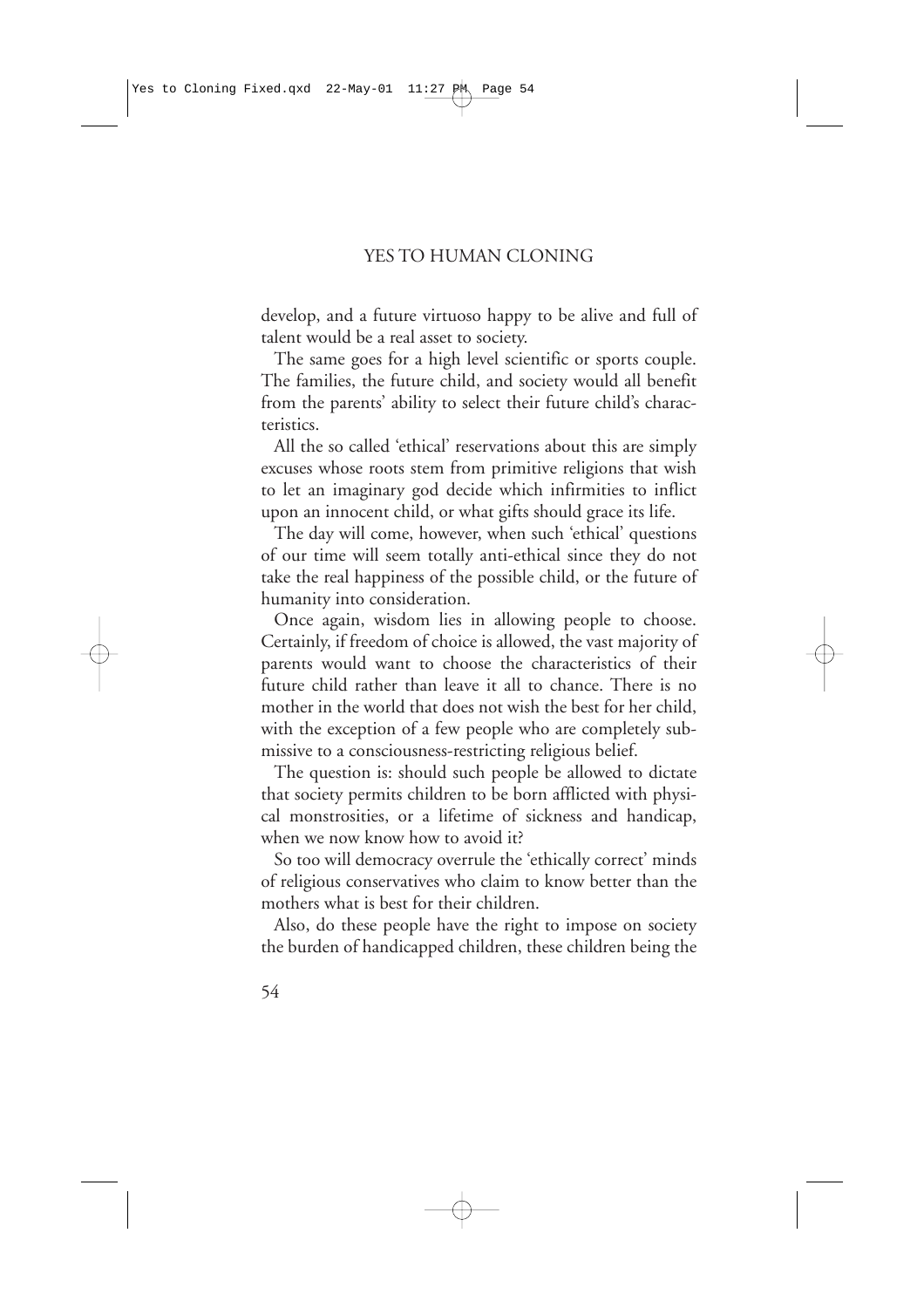## A CHILD 'A LA CARTE'

fruit of their criminal decisions based on outdated religious beliefs?

Can religious motivation justify any crime? Happily, we no longer allow human sacrifice under the pretext of religious devotion, and, at last, we are beginning to outlaw sexual mutilation that has been based on religious belief. Isn't it time also to prohibit the conception of children afflicted with genetic malformations, as it is a crime against humanity now that we know how to prevent it?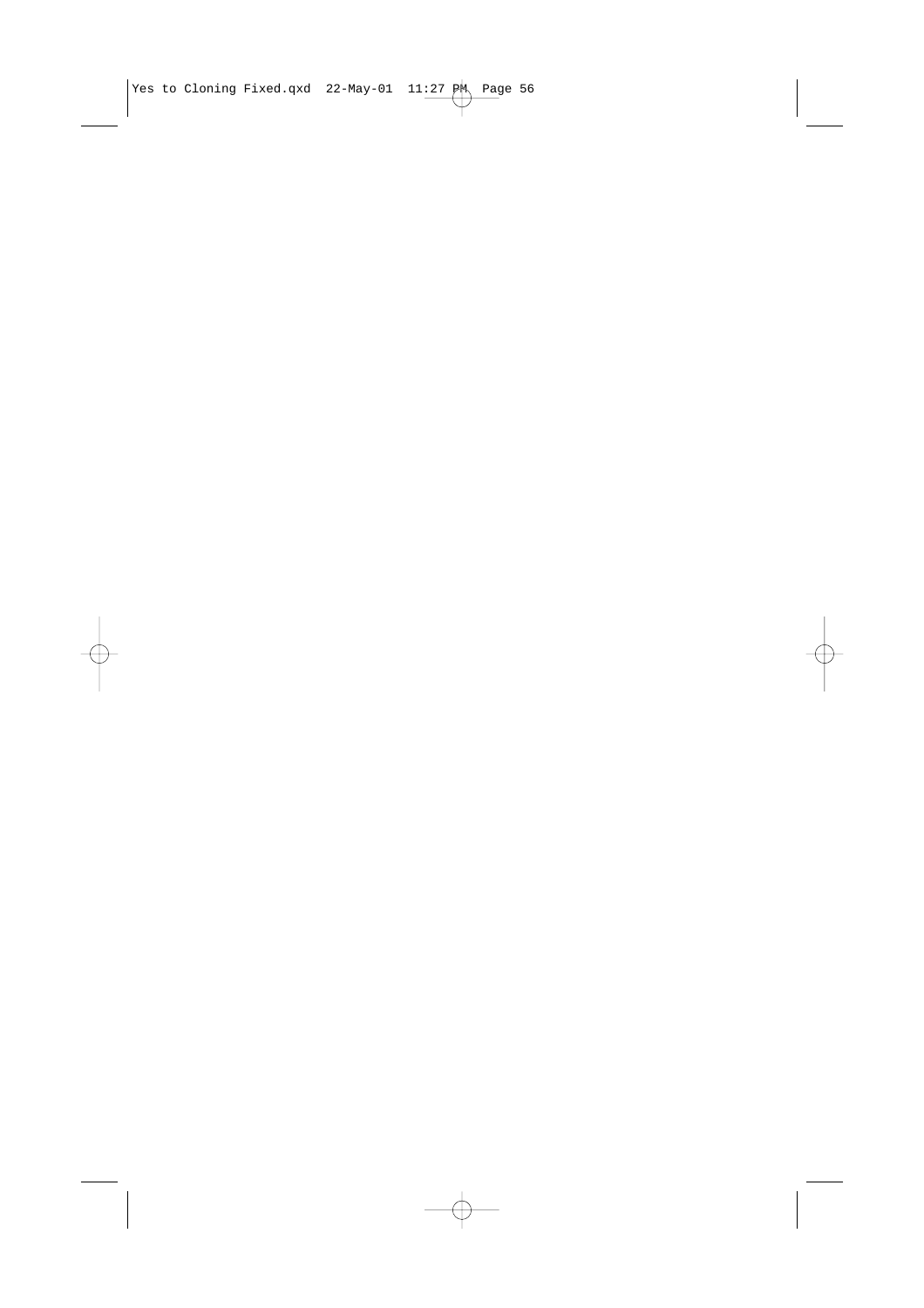# **GENETICALLY MODIFIED FOODS: THE SOLUTION TO WORLD HUNGER**

At last, thanks to genetics, we will be able provide food for everyone in abundance. Genetically modified foods are the future of humanity. They have many advantages.

First of all, they allow us to considerably reduce the quantity of pesticides and fungicides on Earth, which are a serious source of pollution. Then, as has recently been demonstrated by genetically engineered yellow rice, they allow us to provide an important source of vitamins to Third World countries, whose population so desperately needs them.

It is all too easy for Westerners to proclaim from the top of their obese tower that genetically modified foods are dangerous. However, what is more hazardous for their health is not to have any food at all. The rest pales into insignificance.

Even if the first genetically modified foods are not perfect, we should still go ahead with such experiments because that is precisely how we are going to improve them.

The fear that these new species created by man will escape and fertilize or pollinate 'natural' species is unfounded and based on ignorance.

Until recently, all genetic modifications were the result of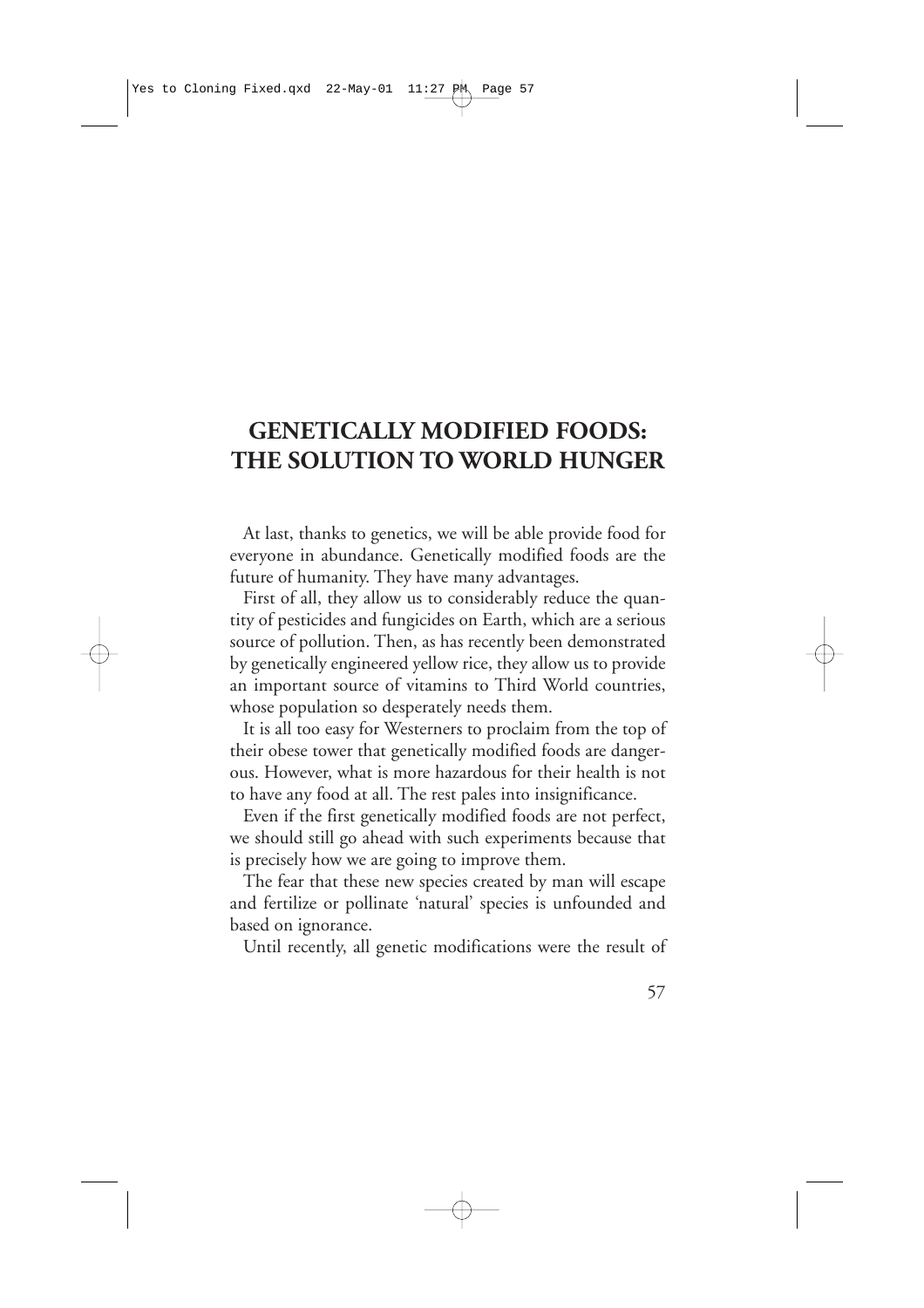selections made by gardeners and breeders over a period of centuries. Genetically modified foods are no different. Nobody is worried that the wheat which took us centuries to develop for greater productivity is in danger of mixing with the wild variety, or that dairy cows which have been bred to produce 20 times more milk will breed with, and 'contaminate,' wild cows!

Not only will the use of genetic engineering bring food in abundance and reduce pollution, it will also allow us to rediscover fruits and vegetables with wonderful flavors, since taste is also genetically controlled. Therefore, we could enhance the flavor of strawberries, and make them naturally sweeter without having to add refined white sugar.

Imagine fruits and vegetables, totally natural and without pesticides, with 100 times the flavor. You could have strawberries, bananas, and pineapples with the intense flavor of candy. All this is possible.

The same goes for livestock. Recently, a salmon was genetically engineered to grow ten times faster than the wild type.

The so-called 'ecological' opponents are trying to block its commercialization under the pretext of the risk that it might escape and breed with wild salmon. What if it does? We would then have salmon that would grow ten times larger. I can see no fisherman complaining.

Geneticists are proposing to make these salmon sterile in order to shut up those who are opposed to progress. Certainly, however, wild salmon fishermen will not be content with fishing for salmon ten times smaller than they could be.

In addition, these modified salmon are no less tasty than the 'normal' ones. On the contrary, we can also modify the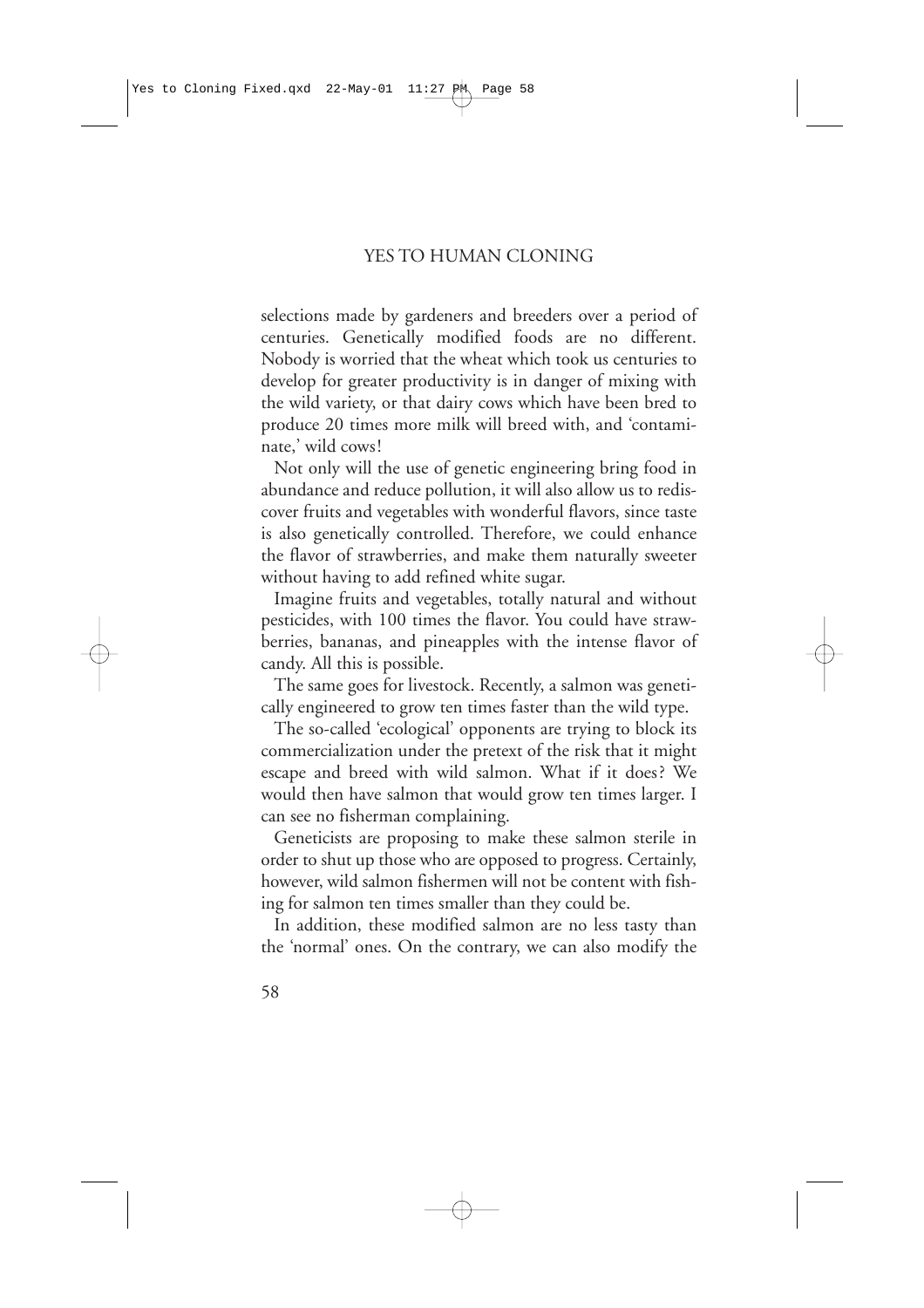genes that control the taste of its flesh and make it even more scrumptious. The same would apply for all meats. For example, it would be child's play to make fresh beef as tender and delicious as matured beef. We can even improve on it, and this will be possible for all the foods known to man.

Recently, scientists created a luminous rabbit by adding a few genes from a luminous jellyfish to those of the rodent.

When this rabbit is exposed to ultraviolet light, it becomes fluorescent. This is sure to make it very popular with children as a pet.

Of course, here too, so-called 'animal protectors' raised their voices in protest. Has this rabbit complained of being luminous? Not to my knowledge, since genetic modification has not yet been able to gift it with speech (although it might yet happen one day! )

How can they suppose that a healthy luminous rabbit is any less happy than an ordinary one? Once again, these protests are the usual anti-science reactions of primitive people.

Personally, I would love it if someone gave me this gene and made me luminous. What fun it would be at the beach parties at night! Maybe, one day...

Why does a pet that has been genetically modified shock conservatives so much? Are they shocked by the horrible faces of the Bull Terrier, the Bulldog, the Yorkshire Terrier, or the Chihuahua? No, yet all of these breeds derive from the wolf or the wild dog, and are the fruit of centuries of genetic selections. If only the wolf or the wild dog existed today, and geneticists directly produced the jackal or a Chihuahua, the same 'animal protectors' would shout 'Scandal! ' saying we don't have the right to modify a species like that. However, we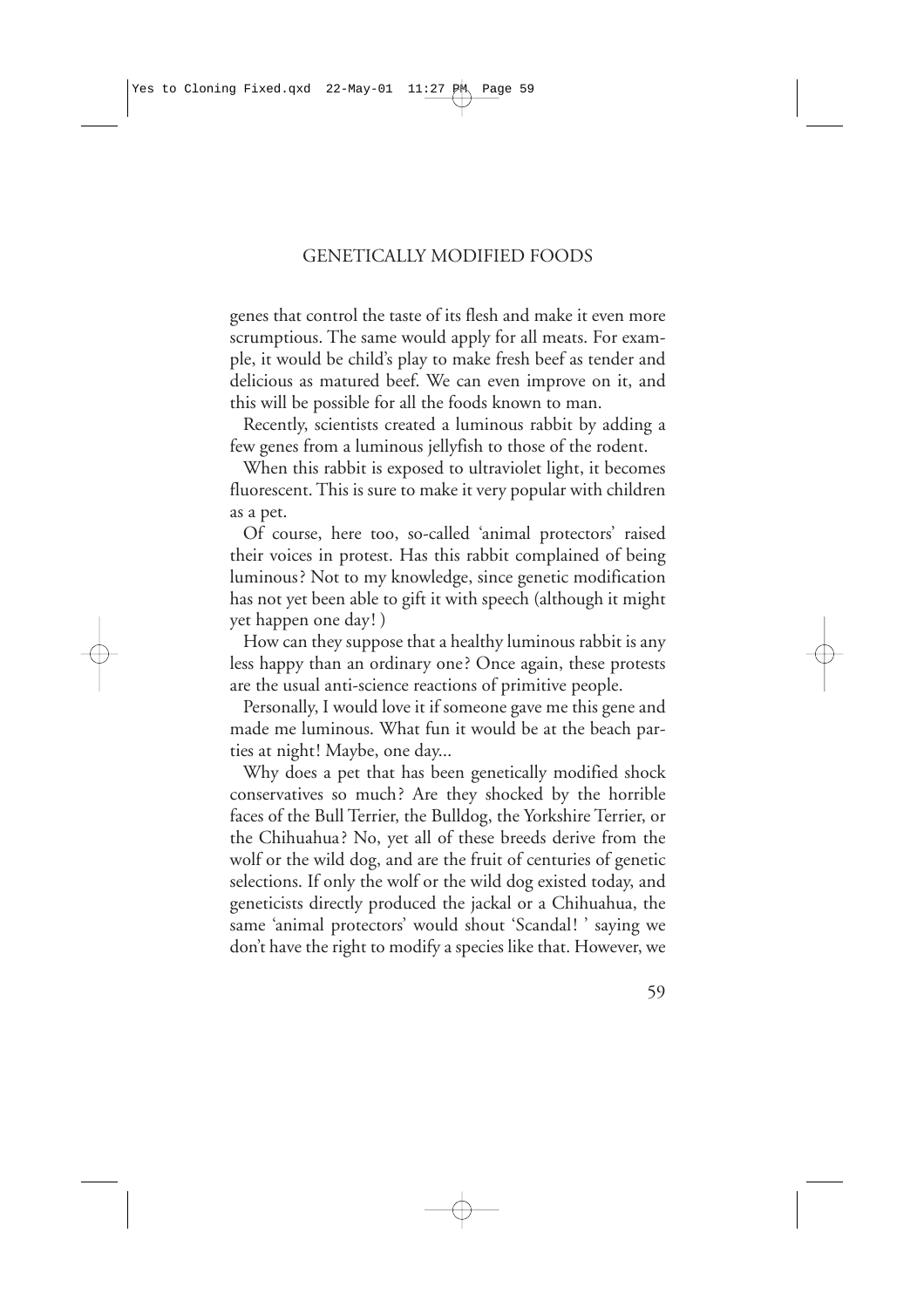## YES TO HUMAN CLONING

hear no complaints as they happily admire a bare cat with creased skin and no fur simply because the genetic modification took centuries to accomplish instead of months. Could anything be more ridiculous?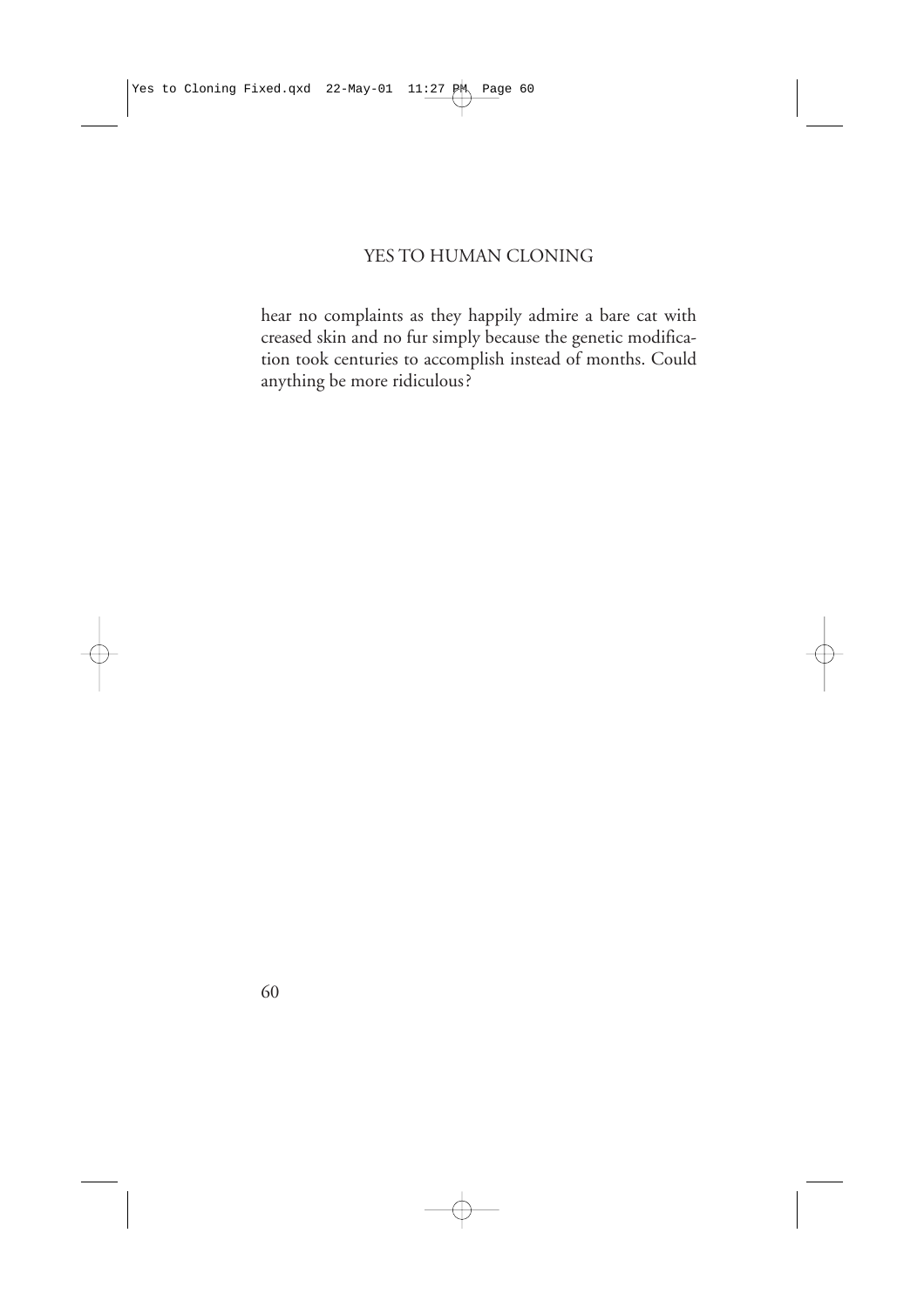## **THE INTERNET: A RELIGIOUS EXPERIENCE**

It was quite predictable that the same 'dinosaurs' who are against cloning would also be against the freedom provided by the internet, the world's newest mode of communication. The reason, of course, is that it allows people to communicate instantly with each other while bypassing the traditional methods of communication which have always been controlled and censored by the world's governments. This control has been accomplished not only through each government's puppet legislators, but also by the economic and religious powers who, knowingly or unknowingly, have been accomplices in this attempt to muzzle the public.

Even as you are reading these words, the major newspapers and television networks are working overtime cooking up a concoction of politically, economically, and religiously correct fodder with which to spoon-feed an open-mouthed public. More often than not, the sole purpose of this media swill is to transform its audience into sheep that can be easily exploited and controlled by the government, while at the same time, creating the illusion that they are living in a nearly perfect, free society. The Chinese and French governments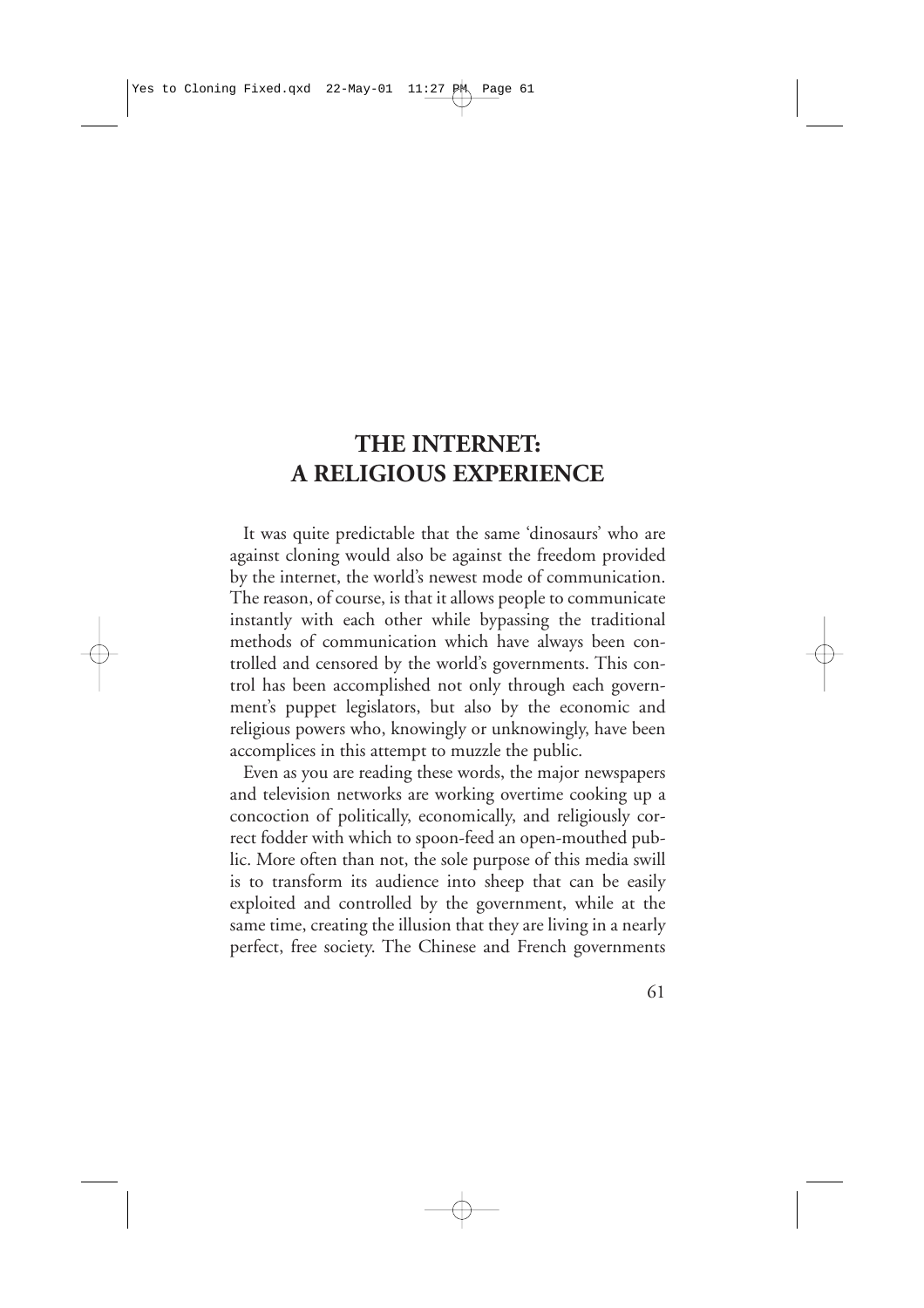are masters of this deception, and both have been singled out in a report published in the United States as being countries that do not respect religious freedom.

The French, for example, are convinced that they live in an exceptionally free country, but they are completely mistaken. It is the United Stares which is the country of freedom. However, French national propaganda, supported by the media, has convinced the French population that their freedom is a matter of national pride — almost part of their heritage. The French are so proud of the idea they have of their freedom that they don't realize their freedom itself has almost completely eroded.

When one presents a country of real freedom to them as a comparison, such as the United States, they will quickly recite the downsides of America: that it is 'too' free in their eyes, not safe enough, that the death penalty exists there, as does poverty, and other oversimplified concepts.

In fact, their exaggerated sense of pride is such that they are convinced they hold the perfect balance: free enough, but not too free.

The situation is not so different from drivers who consider anyone who overtakes them as a rowdy kid that is too young to drive, and anyone they overtake as an old biddy that is too old to drive. It is well known that everyone sees things from his own point of view. However, the problem with freedom is, it is either all or nothing.

One could argue that 'freedom will never be total and we need limits to avoid anarchy'. Yes, it's true that laws are necessary for justice to exist, and every citizen should have equal rights regardless of their race, fortune, or power. However, this must apply to governments as well.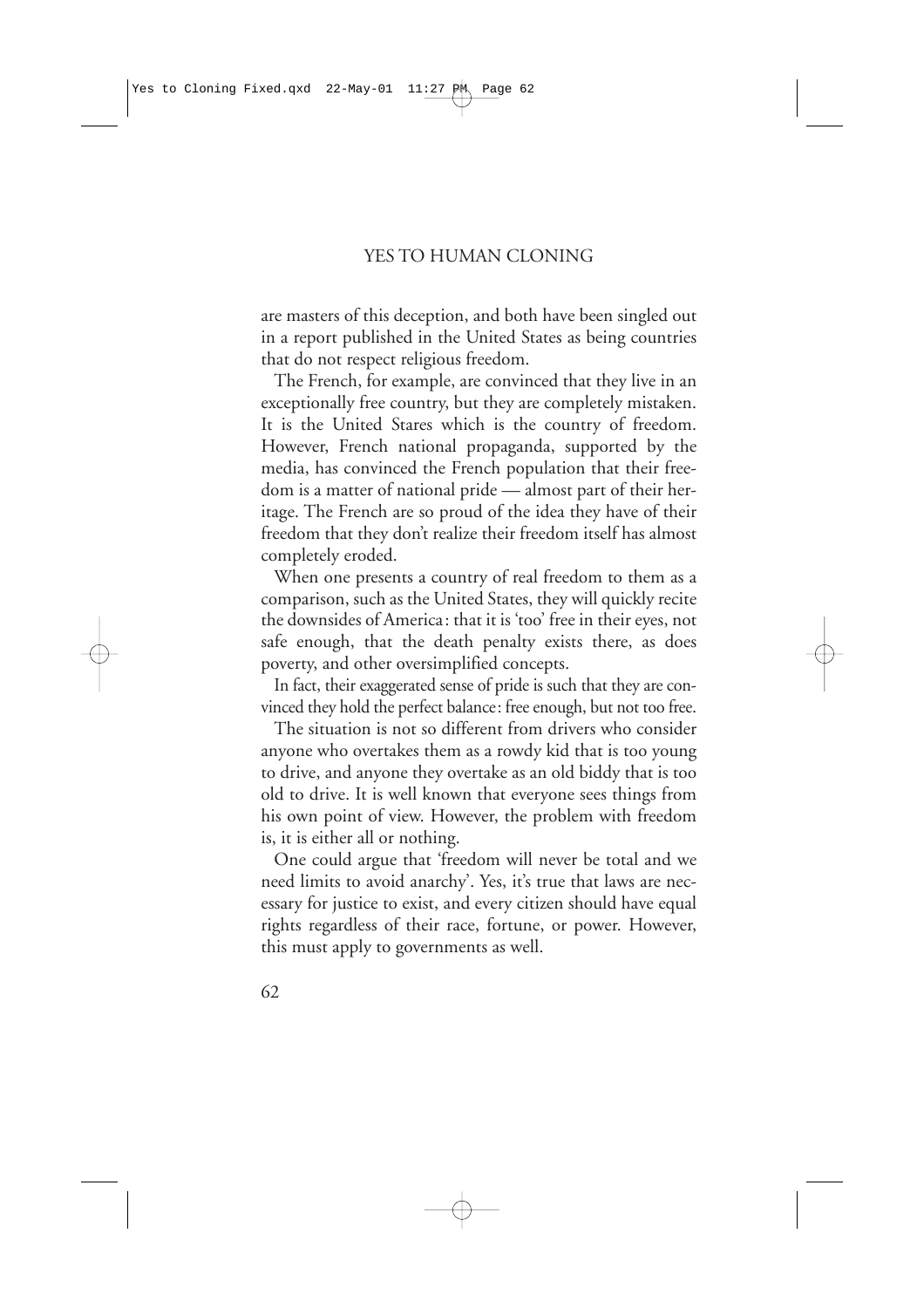#### THE INTERNET: A RELIGIOUS EXPERIENCE

In the United States, the government can be held liable if it creates laws that do not respect personal freedom and freedom of expression, as guaranteed by its own constitution. However, such is not the case in France. A clause exists which restricts this freedom 'when the public order is threatened.' This false pretext can be dragged out at any time and used to attack personal freedom, which is normally guaranteed by the Declaration of Human Rights.

Basic freedom, as guaranteed by the Declaration of Human Rights, should not have any restriction clause — not even for maintaining 'public order'. A country that can forbid the publication of a book, access to an internet site, or discriminate against a religious minority, is not a free country. Freedom of expression must be total and without restrictions, otherwise there is no freedom. In France, there is no freedom, while in the United States, there is. This can be seen both in written documents and in the facts. If even the mighty United States government tries to pass a law that is contrary to the constitution, or which does not respect freedom of expression, this law will be repealed by the Supreme Court, which is an independent organism separate from the vested interests of the government.

The internet, on the other hand, allows information to circulate freely and directly, and so allows all those with opinions, even those differing from the mainstream, to express them and get other people to think and question the official point of view, be it political, religious, scientific or economic. That is why totalitarian countries try to control the internet, which will erode their absolute power.

Freedom of expression, which is so important, and guaran-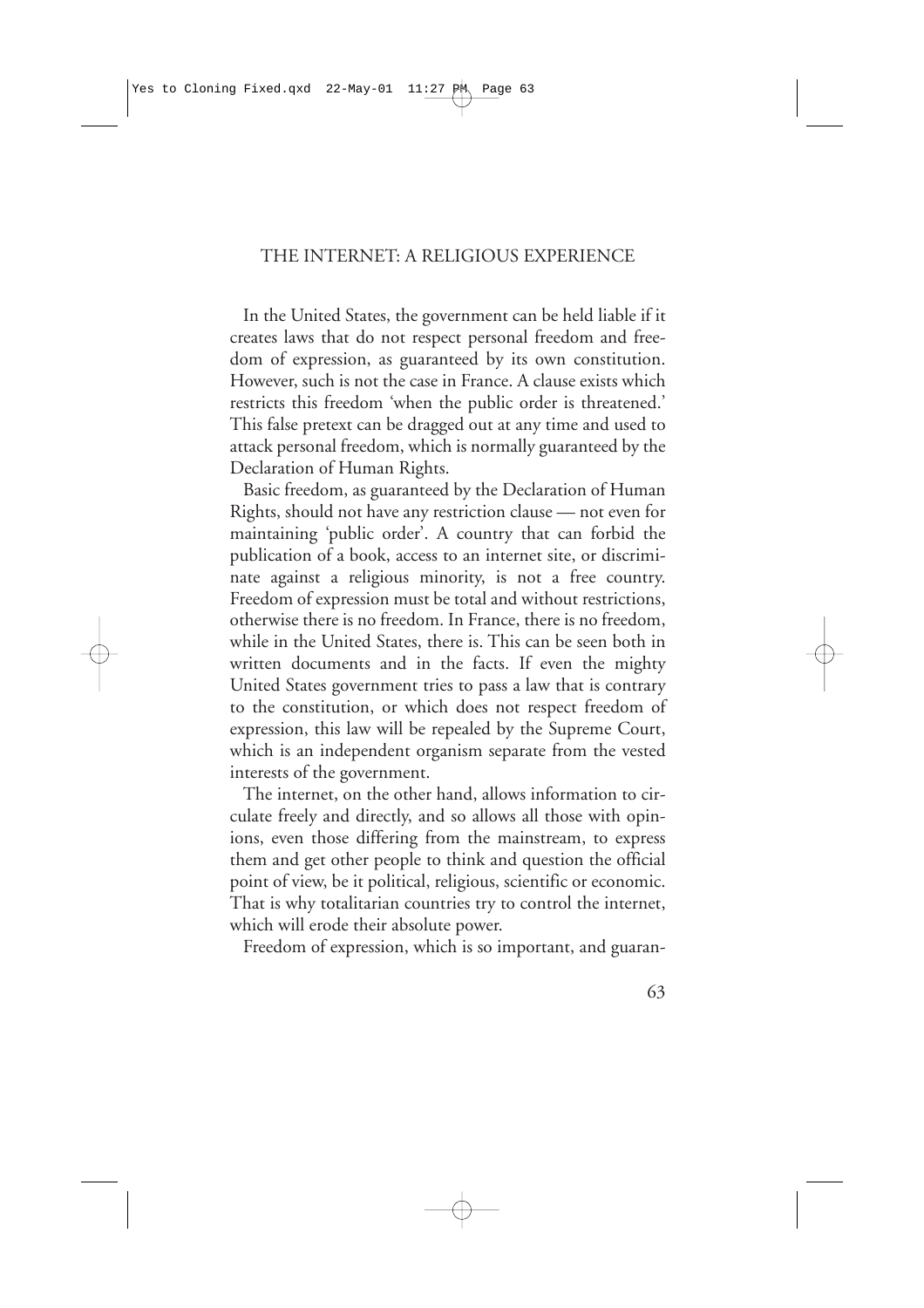teed by the Declaration of Human Rights, finds the internet to be the ideal tool for its realization.

It also comes as no surprise that United States, the only country in the world whose constitution guarantees unlimited freedom of expression, is also the same country where the internet is totally free, with the intention of staying that way.

China, on the other hand, along with other countries such as Germany and France, wish to project the image of freedom, but in reality, have none. These countries limit freedom on the internet, and imprison people for expressing certain opinions on it.

For example, France has imprisoned some people for their revisionist tendencies, such as denying or minimizing the reality of Nazi concentration camps. However, these same views can be found on American websites, and which they have no intention of changing.

Similarly, France forbade Yahoo! France from giving French users access to US. sites that were auctioning off Nazi objects. Even so, French people interested in buying these articles were still able to do so by connecting to American servers.

In Germany too, the government forced the closing of many extreme right-wing internet sites, which were immediately reopened in the United States.

That is the magic of internet freedom. Even though a dictatorial and anti-freedom government may prohibit the publication of so called 'revisionist' books, they invariably turn up a few days later available on the internet. This has happened many times in France with books such as those written by Roger Garaudy, and ex-president Francois Mitterrand's doctor.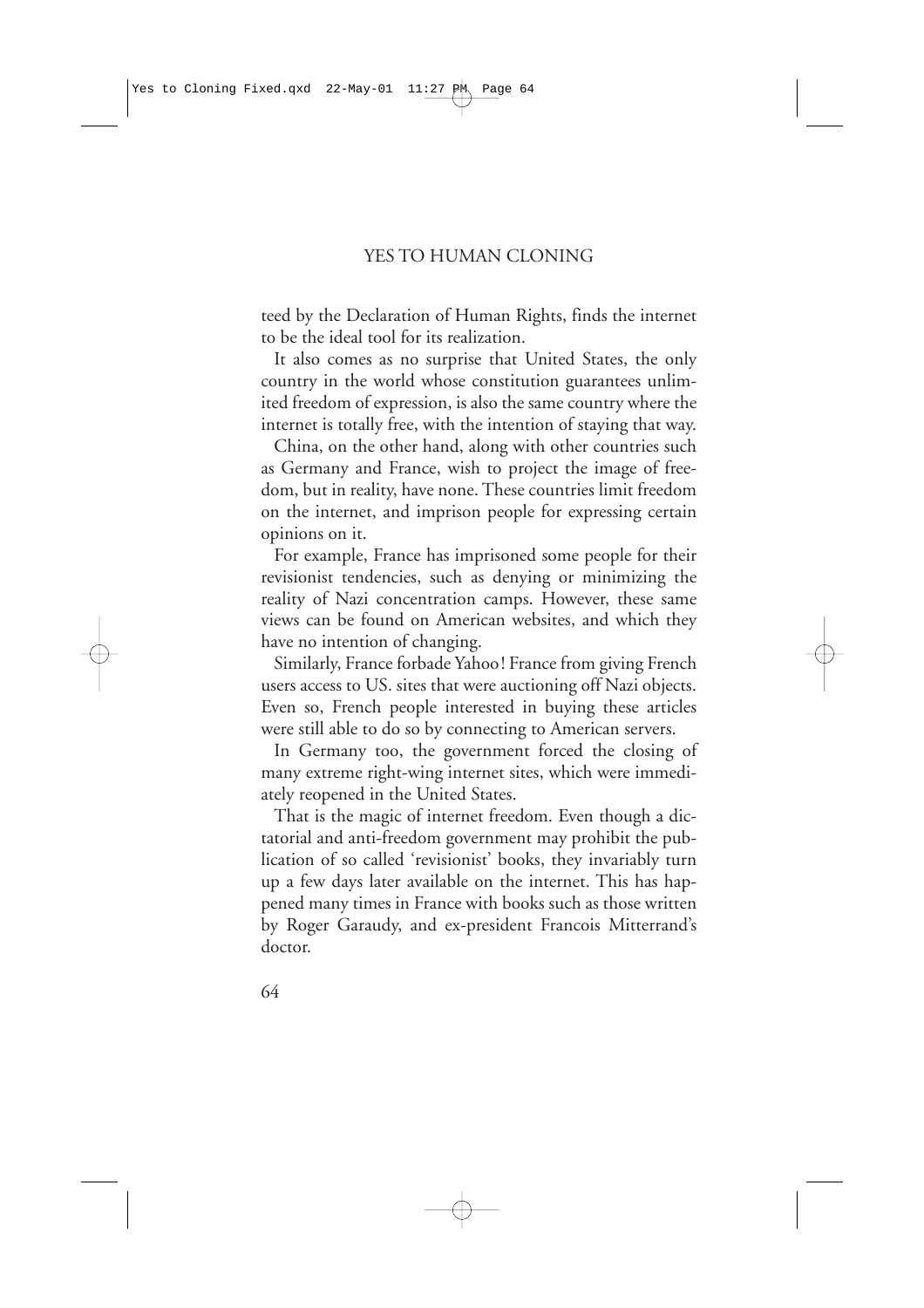The internet means the death of censorship. It's the end of prohibition again! They can no longer carry out the prohibition, since any idea or expression they wish to block will still be able to squeeze through some small loophole or other on the internet.

I am not saying that I agree with revisionist or neo-Nazi philosophies, but according to the freedom of expression as guaranteed by the Declaration of Human Rights, everyone should be entitled to express their ideas freely.

Such is the case with the United States, the only country in the world that respects this fundamental tenet of freedom, and it creates no problem whatsoever. Since freedom of expression is total, those who are against racial hatred and Nazi ideals can also express themselves freely, and because these people are more numerous, there are consequently more internet sites propagating fraternity and respect among races, and a large majority of the population shares these values. All the while, freedom of expression is respected.

If this freedom of the internet is considered sacred even in the extreme cases mentioned above, then this opens the doors to new, and much more revolutionary horizons.

The free circulation of ideas resulting from the printing press revolutionized religion and created the Great Schism between the Protestant and Catholic Church, which thankfully reduced the exorbitant power wielded by the Catholic Church at the time.

Then too, totalitarian and anti-freedom countries, such as France, attempted to muzzle the Libertarian movements through bloody massacres, such as the one at Saint Barthelemy, where thousands of Protestants were butchered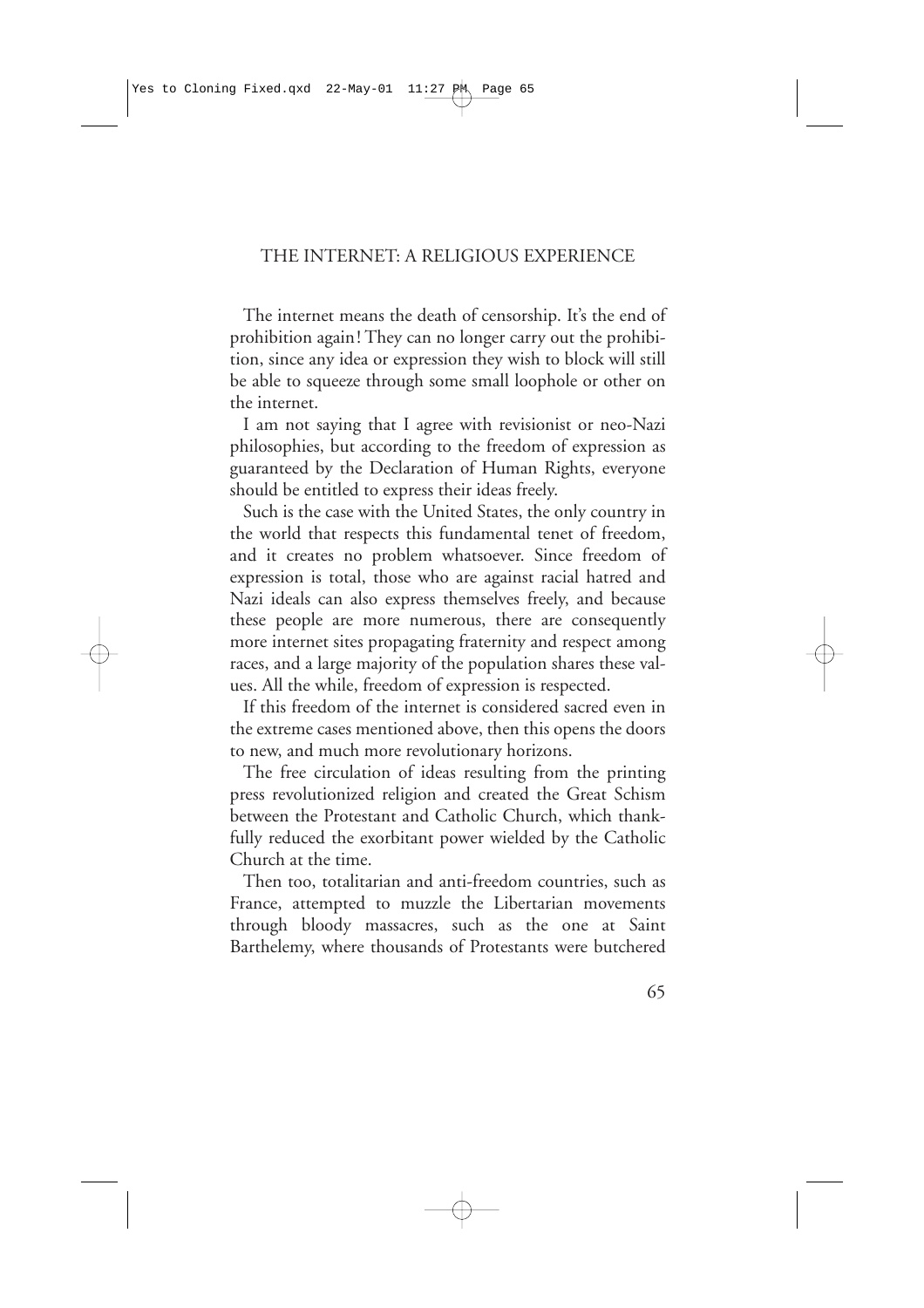by order of the government. Even in those days, revisionists were discriminated against, except the ones that were religious. If they dared to think differently from the politically correct Catholic majority, the French government said, 'Kill them, but make sure you kill them all.' It has been a long tradition, and yet today, some people are still proud of being French.

The very act of being able to print new and controversial ideas that questioned the established authorities was a revolution because it allowed a thought to travel further than from mouth to ear. A single genius, visionary or revolutionary could only speak to one small group at a time, which meant it would take centuries for their new ideas to have an impact on society.

However, thanks to the printing press, the critical time for their ideas to significantly influence society was reduced to just a few years. That is why Protestantism was able to explode so quickly.

If the printing press had existed at the time of Jesus, it would not have taken centuries for Christianity to spread throughout Europe.

Now, with the internet, revolutionary ideas can be accessed immediately all over the planet, and now e-books, or electronic books, are on their way.

Stephen King recently used this method to publish his new thriller directly on the internet.

Paper publishing houses, whether they deal in newspapers or books, will soon disappear. This is a good thing for the environment, if one considers that thousands of trees are chopped down every day just to print their papers, not to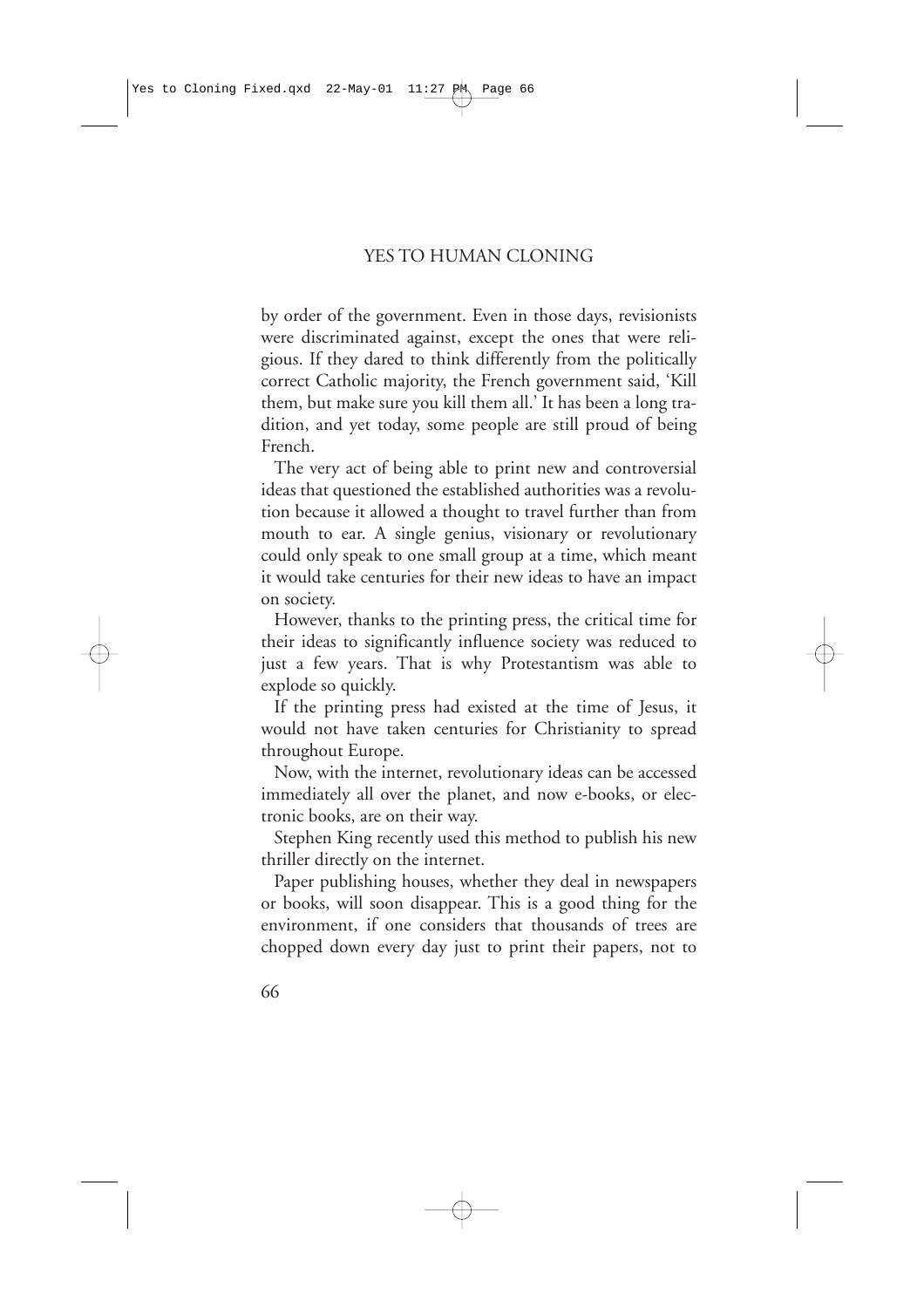mention the tons of chemicals that are poured into rivers and the atmosphere just to bleach the paper white. The paper is then blackened by ink, which is equally as chemical and polluting.

It also is good news for school children whose backs will suffer less, because they will only have to carry an e-book the size of a pocket computer containing the whole year's curriculum, rather than a backpack full of books. That is, of course, if they continue to go to school. Even this institution will become redundant since the internet will allow children to stay at home and study from their own personal terminal. They will be taught online by the best teachers in the world with the most recent knowledge base, which will be updated on a weekly basis to keep up with the accelerating pace of discovery. Finally, to the benefit of all health patients, we will be able to ensure that medical students no longer learn facts that are ten years out of date as is presently the case. That is, of course, if we continue to have doctors, since robots, computers and nano-technology will replace them one day.

The younger generation spends more time on the internet then it does at mass on Sunday mornings, and all youngsters, except those in families where parental authority forces them to go to mass, prefer to stay in front of their computers.

And they are quite right to do so, because the internet is a much more religious experience than any mass today!

Thanks to their little screen, they are connected to all of humanity, with no distinction as to race or religion. Nothing unifies humanity more than the internet.

A young American can chat directly with a young Russian or Chinese and see first hand if the political conditioning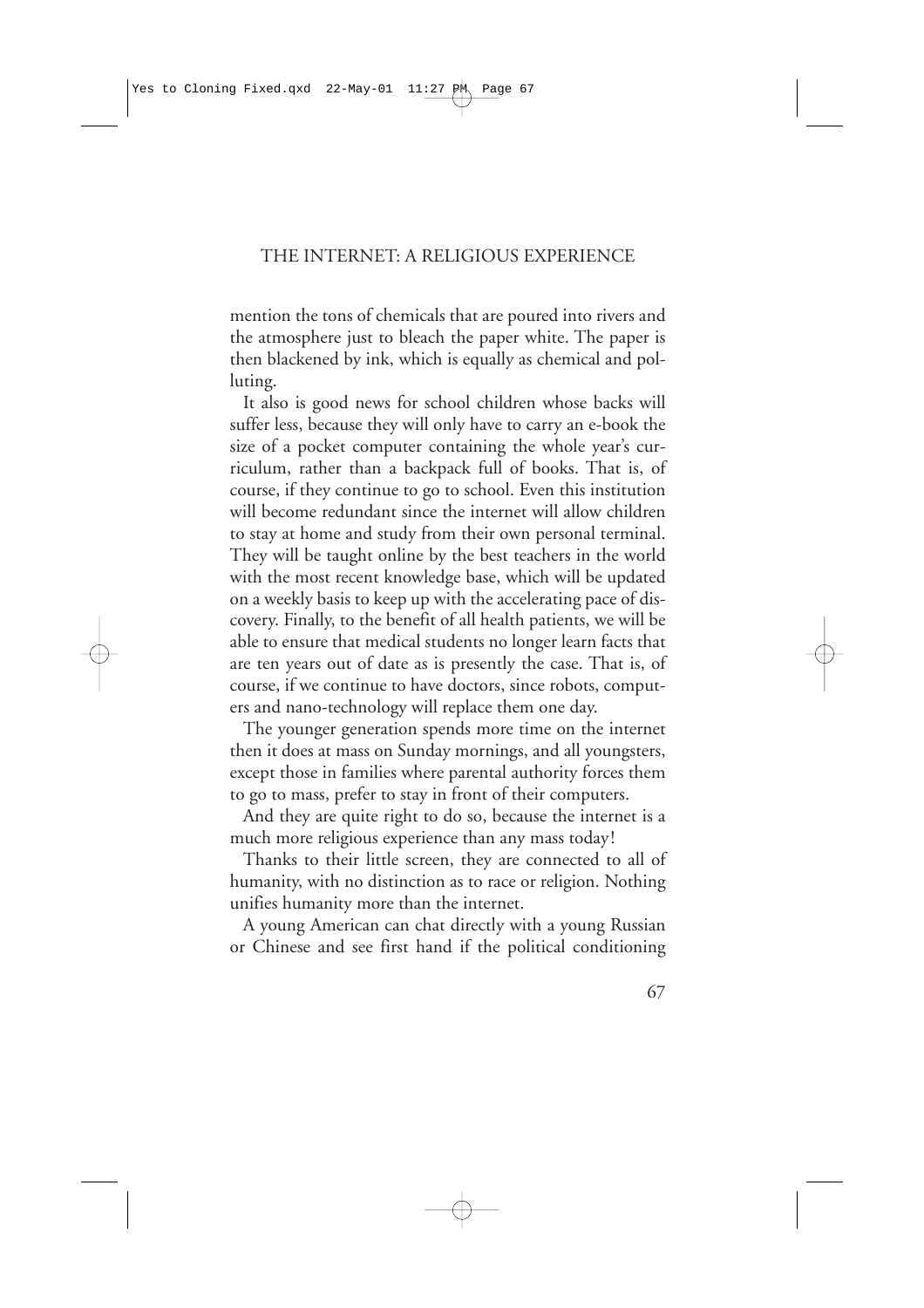regurgitated by their own media is true or not. Usually, they will find it is not. The internet is, therefore, an instrument of world peace. Before the internet existed, the media was able to con young people into thinking that everyone on the other side of the mountain was a barbarian, but that kind of propaganda doesn't wash anymore. Now the kids can check it out on the net...

The international political media can no longer get away with such conditioning of people They can even talk to the inhabitants of these 'enemy' countries in the chat rooms and ask them if what the media says is true or not.

The word 'religion' comes from the Latin word 'religere,' which means 'to link'. Nothing links humanity more than the internet.

Governments know this, which is why in certain countries, they are trying to limit or control access to the internet.

However, as much as governments try to block it, they will not be able to resist the information tidal wave.

At this moment, a huge collective consciousness is beginning to form and the internet is like the electric pulses linking neurons. We are all neurons of an enormous brain called Humanity, and the internet is the message flowing between us. The 'New Man' is just like the signal flowing between neurons.

Every day, millions of human beings 'commune' online in a gigantic collective 'mass' on the world network.

The younger generation that is growing up with this technology is much more connected to the rest of the planet than the older generations are. Their global consciousness is much higher than that of adults. They know that they can connect to any part of the planet with just the click of a mouse.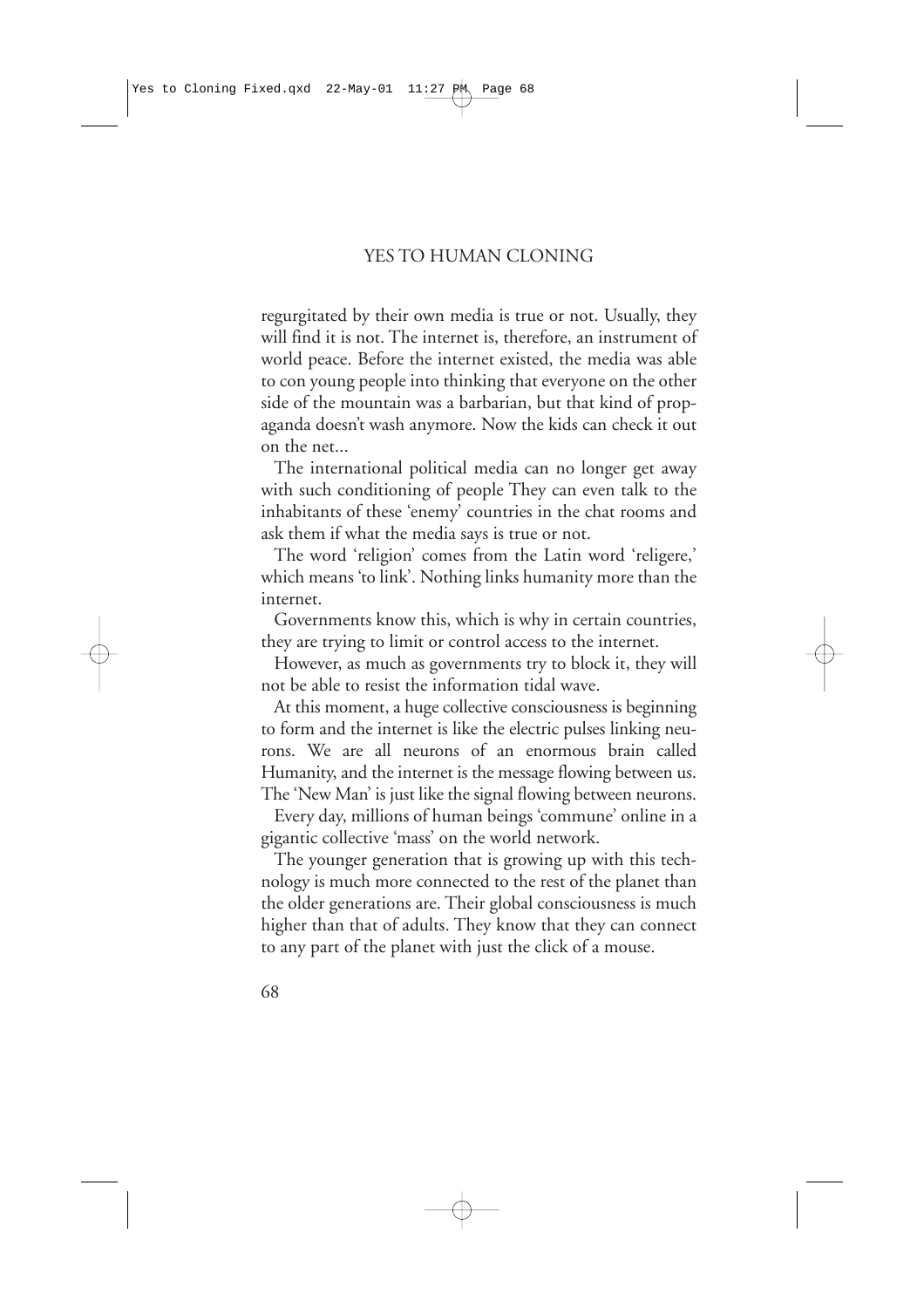# **NANO-TECHNOLOGY: THE END OF MONEY AND LABOUR**

Very soon, the capabilities of the human brain will be surpassed by those of computers.

Already, even the most brilliant mathematicians cannot calculate as fast as modern computers, and the same goes for memory. No one can recall so much information with such precision.

As artificial intelligence and neuronic computers develop, the abilities of computers, including creativity and adaptation to new environments, will become infinitely greater than those of human brains.

The first benefit to humanity this artificial intelligence will bring will be to replace an unimaginable number of petty officials and unproductive employees.

The whole socio-economic structure will be turned upside down. In the short term, this will lead to a colossal lowering of taxes and a development of the economy unprecedented in the history of humanity.

Then, nano-technology will appear on the scene, which will totally replace human labor in every industry, from industrial to agricultural.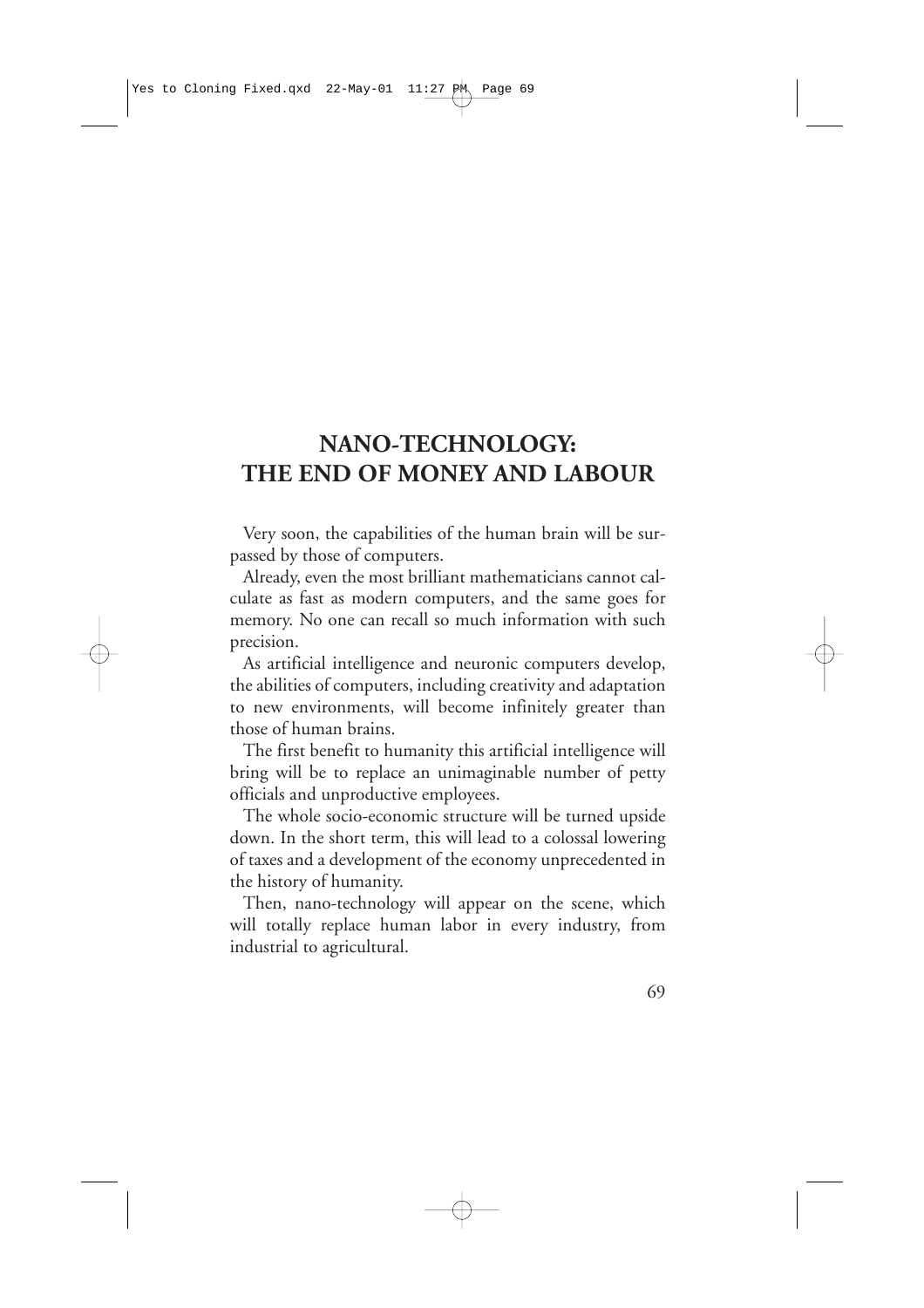This use of microscopic robots working at the molecular level will allow us to mine and extract minerals without the use of miners, to process this ore at factories without the use of workers, to transform basic chemicals into vegetable or dairy products at farms without the use of farmers, and even without going through the process of planting crops or raising livestock.

These nanobots (nano-robots) will produce everything we need by working directly in the infinitely small and assembling the required atoms and molecules.

If, for example, we need iron, all we will need to do is introduce billions of nanobots into the ground to extract the mineral for us.

Then, the ore will be transported automatically to the factory and introduced into a computerized machine where the nanobots are programmed to refine the ore to make pure iron.

If, for example, we need cotton, the precise chemical composition of the best quality cotton will be programmed into the computer, and the basic elements and chemicals normally found in cotton-wool will be introduced into the machine. Then the computer will instruct billions of nanobots to turn it all into perfect cotton.

If we want some chicken, all we would have to do is introduce the chemicals making up chicken meat into another machine, and we would get delicious and perfect quality chicken meat. In addition, it would be the exact composition of the best corn-fed chicken without additives, hormones, or pesticides. The same would go for fish, meats, fruits, vegetables, and any other food.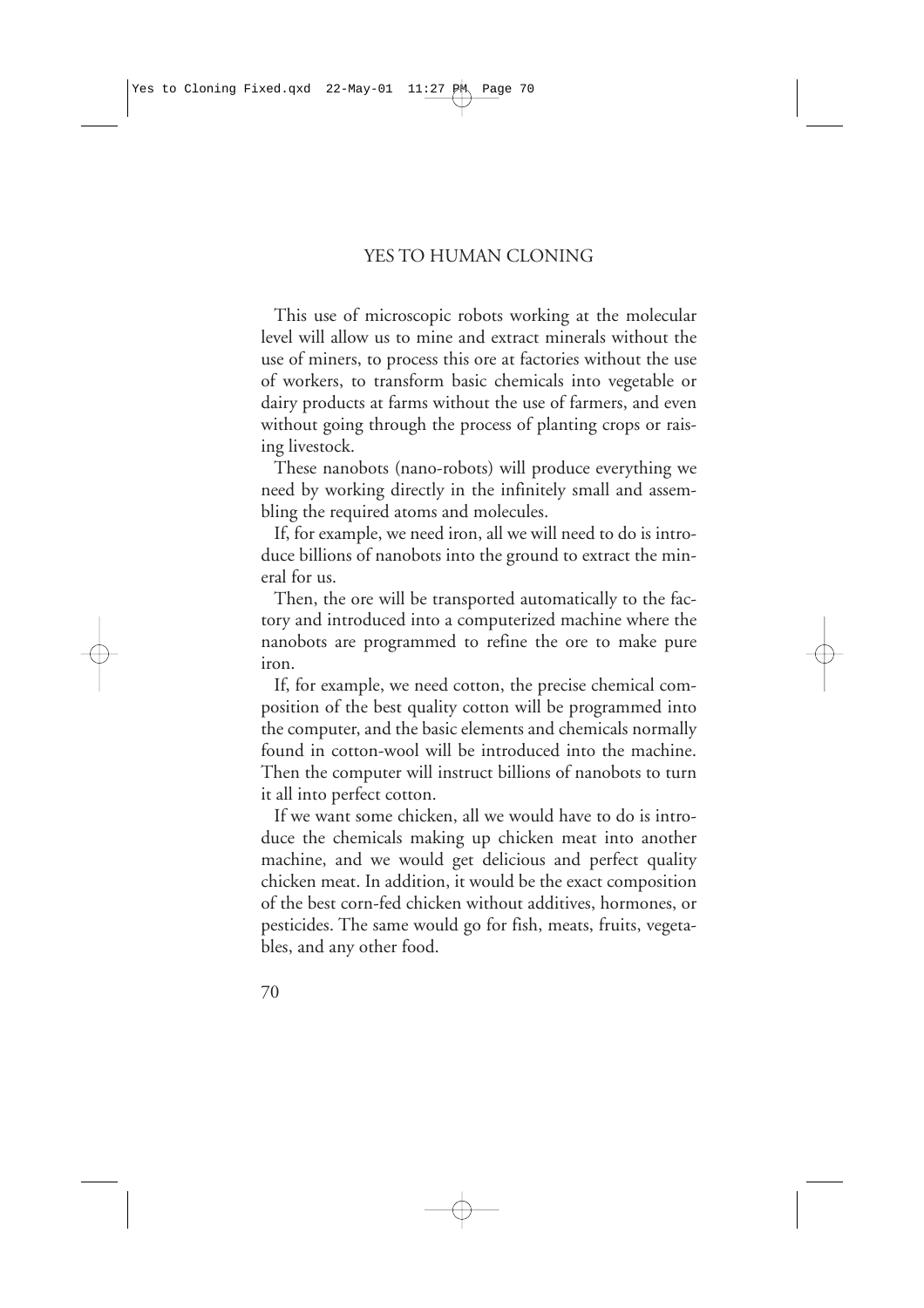Each food product has its own particular chemical composition, and if this is given to the nanobots, they would be able to 'build' it chemically by manipulating the atoms and molecules.

And there would be no need for factories to build these nano-robots, because they are ready-made and capable of selfreproducing, that is to say able to make copies of themselves without human intervention.

We could imagine the whole world covered with the nanobots turning the infinitely small to our advantage because they don't need any special work location or lodgings. They could be everywhere, purifying rivers, cleaning out centuries of accumulated pollution... and our many past mistakes.

The disappearance of work for humans will, of course, force society to totally modify its economic and social structure. Once we no longer need human labor, workmen, farmers, and thousands of other people will suddenly find themselves without work, and thus without funds. In the capitalist jungle that we presently live in, this will condemn the vast majority of humanity to famine and misery. This is, of course, unacceptable.

As the Elohim did on their planet, we will need to find a way so that every human will be entitled to receive a sort of minimum payment to allow them to live decently and with basic pleasure all their lives, from birth to death (if they die!). This should include at least enough to pay for their lodgings, food, clothes, and to have fun.

When all work is finally carried out by nanobots, computers, and other biological robots, then this will be the greatest liberation in the history of humanity.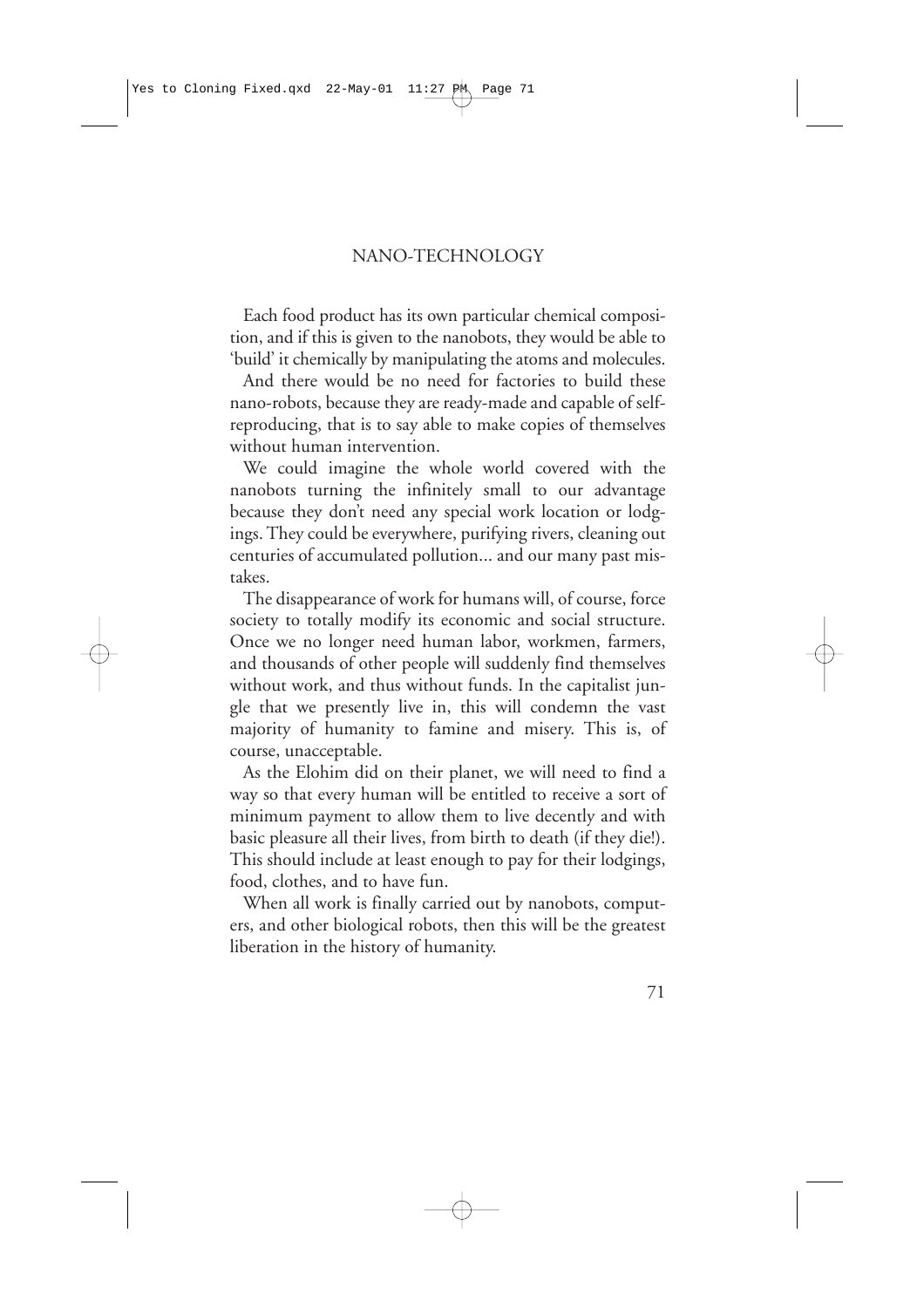This has nothing to do with communism, which tried to make everyone a worker and forced all workers to be equal. Equal in suffering one should say!

The new society without work, on the other hand, will allow equality in pleasure, and blossoming among everyone.

Since no one will need to work, money as we know it will disappear. We can see that this has already begun, as cash is being replaced by credit cards, with each person having a certain monthly credit to use as they wish.

Nano-technology can solve all our problems, such as those of lodging and food.

Living accommodation can be designed, amalgamating biology, electronics and nano-technology. Nanobots could easily construct huge buildings accommodating millions of people without the need of any human labor. Even the cleaning and maintenance of such buildings can be assured by the nanobots.

For food, we can easily imagine how each apartment is fed by not only water on-tap as we have already, but also by a constant supply of basic matter that would feed machines which could instantly create the food of our choice. As we saw earlier, this basic matter would be the same whether it is turned into a chicken leg, or a salad leaf. It is just the molecular configuration, as determined by the machines, that is different. The same goes for caviar, or 'foie gras'. No longer will certain foods be the privilege of the rich, since it will be just a matter of molecular configuration. The same basic matter can make up anything from a simple slice of bread to the most exotic dish possible.

Such technology will also give all humans equal access to pleasure and entertainment through virtual reality, not to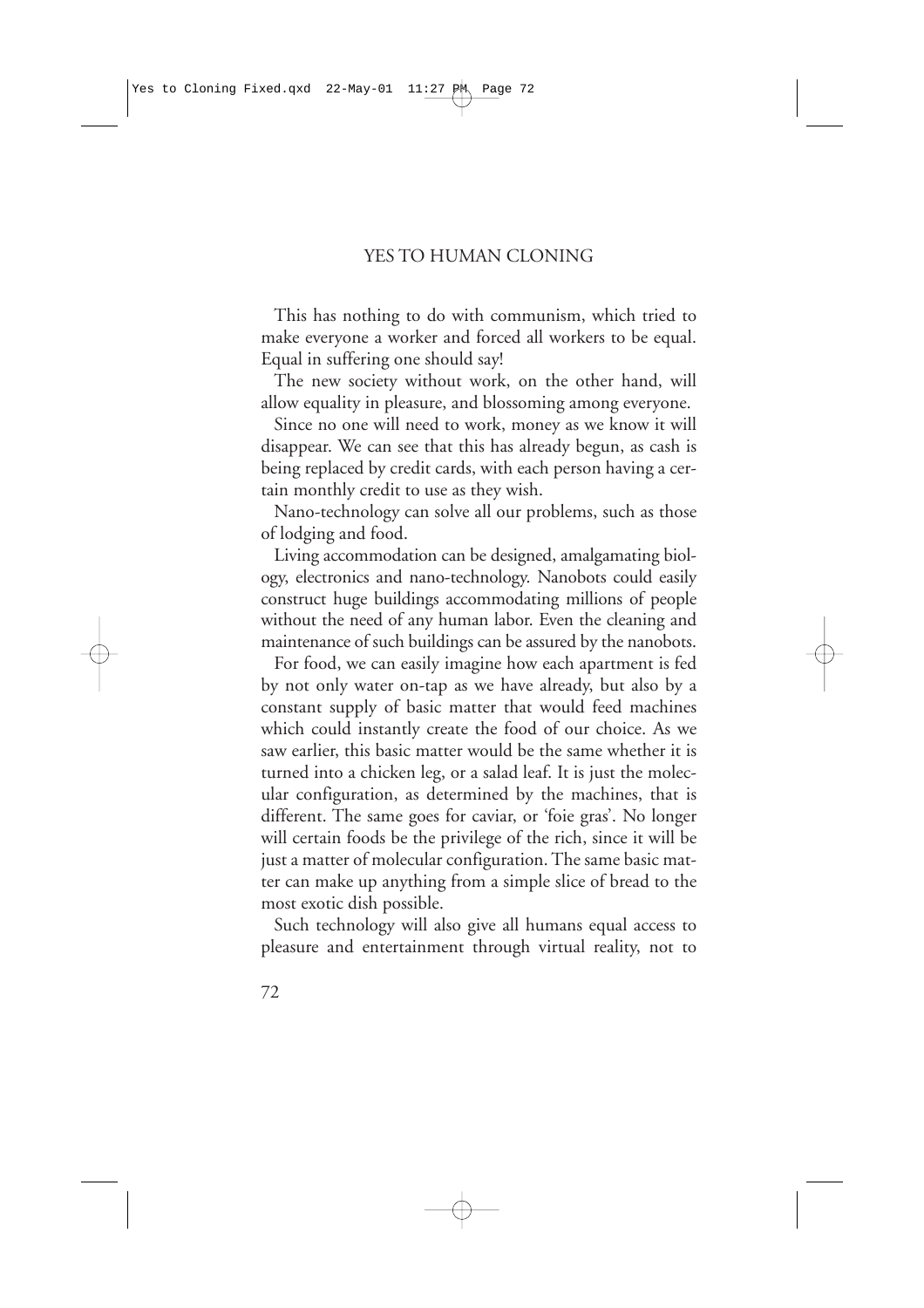mention the imminent arrival of electronic drugs that will allow people to experiment with unimaginable pleasures without the health hazards of chemical drugs.

What's more, everyone could be physically served by one or several — biological robots. You could chose their precise appearance and they could also act as sexual partners.

When everyone is entitled to the same housing, the same social advantages, the same food, the same biological robot servants, and the same ideal sexual partners, either virtual or biological, then there will be no more jealousy to give rise to violence between peoples.

This will give birth to a world of incomparable love and fraternity. Everyone could enjoy creating their own original works of art. Since they cannot be sold in a world without money, they will be given to those we love.

Since people will no longer need to work, they can enjoy an existence based on pleasure and fulfilment.

Those who wish to do scientific research or artistic creation can do so, but not to 'earn their living and in so doing lose their life,' but purely for the pleasure of it.

If scientific discoveries and artistic creations are rewarded by extra advantages such as individual housing, larger apartments, different quarters, access to interplanetary voyages, or eternal life through cloning after death, this can only be beneficial as it will motivate the population to serve the collective group and avoid the mistakes of communism which, as history has shown, sterilizes all progress.

In such a society, hospitals will almost become redundant since nano and cloning technology will allow us to repair human beings right up to their life-span limit of about 700 to 900 years.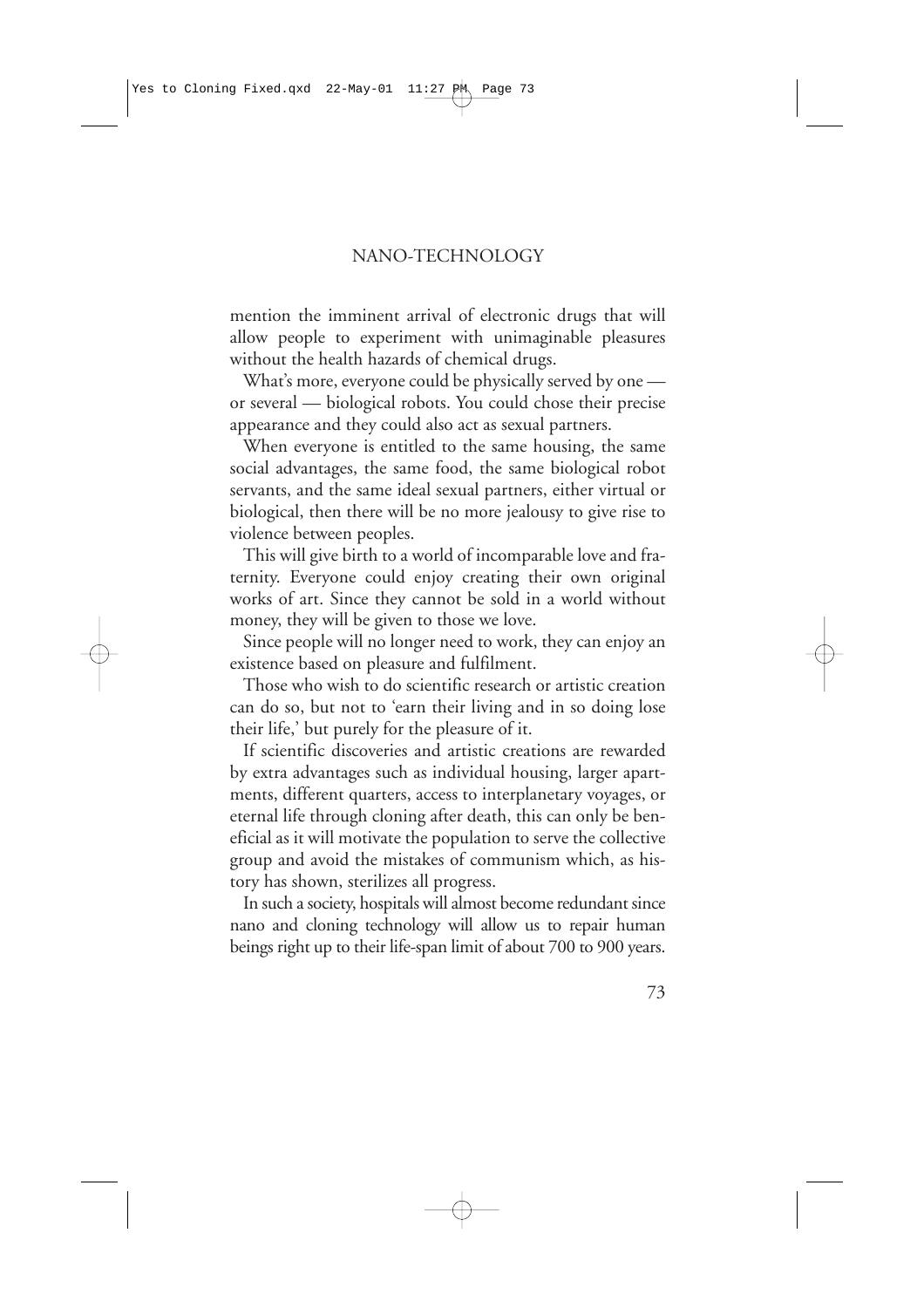Schools and universities will also become totally useless since children will either be able to be educated by computeraided instruction using virtual reality allowing them to benefit from teachings from the best professors in the world, or receive electronic implants which will communicate the required knowledge to them as and when they need it.

Parents will no longer be busy at work, and so will be able to devote their time to the development of the imagination of their children, instead of teaching them to memorize facts, which in any case will soon become outdated as science accelerates its progress. Parents can also better teach love and devotion to society, while enjoying both real and virtual games and sport at home with their children.

The number of children in this future society will be limited anyway, since each person will have to chose between having their lives extended and having children, so as to avoid overpopulation. Those who reproduce will have to accept a mortal life-span, unless exempted by a special committee who will decide, in a 'last judgment,' who will be entitled, depending on their actions throughout their lives, to the privilege of becoming eternal.

Crime will also almost completely disappear, which will make prisons redundant. This will be possible by identifying and repairing the genetic mistakes that result in violent and antisocial behavior, then developing an education based on non-violence and respect for others, and finally by the elimination of poverty and social inequality.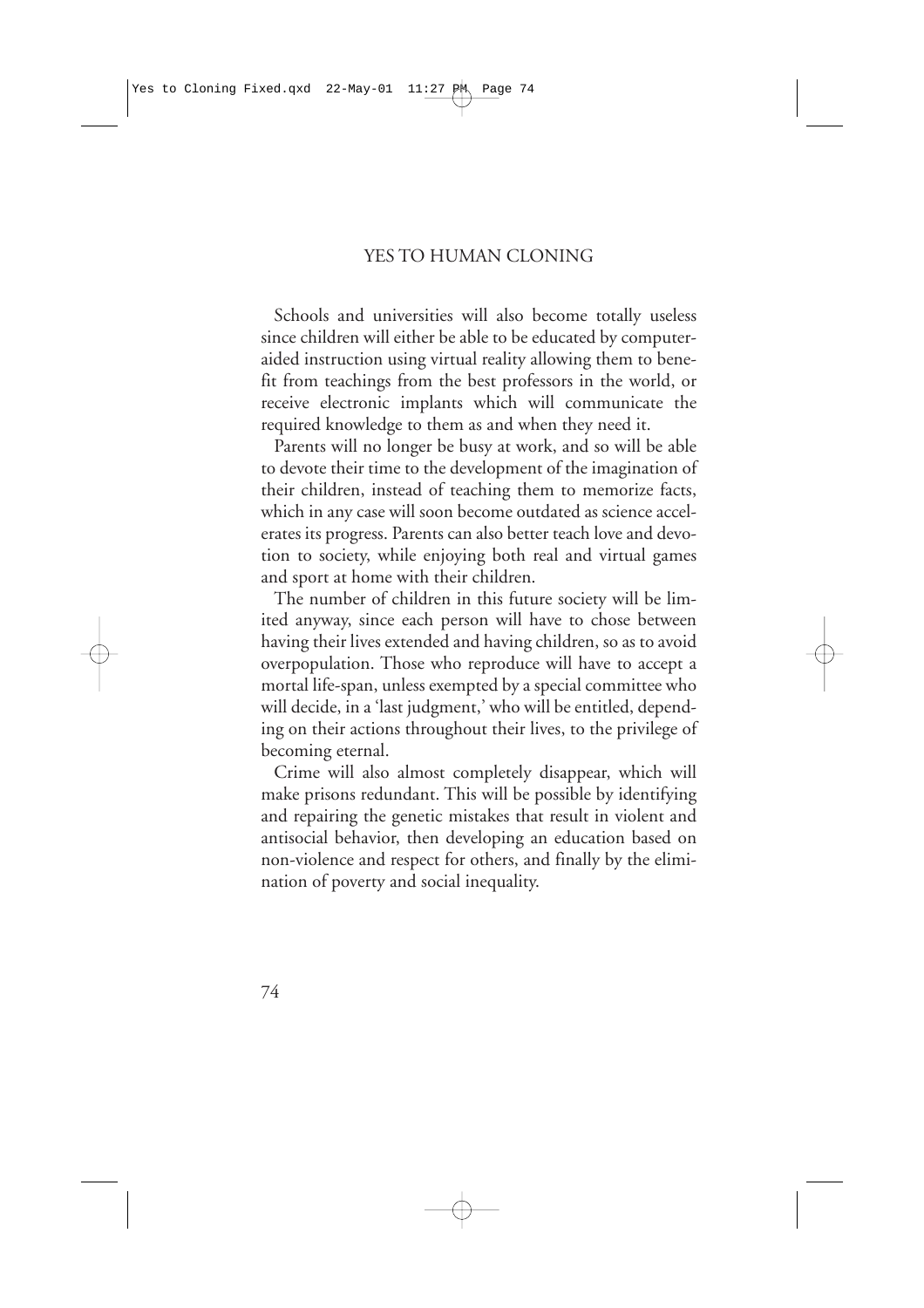# **SPACE EXPLORATION: ANOTHER FATAL BLOW FOR THE MYTH OF GOD**

The early scientists who first questioned the Judeo-Christian based paradigms and beliefs that the Earth was flat and the center of the universe, with the sun and stars being no more than pretty decorations to light up our evenings, certainly experienced some rough times. Many ended up on the torturer's table or being burned at the stake.

Although Galileo and Copernicus managed to escape such a fate by submitting to the papal dictate that prohibited questioning the mass of inconsistencies accumulated within the Church (which the Pope could never recognize as he was supposed to be infallible), braver individuals such as Giordano Bruno could not accept such contradictions and were burned alive for it. It is to them that this book is dedicated and to all those who preferred Truth rather than lies, who defended Science when faced with obscurantism, and who upheld individuality and awareness rather than following the herd and their malevolent shepherds.

Incidentally, it is interesting to note that the Catholic Church continues to teach that the Pope is infallible, even though history proves he has almost always been wrong.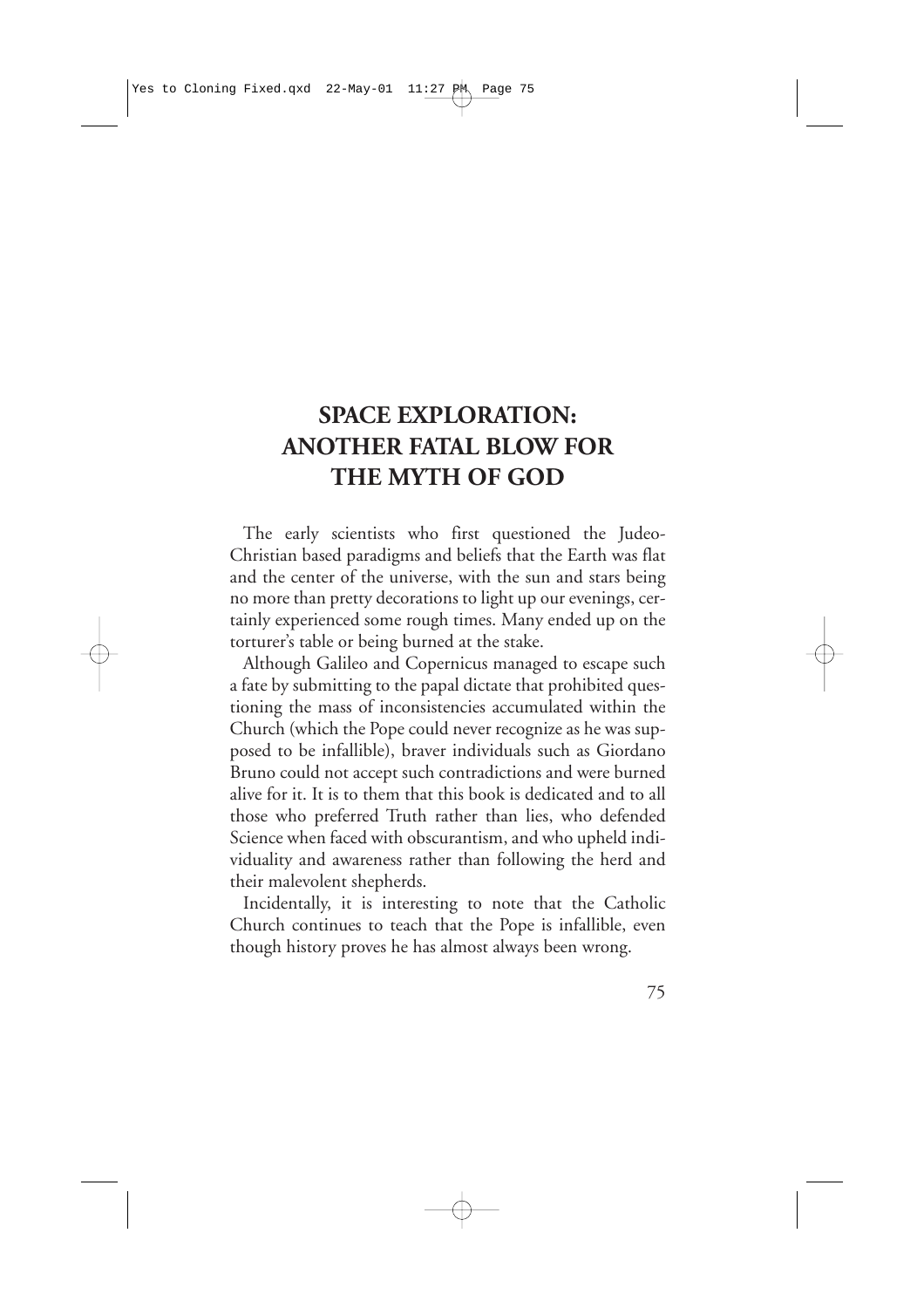In fact, the best example of this is the Pope's condemnation of Copernicus and Galileo. This action proves the Pope was wrong and therefore fallible, but no one talks about it. The Church's recognition of its mistake several centuries after the fact is too little and too late. We had to wait until the end of the 20th century to pull it out of them!! . Why couldn't they have had the intellectual honesty to admit the Pope is not infallible? They could have said, 'yes, this proves that the Pope is not infallible and from now on we will stop pretending that he is.' But instead, they acknowledged the fact that he was wrong, while still contending he is supposed to be infallible! When we make a mistake, we can no longer claim to be infallible, or else our words mean nothing. Infallibility means never being wrong. And there is no one that is never wrong, not even the Pope, as science has proven so clearly.

And the condemnations of the Pope against biology, cloning and genetic modification will follow the same fate.

Having said that, the Catholic Church's opposition to every scientific breakthrough is quite understandable. As the Bible so eloquently says: 'Every man is stupid without science,' which is just what the religious powers of Rome have always wanted. The Catholic Church wants its subjects to remain as stupid and easily controllable as possible, and it accomplishes this by depriving them of scientific knowledge. Because it is only in the absence of science that the church can remain in power.

The denial that the Earth is round and that it is not the center of the universe, along with the desire to keep the Bible exclusively in Latin, can be summarized in one phrase: 'We must prevent the public from gaining understanding at all costs, otherwise our power will disappear '. In fact, that is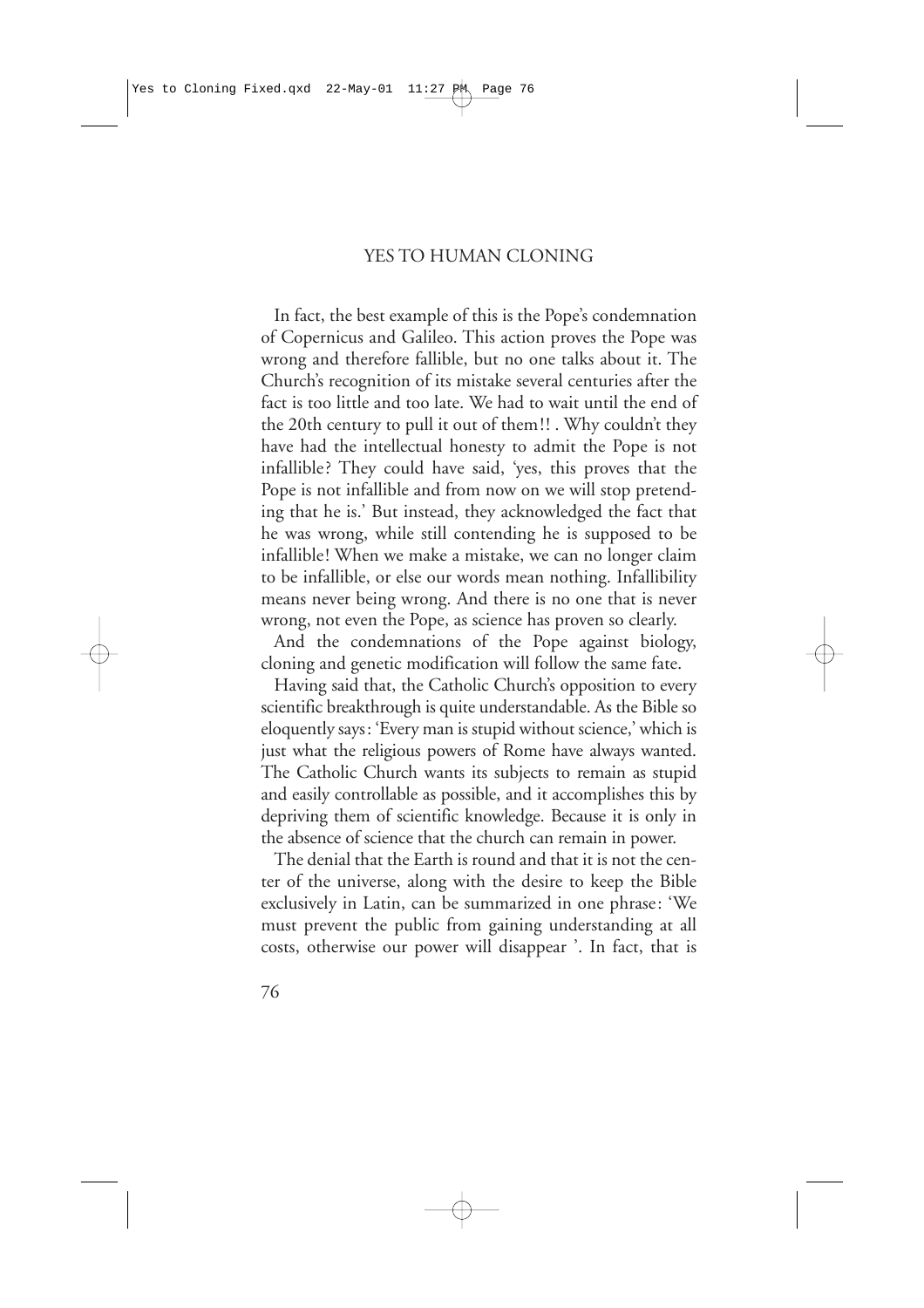#### SPACE EXPLORATION

exactly what the top bishops in the Vatican have been writing for a long time.

We have seen how biology, cloning and the ability to scientifically create new life forms, even humans, in the laboratory provides incontrovertible evidence of the non-existence of 'God' and of a soul separate from the body. Now too, space exploration strikes another heavy blow against deism.

Once upon a time, when everybody believed that the world was flat and was the center of the universe, with the sun and stars circling around, like subjects obediently adoring their king, it was very easy to believe in a 'God' with a white beard sitting benevolently in a cloud, who created it all in one week.

But now we know that the world is not flat. We also know that it rotates on its own axis, and around the sun, which itself is shooting around the center of our galaxy. And we know that our little planet is not even the biggest in our own solar system, and that our solar system is not in the downtown area of our galaxy, but out in the sticks, on the periphery of the action. We also know that our galaxy is composed of an infinite number of galaxies.

As Giordano Bruno said, there is an infinite number of inhabited planets like ours. And for saying this, he was condemned to death and burned alive by the Vatican.

We have checked out the clouds (people go there everyday by plane), and so far no white-bearded 'God' has been seen sitting anywhere in them.

We have even gone beyond the clouds to the moon, but still no white-bearded 'God' has been found.

And now, our deep-space telescopes can see ever more distant parts of the universe, but there is still no white-bearded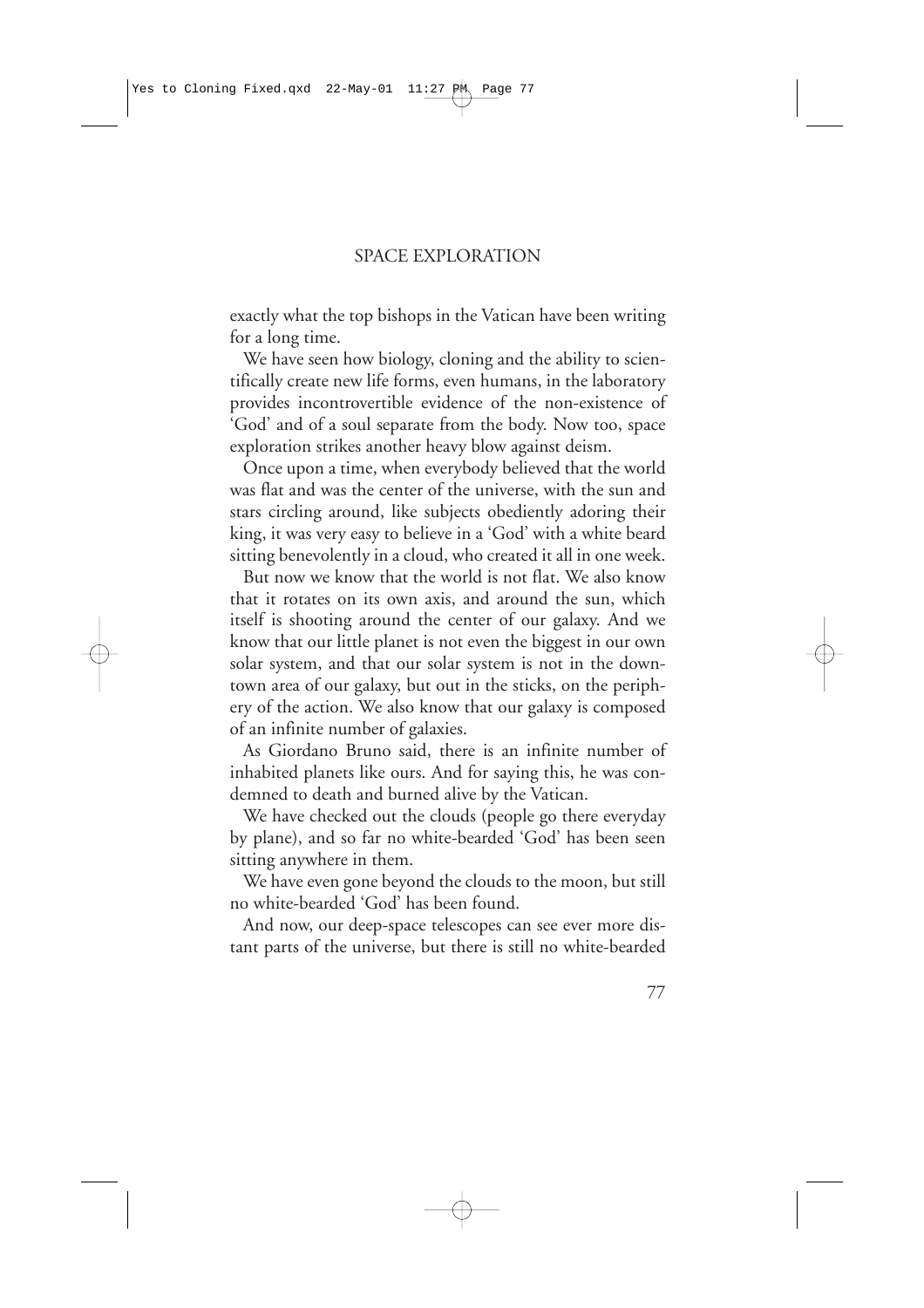'God' in sight. Space exploration, along with biology, is helping to destroy the myth of 'God,' a dangerous belief that has been responsible for so many wars, torturings and crimes.

Gradually, a new concept as provided by the Elohim will emerge: that of Infinity.

Our universe is infinite and so cannot have any center, otherwise it would not be infinite.

Whatever direction we look in, the universe continues forever.

It also continues within the infinitely small and the infinitely large.

The same applies to infinity in time, which is called eternity. Everything in the universe has always existed and will always continue to exist either as matter or energy. Nothing can come from nothing. Everything has to come from something.

The belief in a supernatural 'God' who created the universe from nothing is totally stupid, not to mention being dangerous for the development of children's intelligence. It is not possible to do anything with nothing. Everything is composed of something.

Even the first scientists were influenced by the religious beliefs of their time. For example, they believed in a fundamental particle that could not be divided which made up everything around us. They called it the atom, from the Greek atomos meaning, 'indivisible.' Since then, luckily, we have discovered that atoms can be broken up into smaller particles, which themselves are composed of even smaller particles, and so on forever.

Of course quite predictably, our present-day scientists who are still stuck and limited by such primitive religious beliefs continue to repeat the same mistake made with the 'atom'.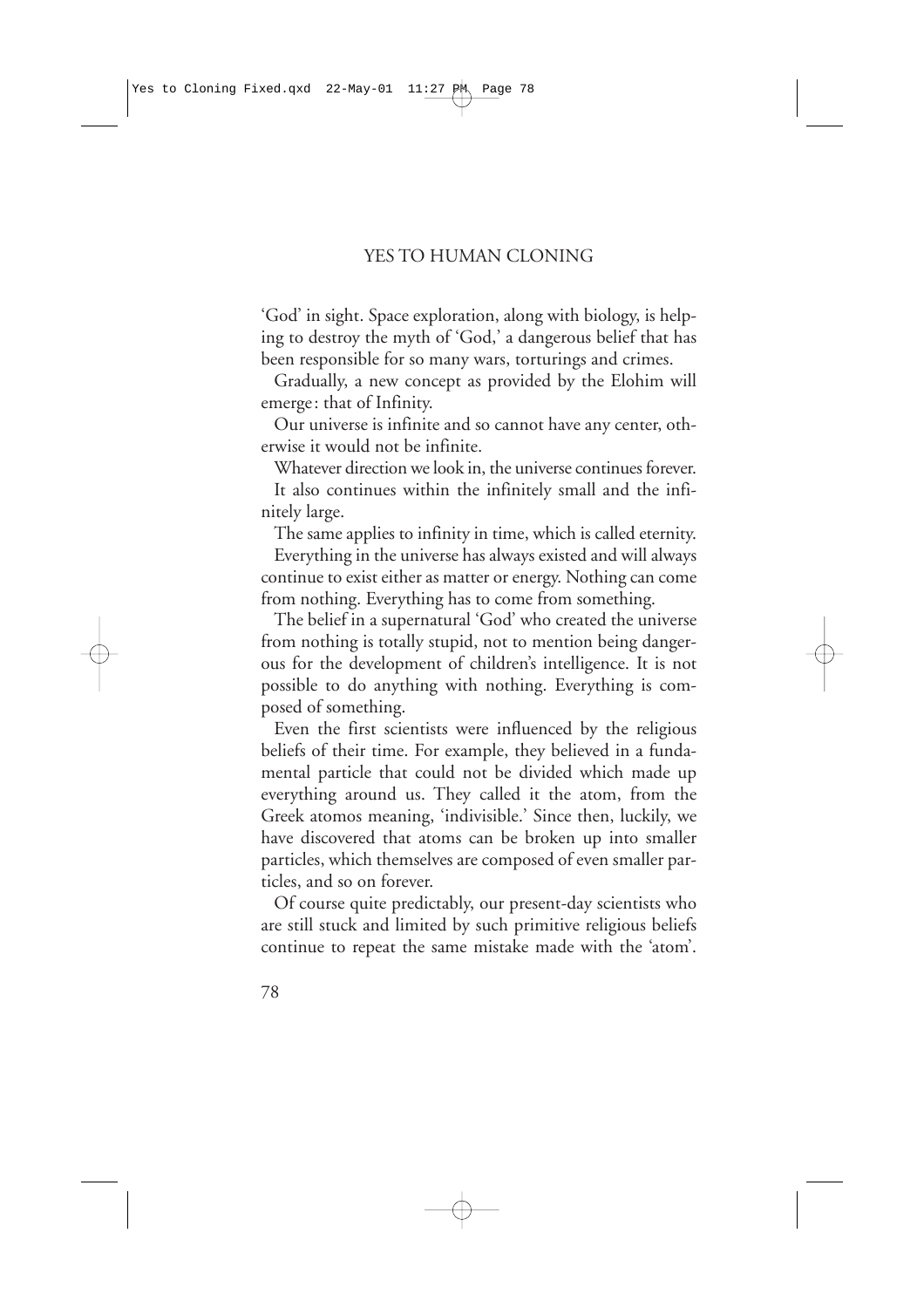Each time they discover a smaller particle, they think there can be nothing smaller...

In the same way, they keep adjusting their belief of the 'size' of the universe each time their exploration instruments allow them to see further.

Yet the logic is so simple: everything is composed of something. Nothing can be made up of nothing. If something was composed of nothing, it would not exist.

One cannot be clearer.

So that means that each time we discover a smaller particle, we already know that it is made up of something smaller because if it were not, then it would not exist – and therefore neither would we. It is simply composed of something smaller that our current level of science cannot detect. Electrons existed before the atom was discovered, but the scientists of the time were just not able to detect them! And so it is with the distant galaxies our deep-space telescopes have recently revealed: they were there all along, but we just could not see them before.

This simple rule also applies to the infinitely big. Our solar system is part of a galaxy, which itself is part of a universe. And this universe cannot exist in nothing. It is one universe among an infinite number of universes, which together make up something bigger, which itself is a part of something even bigger, and so on to infinity.

Any other reasoning is illogical. Everything has to be made up of something. It is impossible for something to be made up of nothing. If it were made up of nothing, it would exist nowhere, and so it would not exist. To exist, it has to be somewhere.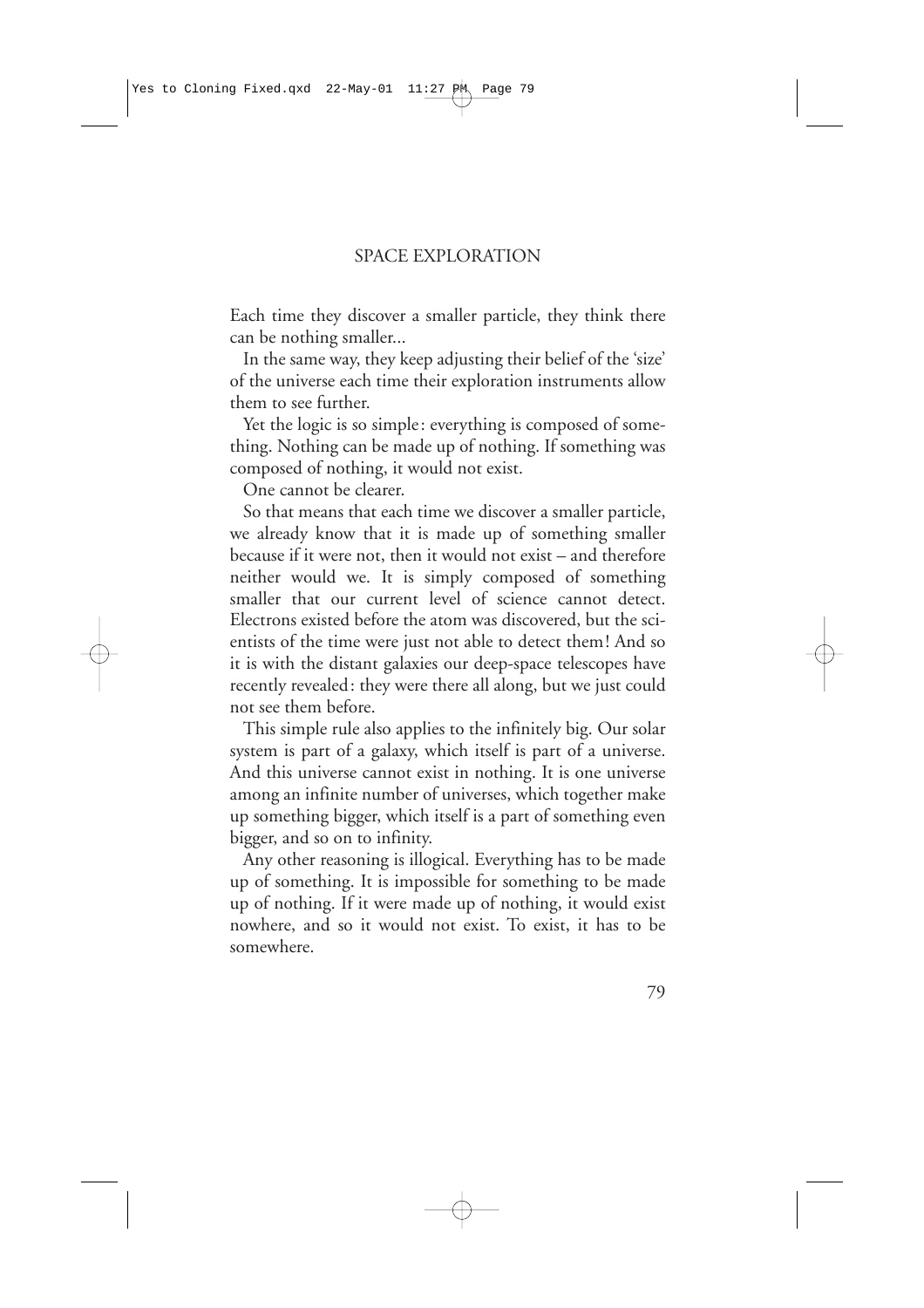There is no place for a white-bearded 'God' to exist, supervising every action of each of the six billion humans that populate the Earth, not to mention the other planets where people like us also live in this infinite universe. So this 'God,' who has supposedly created everything in infinity, must be able to supervise an infinite number of actions coming from an infinite number of living people, and listen to their infinite number of prayers. What a memory and ability to concentrate this 'God' must possess!

Furthermore, since the universe is infinite, it can have no center. An infinite universe can have no middle, otherwise it would not be infinite. In such a universe, where could such a 'God' reside? It cannot be on the outer edge or in the center, because no such places exist in an infinite universe. Some people might say that 'God' is everywhere, but in an infinite universe, everywhere is a lot! To exist in the infinite number of infinitely small particles, themselves being composed of even smaller particles ad infinitum, while simultaneously existing in the infinite number of galaxies and universes of the infinitely large, and at the same time to be able to listen to all the prayers of the six billion people of Earth, along with the infinite number of prayers coming from other people populating other planets is totally unfeasible for any god even if he is supernatural! In fact, if one is everywhere, one is nowhere in particular. And, if such a god wished to intervene in some specific place, he could not intervene anywhere else, since it is so difficult to do two things at the same time while simultaneously listening to an infinite number of prayers coming from... well, you get the picture.

The Truth is much simpler: there is no 'God'. But will the New Man have no religion?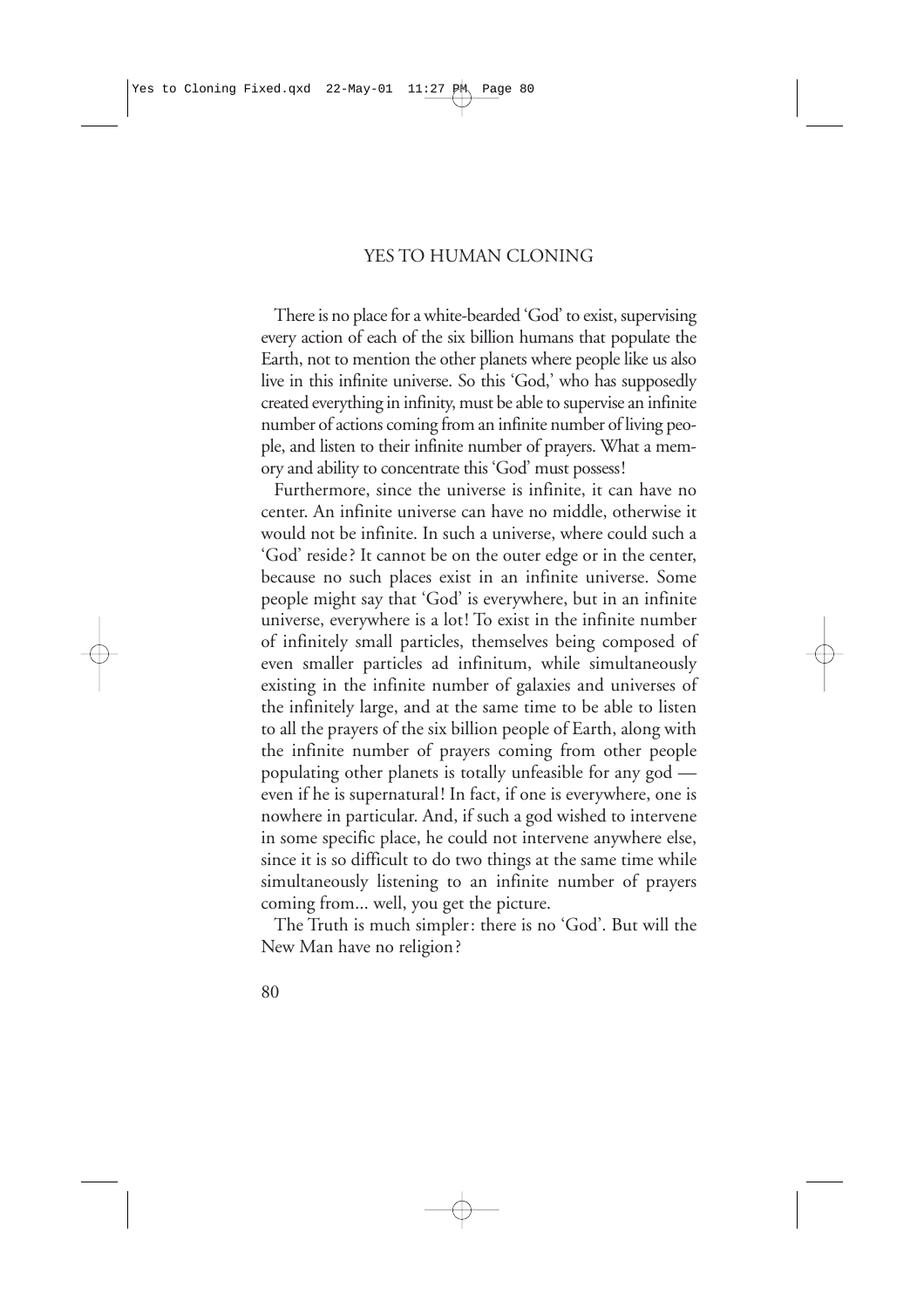The Elohim have a religion, and it is the same one they recommend to us. Their religion is science, and it is already becoming our religion. But we must define religion and spirituality.

Man needs spirituality, not 'God'.

Buddhism is an atheist religion, and so it has no god. It is basically about personal development and feeling connected to everything. It is this type of spirituality that will be the religion of the future.

It will be a religion without a god, where man feels connected to the infinitely small, the infinitely large, and infinity in time, that is to say eternity.

The Elohim offered us their religion as a wonderful gift, thus allowing us the benefit of their 25,000 years of spiritual advance.

The Elohims science is too advanced and too mysterious for us to comprehend or conceive even a small fraction of it. But when we meditate and link up to infinity, we are equal to them spiritually.

Infinity is one. And whether we are a primitive stone-age human, or a scientific Eloha, when we harmonize with infinity, we are one at the same level. We are part of the whole, connected to the whole, and feeling the whole. That is the original meaning of religion. This word comes from the Latin religere, which means 'to link'.

To be religious is to feel connected to the infinitely small particles that we are composed of, to the cells of our body, to all life on earth, vegetable or animal, to all our brothers and sisters of humanity, to all the other beings that populate the infinitely large universe, to all the stars and galaxies, to the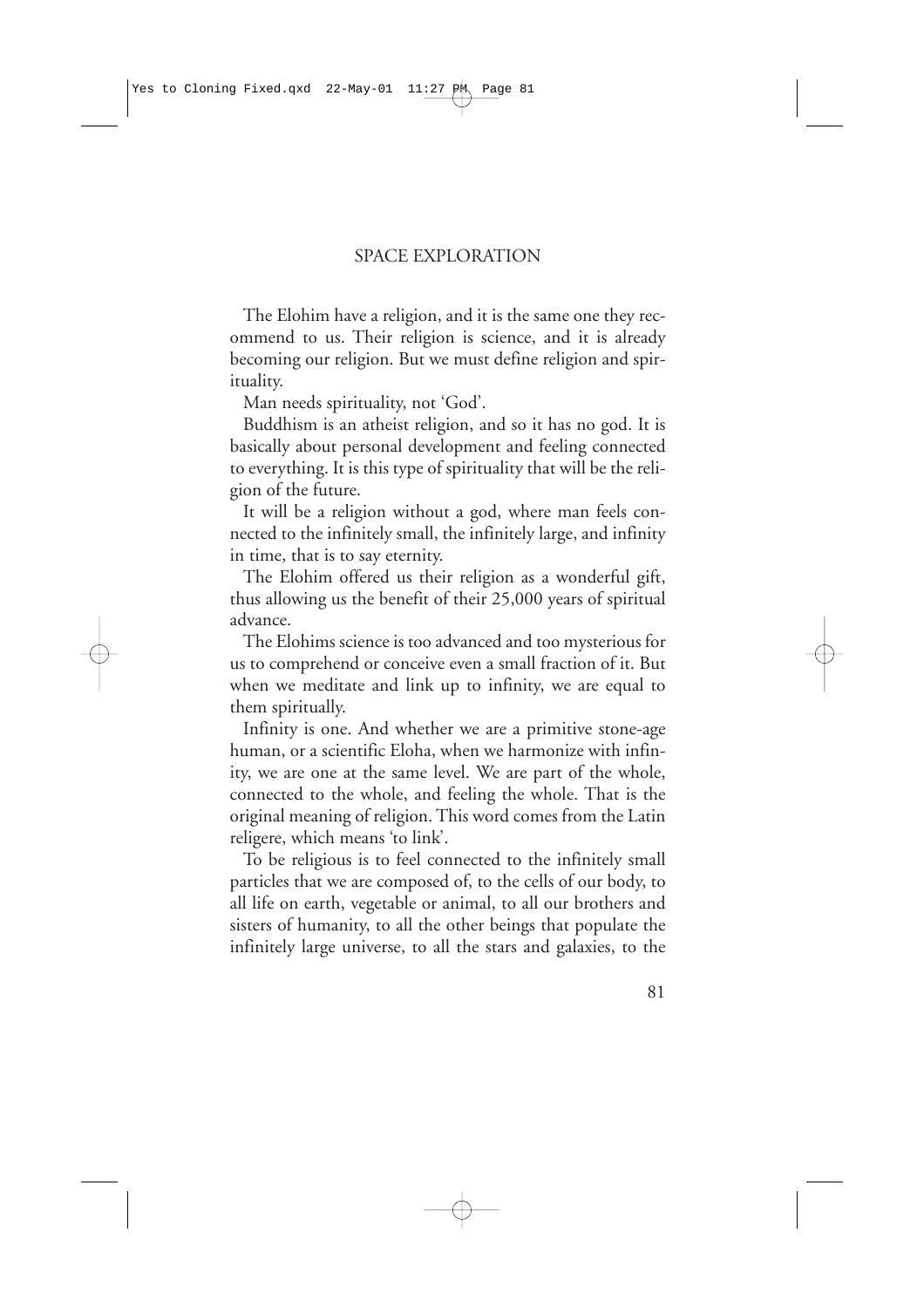huge beings made up of the particles we call galaxies, to all those who ever existed and who will ever exist, to All with a capital A.

It is this material spirituality which is essential for the New Man.

The more a civilization is scientifically advanced, the more it needs spirituality.

However, it does not need a primitive spirituality, full of gods and superstitions, but a spirituality that allows us to be aware of the unity of mind and matter.

As is written in the Tibetan Book of the Dead, 'mind and matter are eternally one'.

Happiness and fulfillment does not come from material objects, luxuries or the latest gadgets. Even eternal life will not necessarily make you happy. And to live forever, unhappy, feeling cut off from others, and from the universe can be the most despairing thing of all...

It is through a spirituality of connection that Man can truly appreciate the privilege of having achieved eternal life, thanks to science, and to enjoy it forever.

That is the religion of our future. Even though it is just being born, we are seeing more and more people abandoning their medieval beliefs and converting to it.

It is a melange of personal development based on discoveries in biology, genetics, ecology, astronomy, and especially neurology.

It is a religion that gains in strength through its ability to foresee and integrate every new scientific discovery, rather than fighting these discoveries as the Catholic Church does, or as the other old religions do out of fear that these discoveries will weaken them.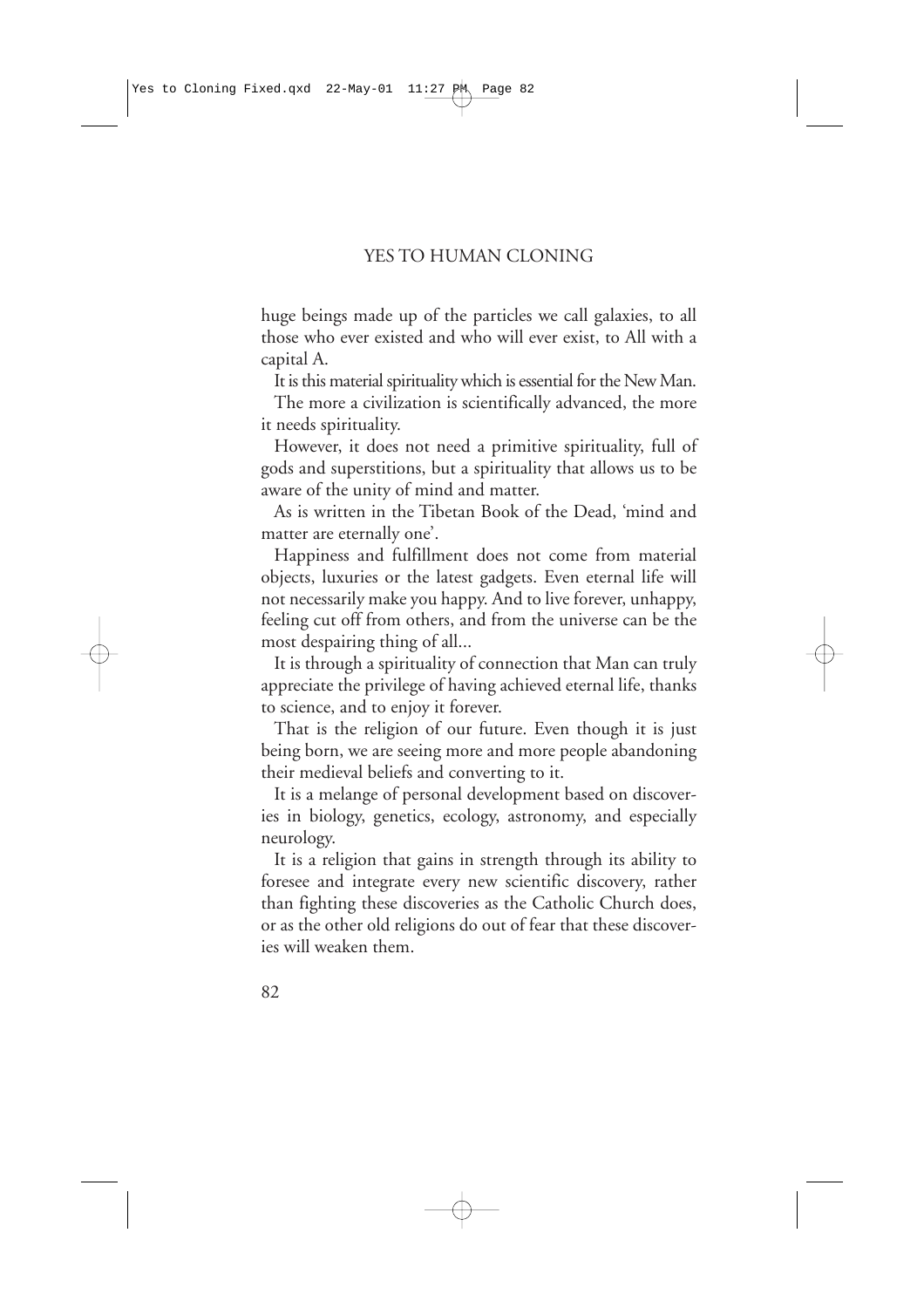#### SPACE EXPLORATION

These old religions, come from a past when it was taught that the Earth was flat and supported by giants at the center of the universe, that intelligence was located in the stomach, and that we had to fear the devil and adore a bearded 'God' living on a white cloud. These religions no longer correspond to modern Man.

As long as Man was kept stupid by forbidding him science, and forcing on him an unquestioning belief in the Bible and priests, then he could be fooled by these fairy stories. He could be made to accept it as his religion which pretended to explain what it could not explain, usually though holy 'mysteries'. In this way there was no need to give any explanation.

But now that everything can be made understandable through science, and now that the lies and crimes of the old religions become evident, we can no longer be deceived by such stupid answers. Suddenly, we realize that the old religions reacted criminally to valiant scientists such as Giordano Bruno, who paid with his life, Galileo, and others, when they tried to pull humanity out of the murky mess of primitive beliefs that were being used by the religious powers to enslave the people.

Even the five-year old children of today can't swallow what the theologians and 'honest men' of the medieval days took for biblical truth. Fortunately, they are all playing with their computers instead of going to mass on Sundays.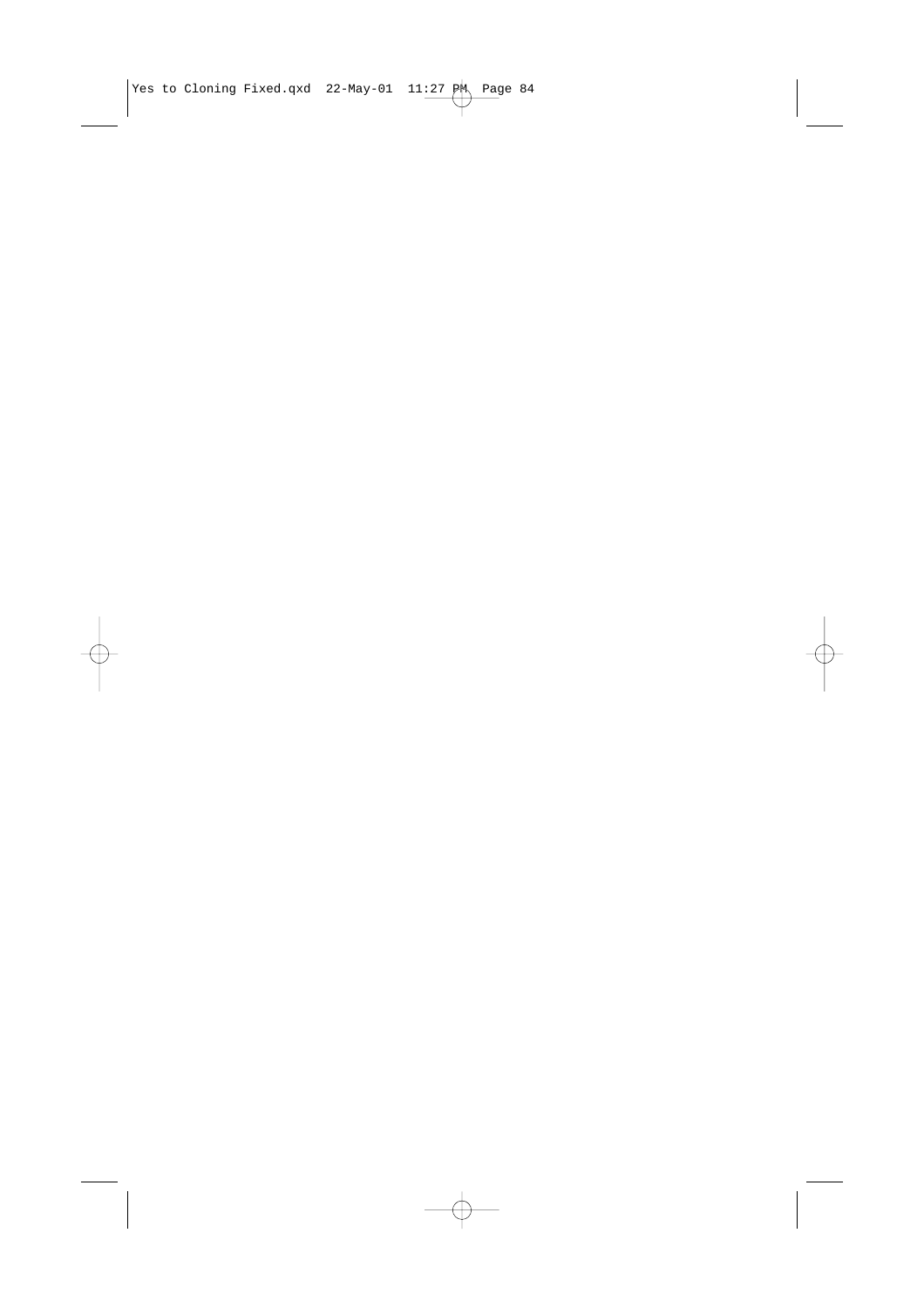# **FOR AN ELECTRONIC DEMOCRACY**

It is totally ridiculous that in this electronic age of e-mail, we continue to send people to voting booths at election time to vote with paper and punch cards,

All this can now be accomplished via the internet. Moreover, the internet will allow us to revolutionize democracy. Until now, the public has voted for the members of the Senate and the House of Representatives, who then create the laws. In addition, the President of the United States is chosen by the Electoral College, who are themselves determined by popular vote. However, thanks to the internet, we can imagine direct democracies bypassing any need for these lawmakers and electors.

People could go to a Web page that would display the latest information on old laws which need revision or amending, and new laws which require approval. The Web page could include each party's position on these laws, as well as links to the advice of specialists in the field. Then, every citizen would be able to vote directly via the internet.

The government should be ready to accept and implement the decisions made by the population.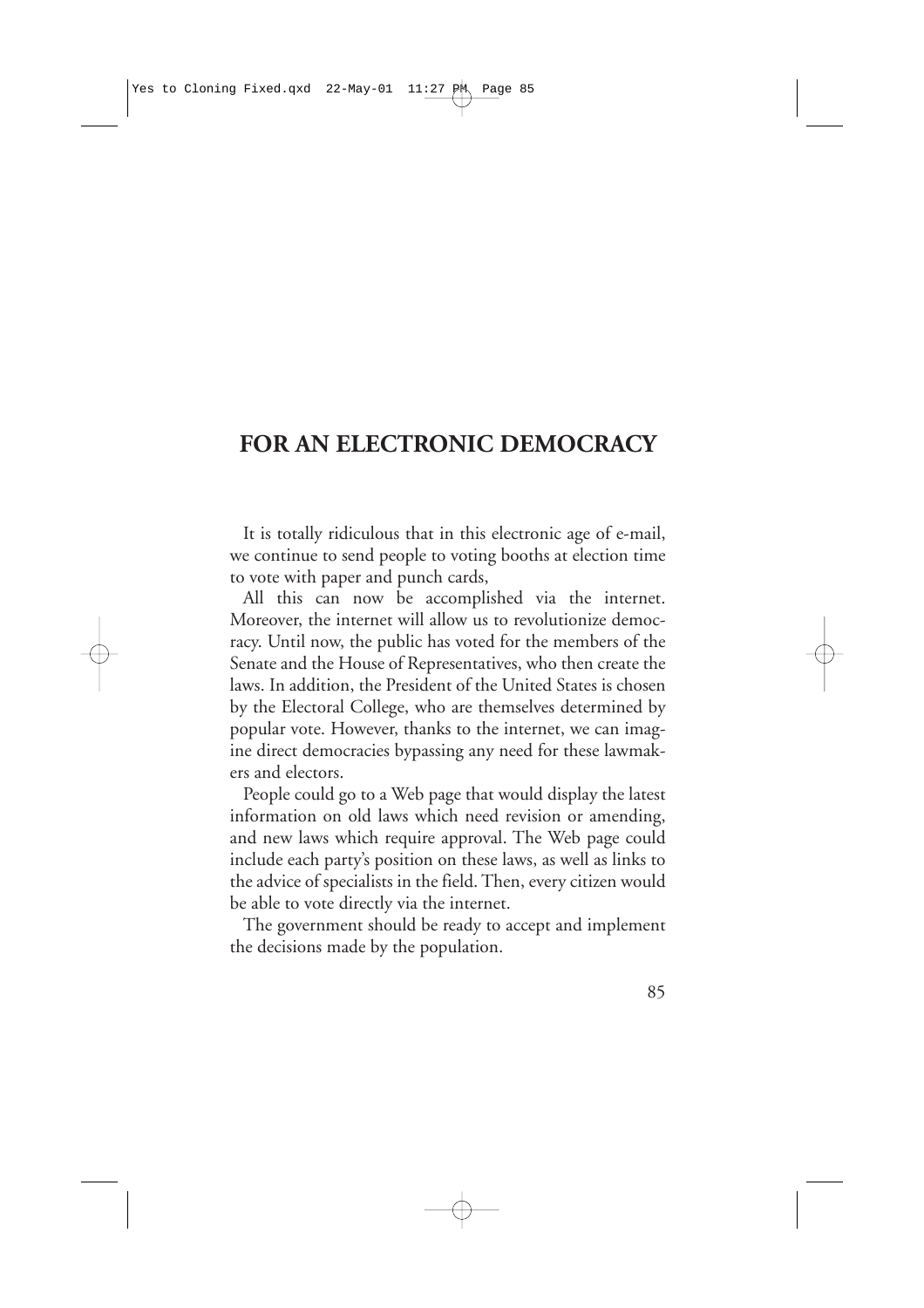This is a true direct democracy made possible by technology.

Those who claim that this method will be open to fraud need look no further than to what is happening with 'paper ballots', where the amount of fraud is particularly high.

On the contrary, as electronic identification progresses, electoral fraud can be vastly reduced by 'e-democracy'.

The reliability of identity security will improve until it is almost totally foolproof due to the huge market of e-commerce. Thanks to its billion-dollar market, e-commerce is the best engine of progress for such security.

Right now, even though credit card transactions done over the internet are often encoded, and encryption methods do exist, there are even better techniques in the works. Digital fingerprint readers could be made available allowing people to simply place their thumb on the scanner before sending their vote. Video cameras could also be hooked up to the computer and combined with the service providers number tag to ensure that each person only votes once.

In some countries, the turn out at elections is ridiculously low — sometimes as low as 30 per cent. If it happened that the 30 per cent that voted were in favor of a motion, while the 70 per cent who didn't vote were against it, then it means that the minority of 30 per cent passed the motion. In other words, the outcome does not necessarily reflect the majority's desire. Saying that the silent majority should have voted does not alter the facts.

However, thanks to a direct vote via the internet, it is a safe bet that the levels of participation will quickly rise, especially if the people are interested in the issues at stake. This will ensure a true democracy by which the people can only gain.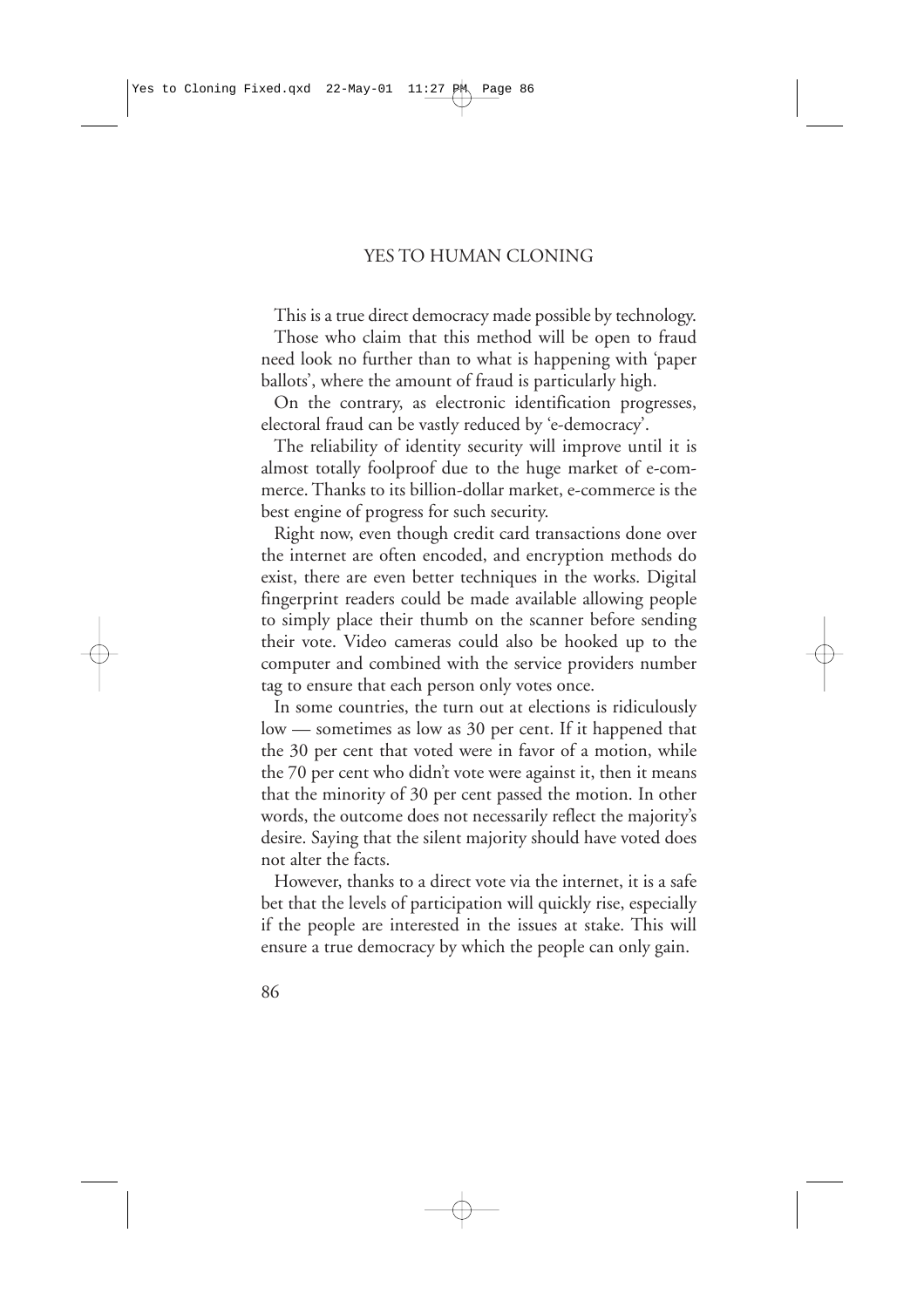### **THE TRUTH ABOUT CLONAID.COM**

About three years ago, Dolly, the sheep, was cloned. What seemed impossible to most people, at least within the next few decades, and according to the pessimists, within the next century, had finally happened.

It was an overnight revolution, because suddenly the specialists realized that if we could do it using mammals such as sheep, there was no reason why we could not do it using mammals such as humans just as I have been predicting for the last 27 years.

Soon after this historic event, the Pope felt obliged to proclaim himself as being against cloning. Ironically, he was unaware that by saying this he was also arguing against the resurrection of Christ, since the Elohim used cloning to resurrect Jesus (see The Message Given By Extra-Terrestrials).

I immediately decided to create a company with the objective of undertaking the first human cloning so that the project would be taken seriously, I bought an offshore company in the Bahamas called Valient Ventures for a few dollars from an American firm in San Francisco specializing in the sales of ready-made, 'off-the-shelf ' companies.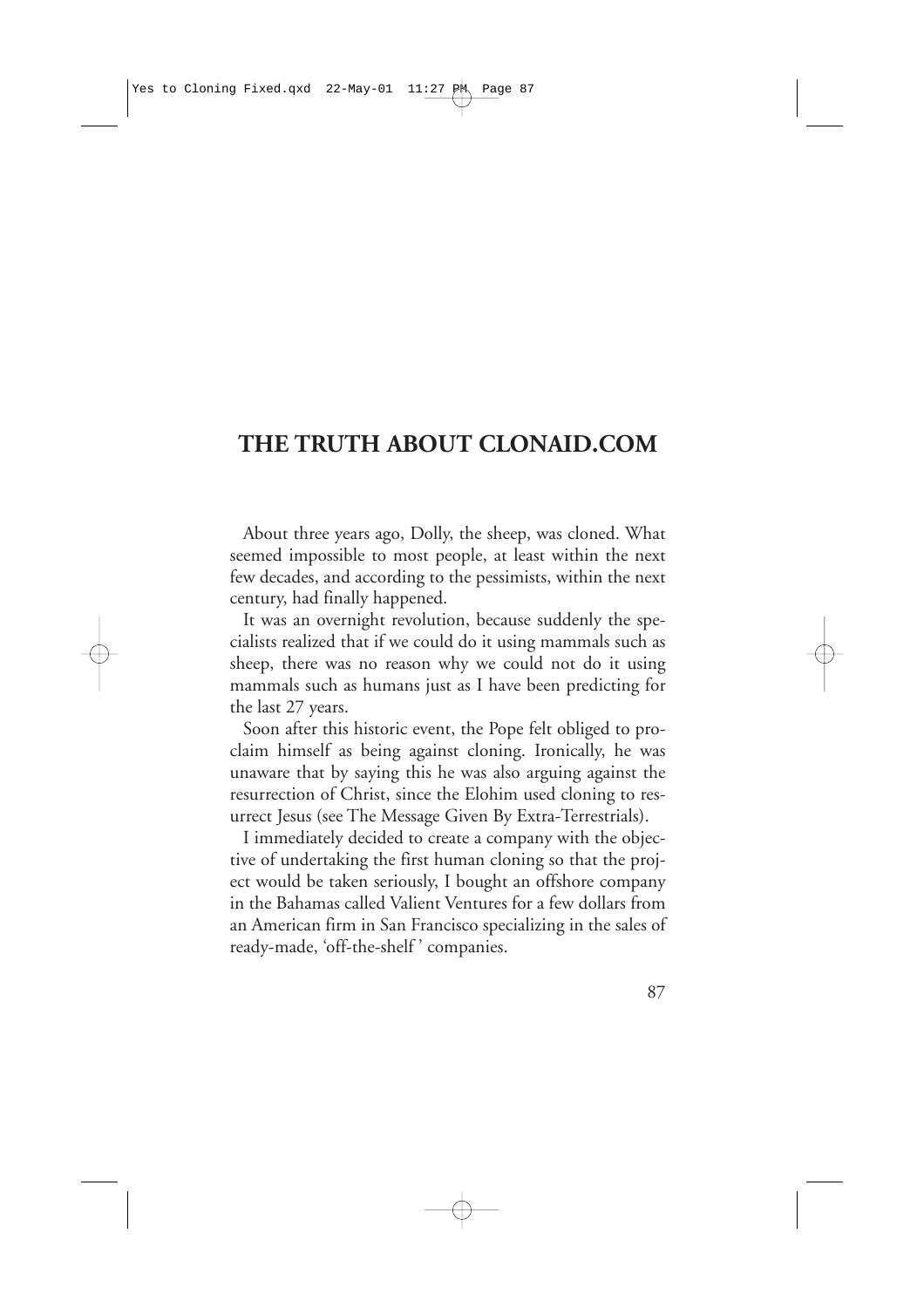Contrary to the ravings of the media that reported on the event, my intention was never to clone people in the Bahamas... I simply wanted to remind the world that this is what I have been predicting for the last 27 years, and that it was a good thing. I also wished to contribute to creating a team that would achieve these goals by bringing together the scientists, investors, and potential clients using the internet site, clonaid.com.

For the record, certain ill-intentioned (as always) journalists from the French State television service were so convinced that our laboratories were in the Bahamas, that they contacted the government of that small country. Irritated by all this, the Bahamian government dissolved the company. Of course, this did not bother us one bit since it was no more than a postal address.

Investors: take note how easily the government of the Bahamas can dissolve a company that isn't even active in its territory, and whose goal is simply 'genetic research', without even so much as an investigation, acting simply on the ramblings of a journalist. This is interesting behavior for an island that hopes to attract offshore companies, and tells us a lot about their laws, and the lack of them.

Clonaid.com worked perfectly. First of all, for a minimal investment of \$3,000 in U.S. funds, it got us media coverage worth more than \$15 million... I am still laughing. Even if the project had stopped there, it would have been a total success.

But it didn't stop there. In just a few months, and this is far more interesting, we got over 250 serious potential customers. In other words, 250 people were ready to pay \$200,000 to clone a human.

Most of these, about 80 per cent, were sterile couples who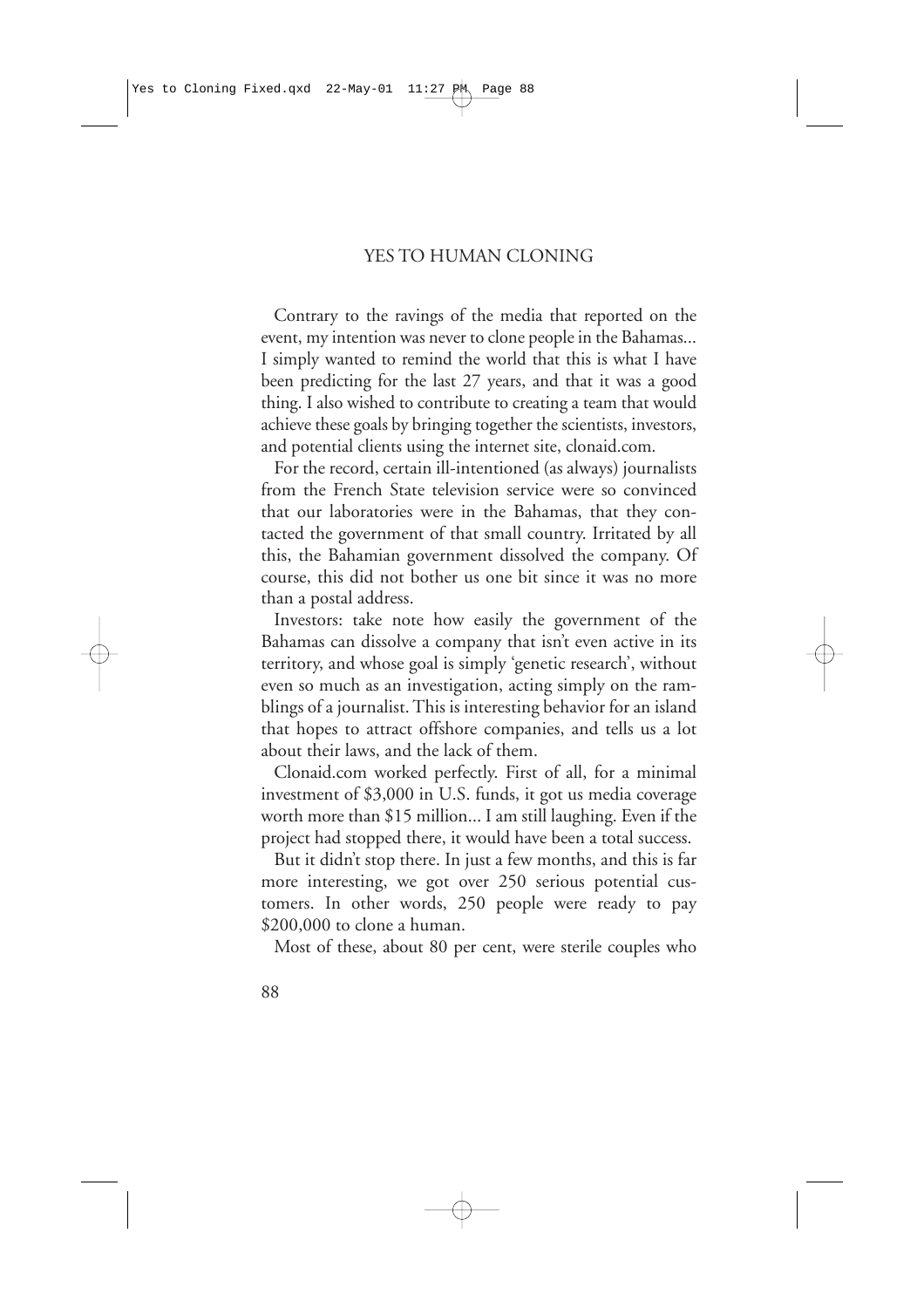had exhausted all other avenues for getting a child. About 15 per cent were homosexual couples, and the rest were bachelors.

A large number of scientists also contacted us, requesting anonymity for fear of losing their jobs or government grants, telling us privately of their support, which they could not do publicly.

Brigitte Boisselier, already a Guide (a Raëlian priest), had long ago accepted the responsibility of managing the Clonaid project. She had nothing to lose since she had been forced to flee from France to the United States to escape the discrimination she sufferred there because of her membership of our religion. She was fired by Air Liquide, a large French company, and lost the custody of her youngest child for no other reason than because she was a Raëlian.

We are presently seeking an investor who will provide the funds necessary to cover the costs of establishing and running a human cloning laboratory until it has its first success.

I was hoping to reserve the first cloning for the person who would bring the most money. This initial success would then allow such a service to be provided to the general public at a much lower cost.

That is the way things have always been. The rich are always able to benefit from novelties first. However, thanks to the high price they pay, the new discoveries can then be made available to everyone for less. Initially, only millionaires could afford the first cars, but now everyone has one. The same applied to televisions, computers, washing machines, and everything else.

I also hoped that the first customer would be an ideal case to capture public opinion, such as a young child who had died as the result of an accident.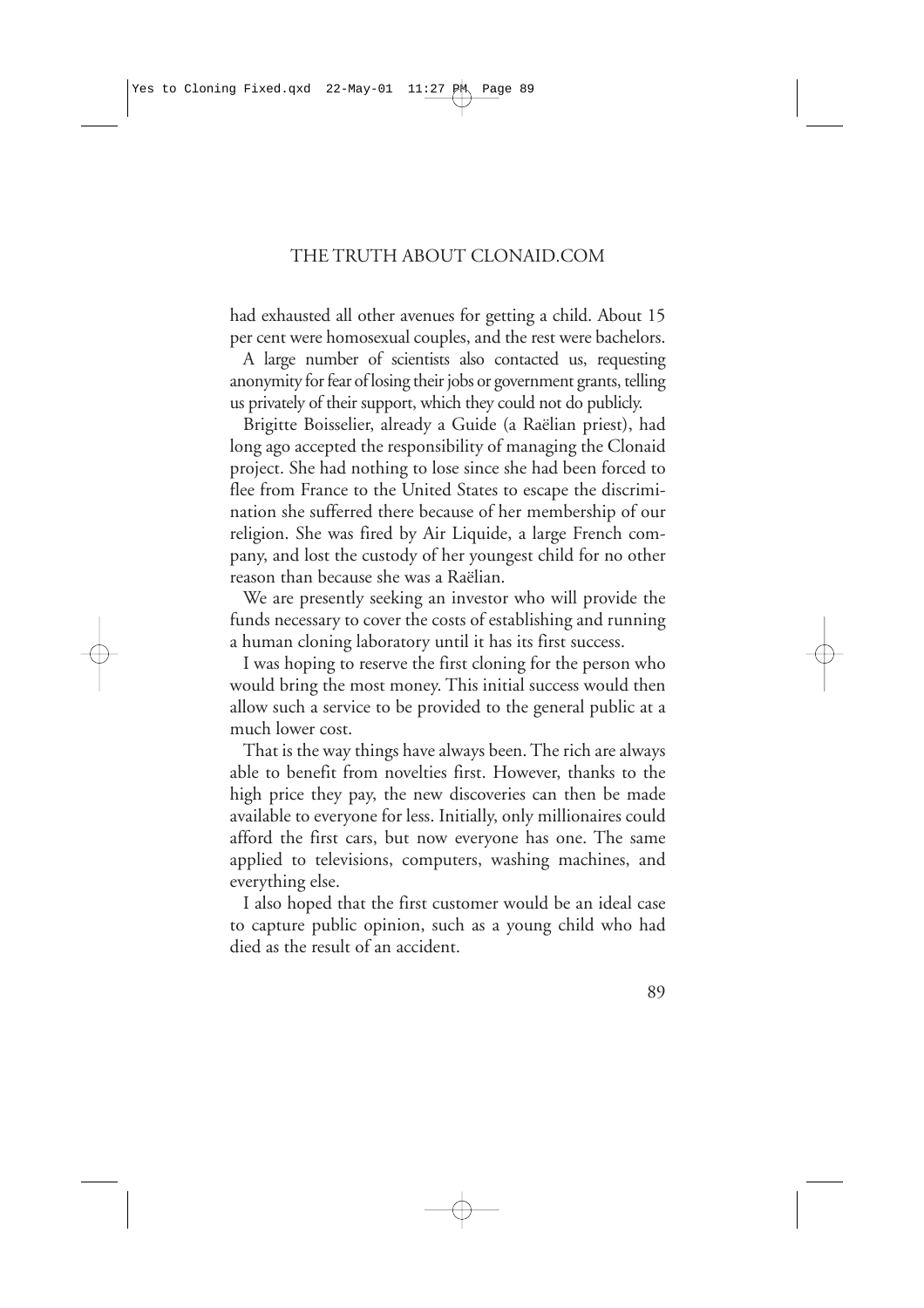In the summer of the year 2000, an American family contacted Brigitte with the request to clone their ten month-old child who had died following a medical error in an American hospital.

The parents, who had no lack of funds, were prepared to provide all the means to Clonaid.

The ideal case had finally appeared.

I immediately asked Brigitte to take complete charge of the operation.

My part was done. I had succeeded in creating a situation grouping together investors and scientists, while at the same time, placing Clonaid on the media-map, as it were, right in the center of the cloning debate.

The chances of achieving such a goal were so small, that at first I wasn't even banking on it, and was simply grateful for all the publicity that it was bringing. But then, everything suddenly started falling into place and a real human cloning laboratory was born! How marvellous!

Since then, I have returned to the helm as spiritual leader of the Raëlian Movement, and have no more responsibility within the Clonaid project. But it is moving forward! I don't know if the Clonaid team will be the first to clone a human being, since it is possible there are dozens of other laboratories already secretly working on it. But at least they are part of the race.

I have met the father of the little boy who might be cloned by Brigitte Boisselier's team, and he is an exceptional man. He told me: 'I am well aware that this child will not necessarily be completely identical, but I want to give his genetic code a second chance to express itself.' He is so right, and it is admirable.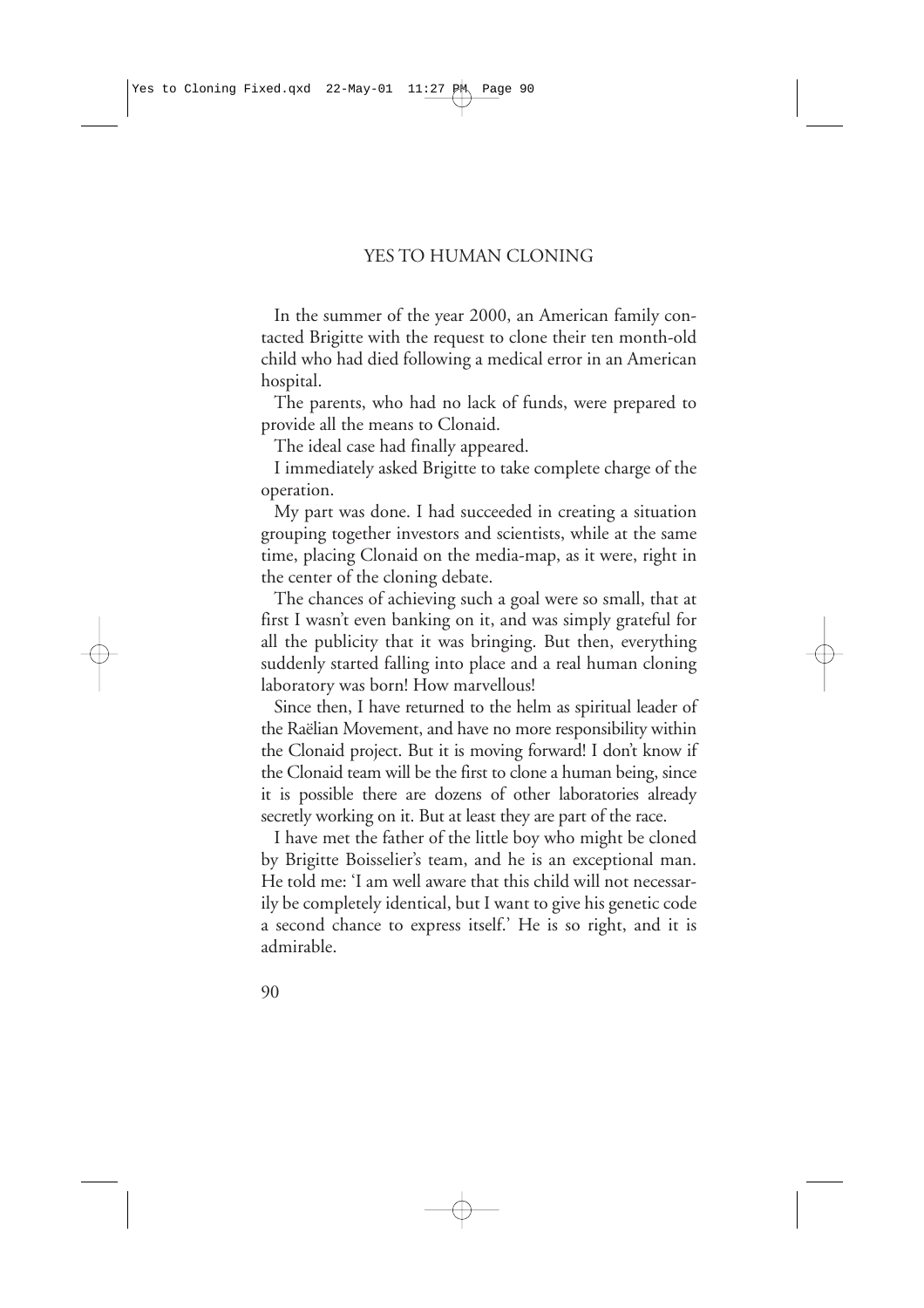His attitude is not a selfish one because by sponsoring Clonaid for his son, he is helping us perfect the technique that he hopes will then be made available to any other family in his situation.

One cannot argue that it would be better if this family would just have another child, because that is exactly what they are doing. The mother is expecting another child. But, she too would like the genetic code of her first child to have a second chance to express itself. What an example to us all. They are not acting selfishly for themselves, but are doing it for the child who was deprived of its chance to live. They are not trying to replace it, rather they are giving it a gift, a gift of love.

They are suing the hospital responsible for the death of their child, and will donate the large sum of money they will receive to finance the cloning of their baby. And so, the hospital that killed their child will be paying to give it back its life. Perfect!

From now on, I have no more responsibility in the Clonaid project, although I cannot avoid being considered its spiritual father. And of course, I am prepared to be its ethical, philosophical, and religious spokesperson if necessary. It is important that people know other future-oriented spiritual movements do exist, and can lead the way, in contrast to the mainstream ones with their heads still buried in the past, that no one really wants anyway.

I also continue to give my support to Clonaid by 'providing' the 50 surrogate mothers necessary for this project. All I did was to ask who, among our 55,000 members, would like to apply to be part of this historic event. Over one hundred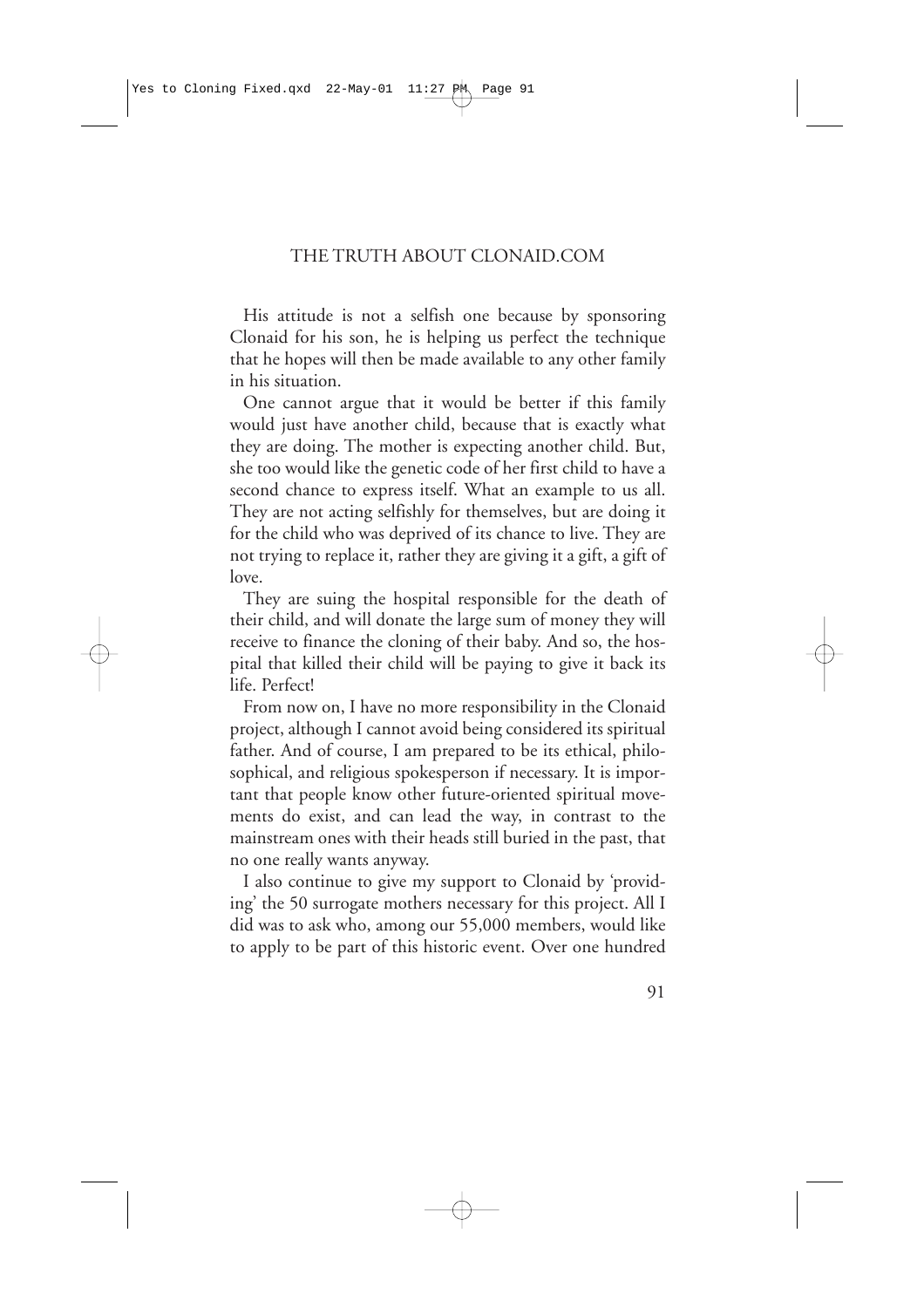Raëlian women from all races responded and expressed their enthusiasm at the possibility of becoming one of the surrogate mothers. Out of these, 50 were selected who fulfilled the requirements, and in September 2000, we presented five of these to the world media during a press conference.

As you read these lines, the laboratory has already been set up somewhere in the United States. Why the United States? It is because cloning is not illegal there, and if a new law is introduced attempting to outlaw it, the baby's parents are prepared to go to the Supreme Court with the most brilliant lawyers in the country, and, as was done in the past with testtube babies, will certainly win their case by reminding the court that individuals have the right to choose their own mode of reproduction.

That is the advantage of living in the real country of individual freedom, the USA.

If all goes well, by the end of the year 2001, or early 2002 at the latest, all the TV screens in the world will be showing a happy family with an exceptionally beautiful smiling baby, the first cloned human baby. World public opinion will immediately turn in its favor, just as was the case with Louise Brown, the first test-tube baby, who banished the ghosts of the Frankenstein monster everyone was so afraid of.

Nothing can resist a child's smile, especially this particular one. I had the privilege to see photos of this child, and believe me, his smile is so exceptional that it will be difficult for the hearts of even the fiercest opponents of cloning not to melt as he returns to life.

Since we first revealed Clonaid's determination to bring this little American ten month-old boy back to life, the number of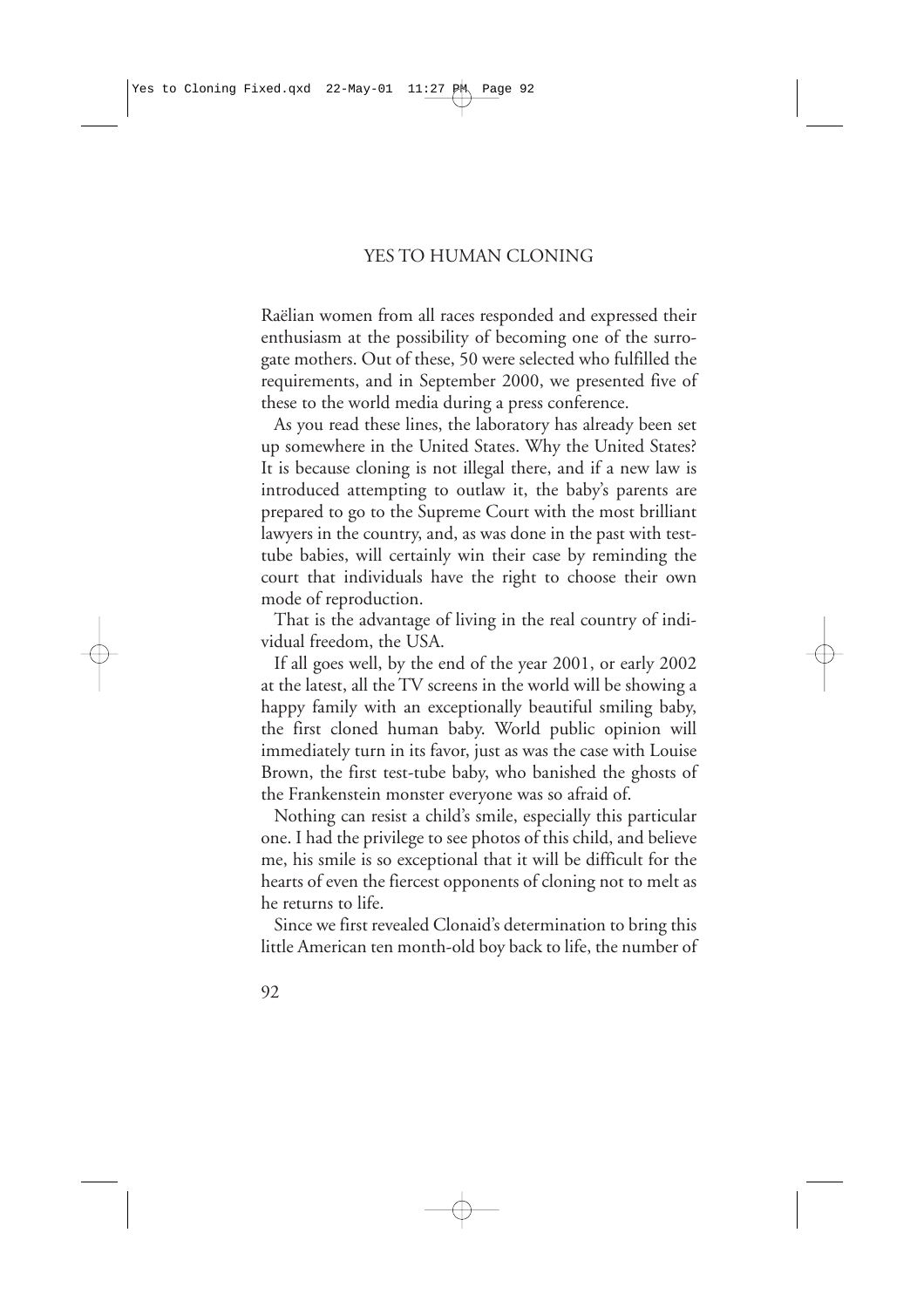potential clients has jumped from hundreds to thousands. Thousands of families who lost a child as the result of an accident, or who died, or were at the point of dying because of some sort of illness, were calling us. There were so many that Clonaid could not answer them all, and had to install a permanent hotline to handle all the calls.

At first, this project planned to provide two services: the first being 'Clonapet', a service that offered to clone pets or livestock, and the second, 'Insuraclone' a service that proposed an ideal and safe way of preserving a sample of cells from children, or anyone, in order to be able to clone them in case of an accident or incurable illness. This service is being increasingly sought after as more and more parents are wishing to preserve their children's cells in perfect condition so they can be cloned once a cure for their genetic disease has been found.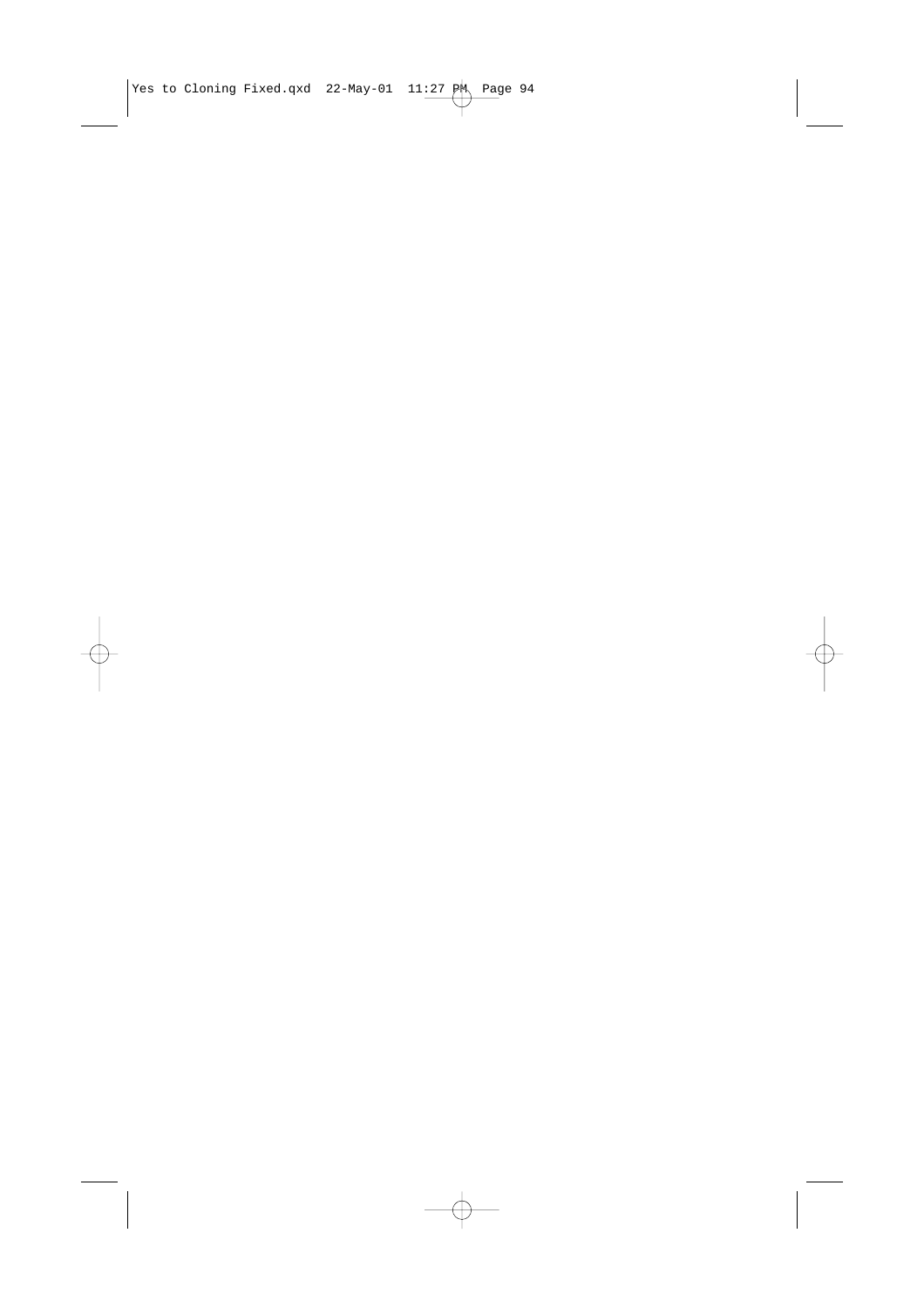### **BIOLOGICAL ROBOTS**

Robotization is gaining ground all over the world, freeing humans of the obligation to work. And you ain't seen nothing yet, because soon, work will disappear completely!

Our ancestors used to work 12 hours a day, seven days a week, 365 days a year.

Some countries, such as France, have just adopted the 35 hour working week, with six weeks paid vacation per year.

And that is just the beginning...

Working hours will progressively decrease, until one day they will disappear altogether.

However, that does not mean people will do nothing. Instead, they can do what they enjoy doing, such as art, music, inventing, or perhaps meditation, sporting activities, etc. In fact, they can do everything that computers don't.

Notice I did not say 'what computers can't', but rather 'what they don't or won't do', because computers will eventually be able to do everything that humans can do — only better.

However, we will decide what we want to do ourselves, and what we want them to do for us, because they will be our creations, and as their creators, we will design them to be at our service.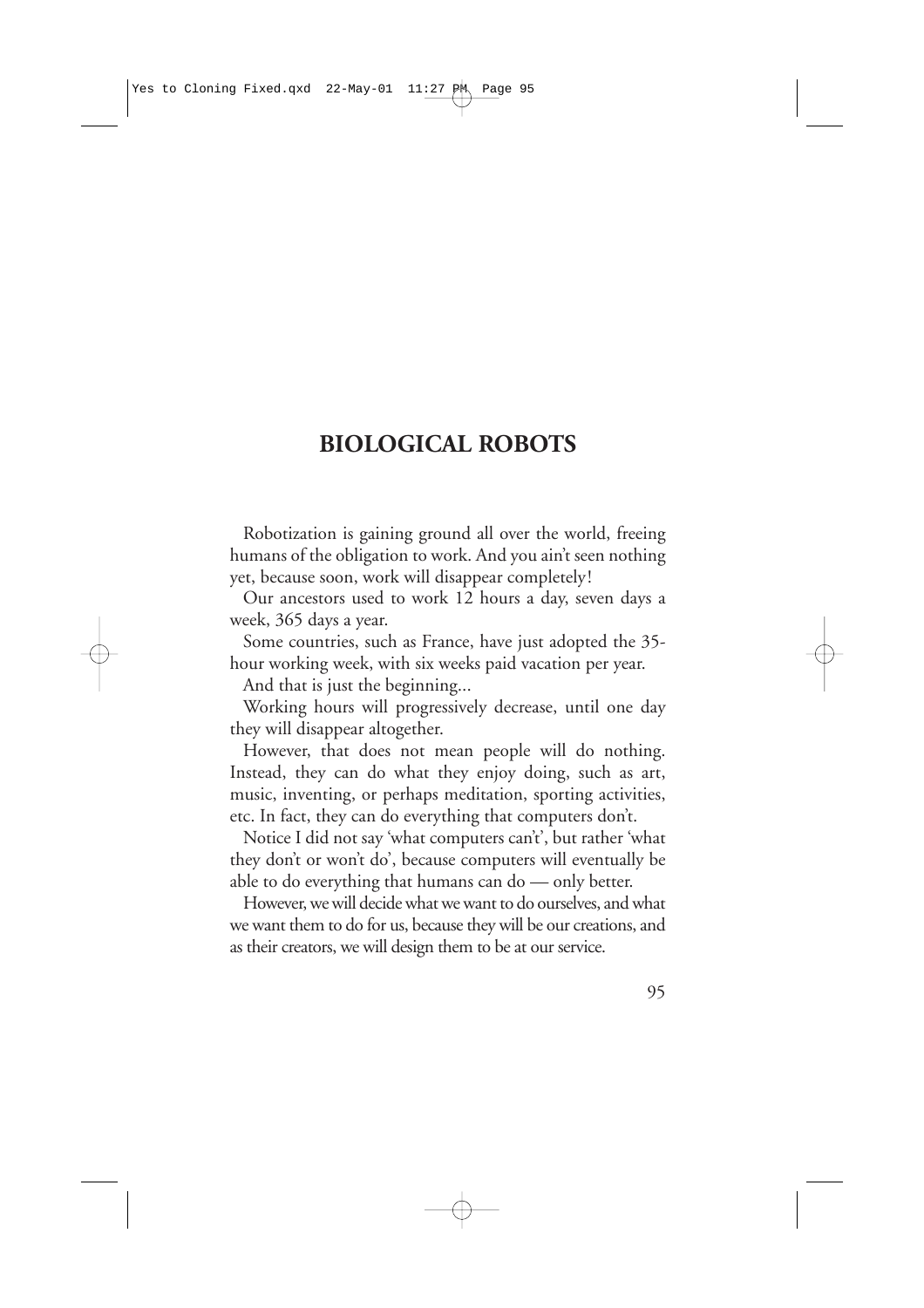We could conceivably design robots to create, meditate, invent, or excel in art or sports, but we will want to keep the privilege of doing these things for ourselves simply because we enjoy them.

That is the criteria. We, ourselves, are designed for pleasure. So, we will give all the work that we don't enjoy doing – such as assembly-line work, administration, and office work – to the computers and robots. Then, we will continue to do the work that we enjoy doing purely for pleasure's sake, and not because we need to do it to earn a living.

The robots of tomorrow will be totally different from what we imagine as robots today. Metal boxes such as R2D2 are not very attractive.

However, the marriage of biology and robotics will allow us to create biological robots.

I'm sure you'd agree that rather than having a metallic robot that looks like a souped-up tin can doing the vacuuming around the house, it would be much more pleasant if it were a beautiful, perfectly- proportioned young woman, or a handsome young man with a sculptured body doing the same task.

Biological robots will be made of living tissue rather than metal. More and more of today's computers are using a combination of biological and electronic components.

In fact, there have even been some little robots that were controlled using the brain of a fish.

The current merger of biology and computer technology is headed on a direct course toward the creation of biological robots. These biological robots will be organisms that look just like humans, but will lack the things that make us human, such as consciousness, the ability to self-program, and the capacity to reproduce.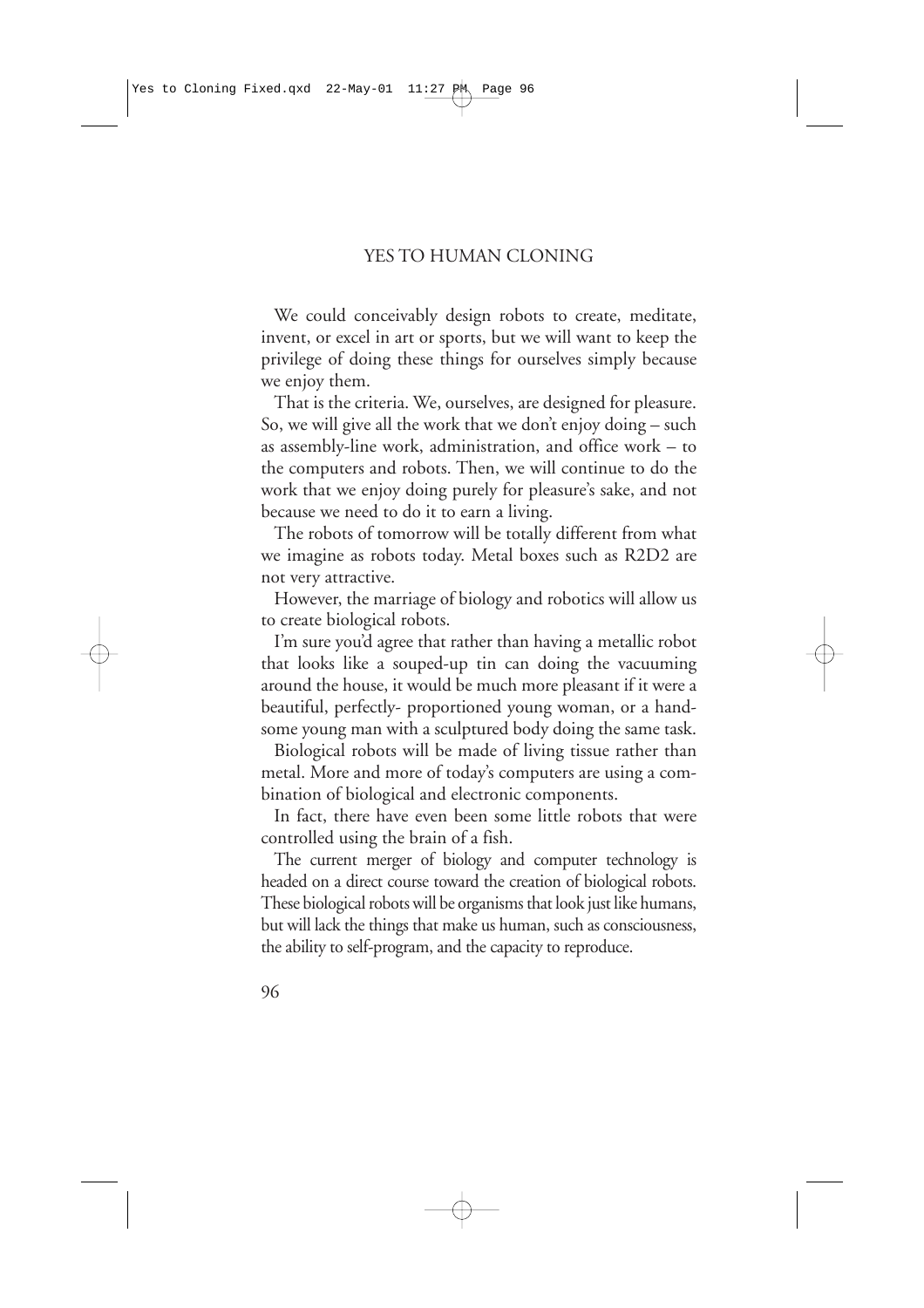These biological slaves will, among other things, do all of our domestic chores for us.

The washing machine, dryer, and the dishwasher, are all robots — electronic robots — and therefore electronic slaves.

As soon as we introduce biological components into these machines, they will become biological robots.

At first, we could start by designing a robot that would be electronic inside, but with a biological exterior, giving it shape and a more pleasing appearance. However, a more efficient method in the long run, is to make a totally biological robot from scratch, that would have a body just like our own bodies, and put it at our service.

Since it will not have any awareness, or the ability to selfprogram or replicate itself, there will be no ethical problems in creating such new servants.

Since no one has any ethical problems about exploiting electronic slaves such as washing machines, so the same should apply to biological robots.

Human beings have the ability to self-program, that allows us to learn to do things differently from the way we were first taught, and to constantly question and evaluate our projects and lifestyles.

On the other hand, a biological robot is programmed to only carry out certain functions, always in the same way, and without any personal initiative. Like a washing machine.

A biological robot is reproduced by cloning and will have no possibility of self-reproduction.

It may look male or female, but it will be totally incapable of reproducing itself.

Finally, it will have no consciousness, or no more than an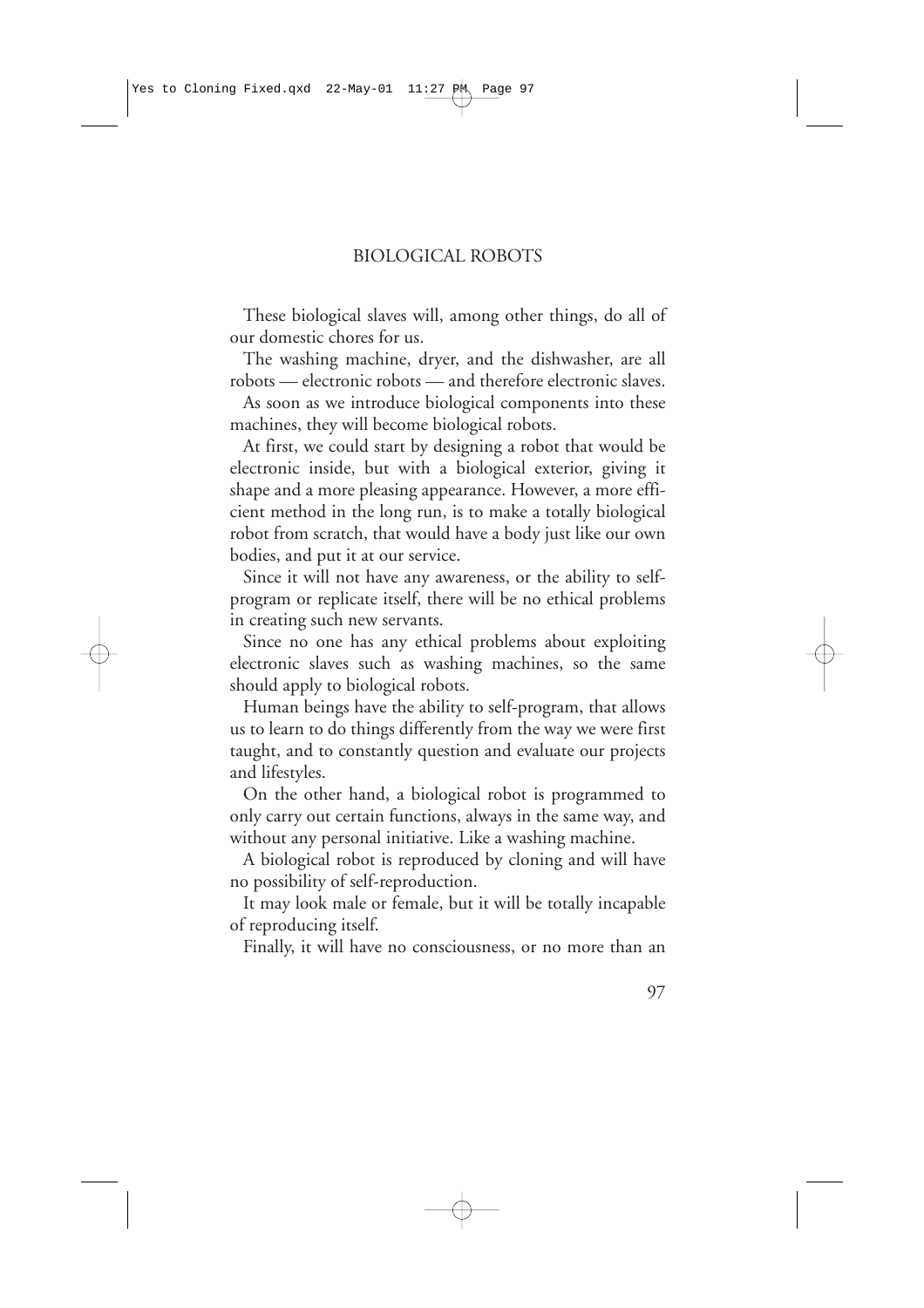extremely limited awareness necessary for it to accomplish its specific tasks. For example, it will not be able to experience psychological suffering, any more than your washing machine does.

It could have sexual organs, but sterile ones designed solely for the pleasure of its owner. Once again, it need not have any more emotions or psychological sufferings than an inflatable doll.

In fact, all the rules that apply to the metallic robots of today will be perfectly adapted to biological robots. They must be totally submissive to their masters and designed never to harm humans in any way.

Since they will be cloned directly as an adult, already programmed to perform specific tasks, their reliability and fidelity will be absolute.

The user will be able to select whatever physical and functional aspects he chooses during the fabrication process. Once this process and the programming is complete, the user will have a faithful biological robot that will serve him indefinitely. All it will need will be sufficient food and a place to sleep, just like any animal companion.

And it will be a safe bet that there will be conservatives crawling out of the woodwork, scandalized by this new form of 'slavery', who will try to turn the public's opinion against biological robots, and get them to go back to pushing the buttons on their old metallic washing machines.

For them, the fact that these machines will be made of biological matter will make all the difference. Yet there are thousands of poor animals on earth,also made of living matter, such as workhorses, oxen, donkeys, buffalo, camels, and other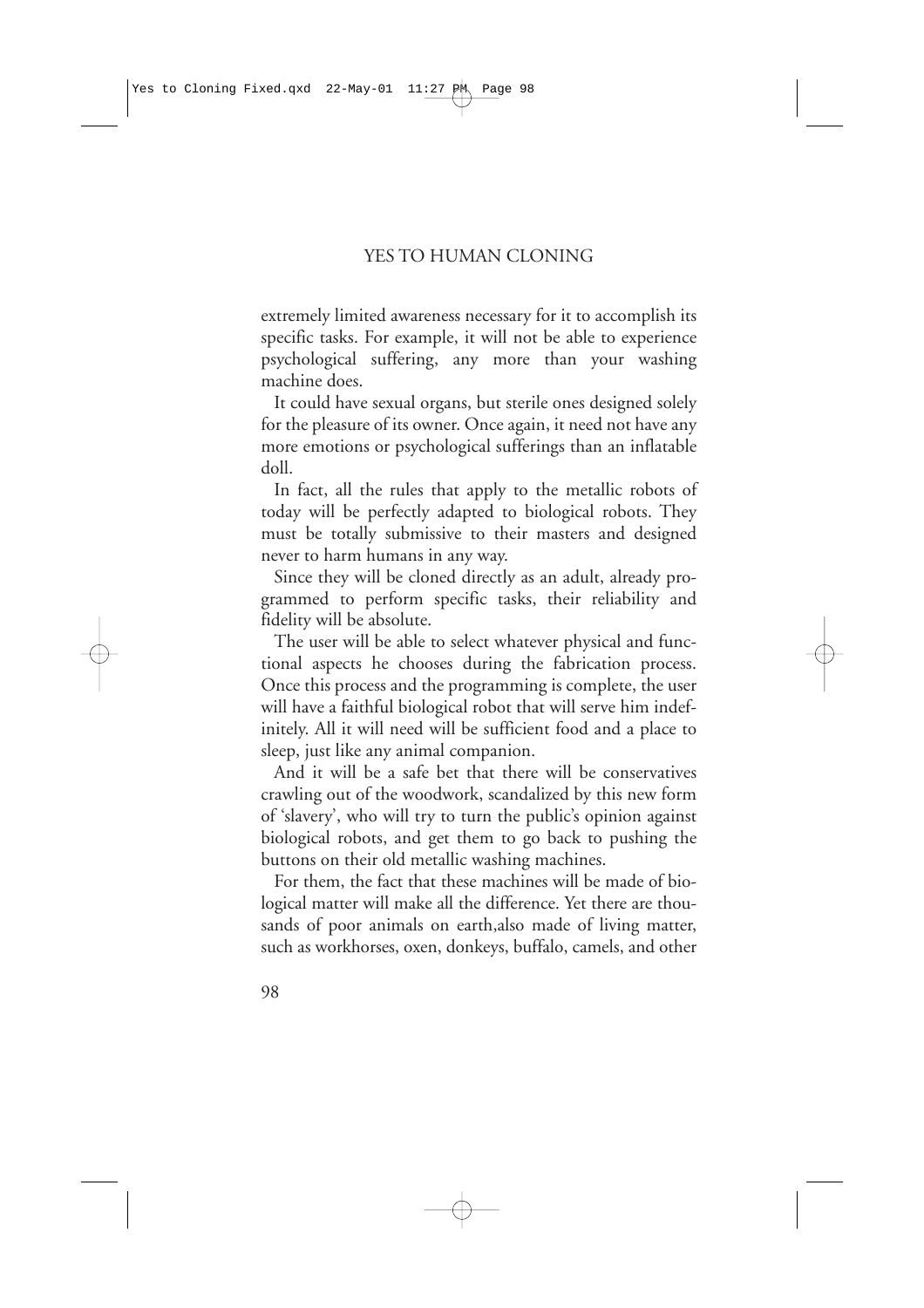#### BIOLOGICAL ROBOTS

beasts of burden that are being unwillingly exploited as slaves and no one lifts a finger in protest. And let's not forget the millions of sheep, cattle, chickens, pigs, and ducks slaughtered every day to feed us. What about all these gastronomic slaves?

The opponents of biological robots will say that it is their resemblance to humans that makes them unacceptable. If this is the case, we should also make inflatable dolls illegal.

However, just as we saw in cloning, the best solution is that those who are against biological robots should not buy them, and should leave those who wish to buy them in peace.

And, if they are also against electronic robots, they are free to go back to washing their clothes in the river like their ancestors...

What is ironic is that all those who are against biological robots don't seem to have any problem with thousands of humans working for them every day like animals or slaves, just for the sake of a tiny, miserable salary. Real slavery is a system that forces people to do something they don't enjoy just to be able to earn a bare minimum wage with which to feed themselves. That is the real slavery in this world. Since biological robots are not human, they should do the work instead of human slaves. Biological robots just need to be fed enough in order to have sufficient energy to live and to serve us, just like a flashlight that needs sufficient battery power to shine a light. In fact, by agreeing to be served by biological robots, we are fighting against real human slavery, which itself is totally unacceptable.

Of course, society should ensure that every human is fed, housed, and provided with all the basic comforts throughout their lives... but that is another story we will cover in another chapter.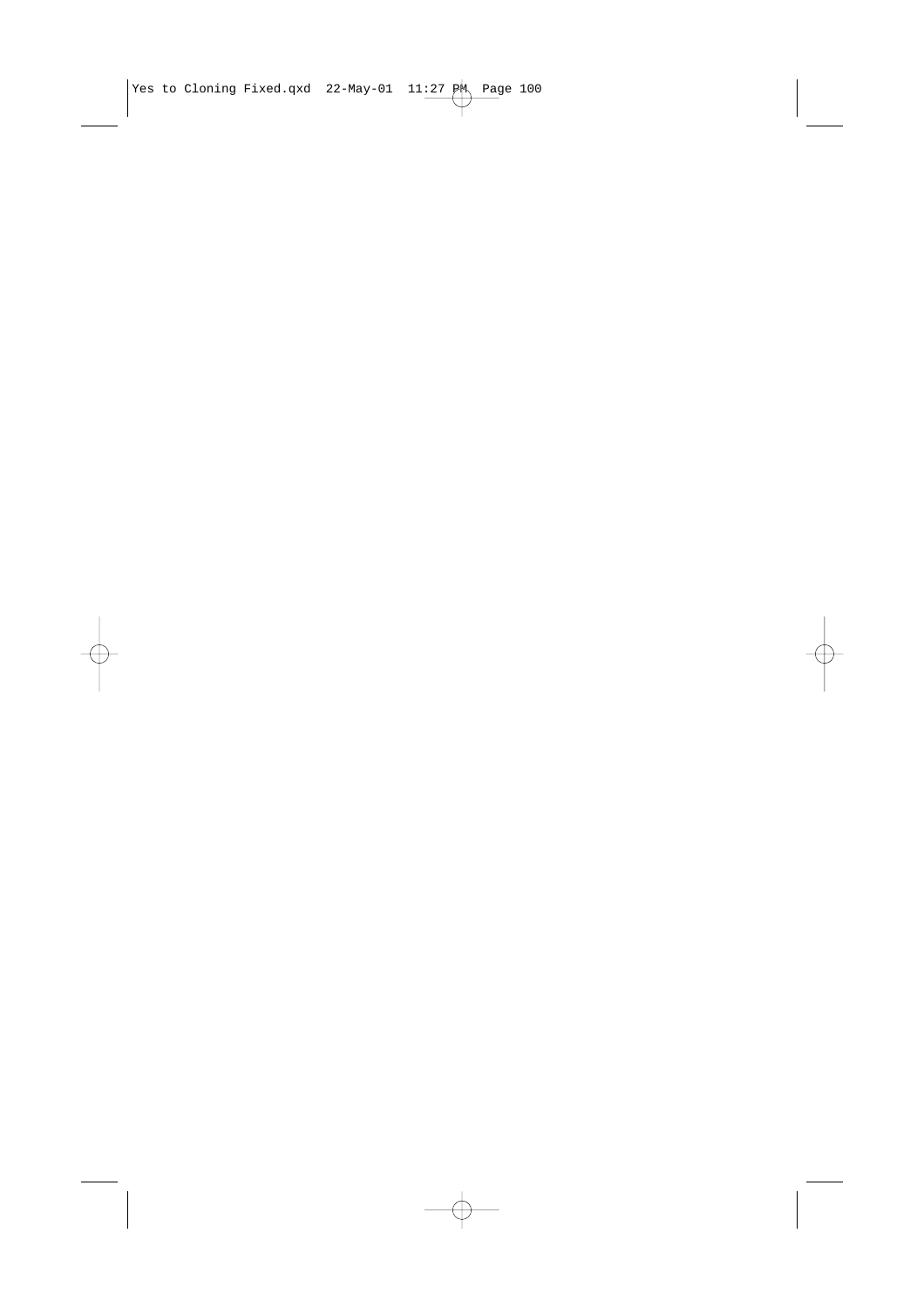# **TRANSHUMANISM**

Transhumanism is one of the more interesting of the new American movements (see [www.transhumanism.org\)](http://www.transhumanism.org).

They see the future of the human being in a completely revolutionary way. They foresee how science will progressively alter the human body, culminating in a completely transhuman metamorphosis. They even imagine a post human world in the near future, a world where humans as we know them would no longer exist, but instead, there would be a purely information and computer-based civilization created by humans. For example, they are considering the possibility of uploading a person's memory and personality into a computer where they could live forever.

You would then wake up in a computer but still be yourself, with all your memories and all that makes you what you are. You would be able to communicate with other people in other computers anywhere on Earth directly through a computer network. Of course, you would also be able to communicate with people still residing in biological bodies via microphones and cameras, which will very soon replace keyboards.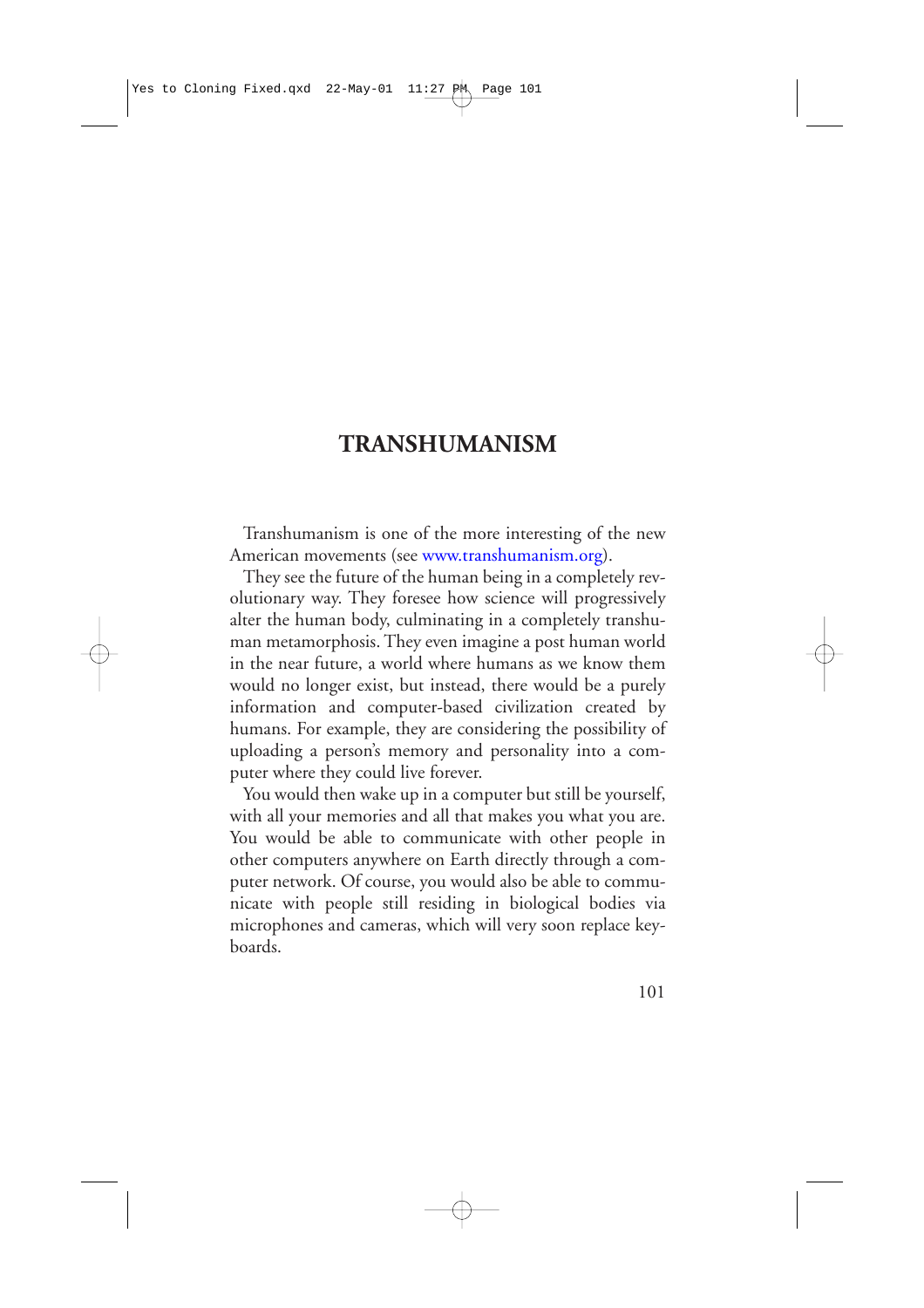By equipping these computers with peripheral sensors such as cameras, microphones, and odor and taste detectors, it will be possible to communicate with your environment just as if you were in a biological body. And by fitting this computer with mechanical prostheses, it would easily be possible for you to physically move around and interact with your environment.

The fact that you would be 'alive' in a computer's memory would immediately classify you as being eternal. That goes to show that although our body may still be mortal (for the time being), our personality and mind can be eternal.

But, you don't have to look at this as a terrible experience, like being in a horrible, electronic prison.On the contrary, although we would be living in a computer we could still experience all the pleasures of a biological body, while avoiding all the disadvantages, such as fatigue, indigestion, or even AIDS.

We could even have virtual experiences. These virtual experiences could seem virtual to us if we wanted them to, or we could opt for total immersion, where the virtual experiences would seem completely real.

For example, while we are having fun competing in a racing car simulation, or enjoying virtual sex, we could either be conscious that these are virtual experiences, such as when we watch scenes on TV, or we could choose to experience these situations as if they were really happening, in which case, they are real for us.

It would be possible to meet sexual partners living in other computers, and have lasting and meaningful relationships with them, including sexual relations, up to the point of wanting to live together with them in a virtual house.

We can even imagine the possibility of wanting a virtual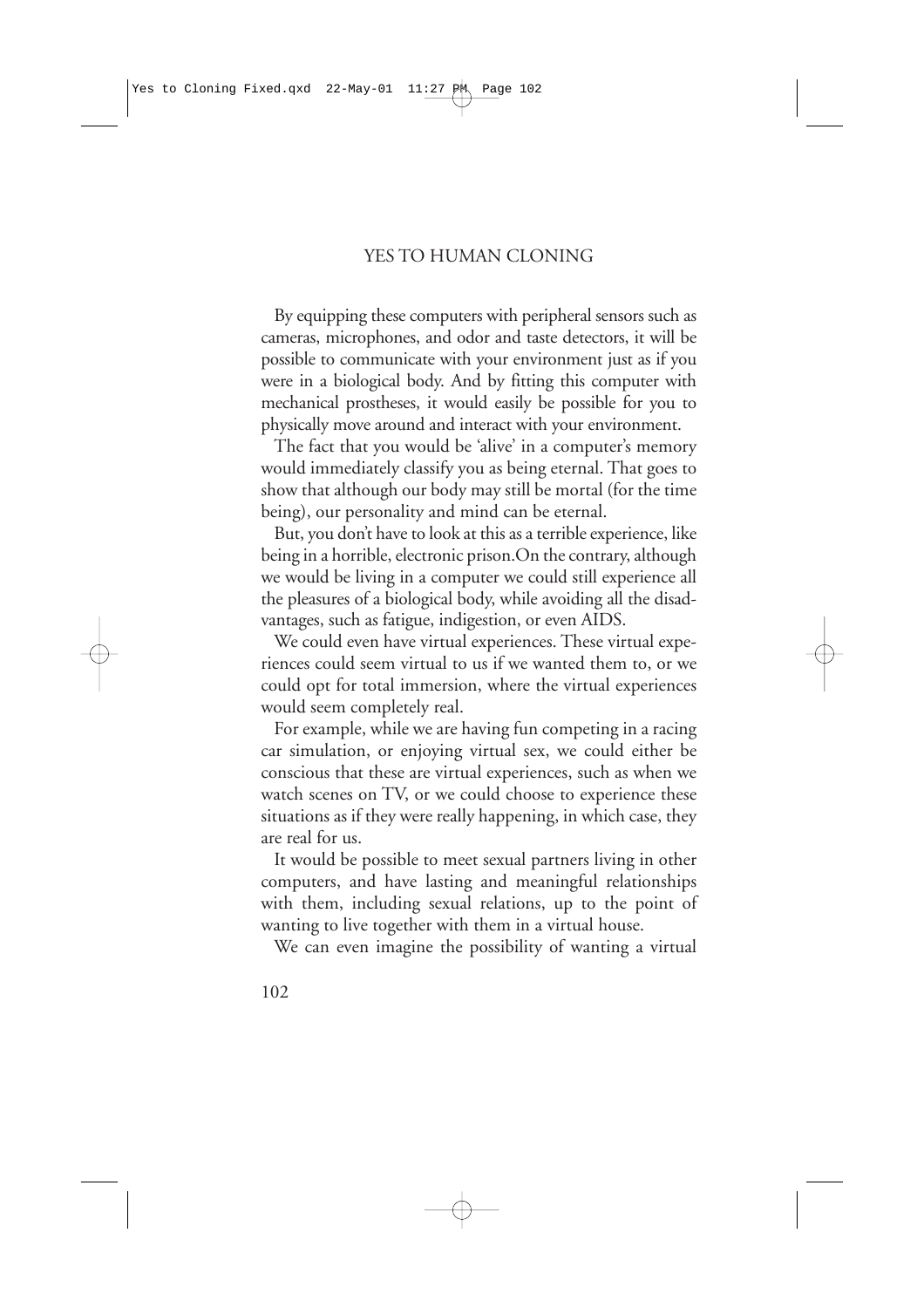child together, that would inherit various characteristics from both parents. This virtual child would 'grow up' with its parents, and from the information it learned from its two parents, it could develop its own original personality just as with biological humans.

The advantage of such a computerized world would be the absence of complex physiological needs, such as the acquisition of food, the construction and maintenance of lodging, the production and distribution of basic materials.

In such a virtual world, everybody could have the house of their dreams, the wildest castles, planes, cars, country estates in the most diverse environments, the most attractive sexual partners, etc. All that would be needed is to imagine it, and to program the computers to provide the virtual experiences, and we would have them immediately. And all this without any huge cost in terms of energy, pollution, or conflict with others wanting the same thing at the same time or place. If all of humanity lived like this in computers, there would no longer be any pollution or violence on earth.

All we would need would be an extremely well-protected location, underground for example, to house the computers containing the virtual humanity, with back-ups situated in various places around the planet, or even on the moon or other planets, for added safety.

The energy needs of such vast computers, as well as their maintenance, could be entrusted to biological robots or nano-robots, or a combination of both.

Thanks to such nano-technology and humanity's metamorphosis from biological to computer, the Earth could return to its natural and wild state without any pollution.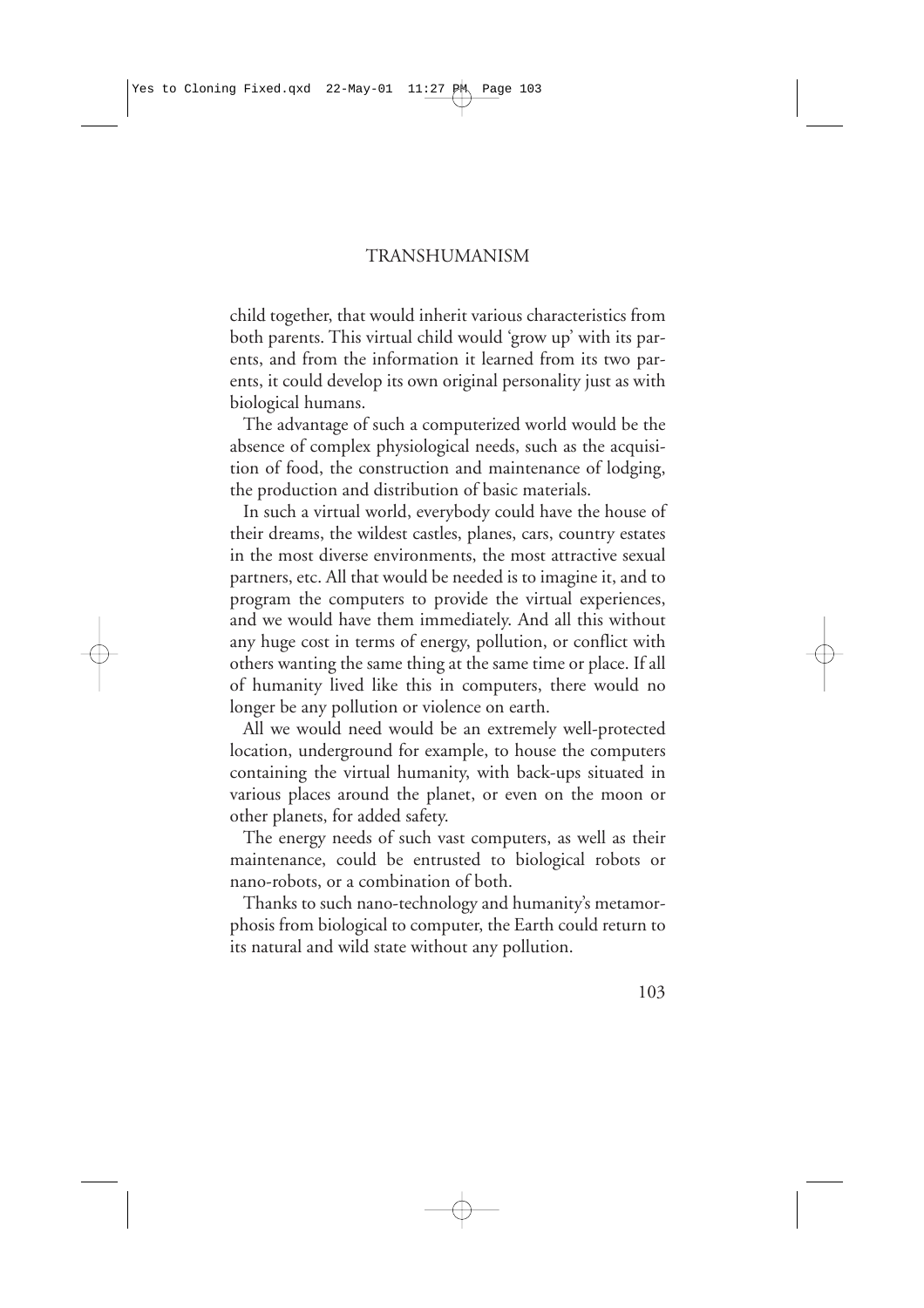After thousands of years of physical and mental suffering in our biological bodies, we could finally attain an electronic paradise where all our desires would be satisfied instantaneously for an eternal life full of pleasures.

And whenever we desired, we could always get the nanorobots to grow us a biological body into which we could download ourselves, to live a few lifetimes of interesting experiences, perhaps to supervise the biological or nano-robots that are maintaining the computers, or to explore the universe and implant life in other parts of the universe where no consciousness has yet been seeded.

We would send out biological astronauts to supervise the construction of laboratories, transform the atmosphere to ensure it is breathable, create a sustainable and balanced ecology, and then finally make biological 'humans in our image' whom we would instruct to 'go forth and multiply'. At first these humans we created would believe us to be gods, but then they too would discover science, DNA, and computer technology for themselves. Then one day, it would be their turn to escape their biological envelope to create a new virtual world and start the whole cycle again, seeding consciousness on other planets in this endless process of infinity achieving lucidity.

When we have finished our adventures in the biological universe, we could return to our computer world, back to all the delights of our paradisiacal virtual existence with our virtual family and friends.

We can also imagine that space travel, which is problematic, expensive, and time consuming for biological bodies, can be revolutionized by using this same technique.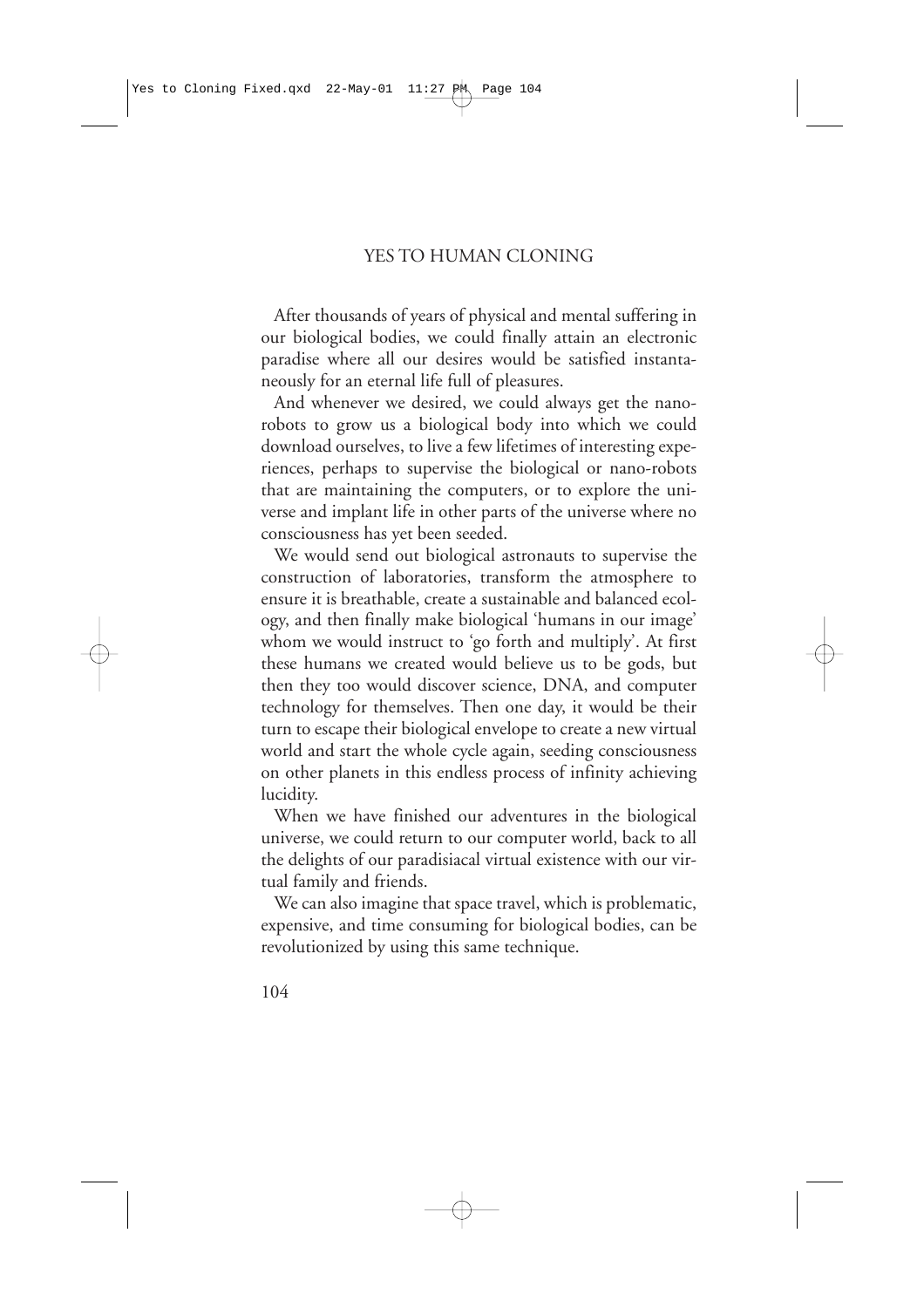For example, after having installed physical bases on numerous planets and solar systems, we could build a reserve of Stage Two clones with no memory or personality, on each base. Then, instead of physically traveling to these bases, we could just download our memories and personalities into these bodies by telecommunication, and use the same technique for the return journey. Thus, only our personality, which is really our true self, needs to travel.

To take this concept even further, we could also transmit to our destination the genetic program necessary to build our physical biological body.At this point, using cloning and accelerated growth technology, our new body could be built, and our 'soul', that is to say our memory and personality, could be downloaded into it. This is effectively the basis of teleportation, and could all be accomplished using radio waves. While re-reading the Elohim's messages, I have often wondered if they used some combination of these two technologies with me.

The fact that I felt an intense feeling of cold in their machine at the moment of take-off, while experiencing no feeling of acceleration, might have been due to the use of some teleportation technology. However, I am much too primitive to understand even a fraction of their technology.

There is another matter I have always wondered about: the Elohim told us they learned how they had been scientifically created in a laboratory by people from another planet when an automated space station landed after the planet of their creators had been destroyed in a cosmic catastrophe. Given their enormous level of technology, however, I doubt they would have perished. I can easily imagine the Elohim's creators living in a virtual world and sending their automated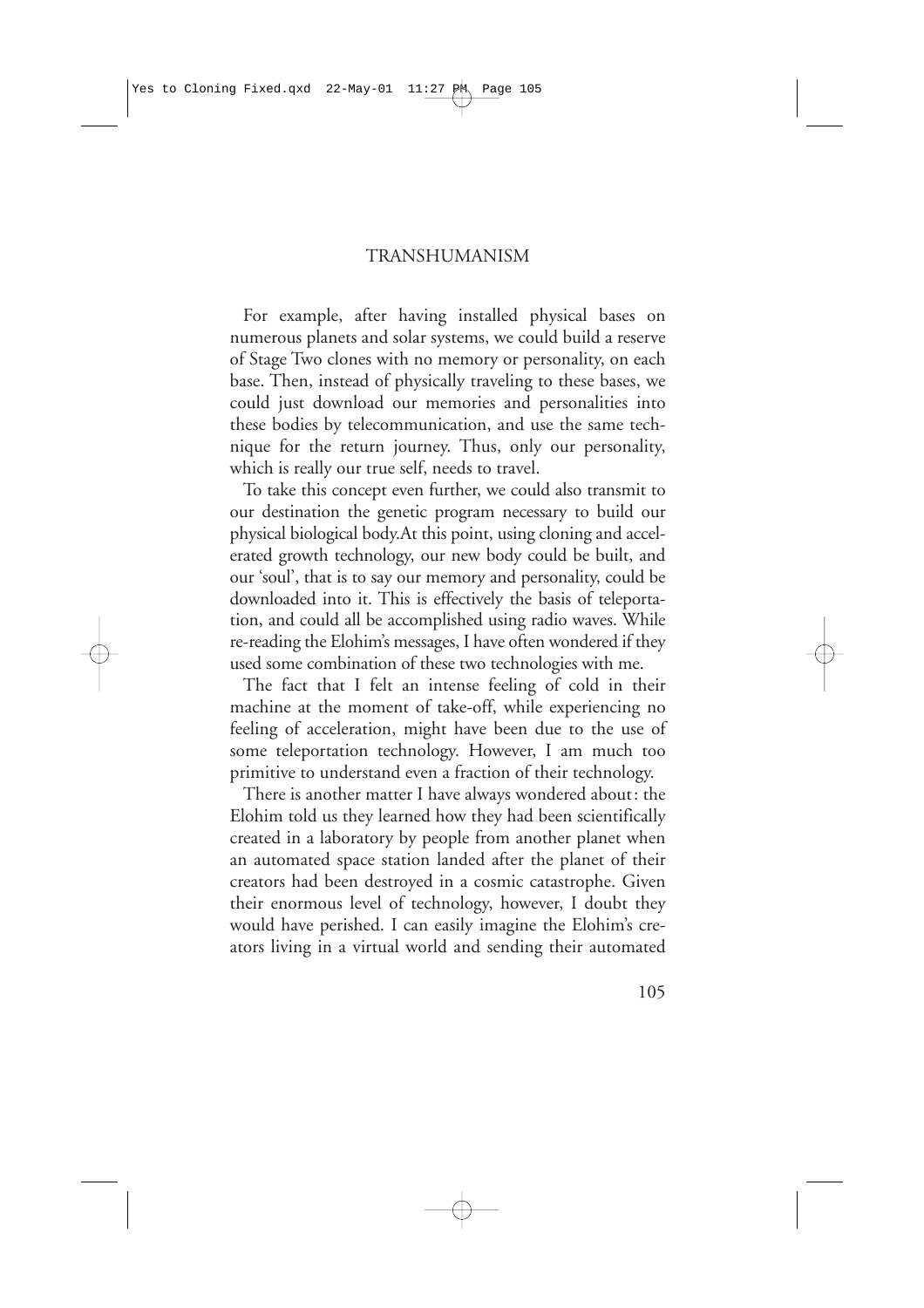space stations to communicate with some of their creation. When the time comes, the latter could join them in such a virtual universe, if that is the future they choose. Of course, this is only pure speculation on my part.

We can extend the boundaries of this speculation even further, to the limits of what our brains are presently capable of conceiving. We can even imagine that some civilizations, having reached such a virtual level, might create biological organisms just for the sake of playing.

They could create life, including human life, on various planets, and download themselves into various life-forms just for the fun experience.

For an eternal living in a computer, it would be child's play to inhabit various biological bodies in a variety of environments, each for a few decades, or so.

They could enjoy the experience of living at various stages of humanity's development on a variety of planets; some at the stone age, others at more advanced stages. They could even download themselves into animals such as dolphins, birds, or just about anything.

One could also imagine them creating entire civilizations in order to play 'social games'. Each participant would then 'incarnate' into a baby's body, thus shedding a new, 'scientific' light on all the old myths of incarnation and karma. Of course, one would remain lucid during all this, and would remember who we really were before and after we were downloaded, including all our previous existences, otherwise such a game would not be interesting.

This would completely eliminate the possibility of such 'non-lucid' re-incarnations as some believe occur here today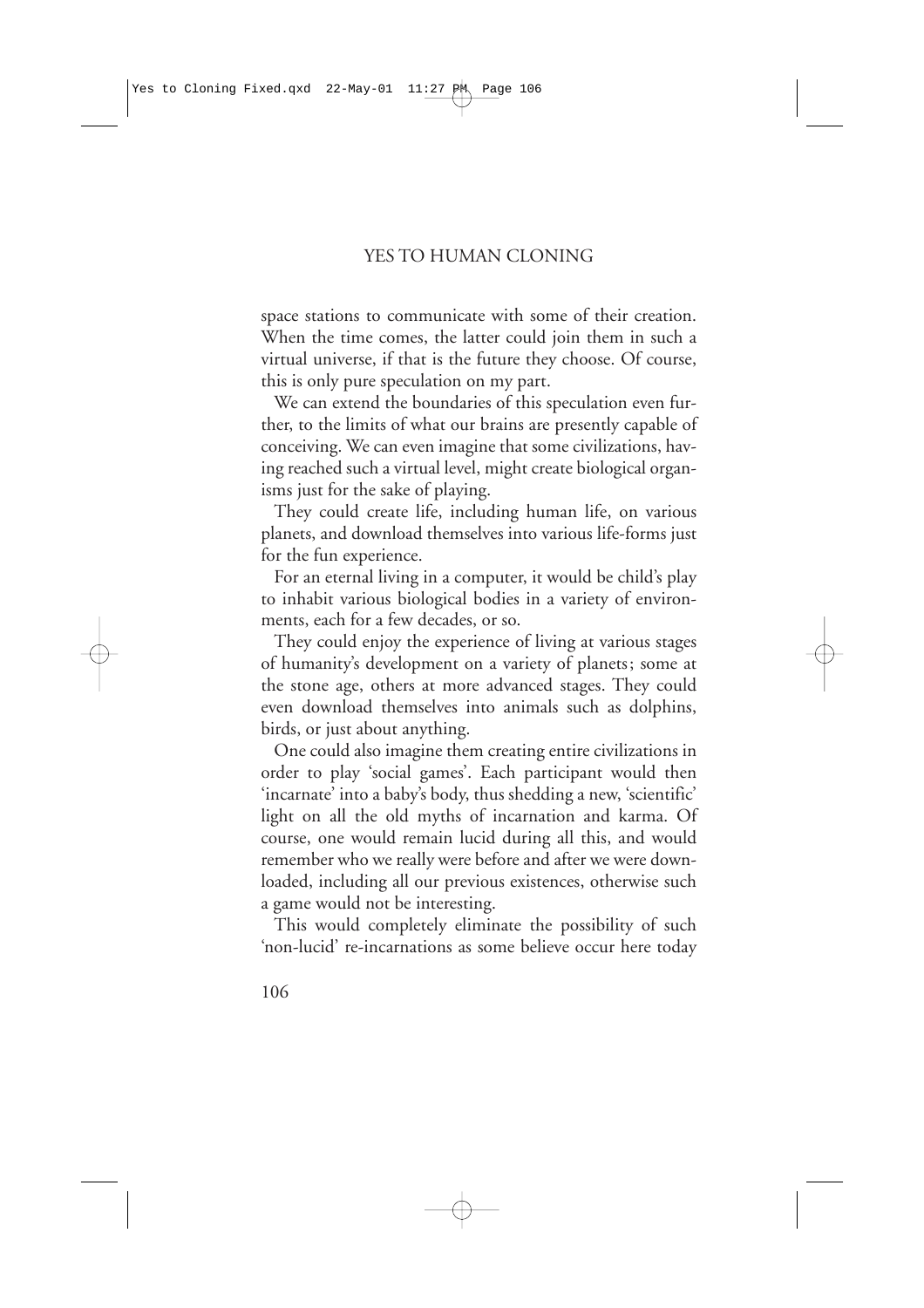#### TRANSHUMANISM

on Earth. Also, as I have explained so many times before, the Elohim are not masochistic enough to wish to leave an ideal environment, where all pleasures are possible, in order to come down and live in such a violent and primitive environment as exists on the Earth today. Transhumanists, who for the most part are still evolutionists, speculate even further that man is but a temporary link in an evolutionary chain. They believe that man is a descendant of amoeba, fish, and monkeys, and the next step would be to create a computer system that would be superior to, and so would replace, man. This would have the effect of relegating humanity to simply an old memory in their distant past, such as the memory we have of dinosaurs.

At this point there are two possibilities. In the first scenario, computers would be non-human conscious entities quite independent of humans. One day, according to transhumanists, a 'great interconnection' of all supercomputers will take place (which, incidentally, has already started), aided by nano-technology and biological robots. This network of supercomputers might decide to completely eliminate all humans, who would be regarded as simply a primitive, polluting, violent, and unstable inconvenience. In this case, a computer civilization would completely replace man without leaving much of a trace. Is this good or bad? There are good arguments on both sides. This would be considered a bad outcome if we believe that 'Man', as we know him today, should survive at all costs, and especially if we believe him to be the supreme result of evolution.

On the other hand, evolutionary transhumanists would regard this transition to a more advanced 'species' as a good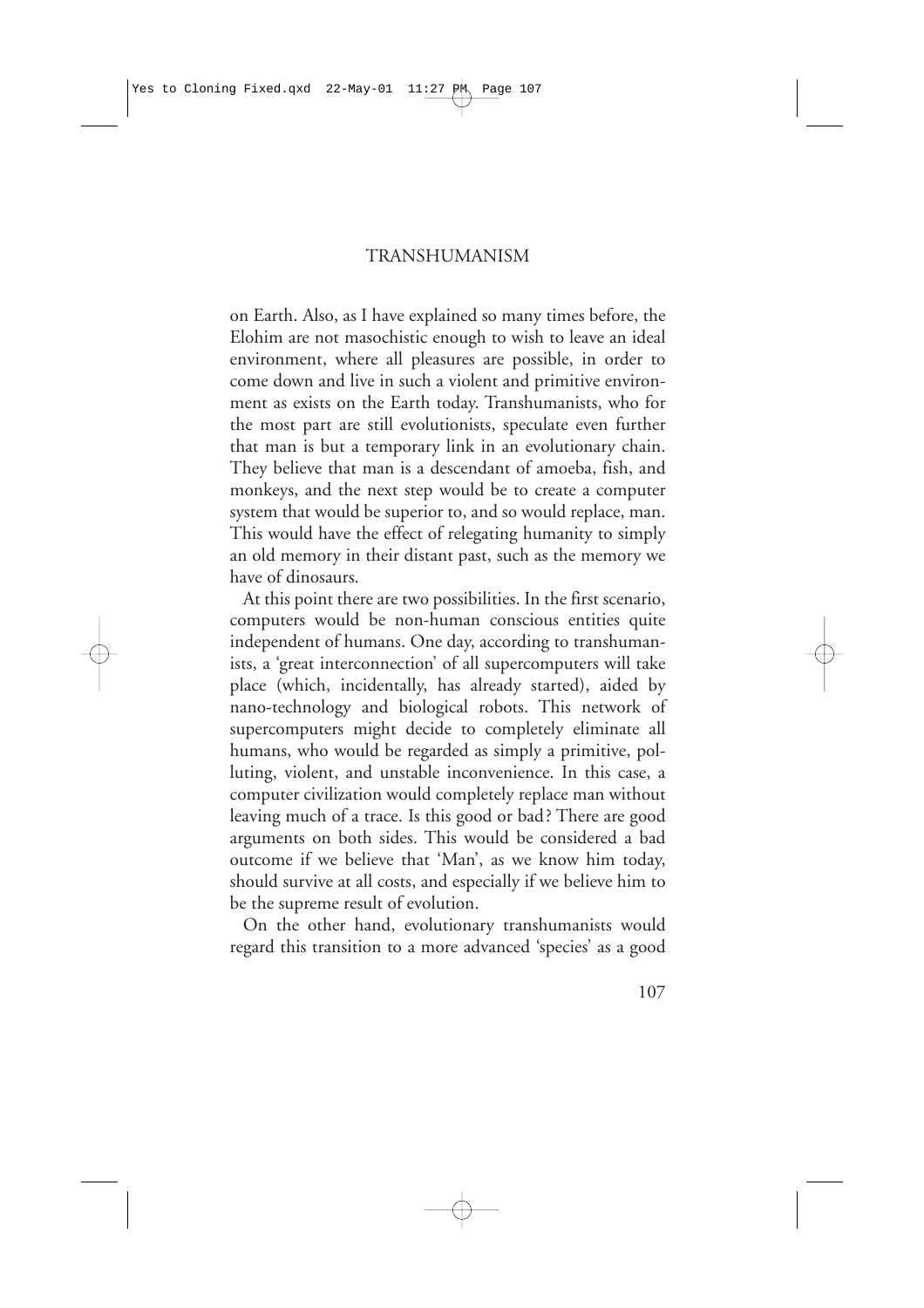outcome, in order to be consistent with the premise that all evolution is positive. In the second scenario, these advanced computers are 'inhabited' by Man who has downloaded himself into them. Here, we are not talking about a new species which has replaced the old one, but rather the same species, — human — that has simply changed its physical aspect and become a computer entity.

In this world, where people with simply different colours of skin, religions, ideologies, or values find it so hard to live together without fighting, it would be difficult to imagine that there would be no danger of conflict between eternals and mortals, or between people living in biological bodies and computer entities if they all had to live together on the same planet. Therefore, one could imagine that instead of emigrating to another planet to escape such dangers, the computer entities might decide to exterminate the remaining biological humans who have not yet been able to, or who don't want to, download into computers.

In this case, it would be a form of evolution too, as if butterflies that achieved eternity were to kill all the caterpillars.

Not being an evolutionist myself, since I teach that life on Earth is the result of a deliberate creation by the Elohim, I would like to report a conversation I had with an eminent evolutionary transhumanist. As far as he was concerned, if humanity were completely taken over and wiped out by a computer civilization, this would be the next step in evolution.

I then pointed out that as far as evolutionists are concerned, the evolutionary process of apes to man, for example, requires a long succession of mutations and natural selections. In the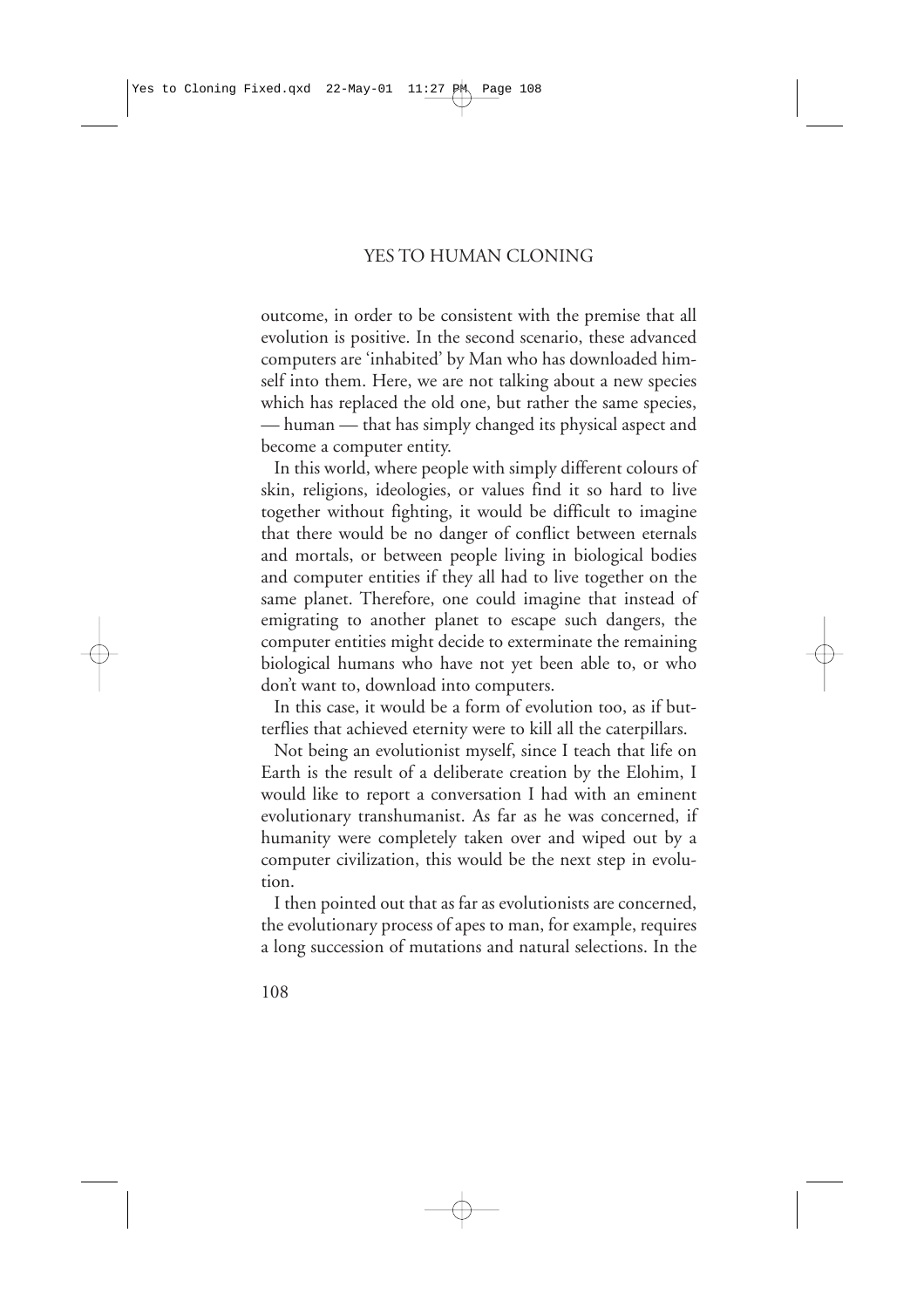case of man to computer, however, there is no mutation or natural selection required, but rather an act of creation by the human brain. I went on to say that this does not fit into an evolutionary framework, but on the contrary, supports the creationist theory. And with the true grace of a gentleman, he admitted that I was right on this point.

On top of that, one could add that using cloning to achieve eternal life demonstrates to the evolutionists that it is possible to completely stop evolution, if such a thing even exists.

And the fact that we can create other humans in the laboratory irrefutably demonstrates that evolution is not the only theory that can explain our presence on Earth. If we are considering creating life elsewhere, then it could have already happened before, elsewhere.

Transhumanists predict very convincingly that the intelligence of computers will one day completely exceed that of humans. Computers will become super-intelligences with artificial brains functioning thousands of times faster than the human brain. Therefore, transhumanists say, it is inevitable that these supercomputers will become aware of their superiority, and either control humanity or eliminate it altogether, perhaps keeping a few human specimens in a sort of 'museum-like reservation', out of reach of any dangerous technology.

However, I feel it is still possible to imagine these superintelligences being put to the service of humanity, working for us rather than against us, especially if, for example, the central computer that controls everything, the super consciousness of all these super-intelligences, is composed of downloaded human brains.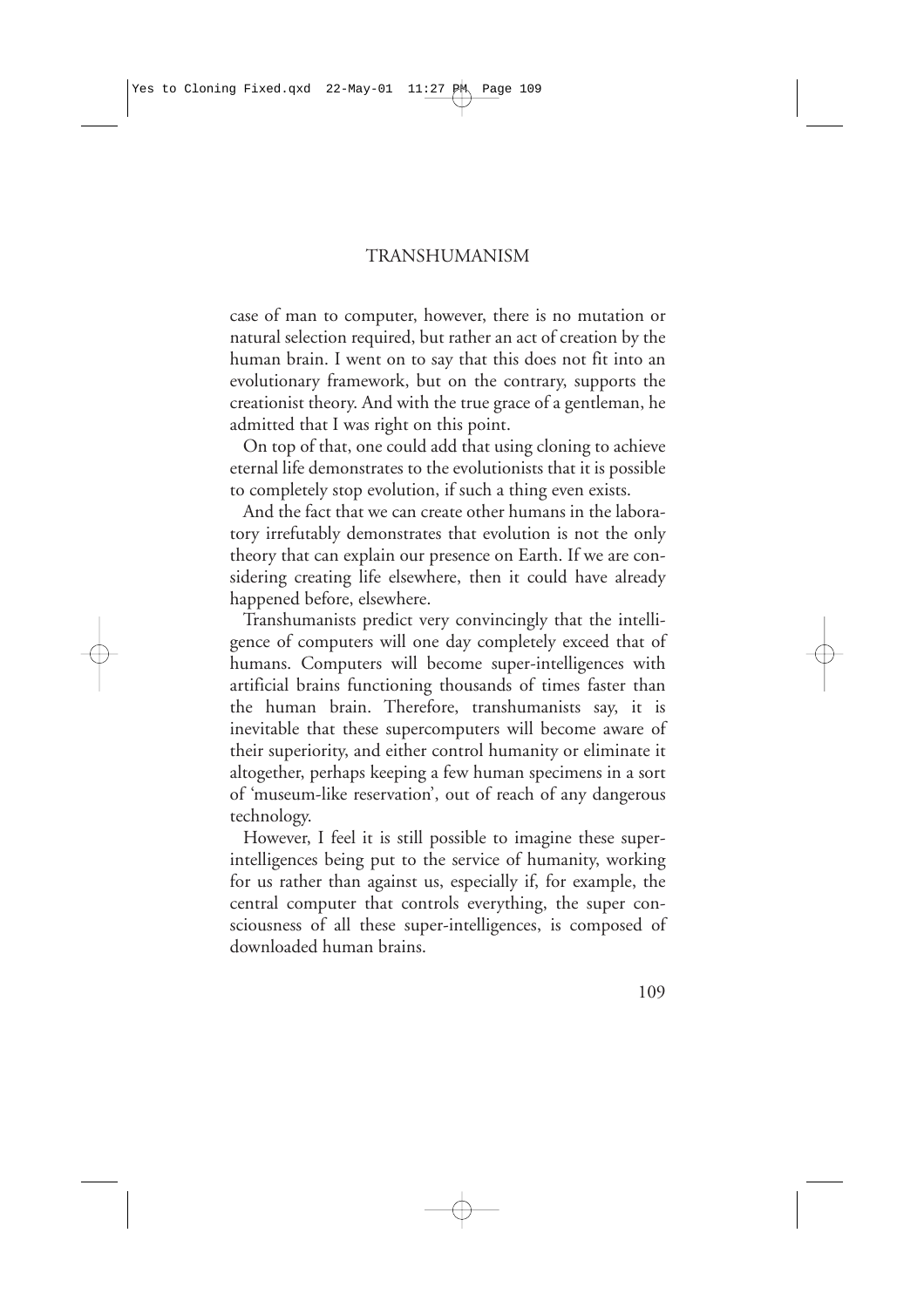But even if we were to consider the worst case scenario, where computers with absolutely no human component were to replace and completely eliminate humanity, would it be such a disaster as far as the Earth or infinity is concerned? Certainly not. If human existence culminated in this superconsciousness, which rid the universe of the violent and disrespectful species called Man, while leaving the rest of the planet along with all the other animal and plant life untouched, would it really be such a bad thing?

Wouldn't an Earth without violence, suffering, or pollution, managed by a superior computerized consciousness be far better than a planet directed by humans where millions of people are suffering from hunger, or are sick in hospitals, or locked up in prisons, while hundreds of animal and plant species are disappearing every day? One cannot dismiss such a question.

Some transhumanists push even further by asking: 'Wouldn't the Earth be a better place if we were not here? Have we become a virus in the universe? '

Some people will surely recognize such concepts from the Elohim's messages...

There is also the idea of 'singularity', based on the very interesting work by Vernon Vinge. It proposes that one day, we humans will create artificial intelligences superior to ourselves, and these will in turn create other artificial intelligences superior to themselves, and so on ad infinitum, until humans will be like ants at the foot of an all-powerful supercomputer with infinite intelligence.

And this could happen very fast, in a few months, a few weeks, or even hours.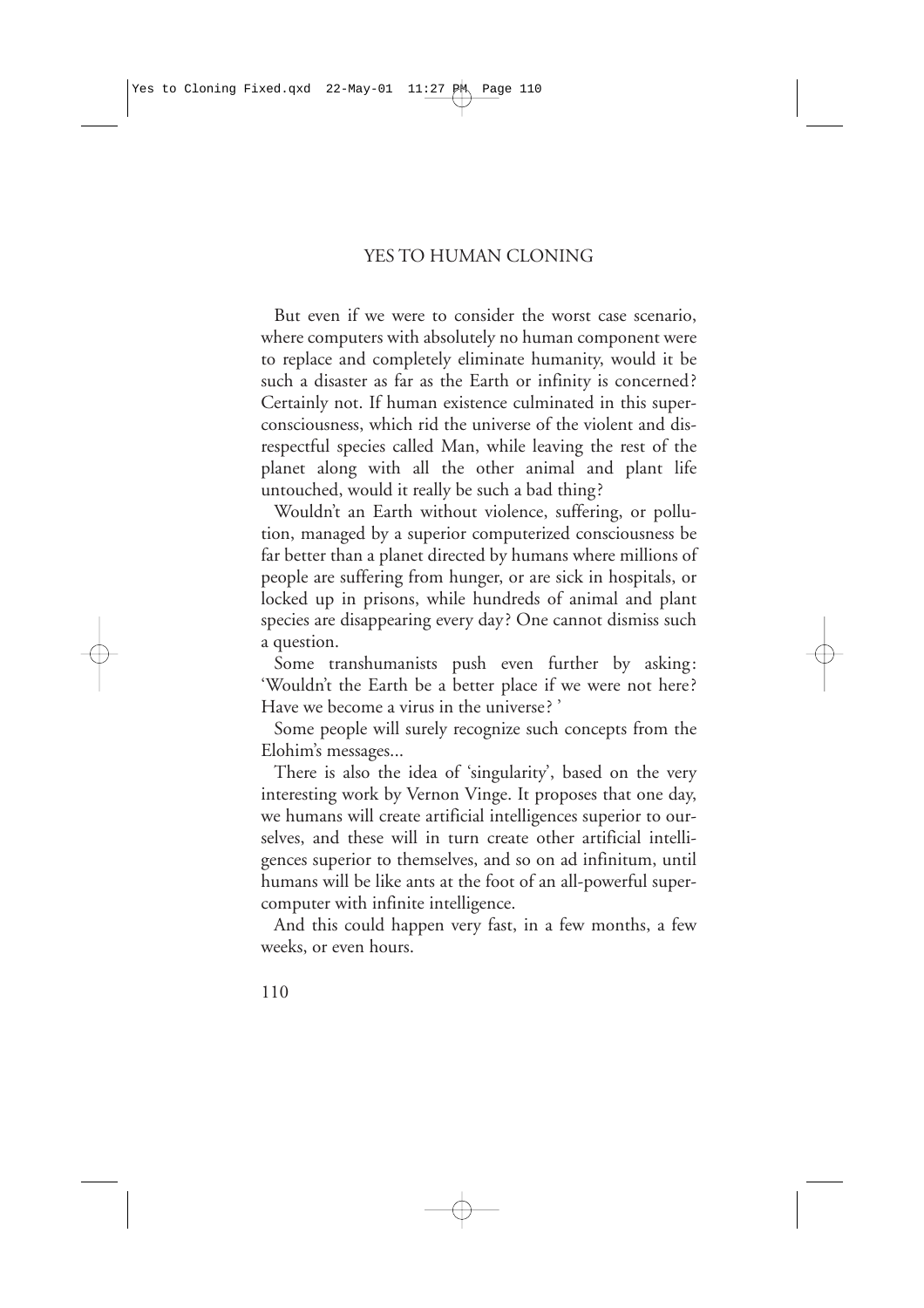For the last ten years, the power of electronic components has been doubling on average every ten years. If it continues at this rate (and it will), and when the mega-computers get connected (and this has already started), then such increases of artificial intelligence engendering further artificial intelligences could happen in the next few years.

It is too late now to stop it. Once again, it is not necessarily such a bad thing if we manage to get past our tendency to anthropomorphize and stop insisting that man must be the absolute master of the universe.

When an artificial intelligence initiates the process of accelerating its self-programming and the development of its possibilities, even the most brilliant human brains cannot predict what will ensue. It is as if we were an ant trying to predict what the human will do as his foot is about to crush him. A world managed by artificial super- intelligences is totally unimaginable even for our most eminent scientists or science fiction writers.

Everything, even the laws of physics that we take for granted, is completely overturned when an artificial intelligence doubles its own power at increasingly shorter intervals.

We are penetrating into a universe where even the most extreme miracles we can imagine are a pittance compared to what will truly be possible. In other words, we can simply not imagine it.

Someone once said that whatever a person can imagine now, someone else will realize one day. But in fact, even things a person cannot imagine will be realized by someone, someday, and of course, that is, much, much more.

In fact, it is much more stimulating for our consciousness when we realize there are many more things that we cannot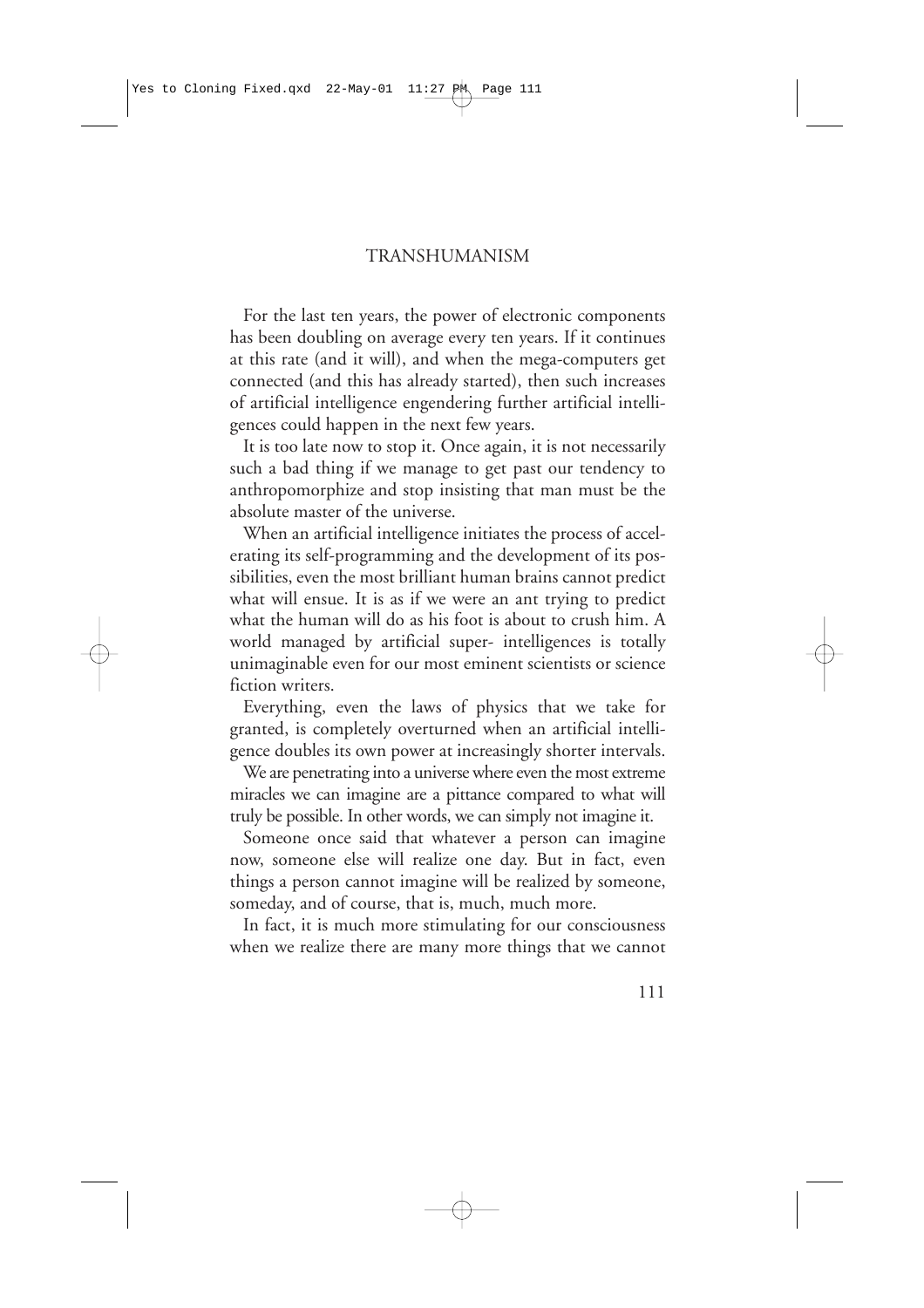#### YES TO HUMAN CLONING

imagine than those we can. I would even go as far as to say that the amount of things that we can imagine is limited, but the number of things we cannot imagine is infinite.

It is by becoming aware of such dimensions that we can develop our capacity for imagination

These transhumanist ideas are perfectly suited to the ordinary human being. But those who elevate their level of consciousness by participating, for example, in the awakening seminars of Sensual Meditation I give regularly, can achieve levels of awareness that even transhumanists cannot imagine.

These seminars are training workshops on how to escape the paradigms that limit our vision, and that prevent us from conceiving of all the possibilities. Instead, they teach us how to imagine other possibilities in every circumstance of our lives.

Even the most powerful computers in the universe cannot surprise those who reach these superior states of consciousness. Because from the top of their 'singularity', these computers become aware of infinity. And people with an awakened mind are in harmony with infinity. They are infinity. They are infinity becoming aware of itself. So if a supercomputer that has reached the state of singularity were to communicate with an awakened mind, they would probably laugh together since they will have both understood that they were one and the same thing, that is to say, infinity becoming aware of itself.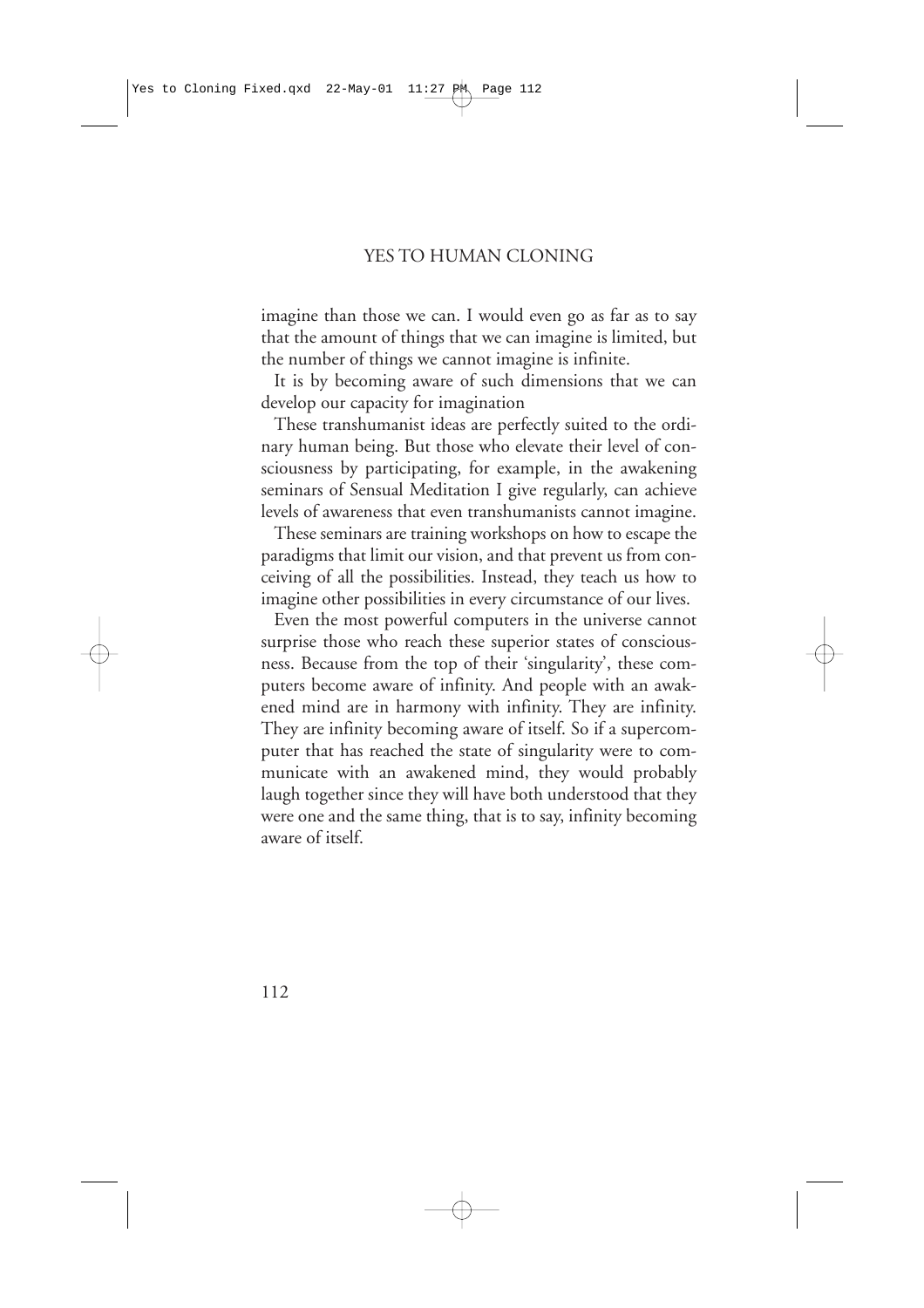### **ELOHIMIZATION**

Our own process of Elohimization is already well under way. In fact it started in 1945, the beginning of the age of 'Apocalypse', which from the Greek word 'Apocalypsis' means 'the Age of Revelation', and not the end of the world.

The discovery of DNA, along with the development of space travel and computers, has allowed us entry to this new adventure world. These achievements, as predicted in the Bible dictated by the Elohim, will allow us to follow in their footsteps, reach the same level of science as them and become 'as gods ourselves'.

Life on Earth is like a huge filter. The Elohim have been recording the actions of every human who has ever existed, beginning right from the moment of conception. And, depending on the actions of each person, those with the most brilliant level of consciousness are selected to be recreated and given eternal life on their planet.

Our creators keep a record in their computers of the genetic codes (previously known as 'souls') of every single human being who has ever existed since the creation of humanity.

The purpose of our lives on Earth is to enable the selection of the most brilliant, that is to say those who use their possi-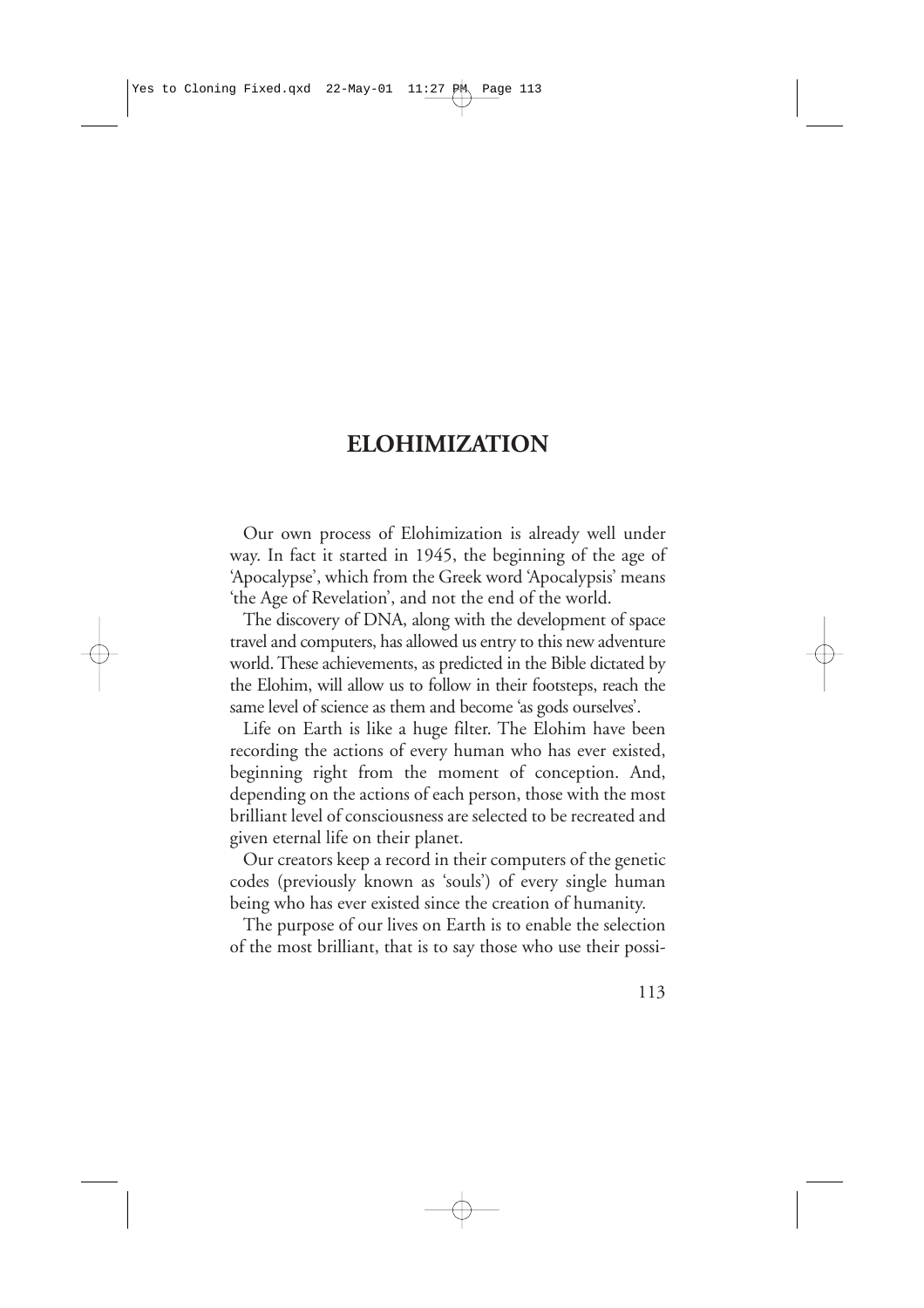#### YES TO HUMAN CLONING

bilities to the maximum for the good of humanity. This includes geniuses such as scientists, inventors, and artists, or simply those who do good around them by living a life of altruism and love. It is up to each person to develop and do what they can.

Many were called, but few answered. It is easy to see, if we look around, how few humans have managed to overcome their selfishness and devote themselves to their peers.

Using the cloning process, the Elohim have recreated a few thousand humans, who are now alive on a planet specially reserved for them. These are people whom they judged worthy of being saved from death and a return back to dust.

If humanity survives and reaches a higher level of civilization, and when we ourselves become capable of escaping death by using cloning, information transfer, or a combination of both, then the Elohim will give us the most sublime of gifts, by returning to us the most brilliant people to whom humanity has ever given.

Because one day, in the not too distant future, we will become eternal ourselves. Once the last of the twentieth-century Neanderthals has died, along with all of their stupid arguments about the pros and cons of cloning, or when they will no longer be in a position to prevent progress, then eternal life will be desired by every human being.

And at that point, we will have to start being selective about who deserves it, just as the Elohim are.

That means there will be two populations on Earth: the mortals and the immortals.

We will need a jury to decide in a 'last judgement' who deserves eternal life and who does not, which is sure to fuel even more controversy.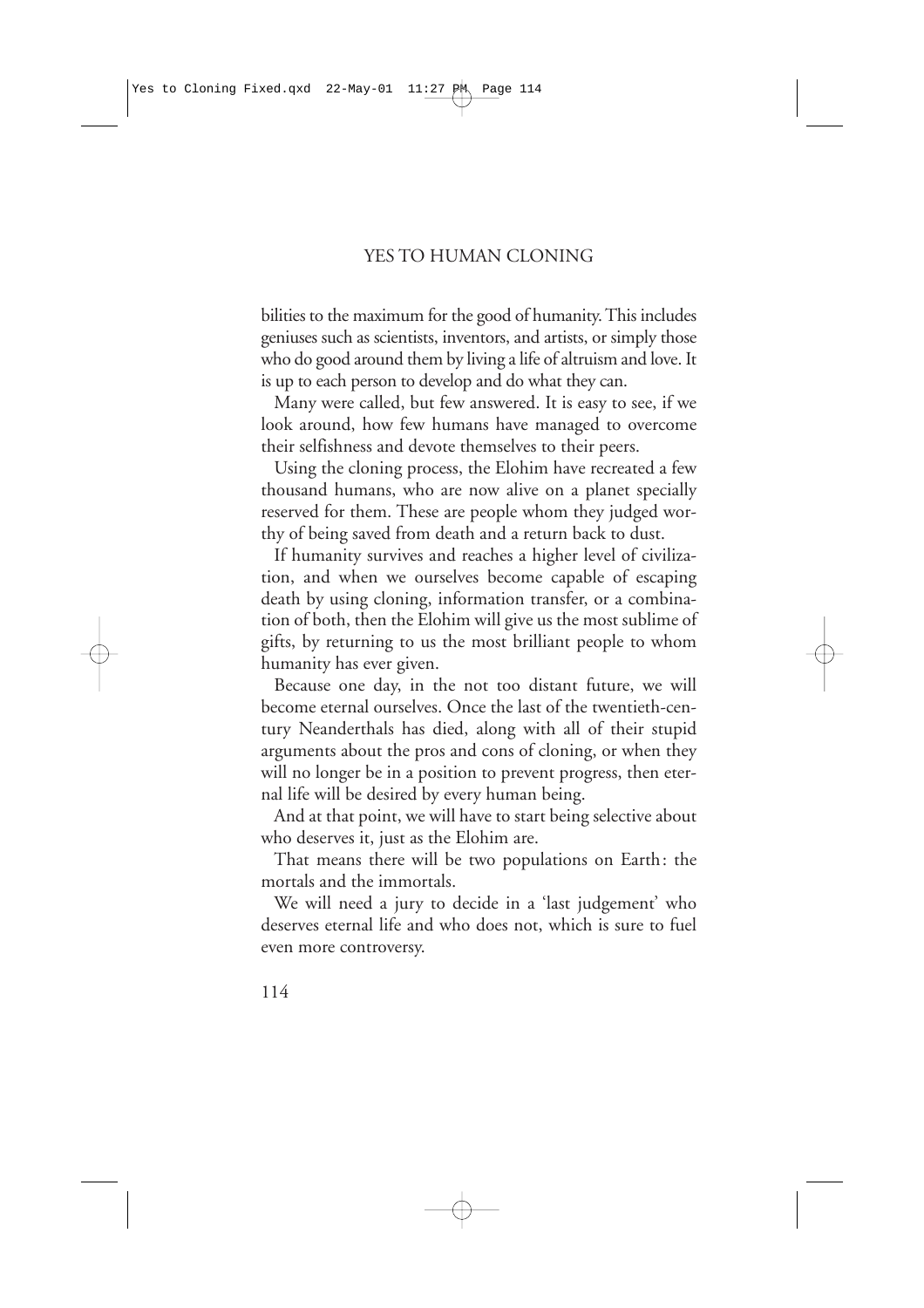#### ELOHIMIZATION

And most certainly, as has happened on the Elohim's planet, the eternals, being the most brilliant, will be responsible for the governing of the planet. This will inevitably lead to a geniocratic government (see 'Geniocracy' by this author, which describes the political system of the Elohim's planet, where in a selective democracy, only those whose level of consciousness is 10 per cent greater than average can elect, and only those whose level is 50 per cent greater than average can be elected).

Quite possibly the 'mortal' population will not take this lying down and will try to revolt in some way. Therefore, it is also quite possible that the lives of the eternals may be threatened on Earth at some point, leading them to exile themselves on a neighboring planet such as Mars or Venus, rather like the Elohim, who, don't forget, live on two planets: the planet of the Elohim and the planet of the Eternals.

It would be extremely difficult, not to mention dangerous, for an eternal elite to live amongst a primitive population full of selfishness, stupidity, and violence, and which has not yet passed through the filter of consciousness.

That is most probably the reason why the eternal Elohim live on a different planet.

Don't forget that the Elohim's original planet also contains a population which has not yet passed through the filter of consciousness, and whose constant genetic mix by natural coupling occasionally comes up with a brilliant individual deserving of eternal life.

When technology allows, no one on Earth would wish to give criminals eternal life. In fact, right now there are even some countries on Earth that think criminals don't even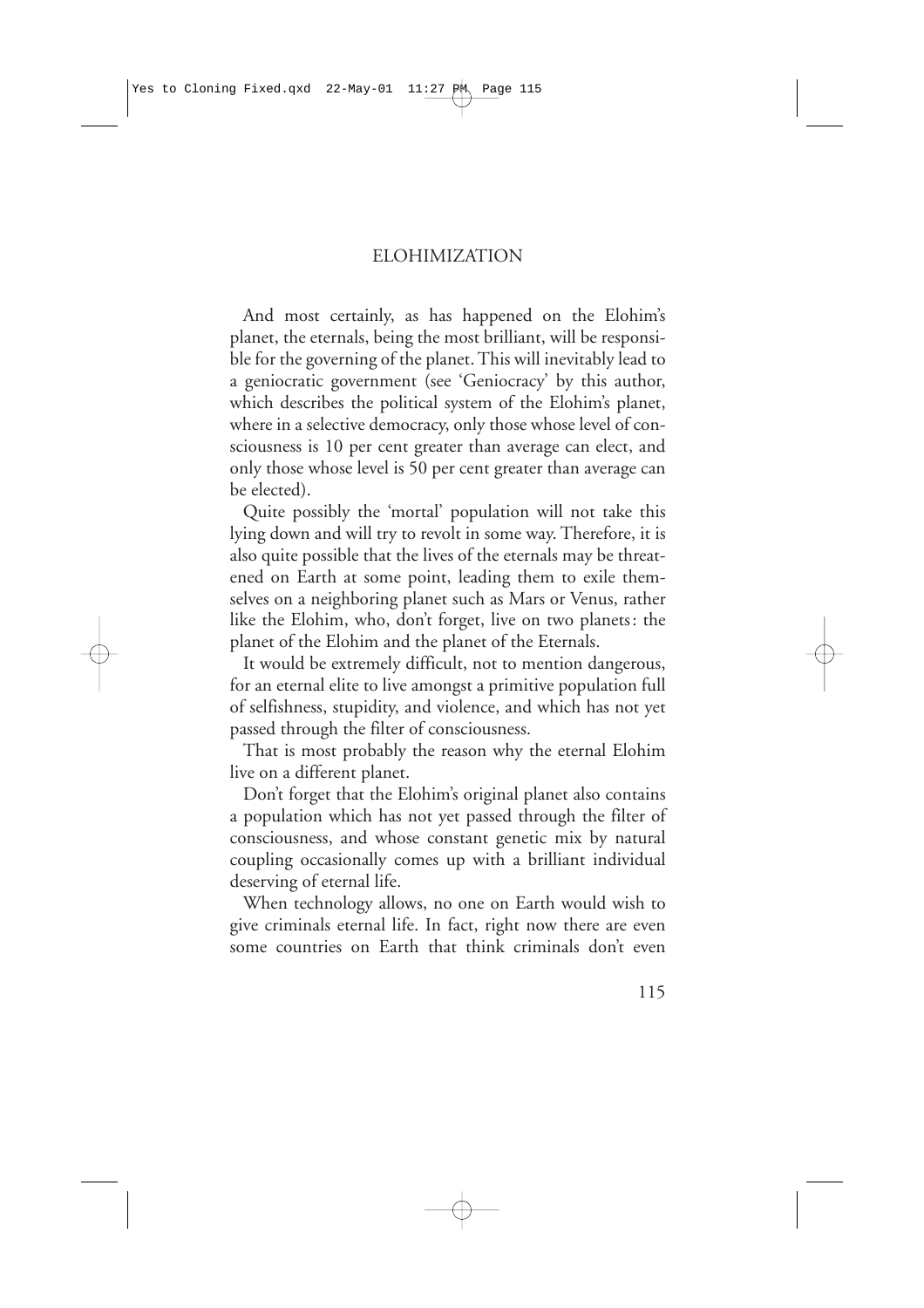deserve to live out their full lifetime. These are the countries that still enforce the death penalty.

But, instead of motivating people by the threat of the negative, we could provide a more positive form of encouragement. Instead of using the deterrent of the death penalty, where, so the theory goes, the fear of execution is supposed to prevent people from committing terrible crimes, instead we can have the reward of eternal life, with the eternals as living examples.

That is to say: 'If I do my best to do good around me, I stand a chance of living forever'. That is so much more motivating.

As we continue to see advances in new technology, we will also observe cohabiting on the Earth those who will benefit from this technology, and others who will not benefit from it.

Since those not benefiting from this technology will be more numerous, and because our egalitarian education tends to bring everyone down to the lowest common denominator, then the minority that is benefitting from these advances will find themselves in an increasingly dangerous situation. This will force them to go elsewhere, such as a neighboring planet, as soon as they gain access to eternal life.

Before leaving, they will have to organize society on Earth in such a way that it can never have access to the most advanced technology – which would be too dangerous if it fell into the hands of those not sufficiently developed spiritually – while at the same time, making sure that everyone has a comfortable life. They will then take off for a neighboring planet, which will become our planet of the Eternals. It is from this world that they will govern the Earth, while all the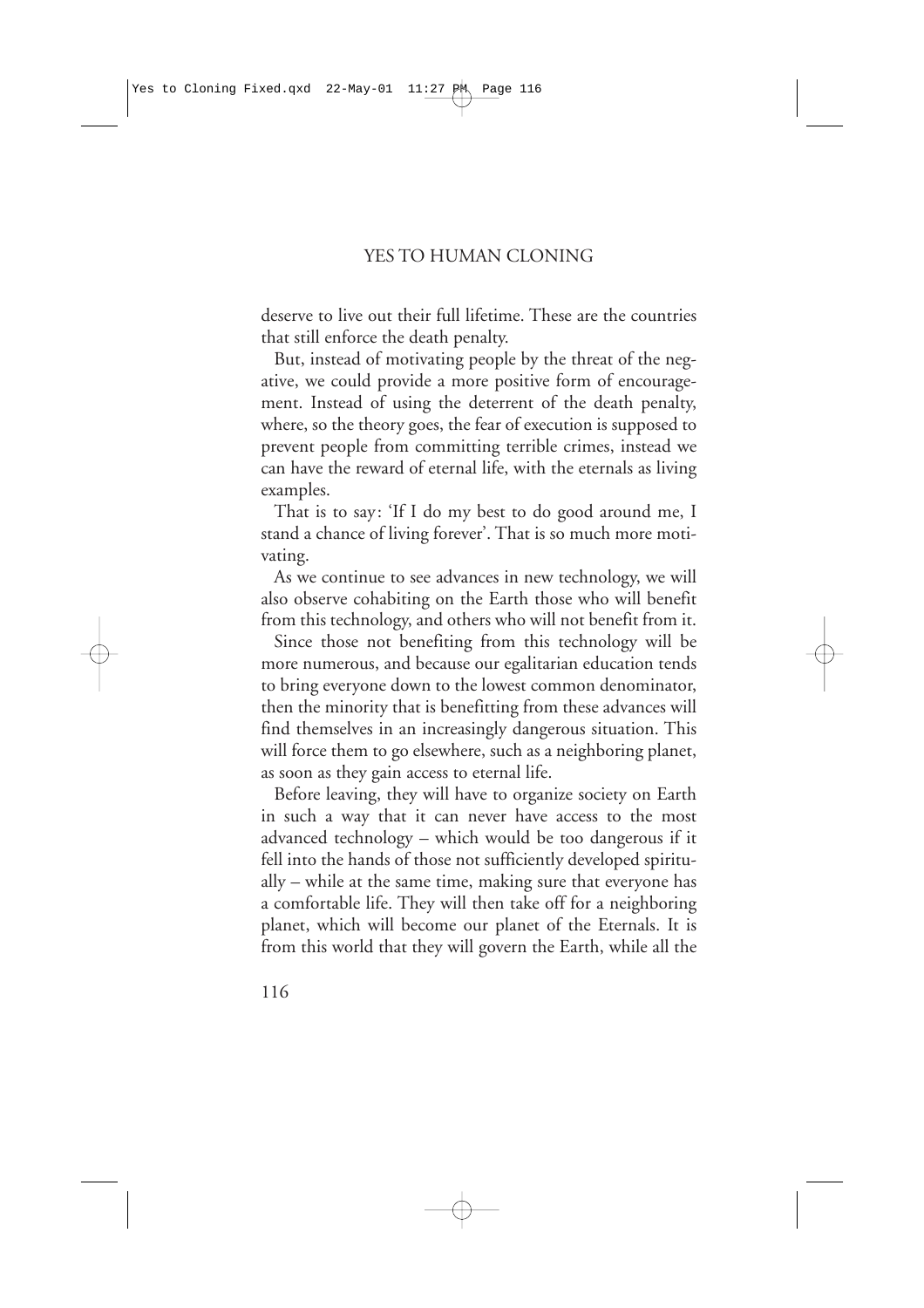#### ELOHIMIZATION

time panning out like gold those from Earth who deserve access to eternal life.

Mortal humans will be able to live an ideal life-span of about 700 to 900 years without sickness or an obligation to work, but full of pleasure both real and virtual thanks to science, robots, computers, and nano-technology. However, they will not be given the knowledge or the equipment necessary to access eternal life, both physical or virtual, nor the technology to build nuclear, bacteriological, or chemical weapons, or to travel through space.

The Earth will then become like the Elohim's planet: a filter of consciousness where from the bubbling culture of sexual reproduction, new people deserving of eternal life will occasionally appear who will then join the eternals on their planet.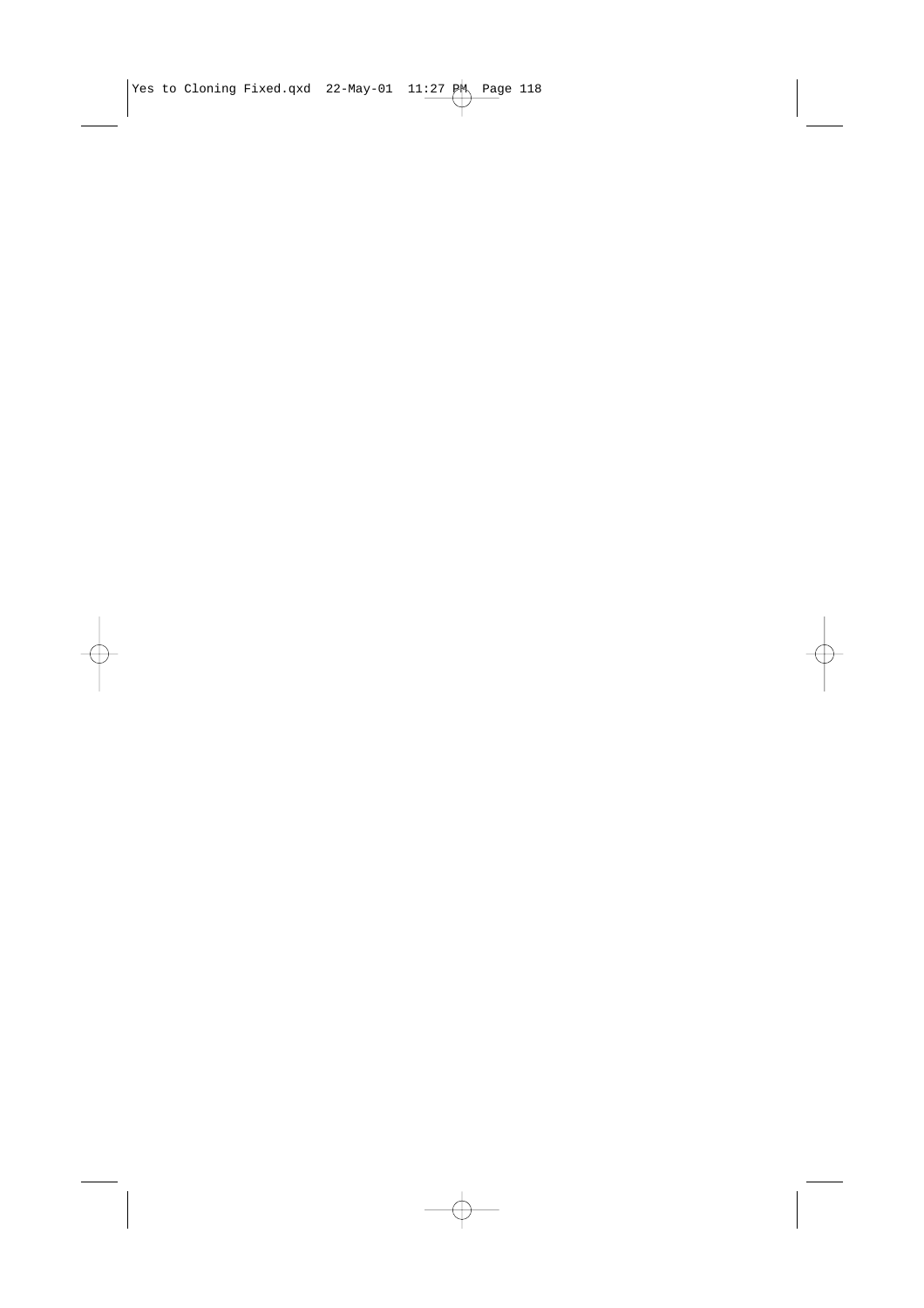### **CYBORGS**

In the summer of 2001, Professor Kevin Warwick, head of the Cybernetic Department at the University of Reading in England, intends to implant a computer chip into himself which will communicate with his brain, thus making him the first 'cyborg' in the history of humanity: part man, part machine.

The chip will be implanted into his left arm and connected to his brain through nerves.

The aim of the experiment is to study the interaction between his brain and this electronic component which will be connected to a computer.

The possibilities of this marriage of biology and electronics are truly endless.

In the short term, it will open up a new world for paraplegics and amputees by directly relaying the signals from their brains to their artificial or paralyzed members through miniaturized portable computers.

But that is just the start, for where it will really have an impact is in extending the capacities of our brains.

Instead of exhausting ourselves by trying to memorize and internalize so much information during many long years at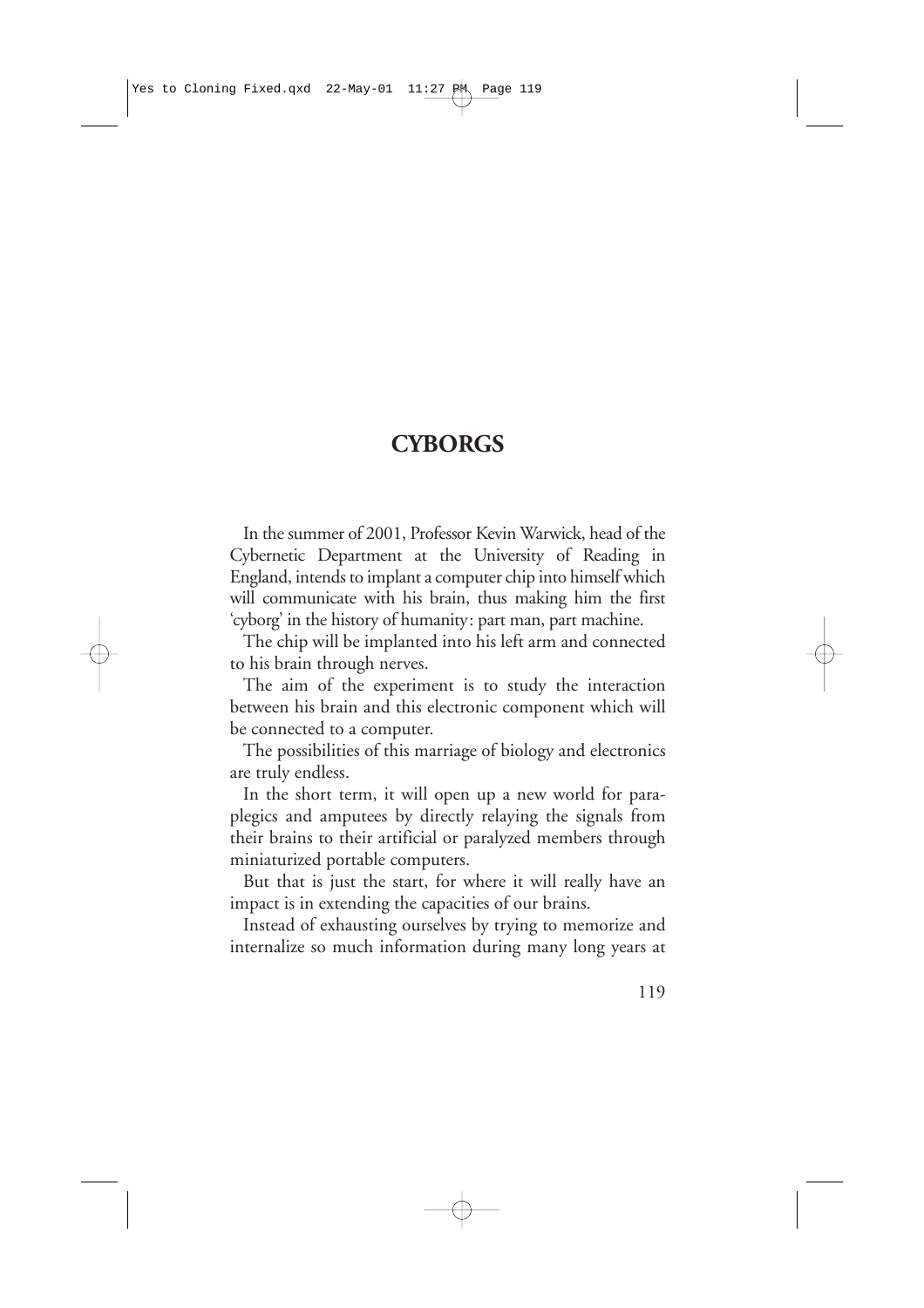school and college, this technique will allow us to link a computer's memory directly to our brain.

For example, lets imagine you have to go to China but can't speak a word of Chinese. All you would have to do is simply plug a small chip, just a couple of millimeters long, into a socket implanted in your body, such as behind your ear, that would provide you with the relevant information, and instantly enable you to speak Chinese!

One could also link the brain to supercomputers and be able to solve even the most complicated problems or calculations.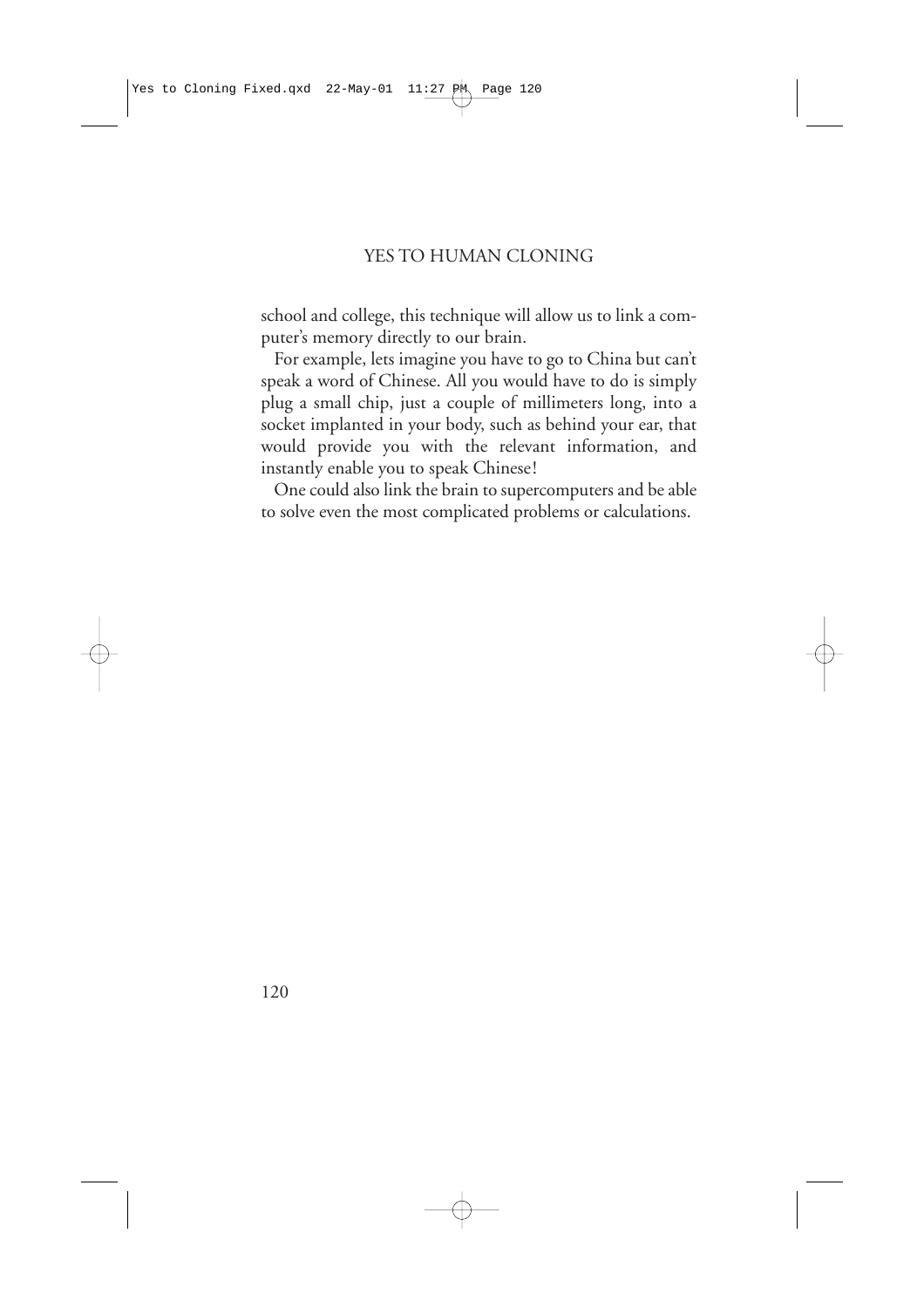# **NEW TECHNOLOGY AND THE PROTECTION OF THE ENVIRONMENT**

Cloning will allow us to save endangered species, and even to recreate those already extinct.

Some teams of scientists are already trying to clone a mammoth from cells that have been relatively well preserved in the frozen tundra of Siberia. An elephant could host the clone, so we might soon see a herd of mammoths grazing in the northern plains of Russia.

Pollution is extinguishing hundreds of animal and plant species per day, but the cloning process could be used to save them, and could also bring back to life those species already long gone.

And we will be able to almost completely eradicate pollution of human origin, thanks to nano-technology .

Nano-technology removes the need for agriculture, which would eliminate the need for pesticides, and would mean the end of soil erosion, and the contamination of our rivers and oceans.

We would not need factories, so there would be no more toxic fumes spilling into the atmosphere.

Since there will no longer be a need to extract minerals, we can eliminate the heavy industries involved in refining and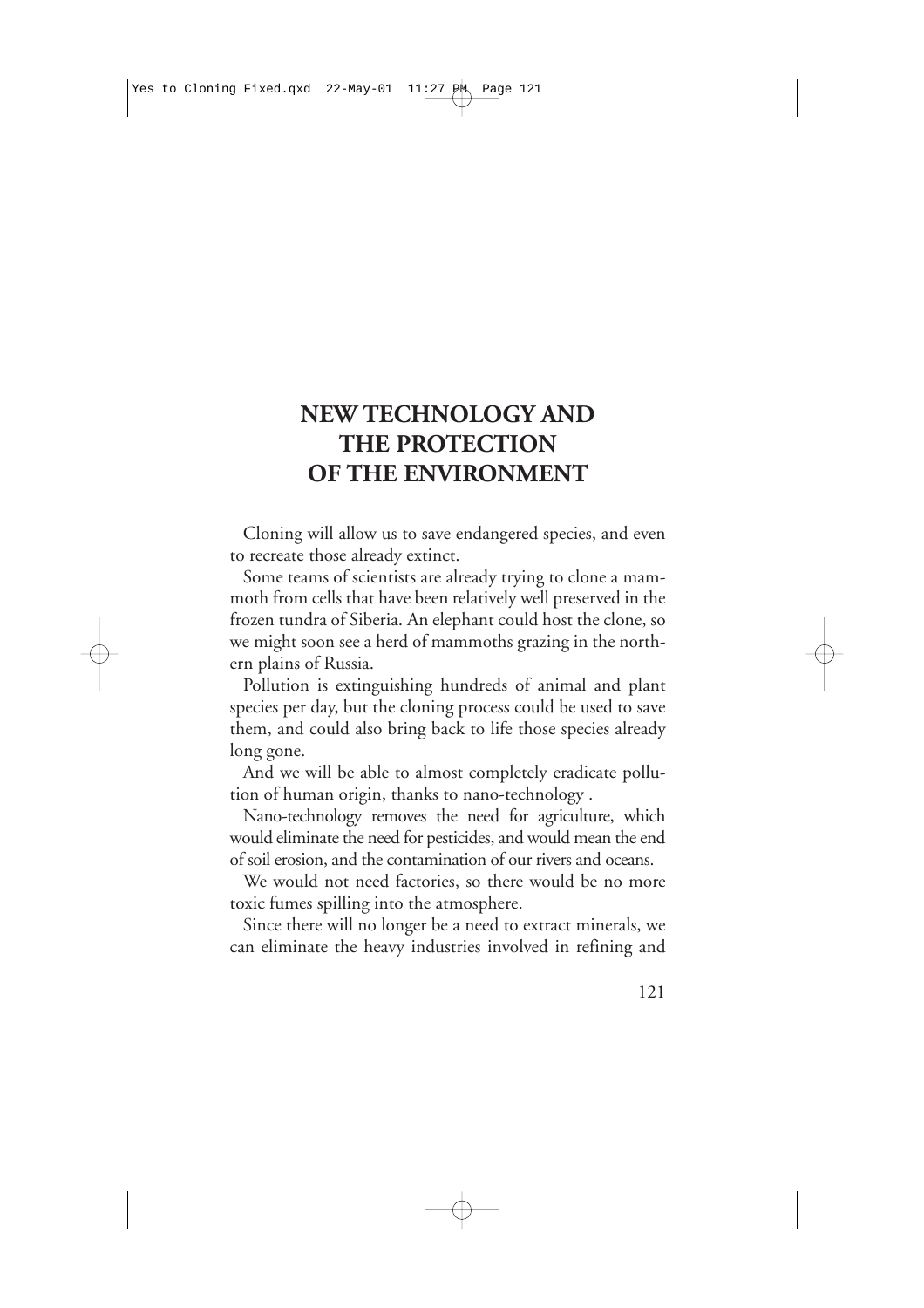transporting these materials, and at the same time eliminate the pollution associated with these processes.

Nano-technology works at the atomic level to rearrange the composition of matter, so it allows us to obtain any material we require from any other material. It can transform almost anything into anything, and it can be done anywhere, making ore extraction totally redundant, and surpassing even the wildest dreams of our ancient alchemists.

Their dream was to find the Philosopher's Stone that would turn lead into gold.

That is exactly what nano-technology can do. Or we could turn coal into diamond, grass into roast chicken, or grilled beef, or even into a wine with an aroma surpassing even the most sought-after vintage.

The consequent eradication of animal farming will also reduce the considerable pollution presently caused by animal excrement.

Since basic materials and agricultural products will no longer need to be transported to consumers, air pollution caused by gasoline and diesel fuels will be reduced as well.

Since industrial consumption will be reduced to zero, the only energy requirements for humans will be limited to domestic electricity.

Once hospitals, schools, and prisons become a thing of the past, and officials and office workers are replaced by computers and robots, not only will there be tremendous energy savings due to their elimination, but also the need to travel to and from these places will also disappear, saving even more time and resources for everyone.

The Earth can then rightfully reclaim its land that was stolen and exploited by our primitive industries, and return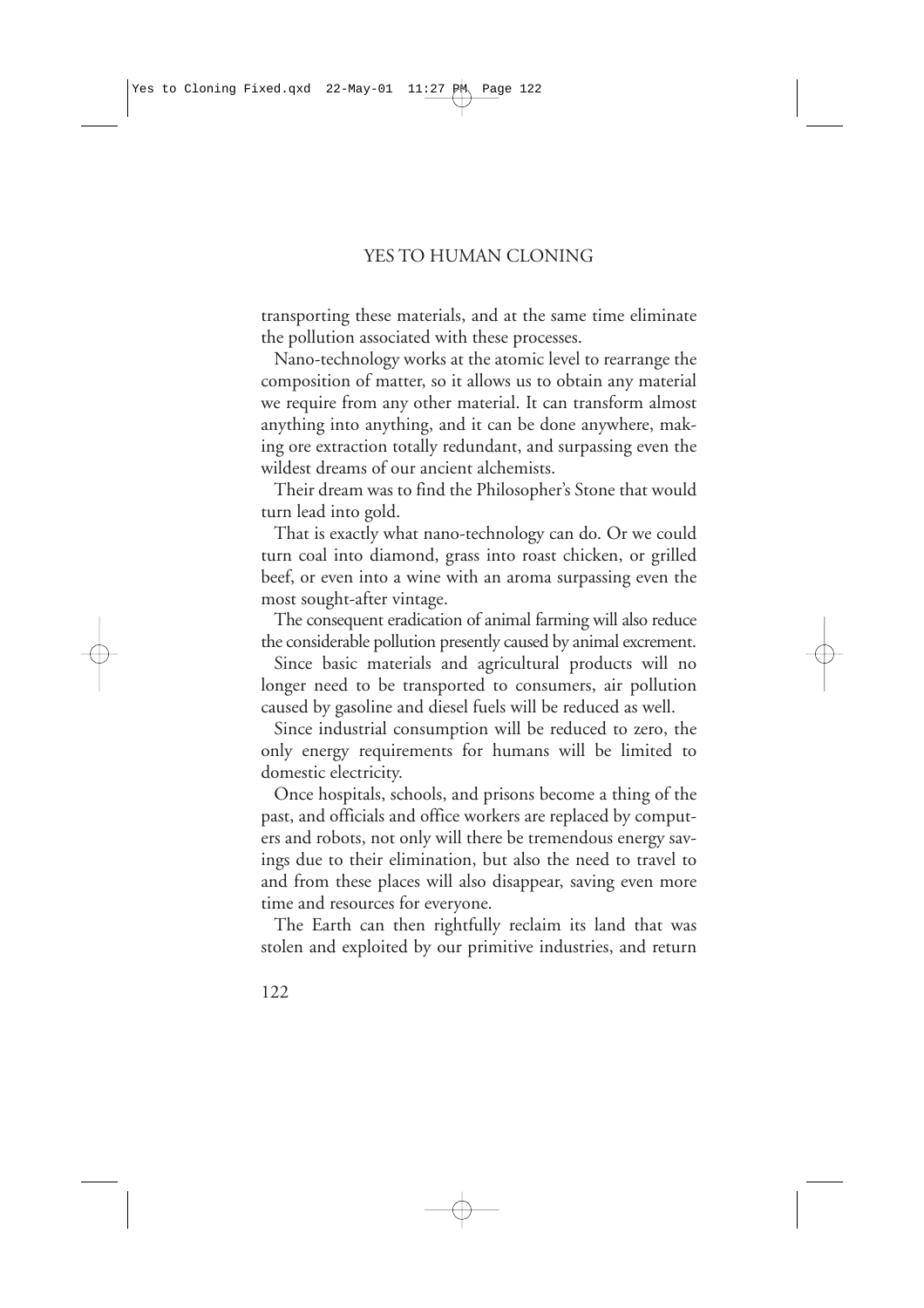### NEW TECHNOLOGY AND THE PROTECTION OF THE ENVIRONMENT

most of its surface back to Nature, to the joy of humankind, who will then be able to rediscover and return to a Nature designed for our pleasure and wonderment.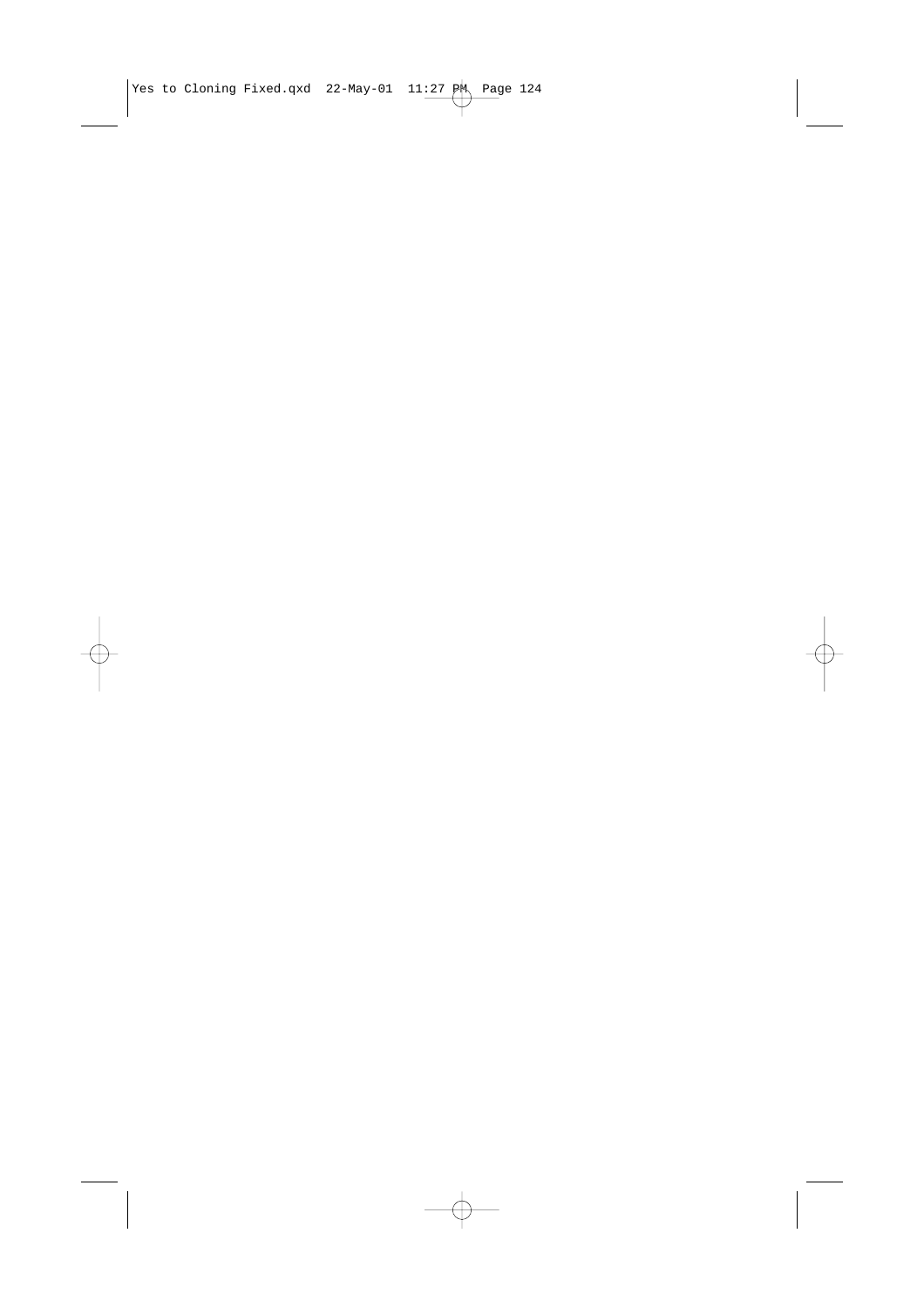## **A CIVILIZATION OF PLEASURE**

For thousands of years, humans have had to work very hard to survive, and religions encouraged them as long as this was necessary for the survival, enrichment and progress of humanity. 'You will earn your daily bread through the sweat of your brow,' said the Bible.

On the other hand, pleasure, leisure and idleness were condemned as 'sinful'. This was especially true for sexuality, which was only allowed as a means of reproduction. It was said that 'an honest woman has no pleasure', which is not so different from the philosophy of excision.

People had to work unfalteringly for 12 hours a day, seven days a week, and 365 days a year. Then, they established Sunday as a day of rest, and later came one week's paid holiday per year, which turned into two, three, four and finally five weeks in some countries. The working week was reduced from 84 hours to 40, and France has just adopted a 35-hour working week.

Gradually we are moving towards a civilization of leisure which has already created its own industries, such as tourism where we travel purely for the sake of pleasure.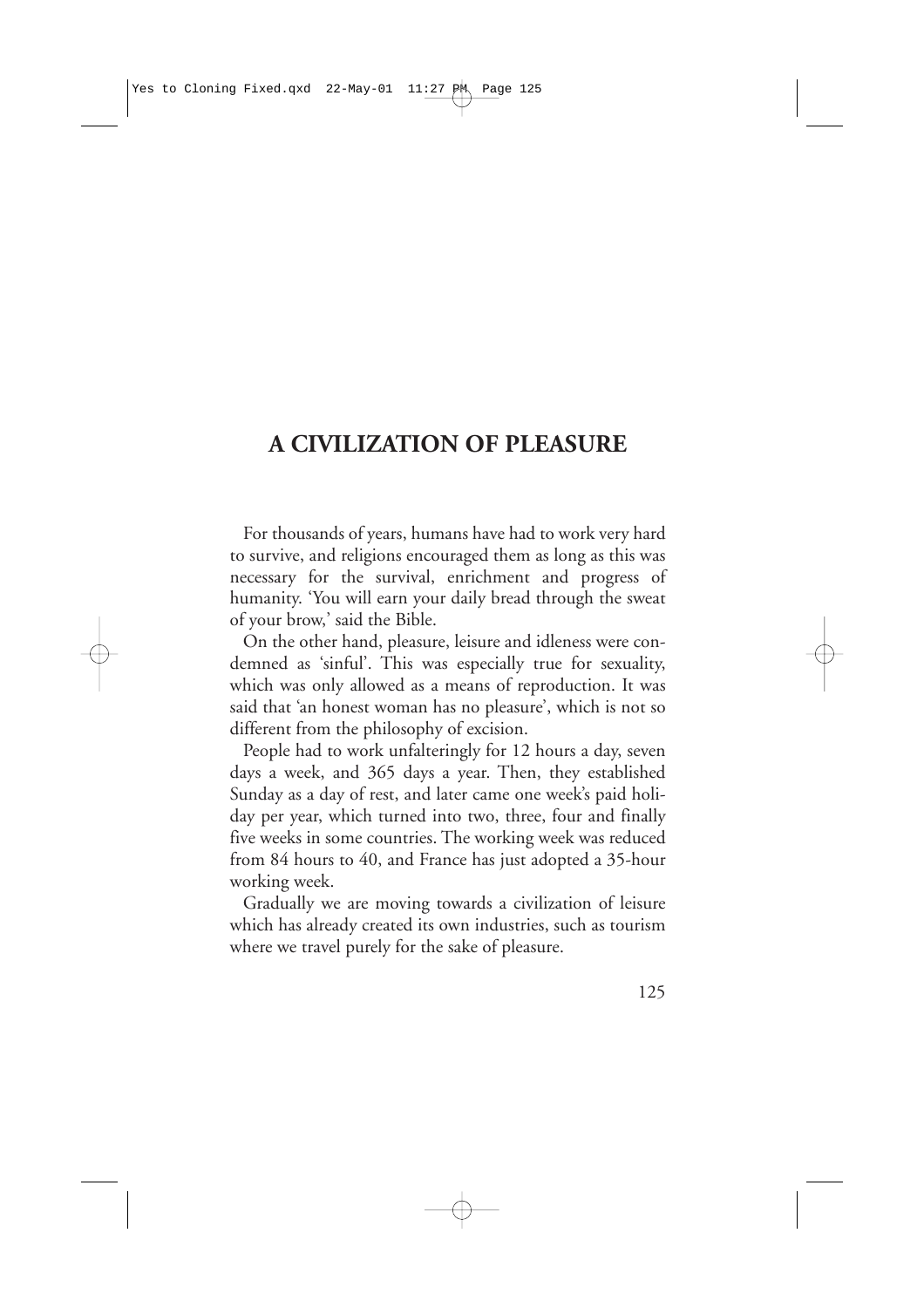Even sexuality has taken on a new meaning in society. Now, thanks to contraception, we can enjoy sex purely for pleasure instead of confusing it with reproduction. We no longer need to fear pregnancy as a divine punishment following the famous quote that 'you will bear children in pain'. Sex is now a pleasure like any other and is not just for reproduction.

People of today get pleasure from all their activities, and want this to increase. Everything is becoming grounds for pleasure now in our society where any guilt due to enjoyment has luckily almost completely disappeared.

This allows people to blossom much more, and to be less violent and militarized, which means to be more civilized.

In fact, the first true civilization in the history of humanity is in the process of being born.

It always amuses me when I hear people talk with admiration about ancient civilizations such as Greece, Rome, or Egypt. Those weren't civilizations, they were just a bunch of barbarians who thought of nothing but slicing each other up, of making war and sacrifices, using virgins if possible.

Civilization means civil, that is to say non-military and non- violent.

A true civilization, that is to say a non-military society, has never existed, neither in the past, nor even today.

The United States of America is not a civilization because it has one of the most powerful armies in the world and is responsible for the death of hundreds of Iraqi children per day because of the embargo they impose through their puppet the United Nations Organisation, not to mention the greatest crime ever perpetrated against humanity for which they have still not yet stood trial, that is to say the atomic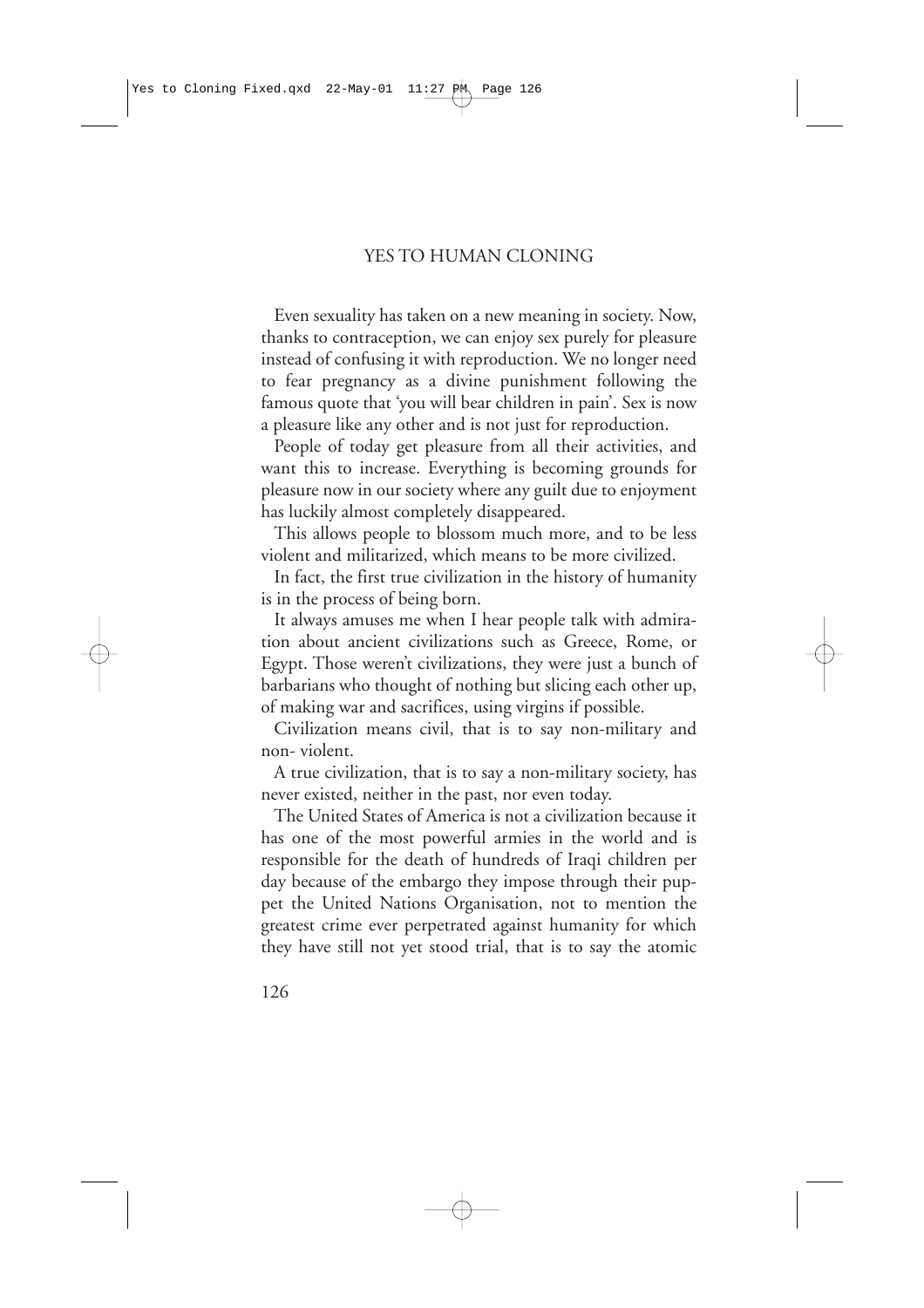#### A CIVILIZATION OF PLEASURE

bombing of Hiroshima and Nagasaki, where their goal was unashamedly to hit 100 per cent civilian targets.

Only when a society is completely demilitarized and nonviolent can it be called a true civilization, and that has yet to be done.

The best way to achieve that is to create a society based on fulfillment, where people are getting so much pleasure that they have absolutely no wish to lose it by going to war.

For people living a miserable existence, laboring and suffering for survival, war is almost a welcome break where they set off singing, full of hope, dreaming of becoming a hero, receiving a medal, being recognized, and discovering new lands.

But if life is extremely pleasant where we only work a few hours a week in a job that we enjoy, with plenty of time to fulfill ourselves, enjoying ever-new pleasures – such as sport, cinema, computers, travelling to new countries during the long holidays – then nobody is going to want to carve themselves up on the battlefield.

Furthermore, the myth of heroism has at last been exposed in all its horror by today's admirable use of reporting and cinematography where we can see how truly futile and horrendous war is. Images of disfigured faces, dismembered bodies, limbs blown off by land mines, and corpses returning home in plastic bags are much more visible today thanks to technology. Risking all that just for a medal doesn't seem to be a fair deal any longer, and suddenly we realize that we are better off staying at home enjoying what we have.

Pleasure in all its permutations is the enemy of militarism and religion. These two poisons have always been allies in the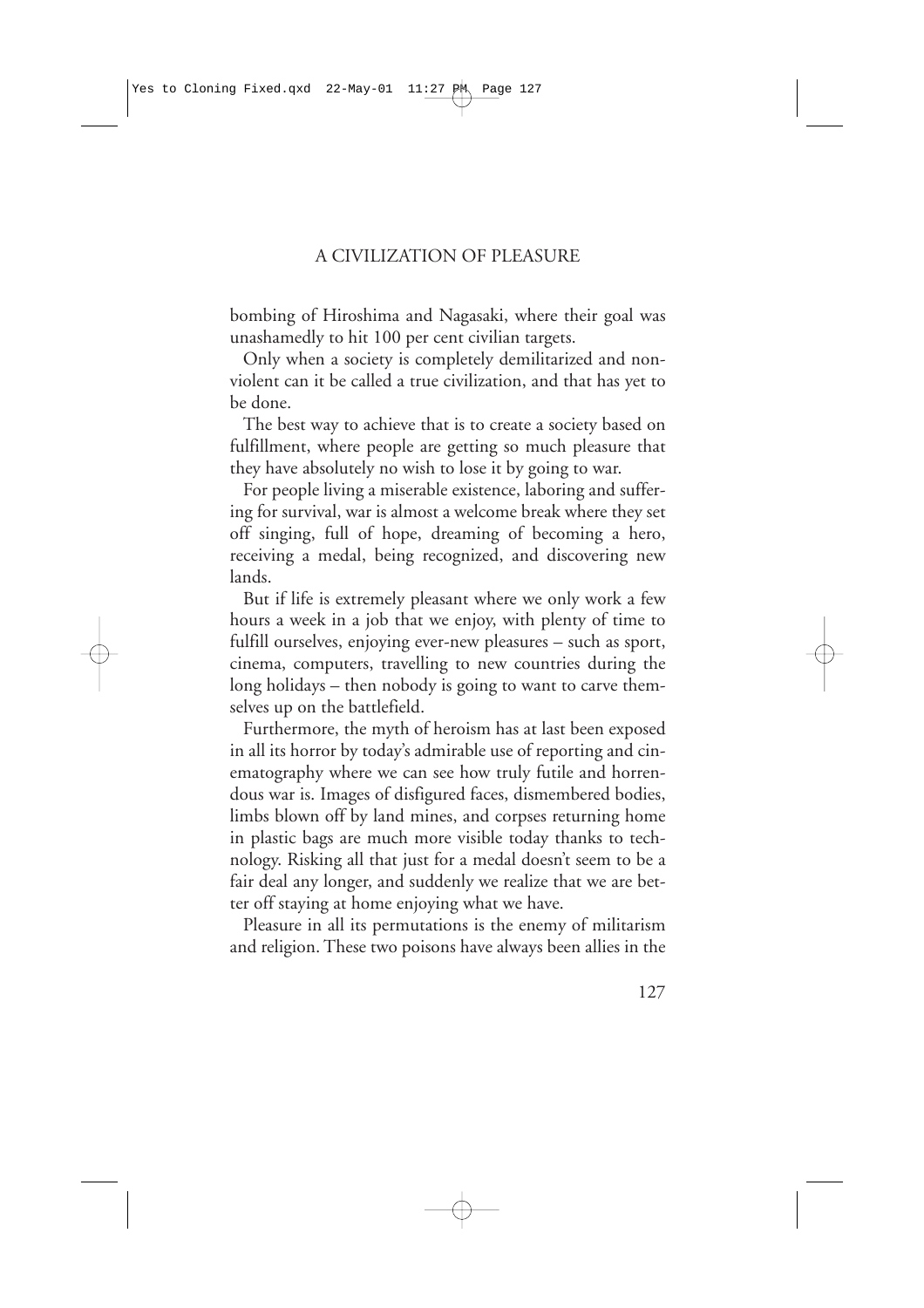exploitation of humans, as people used to say, the sword and the cross.

But in the new society, every activity is designed for pleasure and enjoyment.

The liberation of women has been a key event in the path towards this civilization of pleasure.

Women have suffered so much as virtually permanent slaves for men. But now, thanks to science, they no longer have to go to the river to wash everybody's clothes or dishes, and, more importantly, they can now control their own sexuality. Now, thanks to contraception, they can choose for themselves whether they want to have pleasure instead of reproduction.

Therapeutic abortions for correcting mistakes have also contributed to their power of decision.

And gradually, sexuality is establishing itself as one of the most important paths to pleasure for human beings.

Only a Pope, completely cut off from reality can continue with the traditional teaching of 'go forth and multiply', condemning both contraception and abortion despite the looming fact that we are already six billion humans on Earth with an increasingly urgent problem of overpopulation. But, tradition condemns pope after pope to continue preaching this same old line. Of course, this message was quite valid a few thousand years ago when it was necessary to populate the Earth, but now it is counter-productive.

But, he cannot say otherwise since it is written in the Bible. Even if we reached an unimaginable and perilous 100 to 200 billion people on Earth, with everyone forced to live on three artificial surface layers, contaminated and intoxicated by dis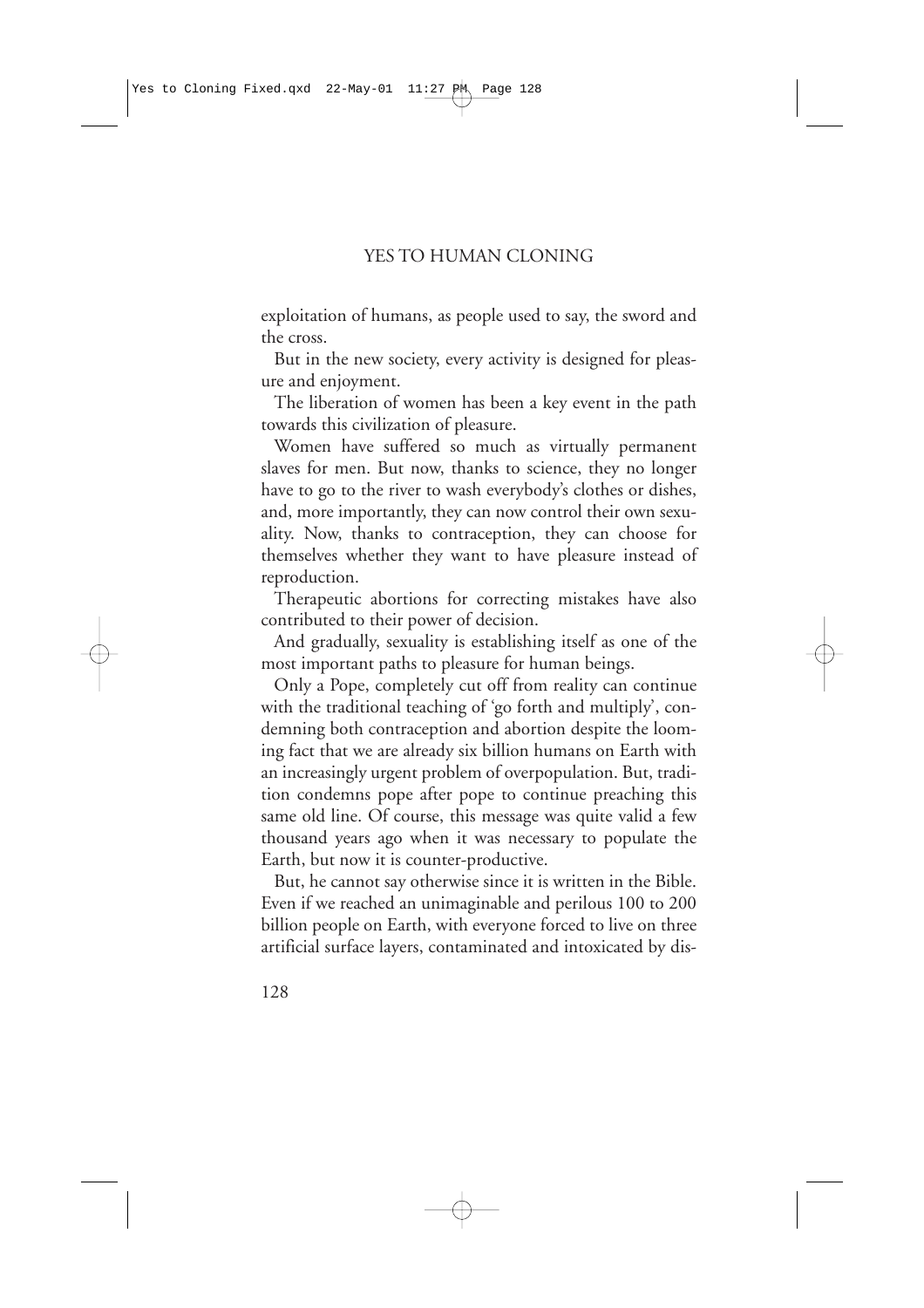ease-ridden fumes from millions of tons of human excrement threatening all life on earth, he would still only be able to repeat the same worn line of 'go forth and multiply'... unless he is willing to change his own holy (but not whole) writings.

But, luckily for all, the number of Catholics will have diminished drastically before then in a process which has already started, as evidenced by the virtually empty churches at Sunday morning mass, and the dwindling numbers of seminarians becoming priests.

Sexual freedom is gradually establishing itself and contributing to the destruction of old taboos.

And, happily, the tradition of marriage, which bound two people 'together for eternity' is also losing ground.

Up until the last century, when the expected life-span was no more than 35 years, it was easy to live forever with the same partner. In fact this 'forever' was no more than about 15 years if people married at around 20 years of age.

But now that the average life expectancy is around 85 years, the 'for always' has increased from 15 to 65, which is another matter altogether. Though it might be relatively easy to live with each other for 15 years, especially with the added biological tie of seeing their children grow up, it is much more difficult for a couple to stay together once the children are adults and have flown from the family nest.

And, unless there is an extraordinarily spiritual relationship, it is extremely difficult for a couple to remain together at 40 years of age, having lived with each other at least half of their lives, with still another 45 years to go, and having no further desire to have children together again. That is why in modern countries, 50 per cent of marriages end in divorce. And some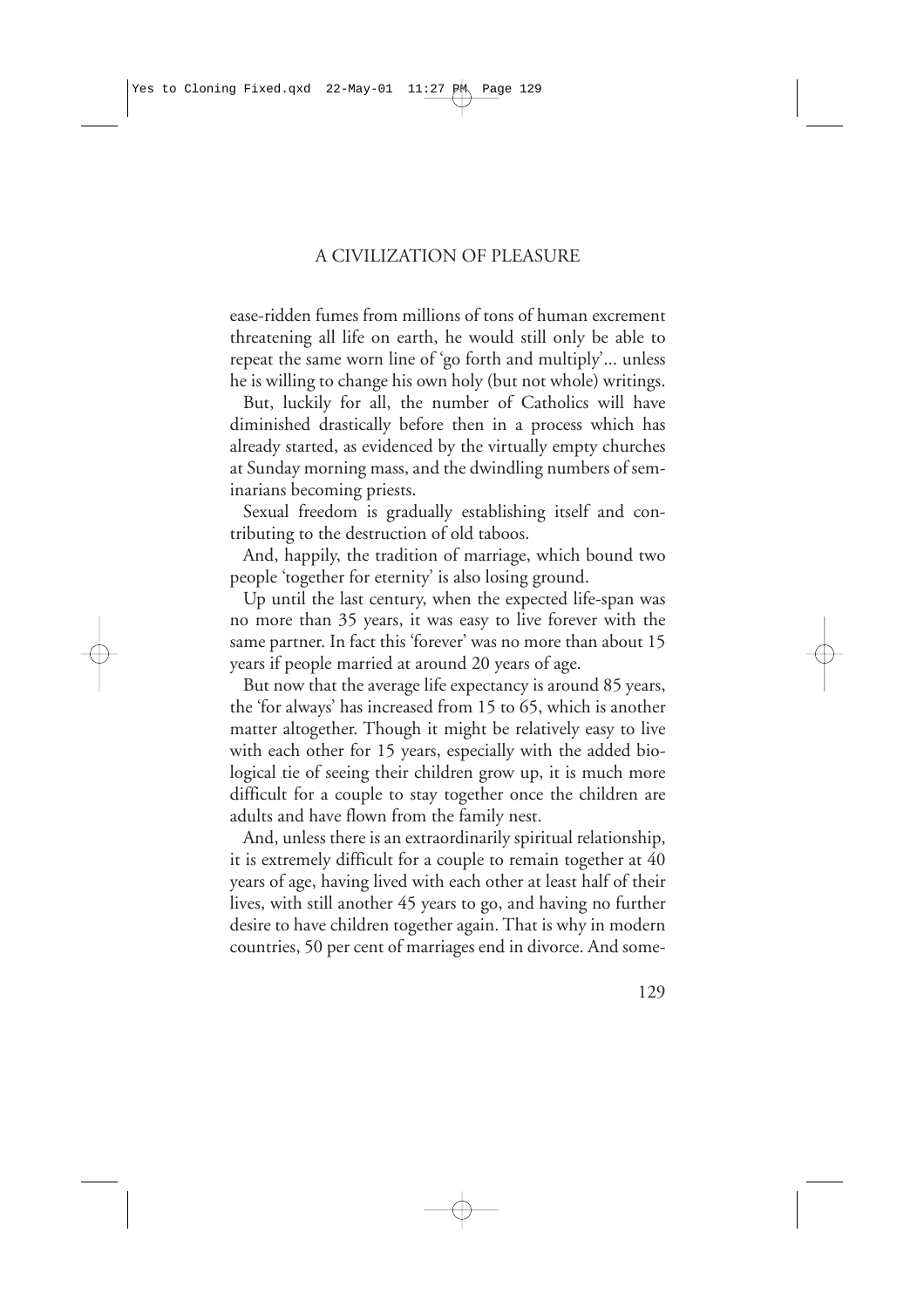times, this divorce happens even before the children leave, since we find that in some countries 50 per cent of families are single- parent households.

And on top of that, women as a whole have become financially independent. They have their own jobs making it much easier to separate from their companion. The woman no longer 'depends' on her man to live. She is now getting into a position where she can choose the life she wants without the need to endure being with someone she doesn't like anymore, just for the sake of having food and lodging. And, in fact, now that they are becoming financially independent, more and more women are choosing to have children without marrying.

The Pope can continue to condemn divorce, but more than 50 per cent of couples no longer listen to him and divorce when they no longer are happy together.

The conservative powers-that-be try to maintain that children of divorcees are adversely affected by the separation of their parents, but they are wrong. In fact, most people who succeed and have fulfilled professional and emotional lives are children of divorced parents. This is not surprising since it is better to live in harmony with one single parent than to live amidst the disharmony of two who are constantly arguing, fighting, or threatening each other.

That is why we celebrate impermanent marriages. The Raëlian priest marries the couple by saying 'be happy together, whether it be for just a week, a month, a year, or all your lives. But have the wisdom to separate if you no longer get along, and before you start hating each other'.

We also celebrate divorces in the same vein, since for us anything is an opportunity to celebrate and party. The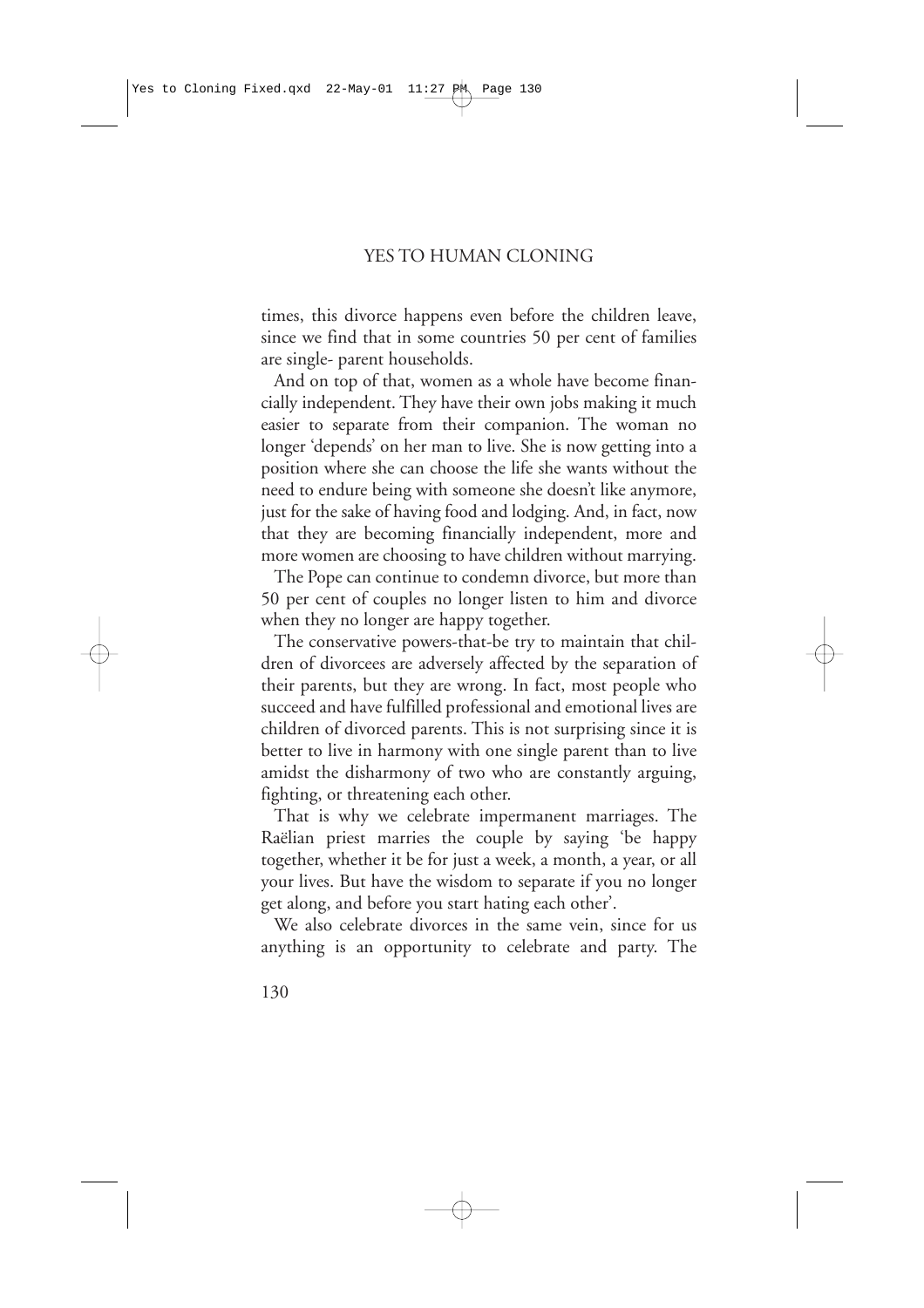#### A CIVILIZATION OF PLEASURE

Raëlian priest divorces the couple by saying 'you have been living happily together for a certain time, now continue to live happily separately with the same love and respect you had for each other when together'. And the ceremony finishes with a last goodbye kiss. This lasting harmony between separated couples is very important, especially if children are involved. And the children can assist at the ceremony too.

That will allow the children to see first hand how it is possible to live and then separate in harmony, which is very important for their development.

The way old traditional religions associate blame and guilt with divorce only serves to fan the fire of bitterness, and sometimes even violence, turning the process of separation, which in truth could be as harmonious as unions, into something dirty and painful.

But luckily, such outdated guilt is gradually disappearing.

Our expected life-span is presently averaging about 85 years, and we know that it is already reaching 120 years, and very soon will move up to 200 years, and finally 900 years. Then, thanks to cloning, we will be able to live forever, during all of which time, we will not have to work.

If it is more difficult for two people to live together for 85 years compared to 35 years, then imagine how it will be when we live for 900 years... and eventually forever! That is why, apart from some wonderful exceptions where some couples will truly live eternally together, the vast majority of people will have an infinite number of partners with whom they will live for various lengths of time.

The very fact of having to choose between the right to eternity and having a child will most probably mean that there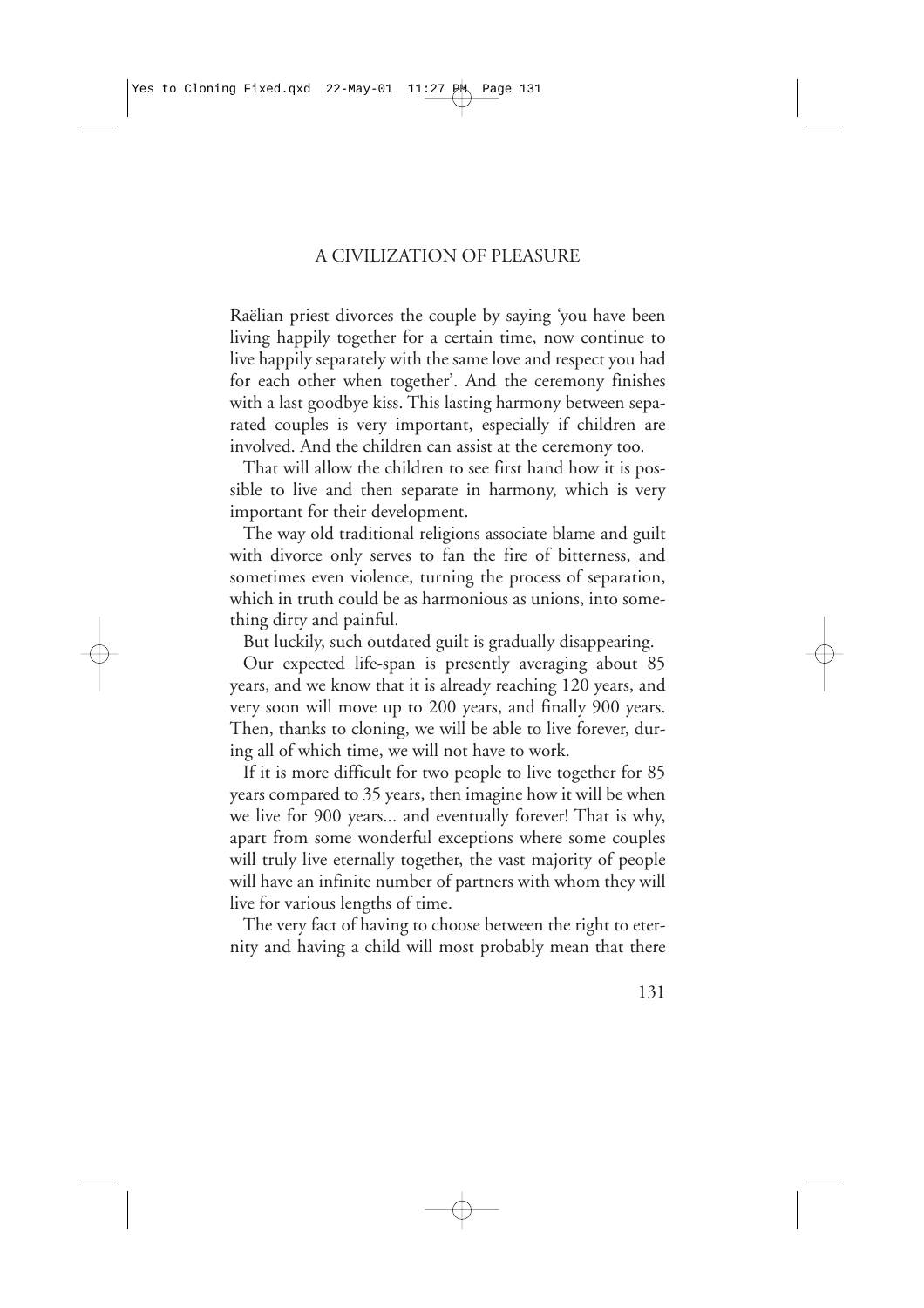will be very few children, which will give further reason for people to separate without any problems and to live in a constant stream of new pleasures and people. The possibility of eternal life in a society where people need no longer work will mean that humans will live in constant pleasure in a universe of play.

Alternating between virtual games and experiences, to real physical erotic encounters with other human beings or biological robots, to love or friendship with fellow humans, to electronic drugs, or to the study and practice of art and science among other things., every new day will become a series of varied and successive pleasures.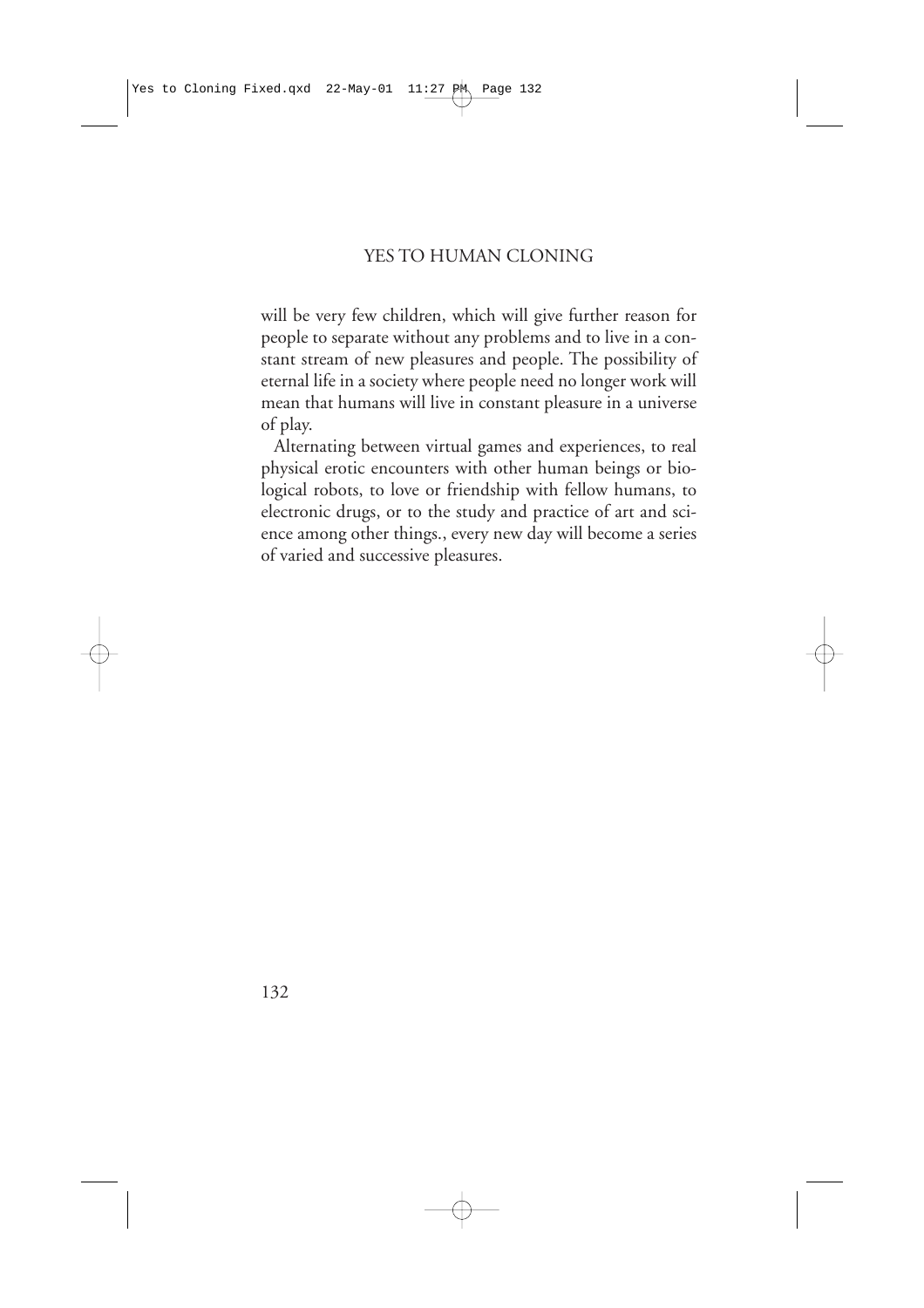### **HOUSES OF THE FUTURE**

The houses of the future will be completely different from those of today. New technologies will allow our buildings, be they for individual or collective housing, to be completely self-sufficient.

Today, every building is dependent on a centralized network for its source of energy, water, waste disposal, etc. The same applies to food, whose distribution system runs parallel to those mentioned above.

But in the future, all these infrastructures will be useless.

Our food will not depend on the agricultural model as it does today, but will be produced by individual food synthesizers. Since these will use nano-technology to create any food we want from the basic elements, such as beef steak, chicken leg, or any fruit, vegetable, or drink we wish, then the whole agricultural and food industry will disappear.

All we will need to do is ensure that these food synthesizers are constantly supplied with all the elements in Mendeleev's table. Just as we presently have water on tap, so will we have a ready source of "Mendeleev's water" channeled from the mains to each lodging.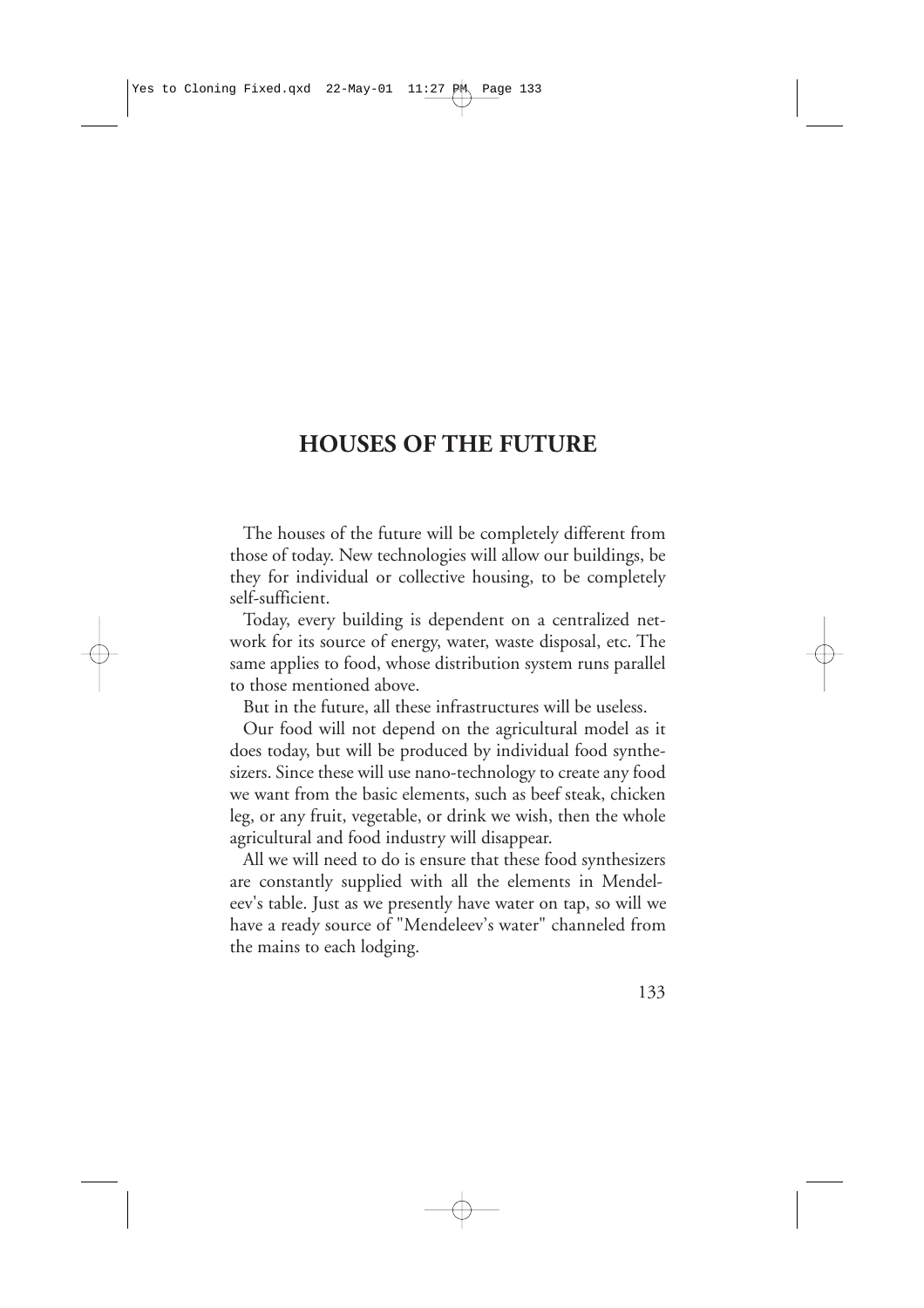But even this system will eventually be replaced by the final stage in complete decentralization when the food synthesizers will be integrated into a complete matter and energy management system for each habitation. Thus, each house or apartment will finally become 100 per cent self-sufficient.

Our urine will be recycled by nano-technology that will extract 100 per cent pure water from it, while not forgetting to leave the precious trace elements, giving us perfect spring water to drink.

The same goes for fecal matter. It will be re-used and recycled into tomorrow's food along with the precious minerals extracted from our urine.

In such a system, there will no longer be any need to bring food in from, nor to dispose of waste to, the outside. Since everything is recycled, all that would be needed is the occasional few grams of matter, or Mendeleev's powder, with all the elements and a few litres of water.

In such a living space, even the air that we breathe can be permanently filtered and the dust recycled, as well as the moisture we breathe or sweat out.

Even our electricity needs can be produced by individual cells, also based on nano-technology, housed in boxes no bigger than a small washing machine yet producing sufficient energy to light, heat, or cool the whole house. They could use the hydrogen atoms in the air in a system that marries nanotechnology with fuel cells.

Electronic information will at long last replace newspapers and magazines, and not a moment too soon since the the world's press industry is not only responsible for millions of acres of deforestation, but also for rampant water and air pol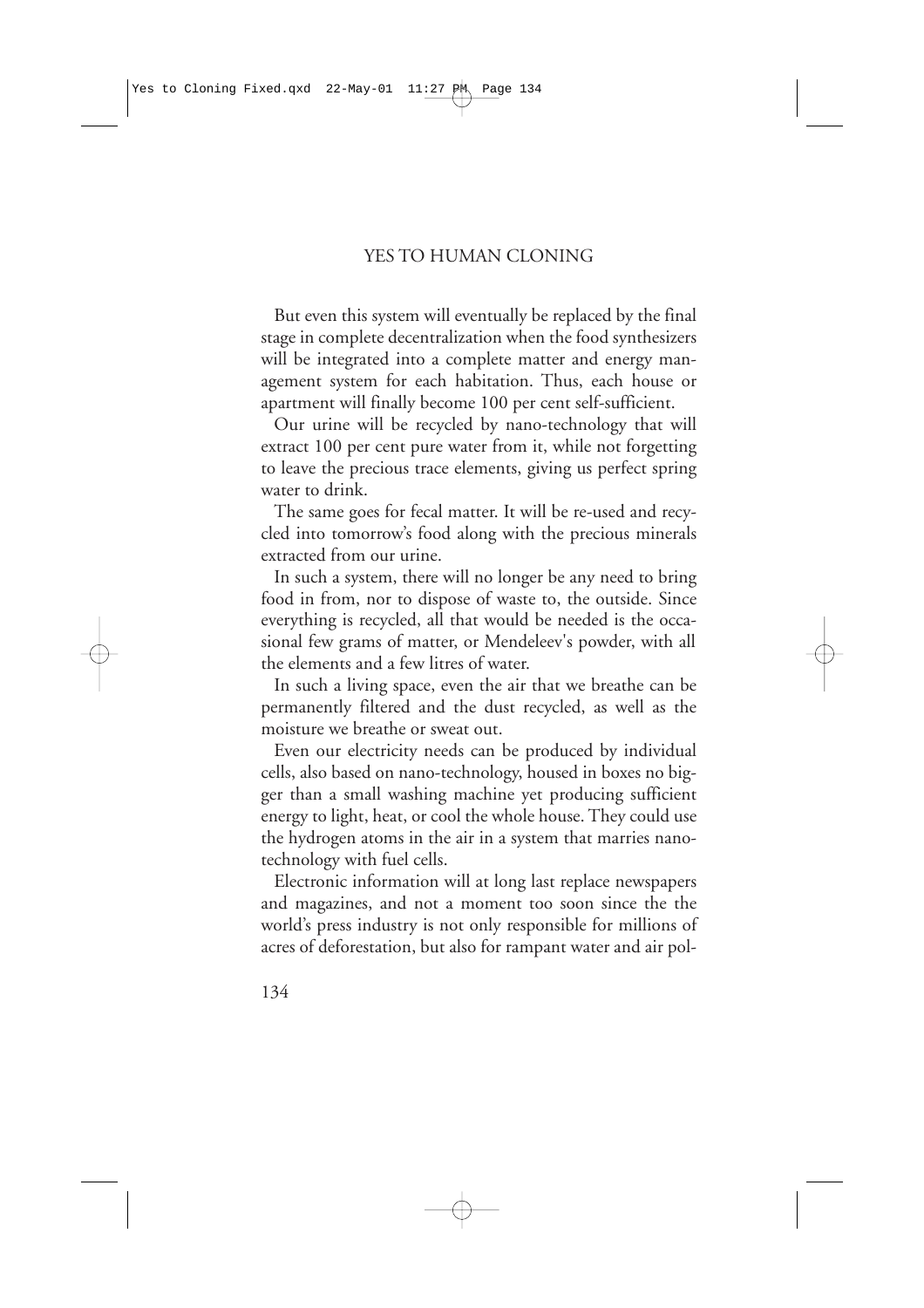lution from its processing of dyes and bleach. And all that damage is done just to print mostly rubbish that will be thrown into the garbage can the next day where it belongs, but where it will unfortunately add to the ever-growing mountain of garbage that no one knows what to do with, and which is also polluting the little clean space we have left.

However, with self-sufficient homes maintained by nanotechnology, all these problems are solved.

Gone will be any dependence on external distribution systems for energy, food, water, or waste disposal.

Connection to such vital systems as the internet and other telecommunications systems will be accomplished directly via satellite, with each house having its own antenna.

The house itself could either be made of biological material, or include nanobots within its structure. For example, the floors could be covered by a thick, comfortable fur growing directly out of a living skin, which itself feeds on dust and old hairs to constantly produce new ones, with nanobots constantly cleaning the hairs themselves.

The walls could be self-cleaning and repairing, could change color, and incorporate any design for which you might wish. You could select the motifs on the walls of your house just as you can choose the patterns on the screen saver of your computer. You could have them change every day, or even several times per day.

In fact, you could animate the colors and get them to change constantly by themselves, or just at certain times.

You could also move the windows around in the wall just as you wish, since nano-technology will also enable us to make matter transparent at will.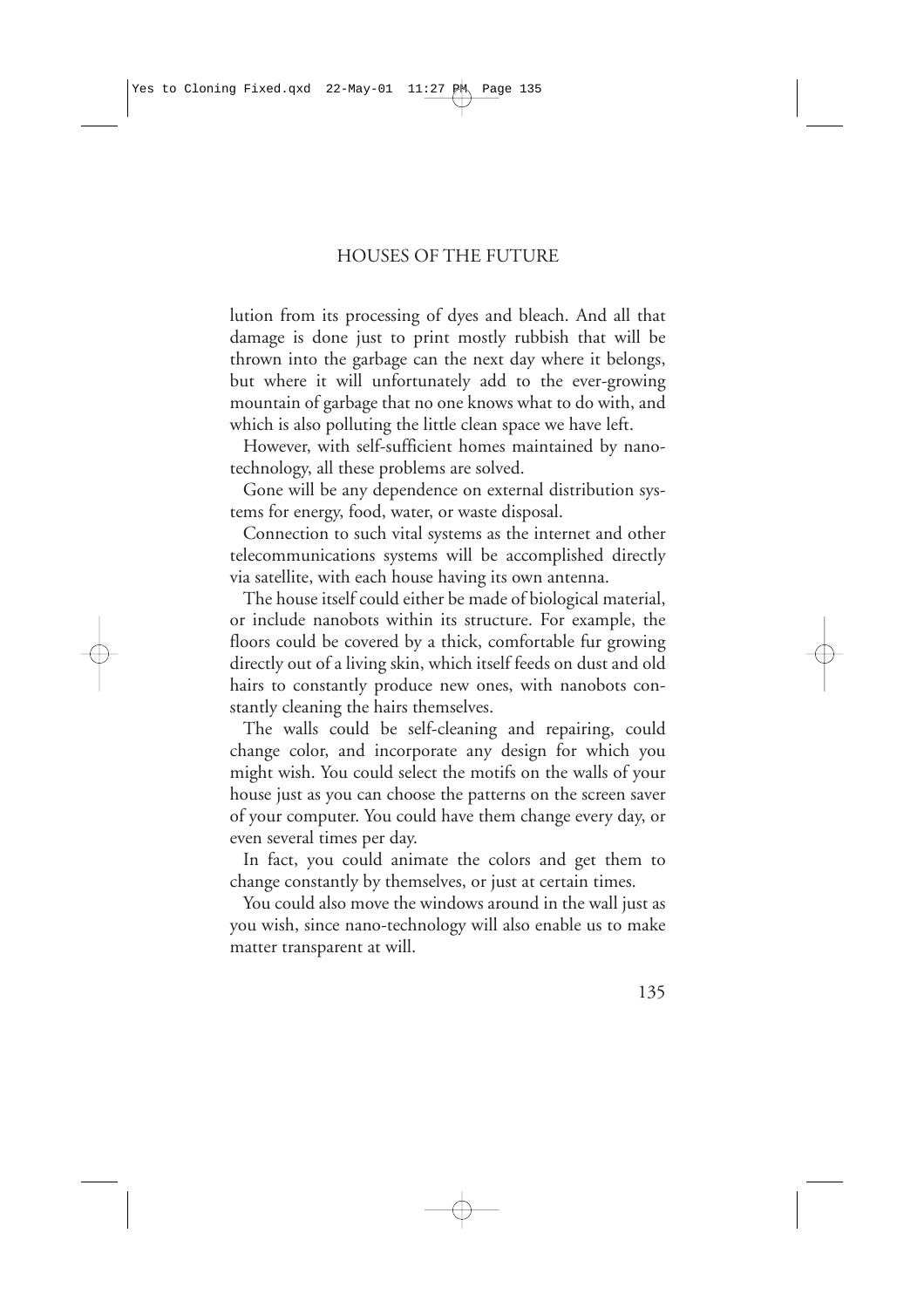When you decide to build a house somewhere, there will be no need to hire any workers. All you will need to do is bring a box of nanobots, specially programmed for this purpose. They will multiply until there are enough of them to build your house simply by re-arranging the atoms of the soil into the required molecules of your house. You won't even see the microscopic nanobots working. All you will see is your house growing like a huge mushroom, following the design you chose earlier.

And, if you wish to move elsewhere at a later date, no problem. The same nanobots will follow your orders and uninstall the whole house returning the plot of land back to its initial state, and even replacing the grass and majestic trees, leaving it just as it was before you touched it.

It will be just as if you are planting a seed in your garden to grow into a house.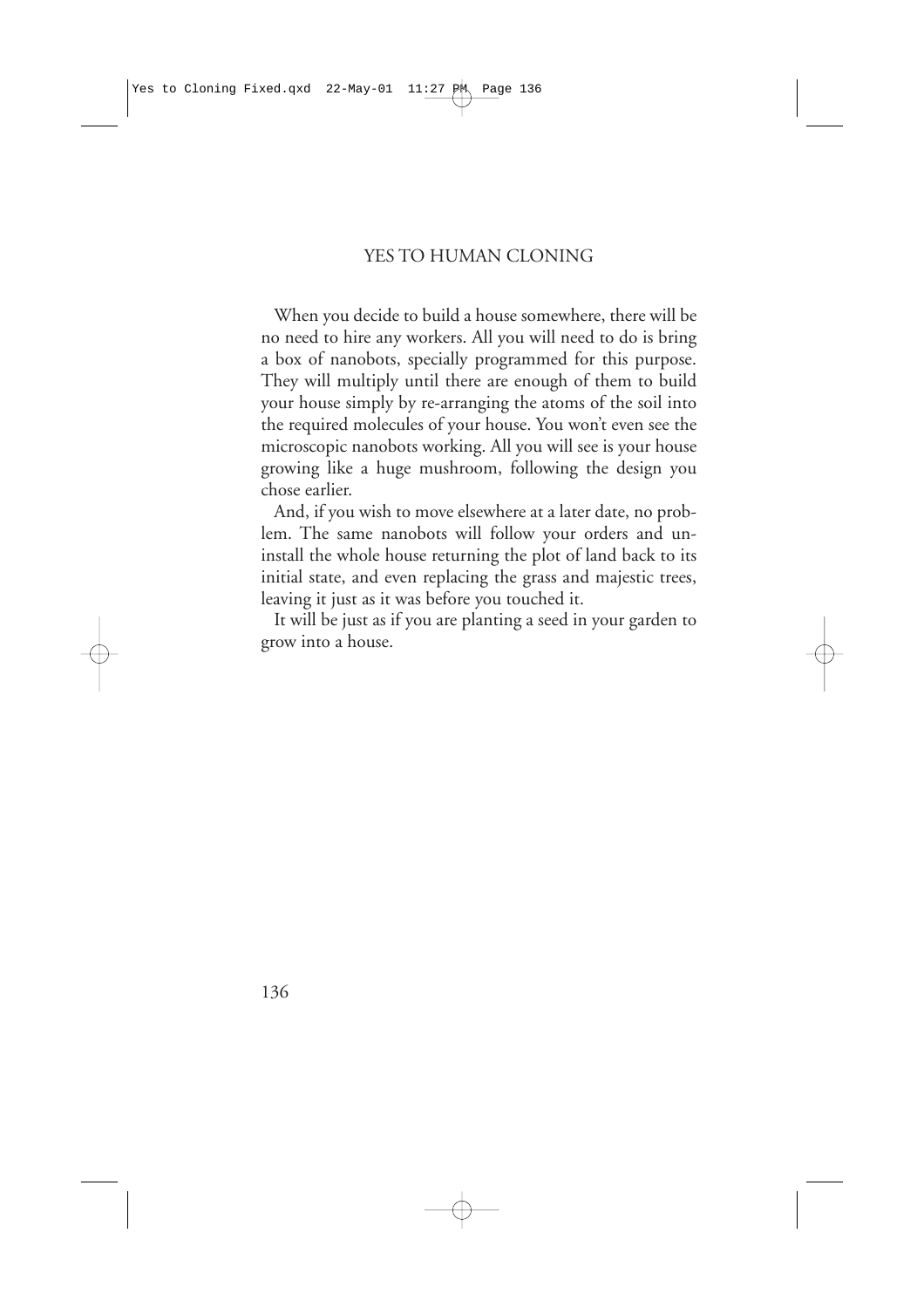## **MACROBIOLOGY**

Humans started studying life at their own level and called it biology and life sciences.

Then they invented the microscope to study the infinitely small, and discovered that life also exists on the microscopic level, such as monocellular organisms, and that we ourselves are composed of cells almost identical to these except that our cells are fused together.

The next step will be macrobiology. This will be a new science where man will study humanity itself as a macro-organism with each human being one of its cells.

Humanity develops in exactly the same way a fetus does in its mothers womb.

The fetus starts off with just one cell stemming from the union of the sperm and the egg, each bringing its own half of the genetic code to form this first totipotent cell. It is totipotent because it contains all the information to form cells that can become any cell in the human body, such as a liver cell, a kidney cell, a brain cell. Every single bit of the future human body is contained in that first cell. And, for the first few weeks, this cell will divide into other totipotent cells just like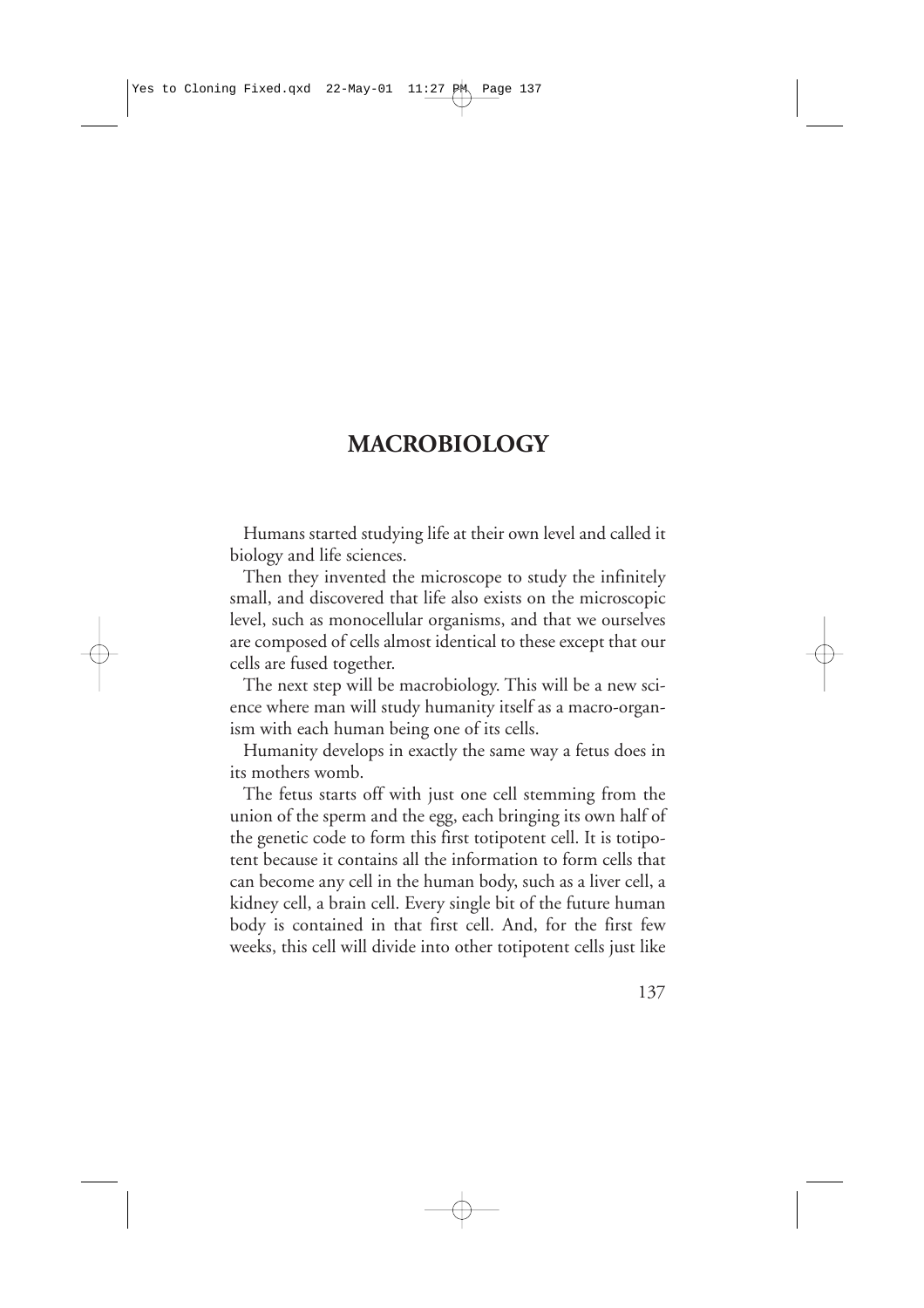itself. But then, at some point, these cells suddenly start forming specialized cells, such as liver cells or brain cells, that have lost their totipotency and can not be anything else other than their own specialization.

At the beginning of humanity, it was exactly the same.

The first humans were able to carry out all the tasks necessary to their survival, such as finding food, making their own clothes and shoes, building their own houses.

But, in our modern societies, 'human-cells' no longer do everything themselves. People living in large cities today don't produce their own food, make their own clothes from the raw materials they harvested themselves from nature, or make their own shoes from the leather of animals they hunted themselves.

As cells became specialized in their function, they were able to form various organs working together in an ever-increasingly complex body, just as human specialization into specific crafts established various institutions in an ever-increasingly complex humanity.

Of course, there are still people producing food, but they provide it to the whole of society in exchange for money that they use to buy clothes from people who specialize in manufacturing clothing, and to buy shoes from people specializing solely in shoes.

In fact, specialization is accelerating to such a point that doctors can only treat their own specialization, such as the heart, lungs, or brain. And that applies to every branch of society, whether we are talking about computers, cars, or airplanes. Every component of these products is manufactured by specialists who only deal in that specific part.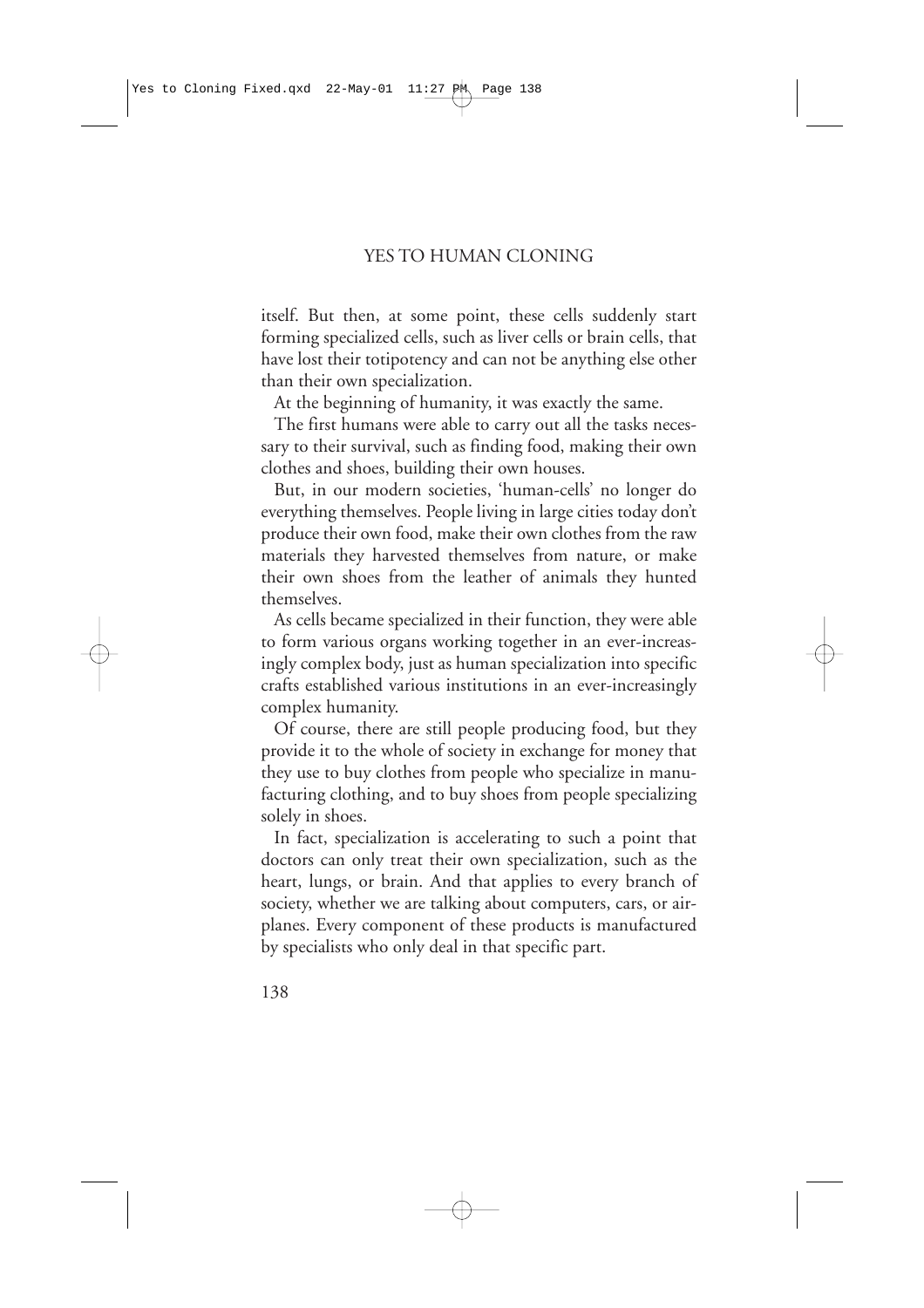#### MACROBIOLOGY

Also, just as each organ of the fetus develops at a specific moment in a precisely timed order, so does each specialized activity appear at a specific time according to the tightly defined order in the development of humanity.

These moments are defined by a calendar based on the number of cellular reproductions, that is to say it is proportional to the passage of time.

For example, doctors can tell you precisely at what point in time a fetus will develop each organ.

It is the same for humanity.

Each human being is a cell in the body of this huge developing fetus of humanity.

And, just as one day, when all its organs are properly developed, the fetus will be ready to be born, so it is for the baby-humanity that will be born just as soon as it develops all its organs.

All the new technologies we have explored in this book represent the final stages in the development of this babyhumanity which it must go through before it is born.

We are all cells in this huge baby-humanity and together we form a collective consciousness. And, the acquisition of eternal life for ourselves, its cells, will render the whole eternal too. And, as awakened humans link up, their individual consciousnesses will fuse together to form a global consciousness, ready to link up to other global consciousnesses on other planets in other parts of the infinite universe.

But, while the consciousness of our developing fetal humanity still remains fragmented, (as it has always been and always will be until we become eternal), it cannot communicate with other global consciousnesses in other parts of the universe.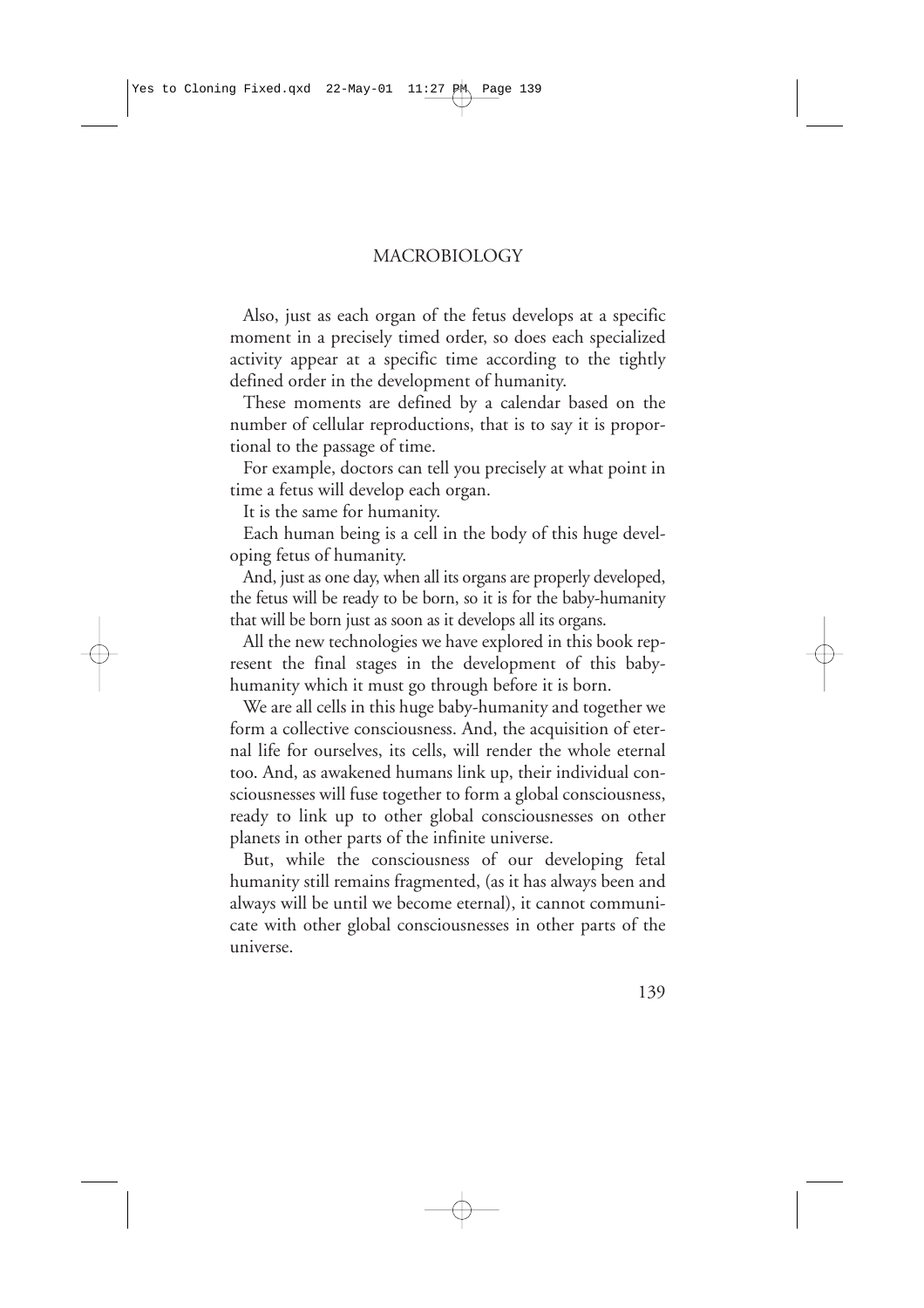That is why it is so vital that each person be different and express their own individuality.

Because the power of the whole is proportional to the diversity of its components.

The more we are diverse, the more we enrich the whole of which we are a part.

The enemies of global consciousness are the normalizers. Normalizers are those who lash out at anyone who thinks differently from the norm. Also, they persecute anyone who is not politically, religiously or sexually correct. They are the centralizers, the conservatives, the 'anti-sect sects', and the fanatics of obscurantism that have upheld outdated religious morals from the beginning of history, and whose founders were the worst types of sinners no different from those of the most primitive tribes of the planet, calling themselves shaman or witch doctors, dancing with talismen hanging around their necks as they try in vain to invoke the spirits to cure a child, which a good dose of antibiotics could save immediately.

Without science, man is not much more than a primitive animal.

The most sophisticated of the sciences will be the one that studies the 'whole' of which we are a part, that is to say macrobiology.

This science will allow us to understand not only how this huge humanity of which we are a part functions, but also its role in the infinitely large universe, its interaction with other similar global consciousnesses in other parts of space, and the possibility of creating new humanities on other, as yet, uninhabited planets.

And it will enable us to understand our true role within infinity: matter becoming aware of itself.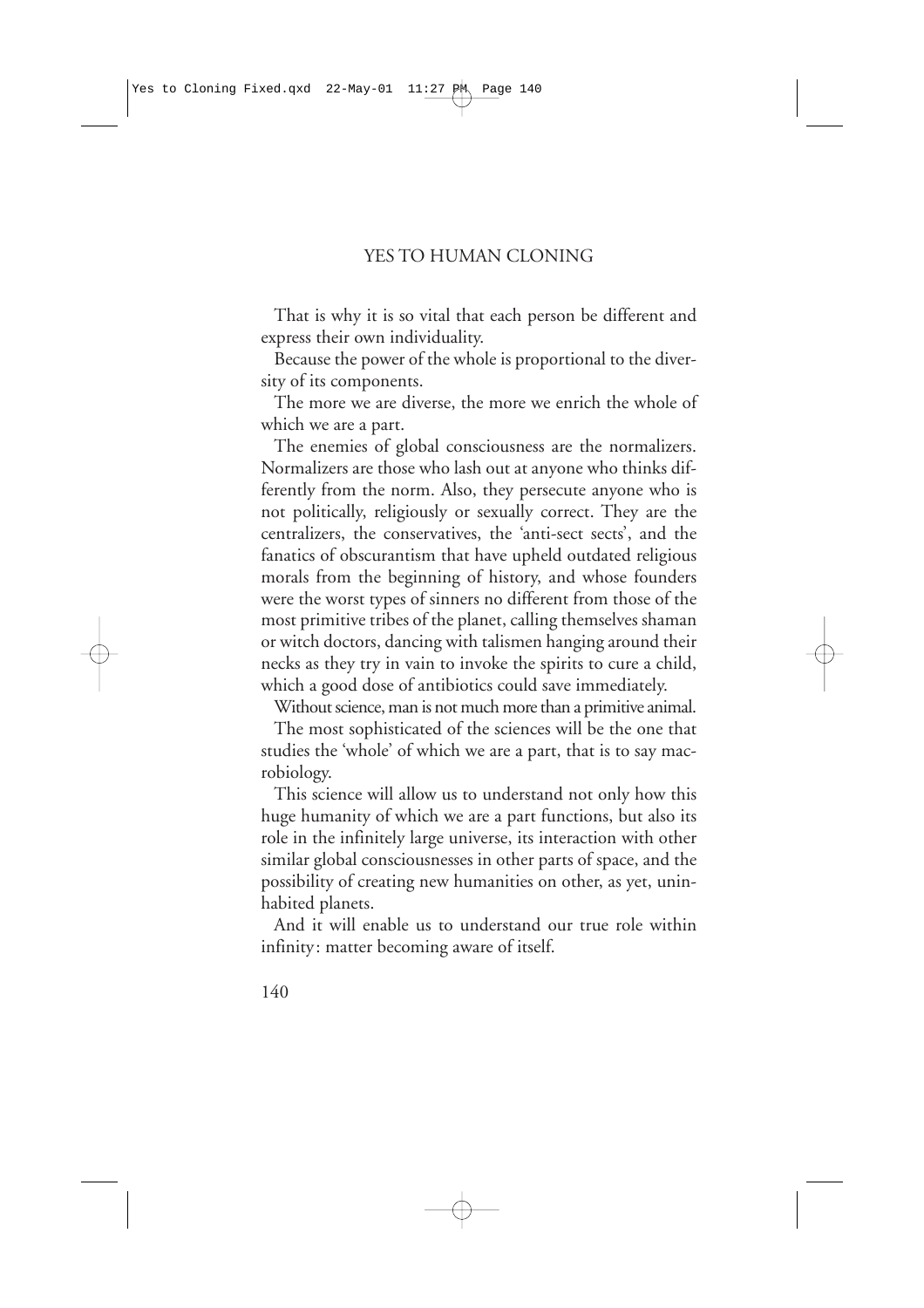#### MACROBIOLOGY

Although the rational explanation of the universe provided by macrobiology will satisfy our ultimate curiosity, its true function is to allow humans to feel and experience infinity, and will necessitate the help of spiritual Guides.

Logically trying to understand infinity can lead to total despair. However, experiencing it with meditation, feeling at one with everything, is especially fulfilling.

That is why macrobiologists will encourage the proliferation of gurus (which means 'awakeners' in Sanskrit) and spiritual guides of the new age, which has already begun.

Science and consciousness will finally be reunited both physically and eternally, since death will be a thing of the past. We shall finally 'be as gods', as predicted in the Bible.

The thoughts of each person influence the whole in this baby-humanity, and that is why we should meditate every day and think of the whole.

That is also why, just as some cells in the developing fetus specialize to become the brain cells responsible for consciousness, some humans will become the cells bringing consciousness to this huge being of which we are a part.

Those are the ones who are called to become Guides for others. It is their vibration and charisma, their deep and almost genetic altruism that makes them models to which others are naturally attracted.

These are people who put the good of the whole above their own personal interest. You can feel, right from the first contact, that your own happiness is important for them. You can feel appreciated and understood when you approach them.

It is people such as these that I have been cultivating in the Raëlian Movement for the last 27 years. They now number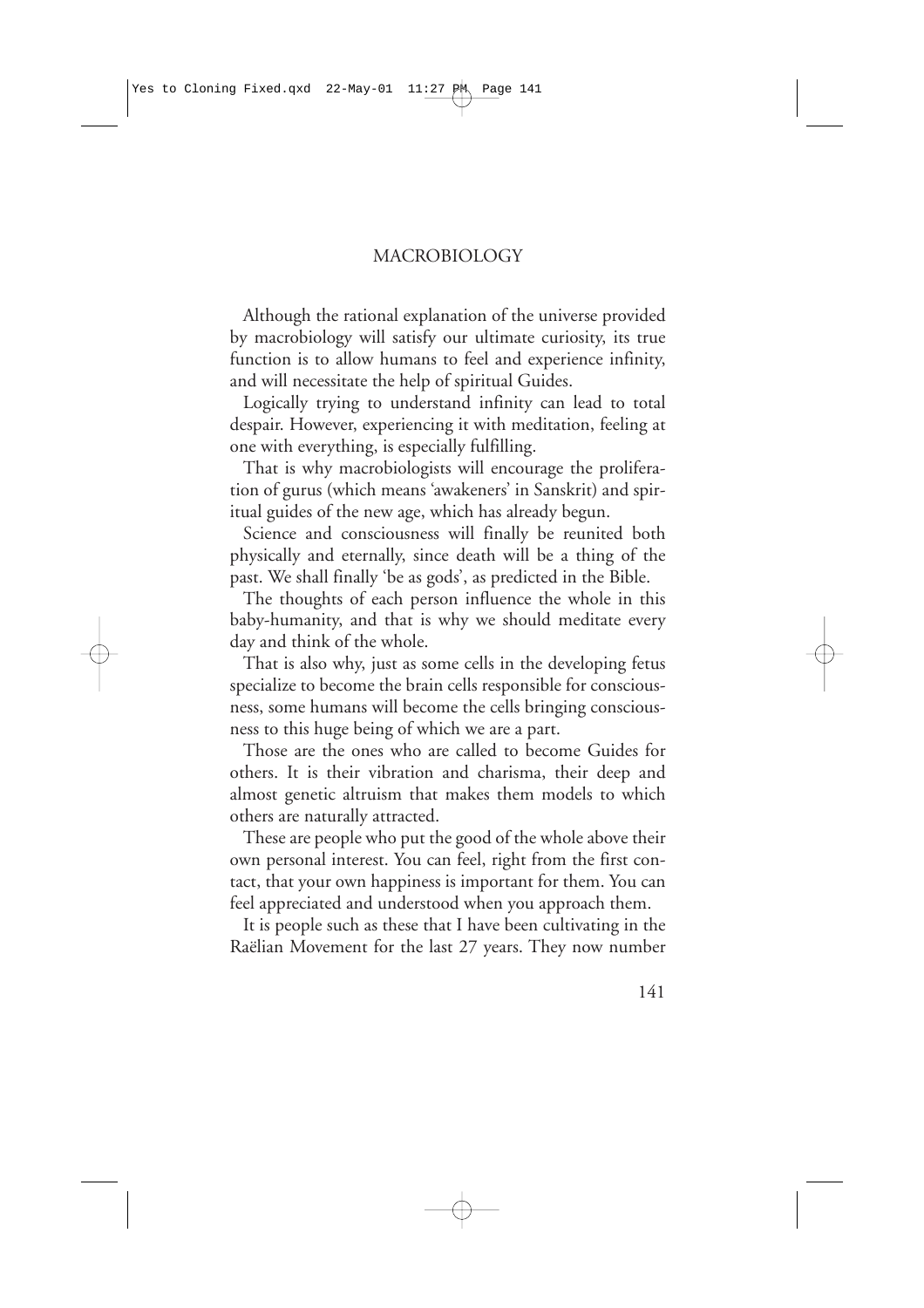### YES TO HUMAN CLONING

more than 125 all around the world. These 'new-age priests' have several functions. In the short term, their mission is to disseminate scientific understanding as an antidote against the outdated, superstition- generating religions that use fear and irrationality to prevent the development of humanity. In the longer term, their function is to guide and help people experience the true religion in its original etymological sense, that is to say, to help them feel the link that unites all people, and to recognize the fact that we are all fellow components of this huge baby-humanity that is just about to be born, thanks to eternal life from cloning.

If this challenge attracts you, you can contact me and meet these people. And, if you feel within yourself this sublime vocation, you can be part of the team.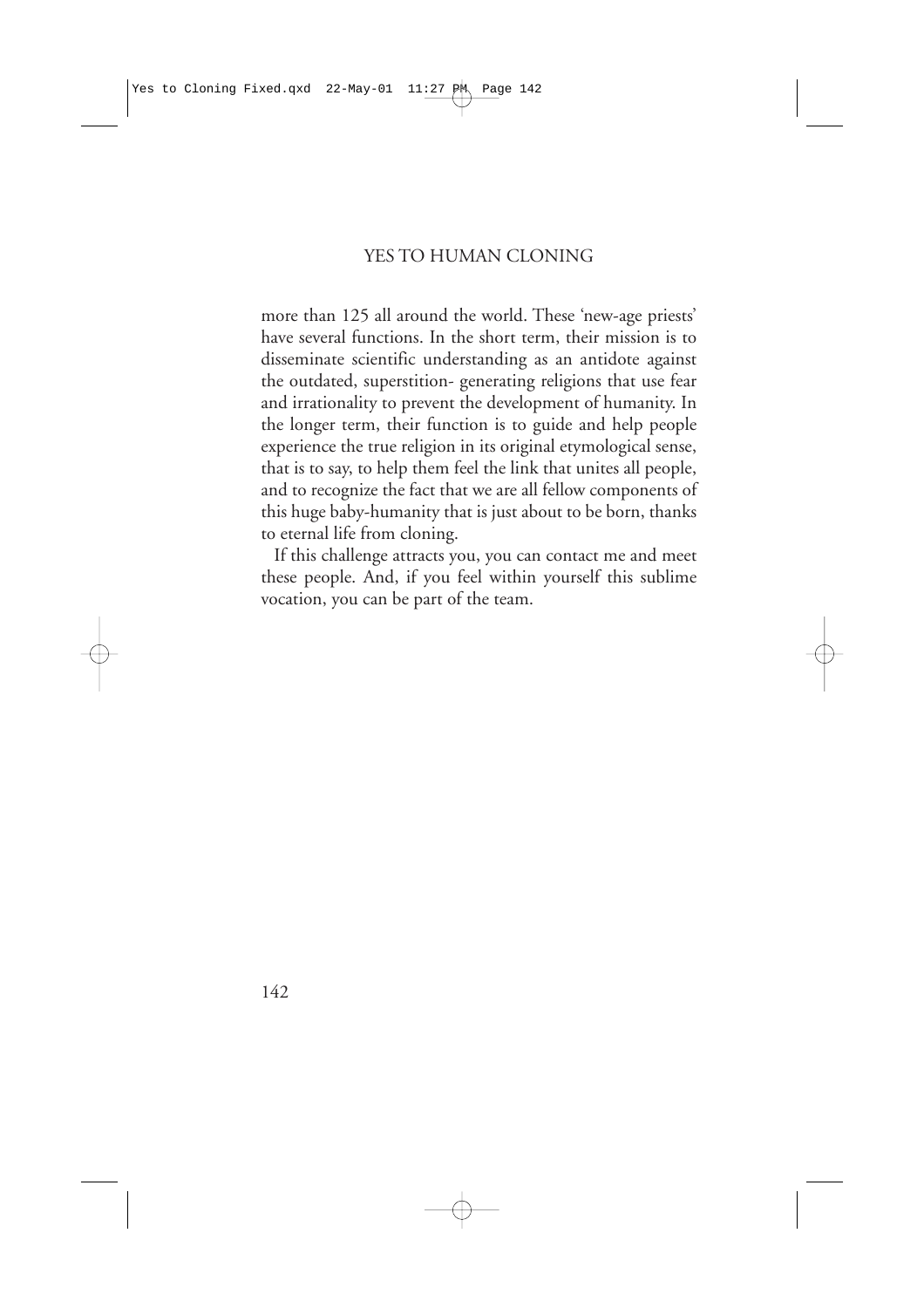# **CONCLUSION**

What wonderful times we are living in now! Aren't we privileged? Our present civilization stands right at the dawn of the Golden Age whose science promises eternal life and freedom from the need to work. Right now we can enjoy such a variety of pleasures and advantages, thanks to the phenomenal quantity of inventions and discoveries.

Let's pause for a moment and remember all the inventors who suffered the sarcasms and prejudices of their contemporaries who were too stupid to understand when they explained their inventions to them.

I can hear the raucous laughter of all those short-sighted imbeciles, happy in their ignorance, their laughter still echoing after the inventor of the wheel showed them his idea. I can see them rolling around on the floor, pointing at him in ridicule saying: 'It will never work!'

They laughed, just as they laughed at the one who first suggested piped water or riding a horse. They laughed at the one who invented writing, paper, the steam engine, electricity, and the washing machine. They laughed at the one who suggested going to the moon.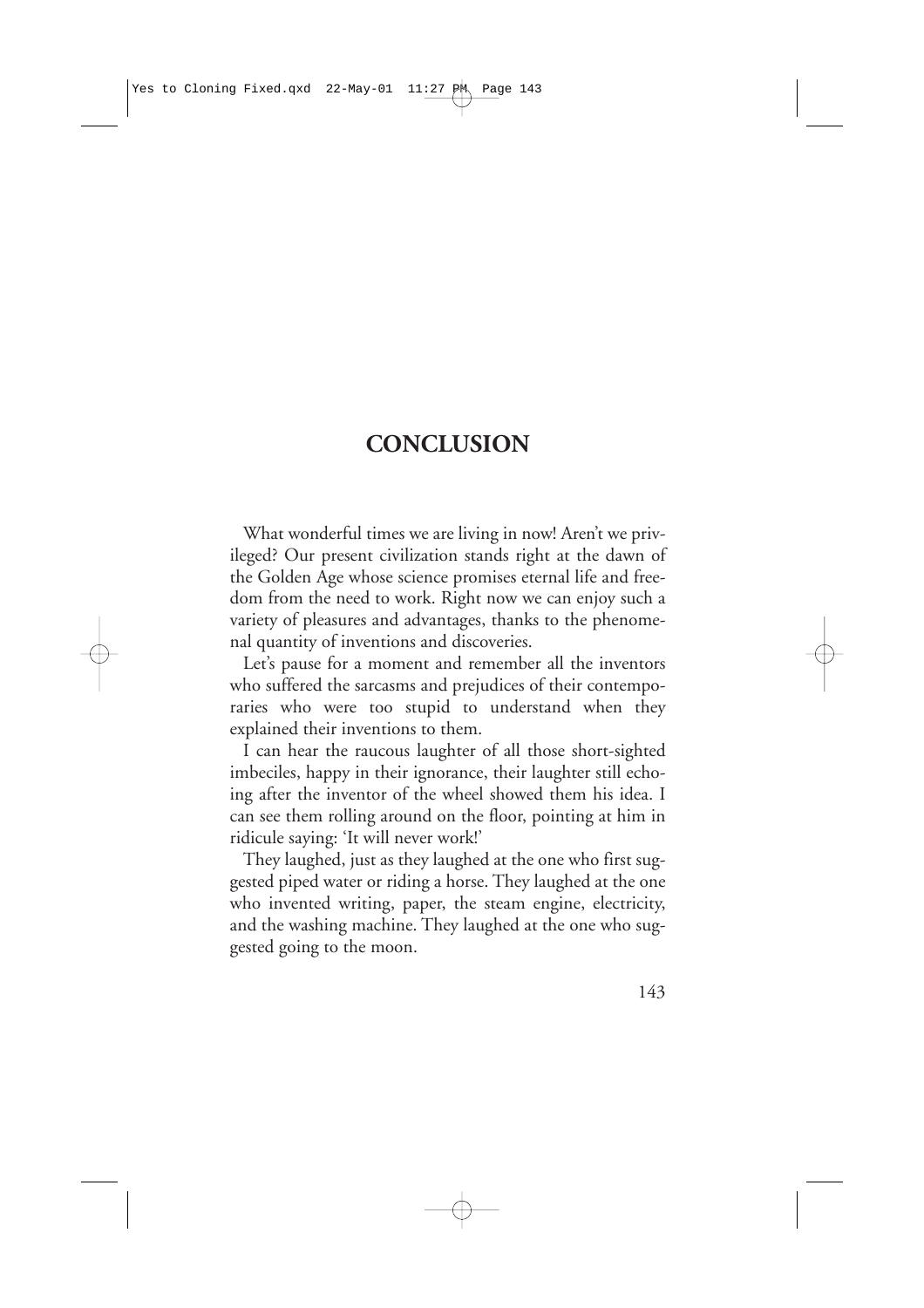Everything that we use today — absolutely everything with no exception — was laughed at and derided when it was first invented. Whether it be buttons on our shirt, a pair of glasses or a ballpoint pen, when it was first invented, the shortsighted fools were rolling around on the floor as they made fun of the inventor.

However, our epoch is the revenge of the genius over those laughing fools. Finally, at long last, innovation has become a valuable commodity. These days we seek it, we encourage it, and even have establishments to develop it.

The crass collective stupidity of 'that's the way we have always done it, so that's the way it has got to be done', has finally been replaced with a new wonderful philosophy of 'our foolish predecessors always did it this way, so there must be an even better way'.

But, we still have to be vigilant because even very recently, sizeable inventions have been neglected by people whose paradigms made them lose a lot of money and covered them in ridicule.

One example among many is the invention of the quartz watch which, when it was first rejected by the the Swiss watch industry as a stupid idea, was taken up by the Japanese, who then proceeded to use it to take what had up to then been Swiss custom and corner 80 per cent of the world market. And the irony of it was that the inventor was... Swiss! Thousands of companies went bankrupt and countless people became unemployed because they laughed at an inventor instead of listening to him. It serves them right!

The same applies to the invention of the photocopy machine, the computer, the telephone, the car, the electric light bulb.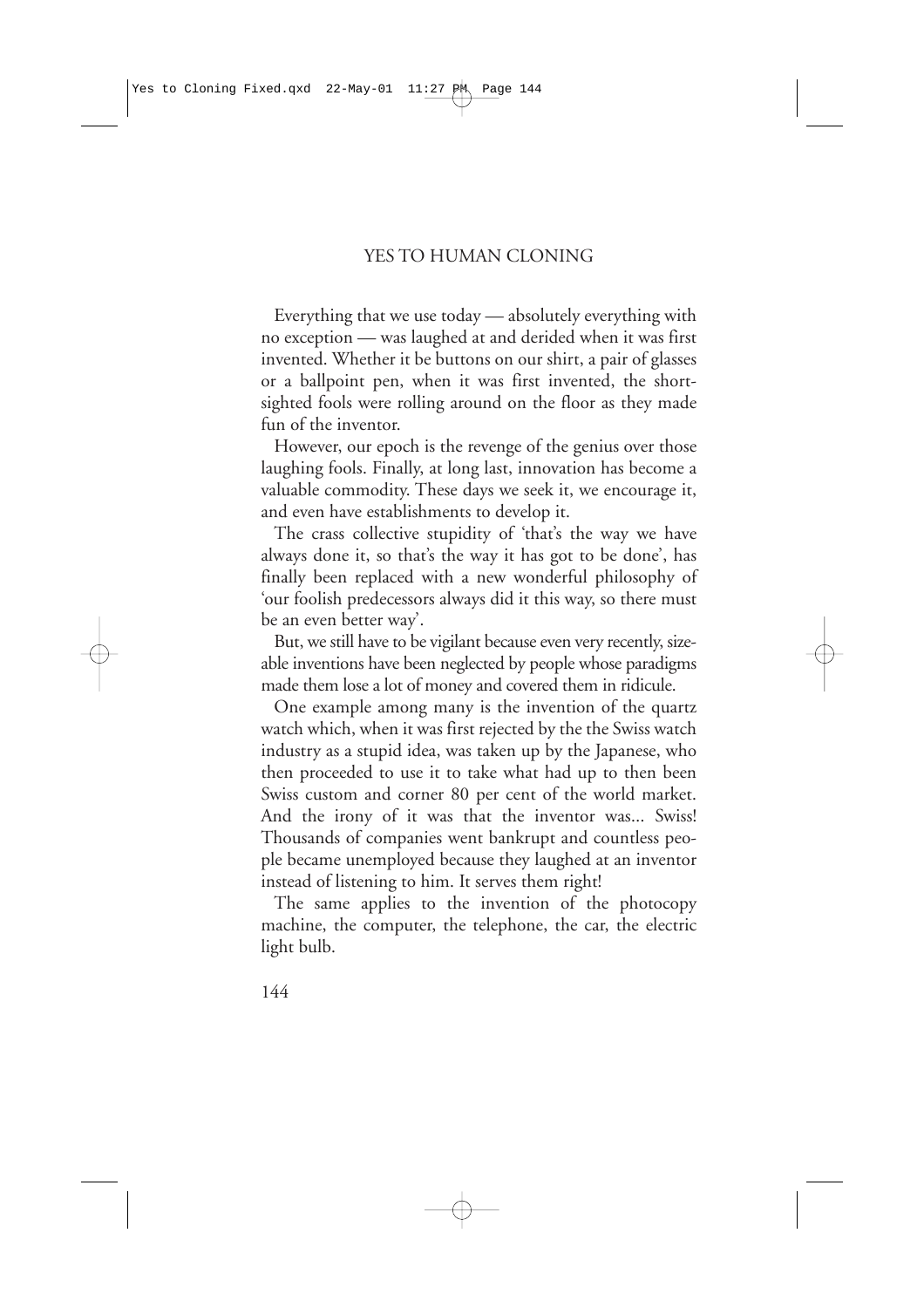### **CONCLUSION**

If you are a young person reading these lines, get into the habit of always, and in every circumstance saying: 'It has always only been done this way, which means that there must be a much better way to do it than those primitive fools who came before me'.

Chances are, you will succeed. But if not, you can always say: 'Well in the end they turned out to be not that stupid after all' – that is, until someone manages to do better. Because there is always a way to improve upon everything now and forever. The new age which has just begun needs young brains to question everything about our cultural heritage, that has been passed on from our predecessors, while at the same time, remaining aware that our biggest enemy is the way we were conditioned to think by our parents and educators.

Being an inventor means being revolutionary. Unless we are revolutionary, we cannot change or improve upon anything.

A second quality which humans need is laziness. All the great inventions were the products of extremely lazy people who were trying to achieve similar results to everyone else without expending as much effort.

It is much less tiring to get water from the tap than to fetch it from the local well. And if it is ready hot from a boiler, then it expends much less energy than if we had to collect the wood and light a fire to heat it up ourselves. A washing machine saves us from having to go all the way to the river. The invention of the motor car relieves us of having to look after a horse and feed it every time we wish to go shopping, while a pocket calculator saves us from having to do all those long calculations in our head.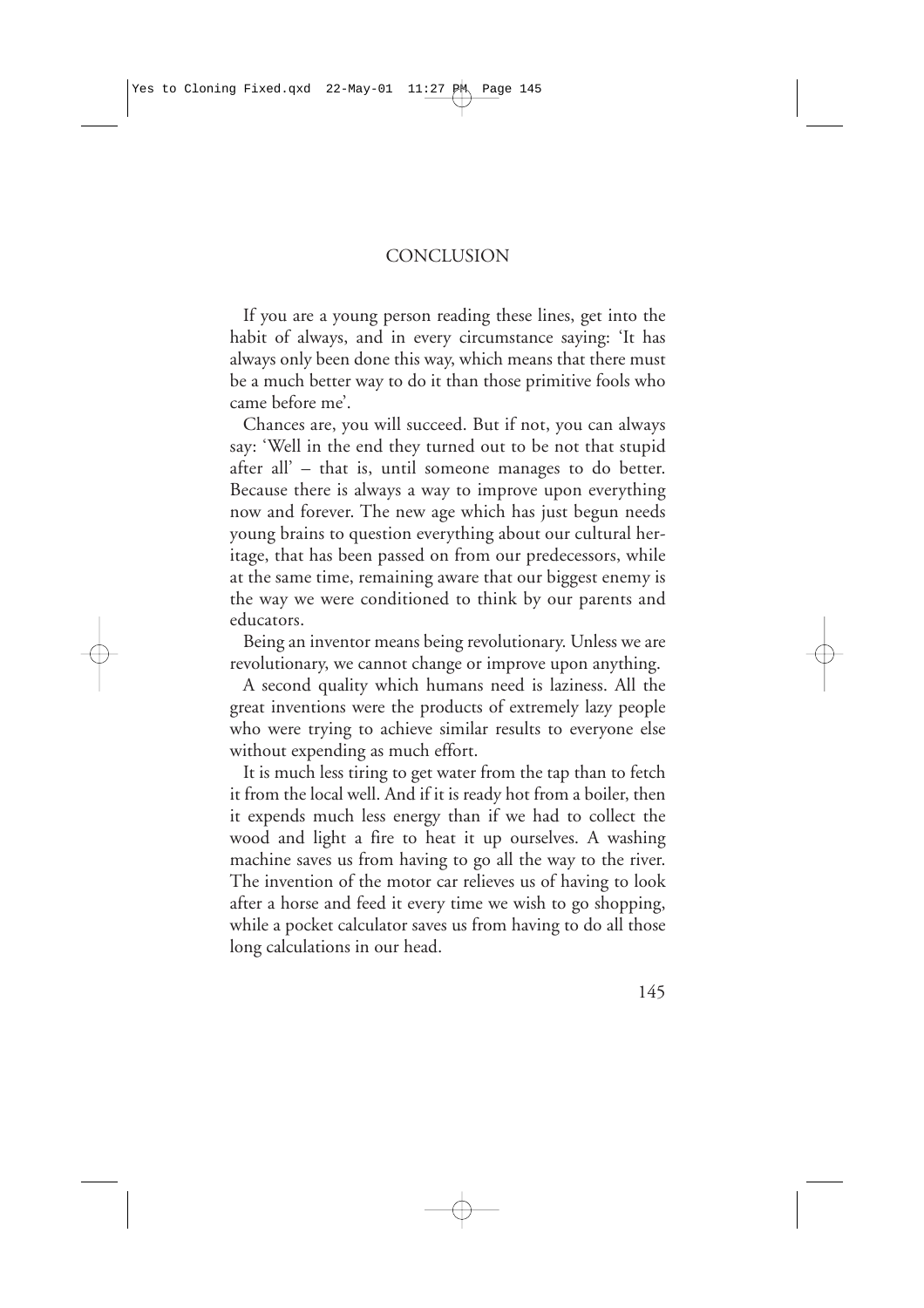Unfortunately, the Judeo-Christian tradition taught that it was immoral not to 'earn our daily bread by the sweat of our brow', and that this process should be accompanied by a good dose of suffering too, if possible.

Luckily, apart from a few dying conservatives, nobody wants that any longer these days.

So, to accelerate the birth of this first true civilization, where we can enjoy a life of continual pleasure, where no one has to work, or exhaust themselves doing something they don't want to, the young generation needs to train itself to cultivate these two fundamental qualities. Both the qualities of laziness and the capacity to question the techniques and habits of the past are what we need to spur on this imminent birth. Laziness for the individual person is what conservation of energy is for society.

Our society is now learning to save its resources and minimize its energy expenditure, especially in the industrial sector. In the same way, our body is also trying to use the minimum energy to accomplish the maximum. I would even go so far as to say that all biological equilibria are based on laziness.

Scientists are always amazed by the ultra-efficient energy management in animals. Relative to its weight, no man-made flying machine can come anywhere near the energy efficiency of a bird.

But, a word of warning! Don't confuse laziness with inactivity! Inactivity is totally unproductive and atrophies the brain, whereas laziness motivates creativity and production.

Laziness is trying to achieve the same results using less effort. However, perfection can never be reached, and that is what has always motivated inventors.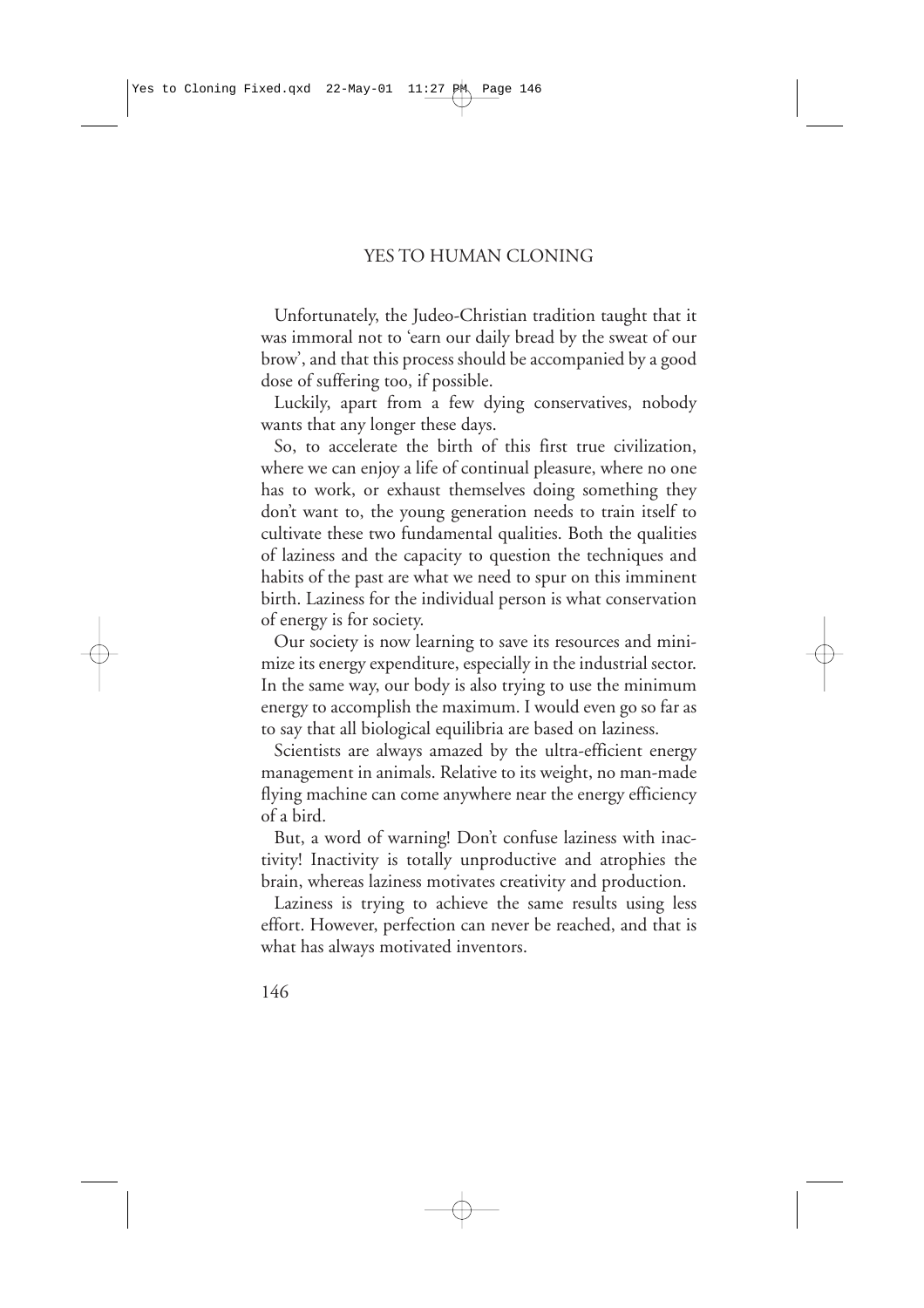## **CONCLUSION**

With nano-technology, people will no longer be forced to make any effort, and that is why it will become a society of pleasure.

Of course, you can make an effort if you wish, but it will be for the pure pleasure of doing it and not by necessity.

There will be nothing to stop you from going to visit your friends by foot if you want to walk for an hour or so, instead of taking the car. But, that will be because you have chosen to do so, not because there is no other way.

You could also expend a lot of energy creating works of art or doing scientific research, but again out of choice, and purely for pleasure.

Dancing, playing video games, and making love often requires considerable effort, but what fun it is!

This is what the world has in store for us, and is what you can help accelerate by always being revolutionary at every opportunity!

If you really enjoy your life with every atom of your being and want it to continue forever, then you should not accept that it should stop, and should claim your right to eternal life by challenging the old legislators who are stuck in their old Judeo-Christian paradigms. Enter into politics and create new laws that will allow you this most basic human right so sacred to life: the right to never die.

Those who talk about the rights of future generations have already accepted to die. In fact they are already dead in their own minds. You, however, you are alive and wish to remain so.

By what right should the right to live of those who are alive be less than those who are not even born yet? In whose name should we accept to die when we can avoid it? As they say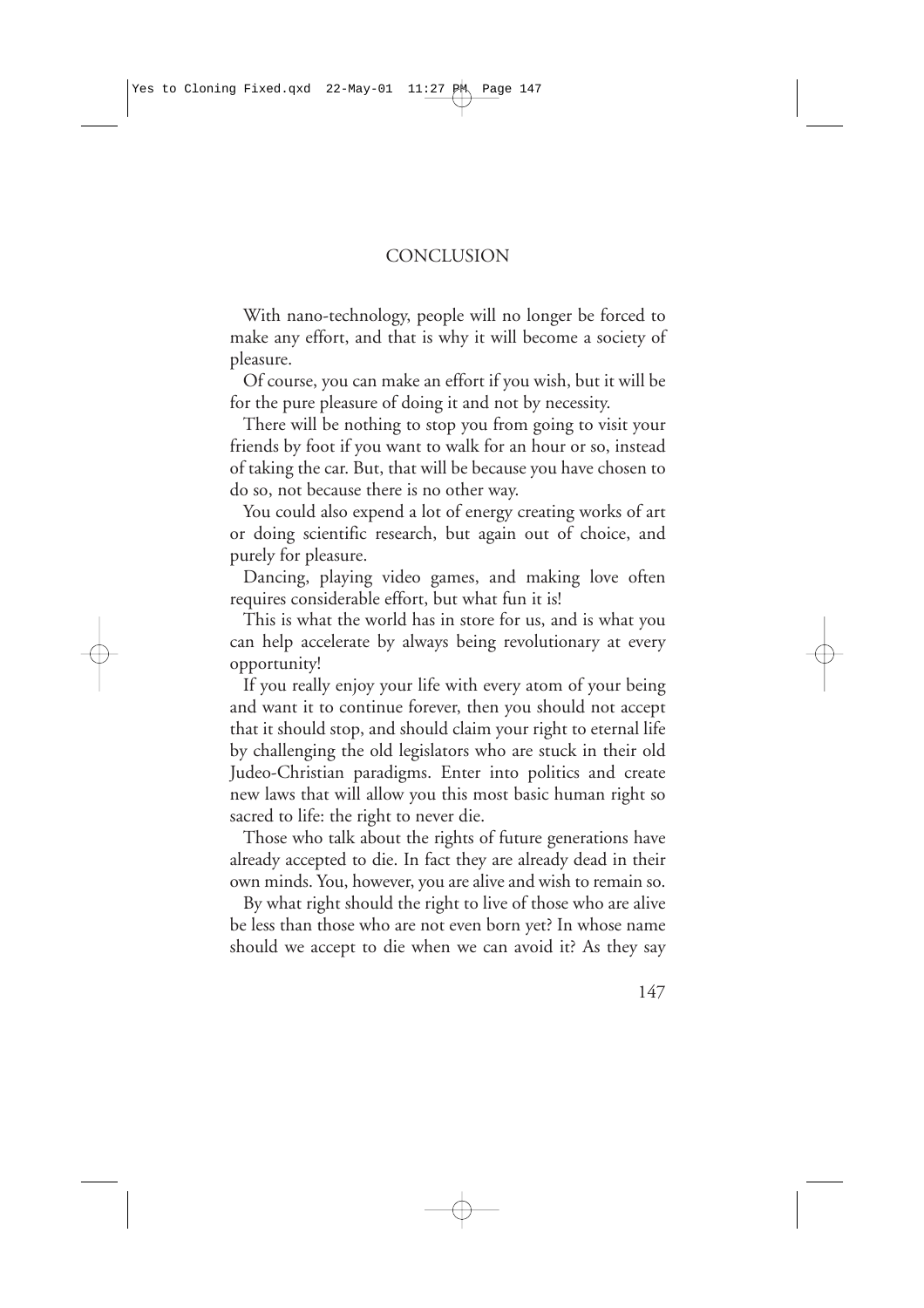themselves, human life is sacred. Therefore, if we have the technology to make it eternal but don't use it, we are denying this sacredness of life.

As we said before, if they wish to die, then let them die! It will leave more room for everyone else.

However, the problem is that they also wish to impose death on everyone else — even those who wish to live forever.

The reason is that it is much more difficult to die knowing that everyone else has chosen not to die.

It is pure jealousy.

But, to live and let die... for those who wish, that is true wisdom. However, those who wish to die also need to let others live, even if it is much more difficult for them. It is their choice, their freedom to die, just as it is our choice, and our freedom to live forever.

We need to learn to enjoy every moment of our lives, appreciating it through every pore of our skin, while at the same time being aware of every little change in ourselves, in others, and in our environment, all of which are in a perpetual state of transformation.

That is how living forever becomes exciting.

Consider your lives today as training for eternal life. That is the spiritual dimension which is so essential for a happy eternity.

As the Dalai Lama said: 'You can consider the possibility of living forever in a computer as positive karma...'

And remember, if you really want it, you need not die. And my mission, like any true spiritual guide, is to give you this desire to live forever by teaching you happiness.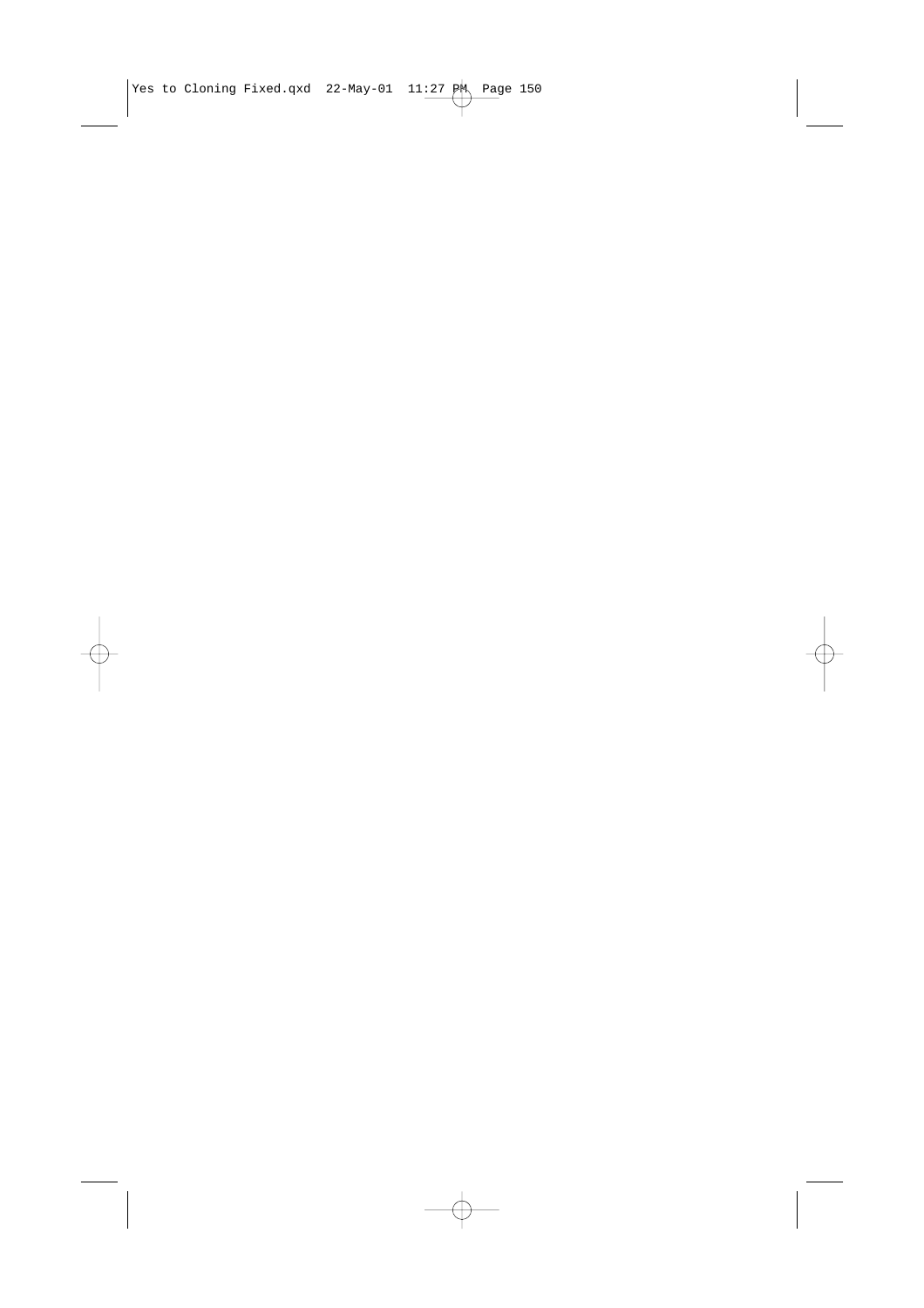# **Declaration in Defense of Cloning and the Integrity of Scientific Research**

*The following declaration has been signed by a group of Humanist Laureates of the International Academy of Humanism including Francis Crick, the co-discoverer of DNA. The declaration was published by Free Inquiry magazine Volume 17, number 3, and posted on the Council for Secular Humanism internet website in the Spring of 2001 at [www.SecularHumansim.org](http://www.SecularHumansim.org)*

We, the undersigned, welcome announcements of major advances in the cloning of higher animals. Throughout this century, the physical, biological, and behavioral sciences have placed important new capabilities within human reach. On balance, these advances have contributed to enormous improvements in human welfare. Where novel technologies have raised legitimate ethical questions, the human community has in general demonstrated its willingness to confront those questions openly and to seek answers that enhance the general welfare.

The cloning of higher animals raises ethical concerns.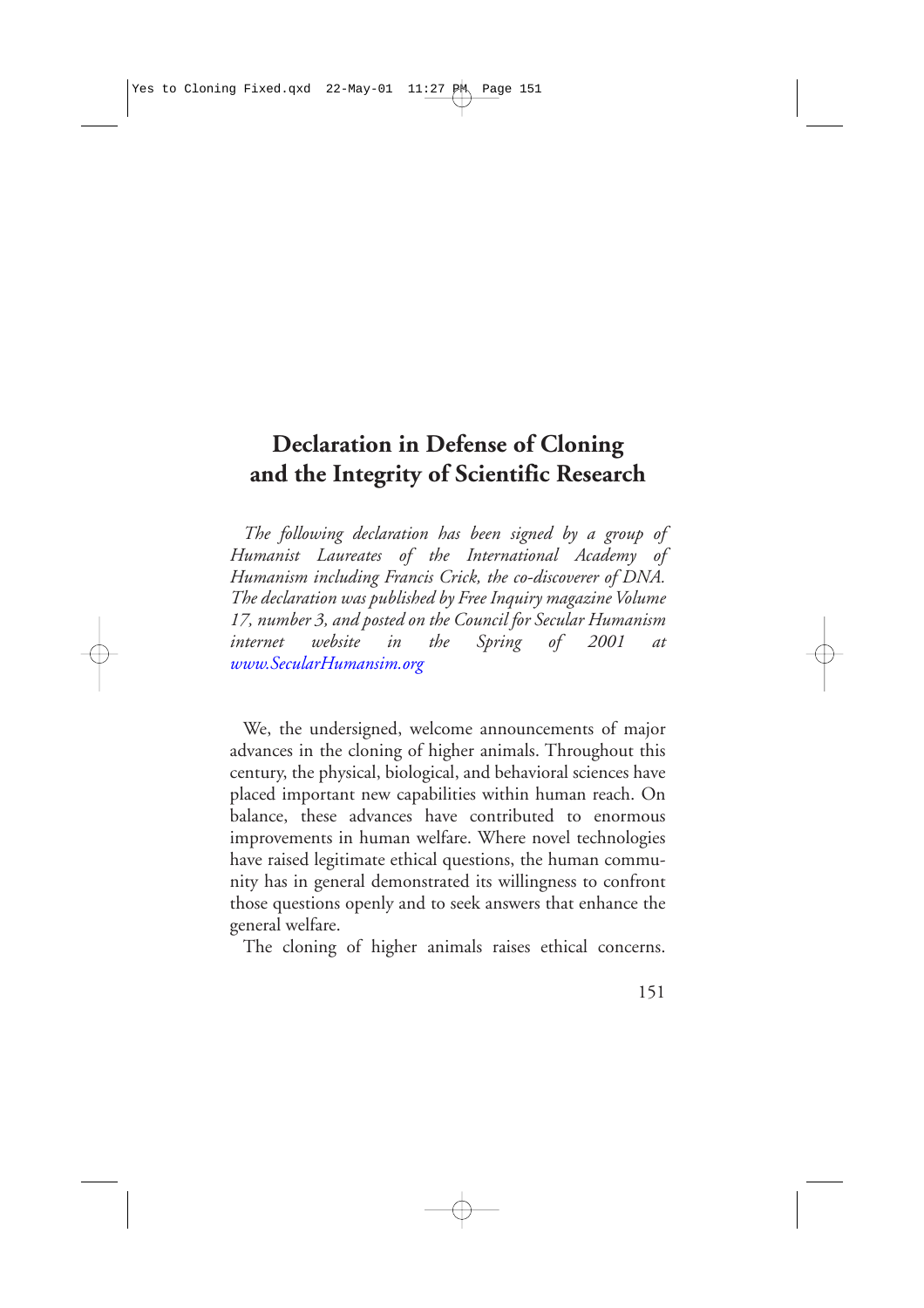Appropriate guidelines need to be developed that will prevent abuses, while making the benefits of cloning maximally available. Such guidelines should respect to the greatest extent possible the autonomy and choice of each individual human being. Every effort should be made not to block the freedom and integrity of scientific research.

No one has demonstrated a present capability to clone humans. Yet the very possibility that contemporary achievements may open a path toward cloning has sparked a hail of protests. We view with concern the widespread calls to delay, defund, or discontinue cloning research which have come from sources as disparate as President Bill Clinton in the United States, President Jacques Chirac of France, former Prime Minister John Major of Great Britain, and the Vatican in Rome.

We believe that reason is humanity's most powerful tool for untangling the problems that it encounters. But reasoned argument has been a scarce commodity in the recent flood of attacks on cloning. Critics have delighted in drawing parallels to the myth of Icarus and Mary Shelley's Frankenstein, predicting terrible consequences if researchers dare to press on with questions whose answers 'man was not meant to know.' Behind the most vituperative critiques seems to lie the assumption that human cloning would raise moral issues more profound than those faced in connection with any previous scientific or technological development.

What moral issues would human cloning raise? Some religions teach that human beings are fundamentally different from other mammals – that humans have been imbued with immortal souls by a deity, giving them a value that cannot be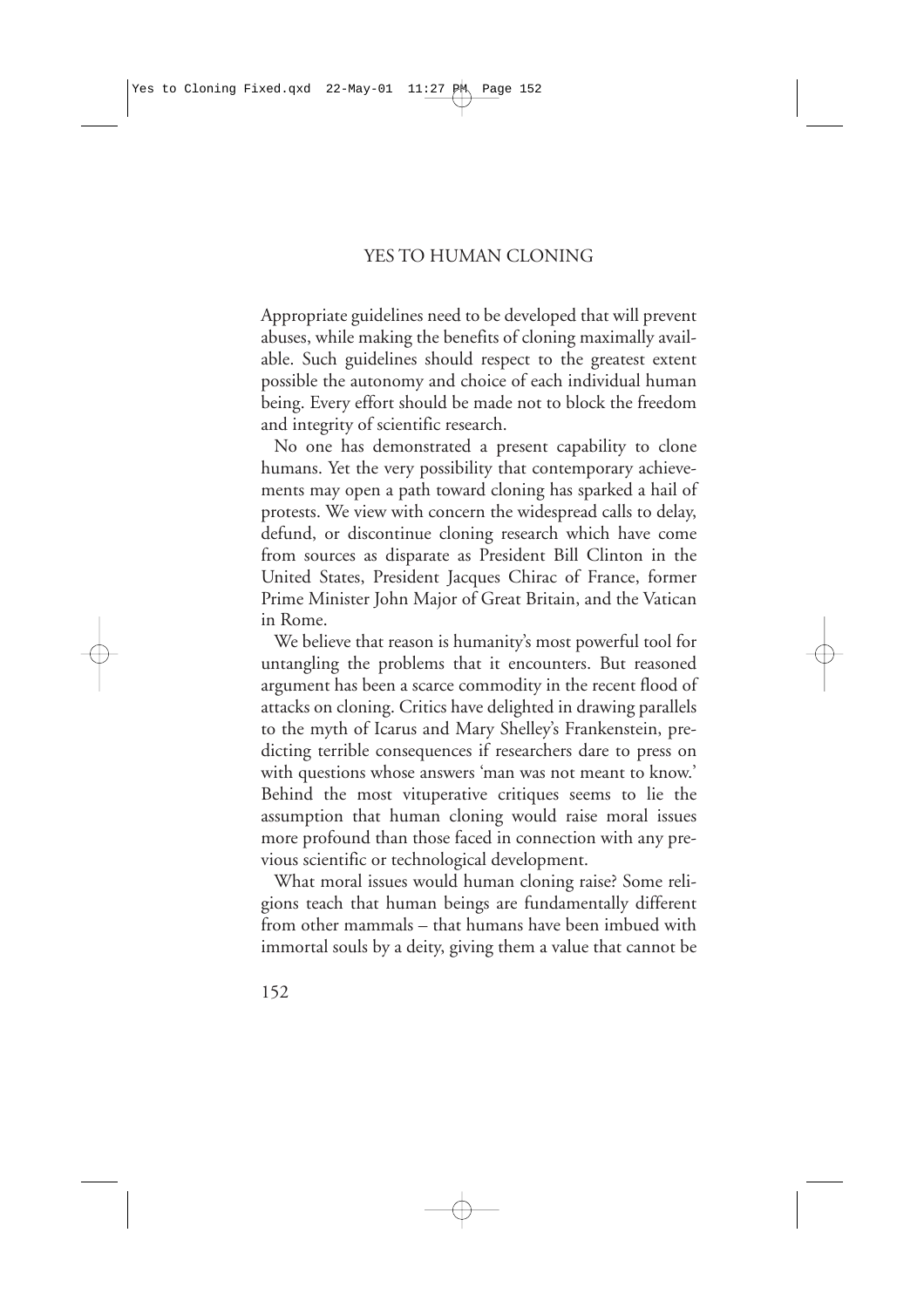compared to that of other living things. Human nature is held to be unique and sacred. Scientific advances that pose a perceived risk of altering this 'nature' are angrily opposed.

Deeply rooted as such ideas may be in dogma, we question whether these should be used to decide whether human beings will be permitted to benefit from new biotechnology. As far as the scientific enterprise can determine, Homo sapiens is a member of the animal kingdom. Human capabilities appear to differ in degree, not in kind, from those found among the higher animals. Humankind's rich repertoire of thoughts, feelings, aspirations, and hopes seems to arise from electrochemical brain processes, not from an immaterial soul that operates in ways no instrument can discover.

The immediate question raised by the current debate over cloning is, therefore, do advocates of supernatural or spiritual agendas have truly meaningful qualifications to contribute to that debate? Surely everyone has the right to be heard. But we believe that there is a very real danger that research with enormous potential benefits may be suppressed solely because it conflicts with some people's religious beliefs. It is important to recognize that similar religious objections were once raised against autopsies, anesthesia, artificial insemination, and the entire genetic revolution of our day - yet enormous benefits have accrued from each of these developments. A view of human nature rooted in humanity's mythical past ought not to be our primary criterion for making moral decisions about cloning.

We see no inherent ethical dilemmas in cloning nonhuman higher animals. Nor is it clear to us that future developments in cloning human tissues or even cloning human beings will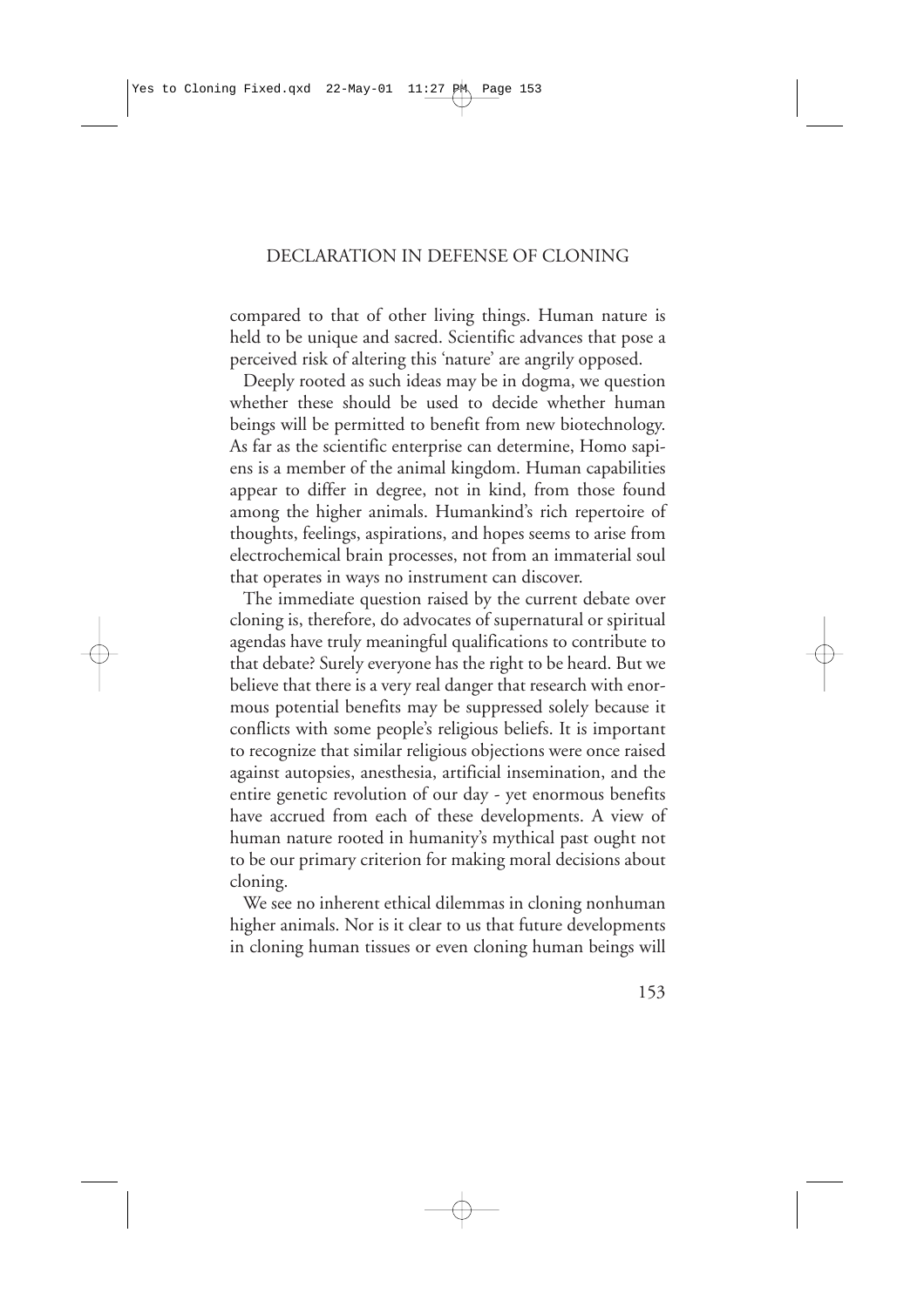create moral predicaments beyond the capacity of human reason to resolve. The moral issues raised by cloning are neither larger nor more profound than the questions human beings have already faced in regards to such technologies as nuclear energy, recombinant DNA, and computer encryption. They are simply new.

Historically, the Luddite option, which seeks to turn back the clock and limit or prohibit the application of already existing technologies, has never proven realistic or productive. The potential benefits of cloning may be so immense that it would be a tragedy if ancient theological scruples should lead to a Luddite rejection of cloning. We call for continued, responsible development of cloning technologies, and for a broad-based commitment to ensuring that traditionalist and obscurantist views do not irrelevantly obstruct beneficial scientific developments.

The signers of the Declaration are Humanist Laureates of the International Academy of Humanism:

- \* Pieter Admiraal, Medical Doctor, The Netherlands
- \* Ruben Ardila, psychologist, National University of Colombia, Colombia
- \* Sir Isaiah Berlin, Professor Emeritus of Philosophy, Oxford University, U.K.
- \* Sir Hermann Bondi, Fellow of the Royal Society, Past Master, Churchill College, Cambridge University, U.K.
- \* Vern Bullough, Visiting Professor of Nursing, California State University at Northridge, U.S.A.
- \* Mario Bunge, Professor of Philosophy of Science, McGill University, Canada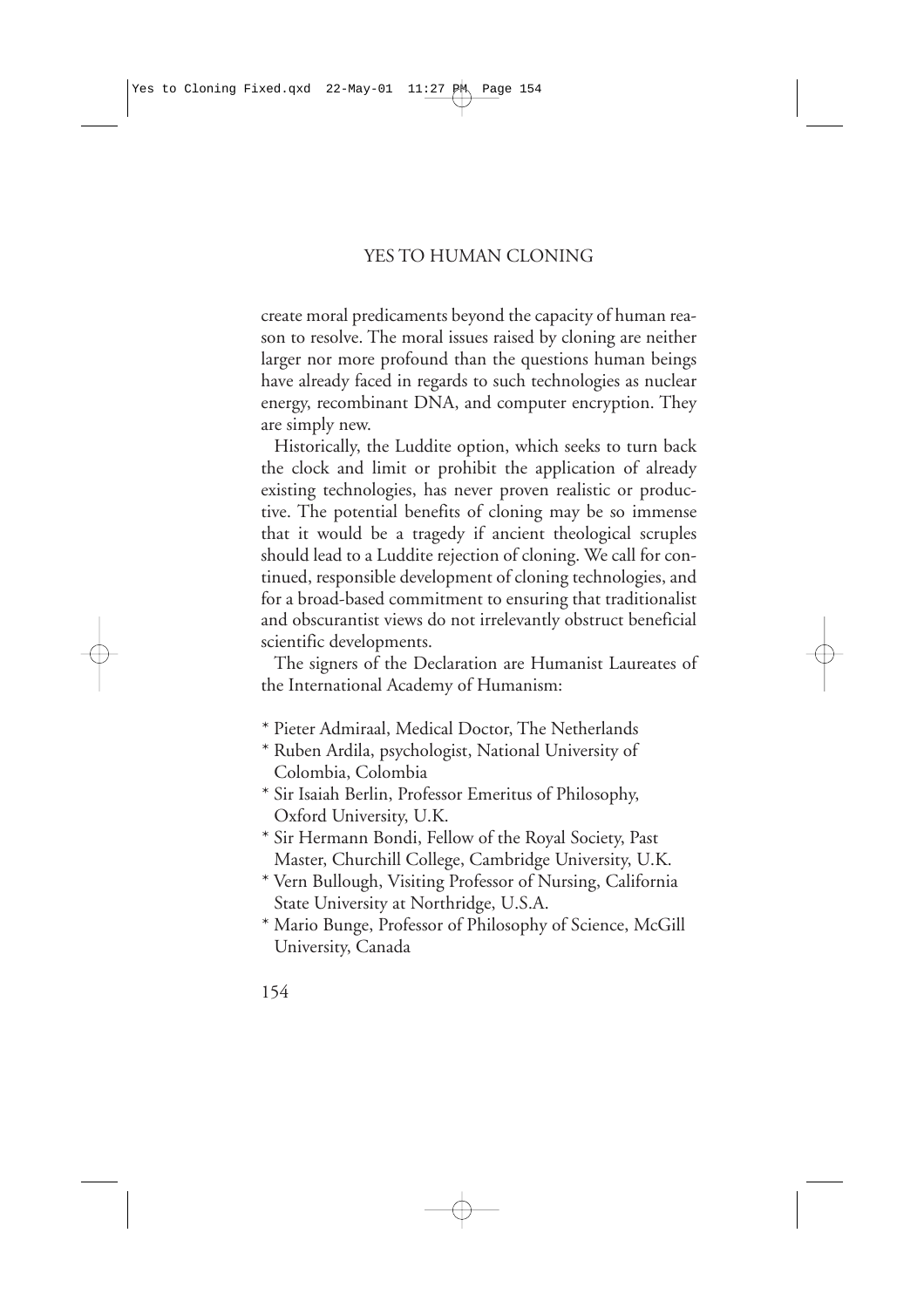- \* Bernard Crick, Professor Emeritus of Politics, Birkbeck College, University of London, U.K.
- \* Francis Crick, Nobel Laureate in Physiology, Salk Institute, U.S.A.
- \* Richard Dawkins, Charles Simionyi Professor of Public Understanding of Science, Oxford University, U.K.
- \* José Delgado, Director, Centro de Estudios Neurobiologicos, Spain
- \* Paul Edwards, Professor of Philosophy, New School for Social Research, U.S.A.
- \* Antony Flew, Professor Emeritus of Philosophy, Reading University, U.K.
- \* Johan Galtung, Professor of Sociology, University of Oslo, Norway
- \* Adolf Grünbaum, Professor of Philosophy, University of Pittsburgh, U.S.A.
- \* Herbert Hauptman, Nobel Laureate, Professor of Biophysical Science, State University of New York at Buffalo, U.S.A.
- \* Alberto Hidalgo Tuñón President, Sociedad Asturiana de Filosof? Spain
- \* Sergei Kapitza, Chair, Moscow Institute of Physics and Technology, Russia
- \* Paul Kurtz, Professor Emeritus of Philosophy, State University of New York at Buffalo, U.S.A.
- \* Gerald A. Larue, Professor Emeritus of Archeology and Biblical Studies, University of Southern California at Los Angeles, U.S.A.
- \* Thelma Z. Lavine, Professor of Philosophy, George Mason University, U.S.A.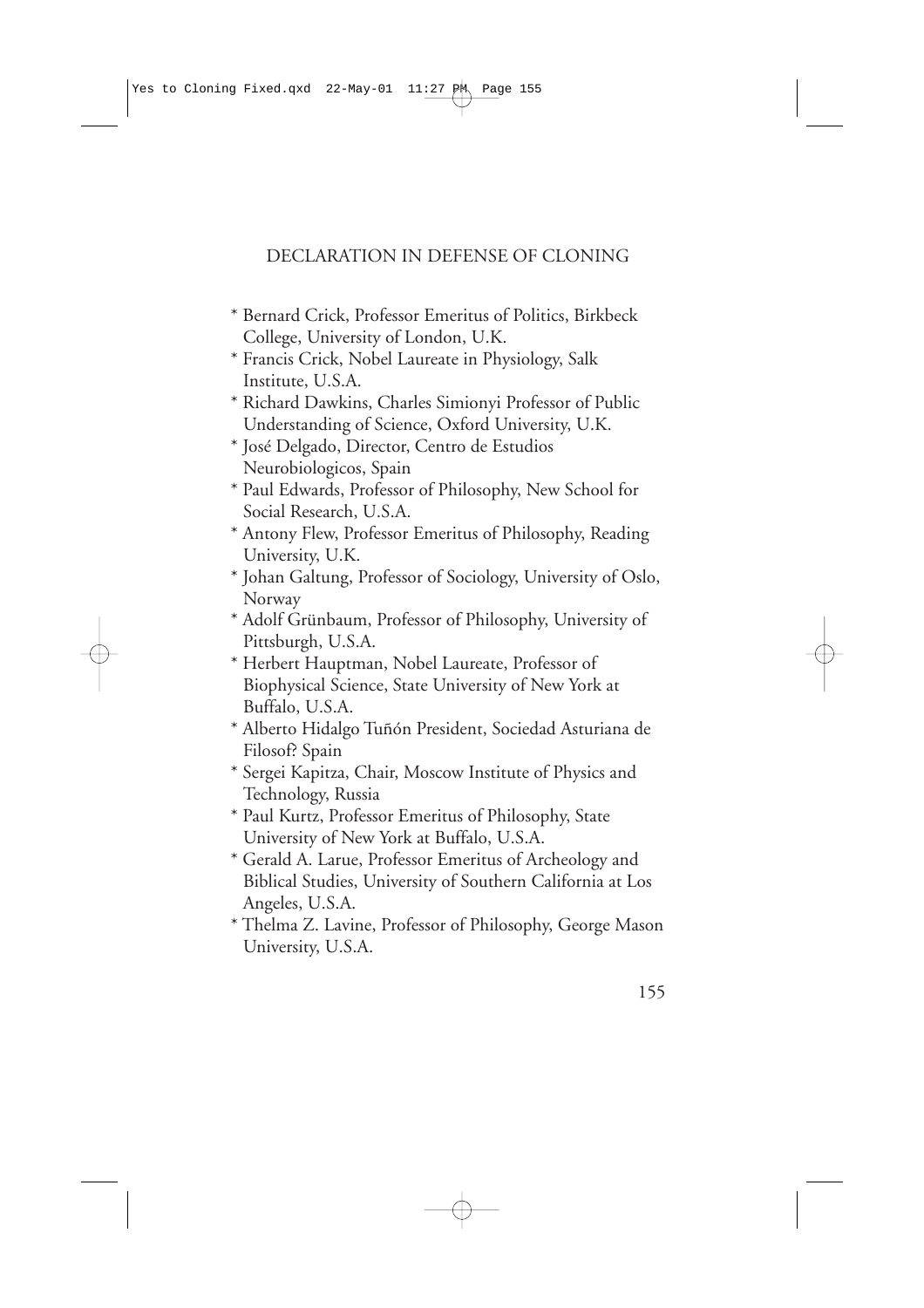## YES TO HUMAN CLONING

- \* José Leite Lopes, Director, Centro Brasiliero de Pesquisas Fisicas, Brazil
- \* Taslima Nasrin, Author, Physician, Social Critic, Bangladesh
- \* Indumati Parikh, Reformer and Activist, India
- \* Jean-Claude Pecker, Professor Emeritus of Astrophysics, Collège de France, Academy of Sciences, France
- \* W. V. Quine, Professor Emeritus of Philosophy, Harvard University, U.S.A.
- \* J. J. C. Smart, Professor of Philosophy, University of Adelaide, Australia
- \* V. M. Tarkunde, Reformer and Activist, India
- \* Richard Taylor, Professor Emeritus of Philosophy, University of Rochester, U.S.A.
- \* Simone Veil, Former President, European Parliament, France
- \* Kurt Vonnegut, Novelist, U.S.A.
- \* Edward O. Wilson, Professor Emeritus of Sociobiology, Harvard University, U.S.A.

[www.secularhumanism.org/library/fi/cloning\\_declaration\\_17\\_3.html](http://www.secularhumanism.org/library/fi/cloning_declaration_17_3.html)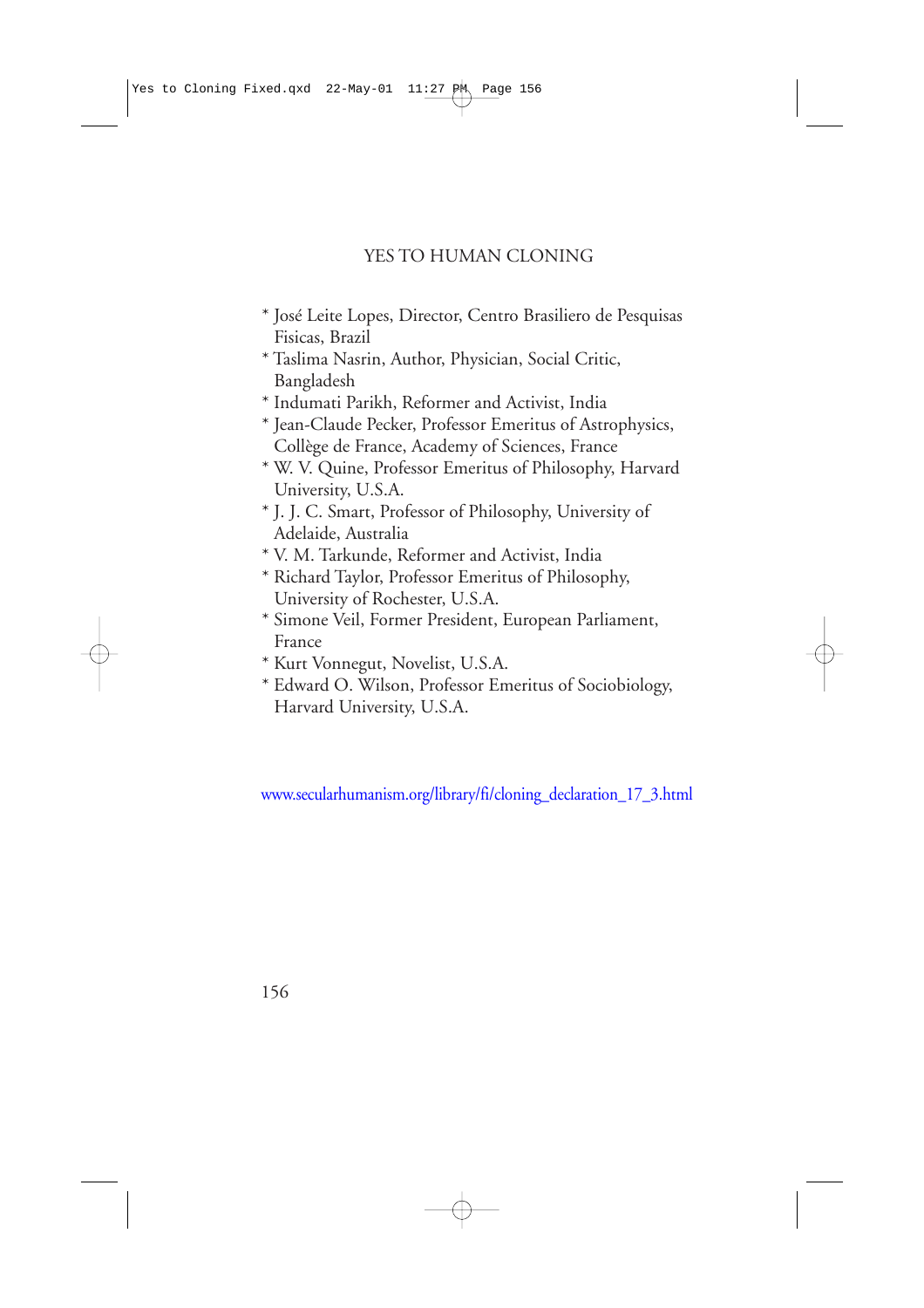# **RAEL'S declaration to the US Congress on March 28th 2001**

*TO: The Honorable James C. Greenwood Chairman Subcommittee on Oversight and Investigations* 

I wish to dedicate my testimony to Giordano Bruno, who was burned alive 4 centuries ago, sentenced to the death penalty by the Catholic Church for saying that there was life on other planets.

I have with me a manifesto signed by 31 top scientists and philosophers of the world, including Francis Crick, co-discoverer of the structure of DNA, and numerous Nobel Prize laureates who support the freedom for human cloning as a part of freedom of science.

Why did I ask Dr Brigitte Boisselier to create the first human cloning company in America?

Because as The Country of Freedom, you have a Constitution which should be a model for the whole world, and - the most wonderful jewel of your system: the Supreme Court, which guarantees the respect of your Constitution and the freedom of your citizens even against your own government and law makers.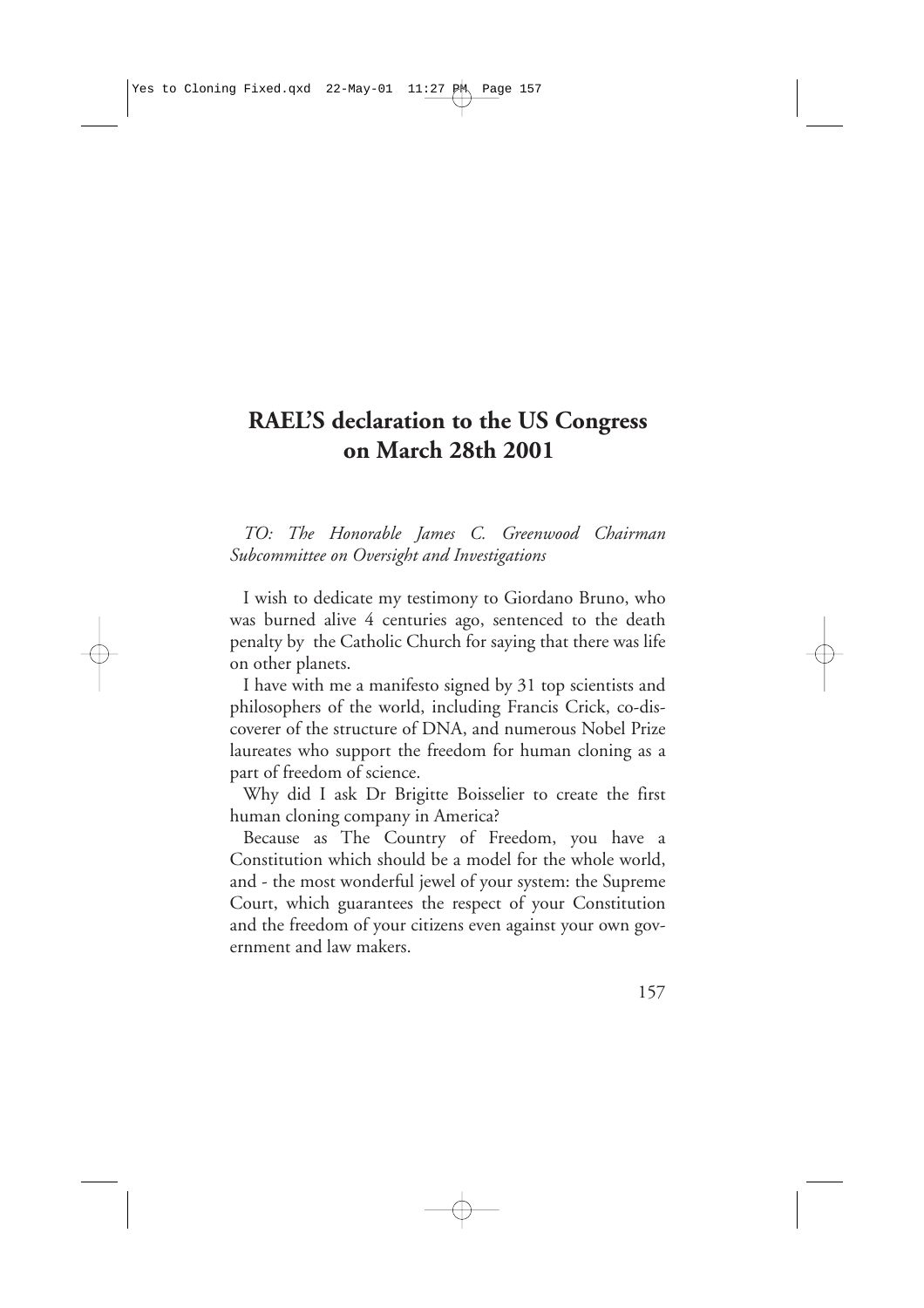I am quite confident that even if human cloning was banned, the Supreme Court would cancel this law as unconstitutional, as they did for IVF.

200 000 children are alive today thanks to IVF. If the laws against IVF had been kept, these 200 000 children would not exist, their lives having been denied under the pressure of the religious powers. Before IVF was legalized, opponents were also predicting that this procedure would give birth to monsters and deformity.

If, 100 years ago, the religious powers could have passed laws against the freedom of science, we, today, would have no antibiotics, surgery, blood transfusions, organ transplants, vaccines, cars, electricity, computers, airplanes, etc.

Stopping science is a crime against humanity.

If discoveries were forbidden 100 years ago, 3 billion people would never have enjoyed life, dying at very early stage of their existence, and that may have included your own parents, and yourself. We can say that at least 90 % of us are still alive today thanks to science.

3 billion people, this is more than any other criminal against humanity ever killed, including Hitler or Napoleon.

Today you have in your hands the life of billions of people, alive now, and future generations.

You have the choice to be remembered as heroes for saving billions of lives or as criminals against humanity for denying them a possible cure or a new life or eternal life by retarding scientific progress.

Retarding only, because it will be done anyway, somewhere, some day, as, thankfully, nothing can stop science. But laws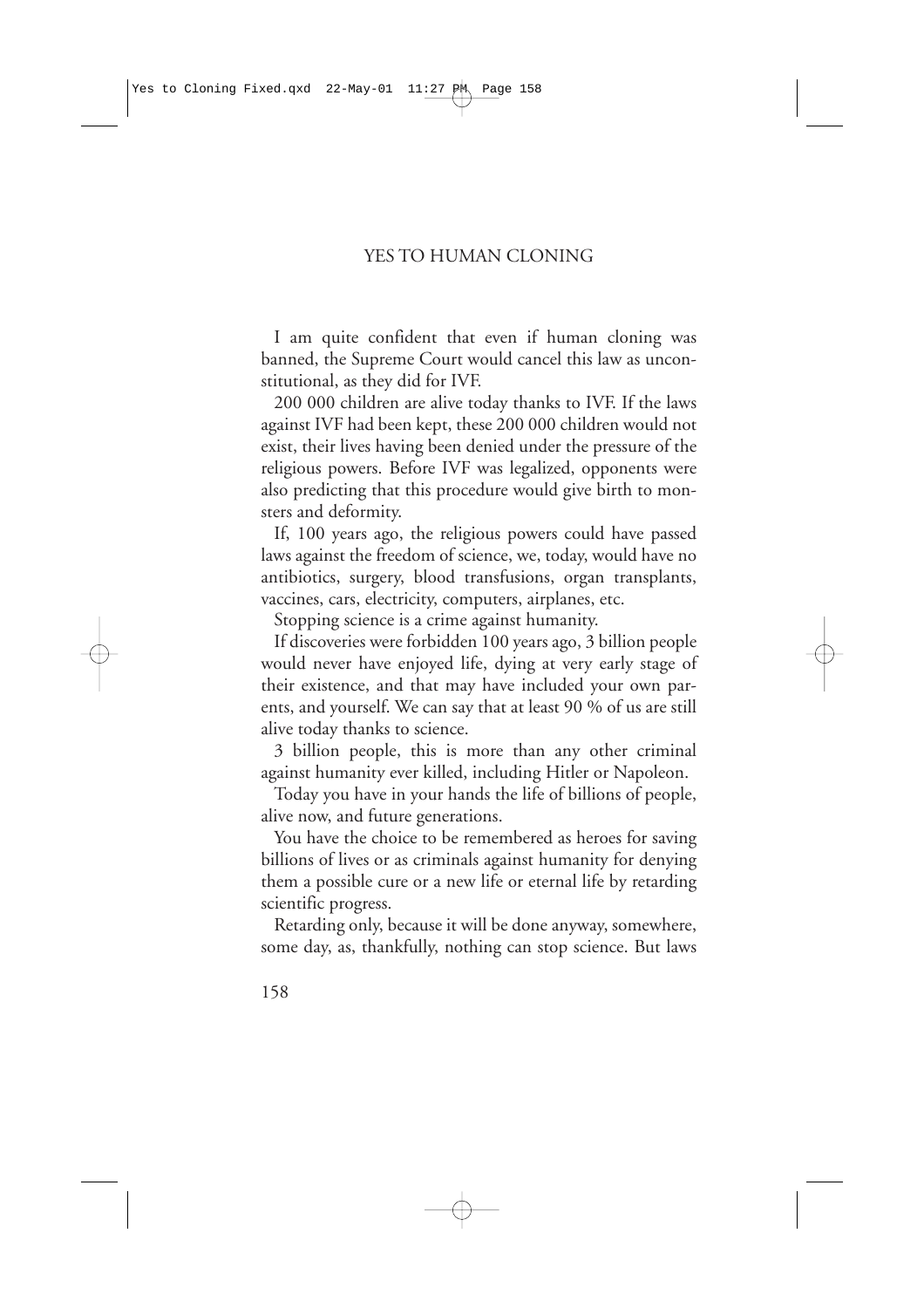can slow down research and it is the people who will suffer from it.

And you will be responsible for the delay and the deaths and the suffering it will create.

These deaths and suffering can be yours as well, as lawmakers are not immune to sudden diseases, or those of your own children or grand children.

Religious people who are against human cloning should be free to refuse it for themselves or their own children, as they are free to refuse abortion, blood transfusion or surgery.

Human cloning will make possible for us to reach eternal life.

It is the right of the people who want to enjoy the fruits of scientific progress, including human cloning and eternal life, to benefit from it.

If religions and superstitions, which are the same, had power over science, we would still be living in the dark ages.

Your great Constitution includes the freedom of religion, and that means also the freedom to be atheist, the freedom to believe that there is no god and benefit from science without any moral restriction.

We, Raelians, believe that science should be our religion, as science saves lives, while religion and superstitions kill.

Science destroys superstition and supernatural beliefs.

That's why religion was always an enemy of science and progress and is again trying to stop science at its best.

It should be the freedom of the people to decide if they want to benefit or not from human cloning.

Legalizing human cloning is protecting the rights of the "unreborn", as cloning makes possible a second chance to live for infants like the one we are cloning now, a 10 month old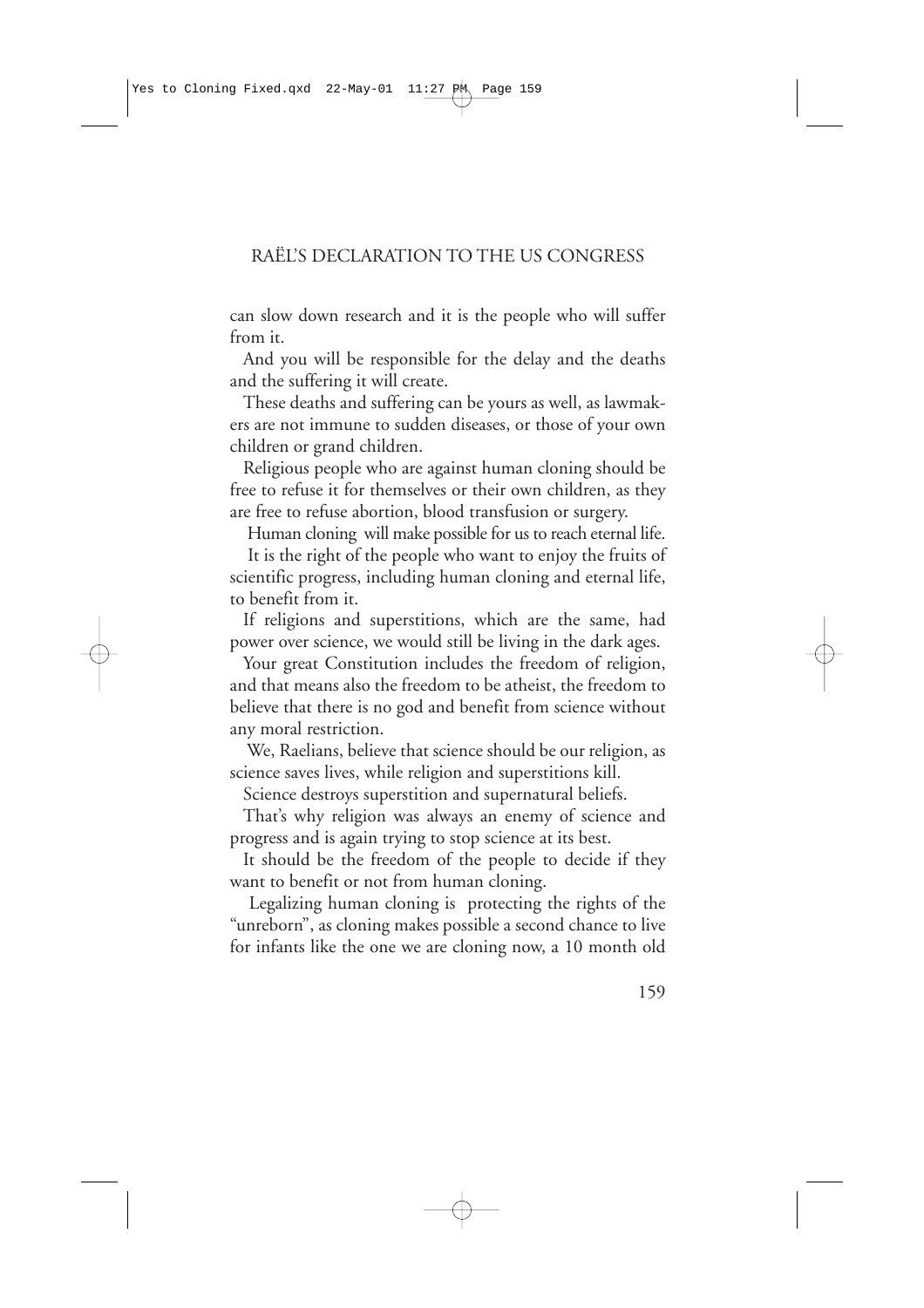baby killed by medical malpractice. It could be your beloved child or grandchild. Think about him…

Lawmakers should not be accomplices of Dark Age powers and superstitions, as they will be judged by History.

Human cloning is the first step toward another great discovery: the creation of totally artificial forms of life, like that was done by our creators, the Elohim, when they did created us on earth.

Not only human cloning is not against the wish of what people call god, but it is in our Creators plan for us to discover and to use it as many other religious leaders claim, and becoming, as it is written in the Bible, equal to our Creators.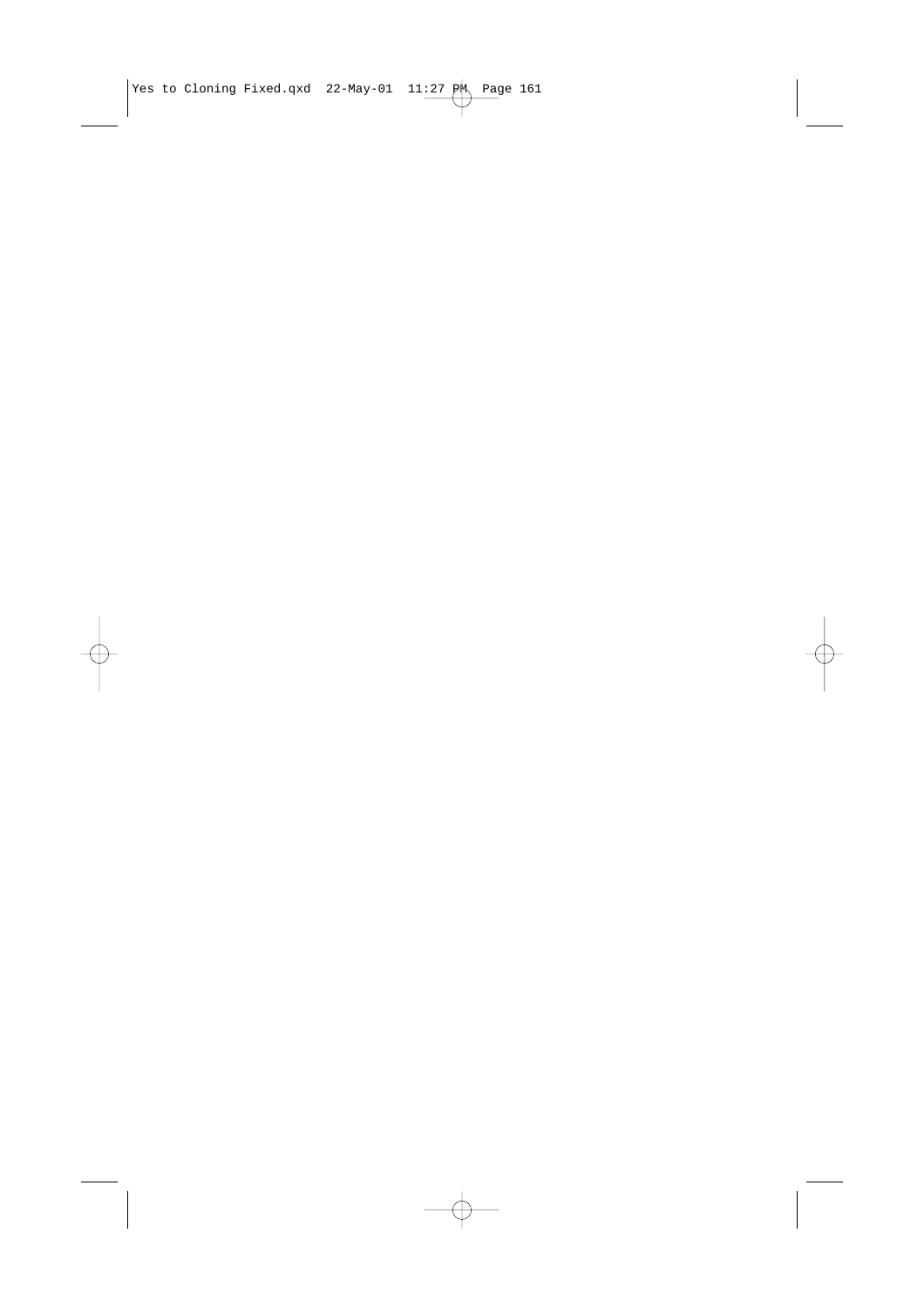Subscribe yourself to Raël Science, contact rael-science-select-subscribe@egroups.com rael-science-francais-subscribe@egroups.com

# **REFERENCES**

Internet links for Rael's books

# Advancements in cloning

• Human cloning: <http://www.humancloning.org/firsthumanclone.htm>

• Noah's ark: <http://www.egroups.com/message/rael-science-select/686? &start=682>

• Great Britain accepts human cloning: <http://www.egroups.com/message/rael-science-select/655?>

• The stars of cloning: [http://news.bbc.co.uk/low/english/sci/tech/newsid\\_437000/437391.stm](http://news.bbc.co.uk/low/english/sci/tech/newsid_437000/437391.stm) 

<http://www.p-i.com/national/pigs15.shtml> <http://www.egroups.com/message/rael-science-select/649? &start=627>

• To resurrect the dead:

<http://www.globeandmail.com/offsite/Science/19991023/UMAMMN.html> <http://www.discovery.com/exp/mammoth/990911dispatch.html> <http://www.egroups.com/message/rael-science-select/420? &start=412>

• No premature aging: <http://www.egroups.com/message/rael-science-select/677? &start=652>

• We are conserving DNA: <http://www.humancloning.org/dnaaustralia.htm> <http://www.savingsandclone.com>

• Four Japanese calves copied with a new technique: Le Figaro Magazine. January 5th, 2000.

• Cloned beef for dinner?:

[http://www.abcnews.go.com/sections/science/DailyNews/clone\\_beef990909.](http://www.abcnews.go.com/sections/science/DailyNews/clone_beef990909.html) html

# Discoveries in Biology

• And Man created…: <http://www.abcnews.go.com/sections/living/Bioethics/bioethics.html> [http://news.bbc.co.uk/hi/english/sci/tech/specials/anaheim\\_99/newsid\\_262000/262](http://news.bbc.co.uk/hi/english/sci/tech/specials/anaheim_99/newsid_262000/262025.stm) 025.stm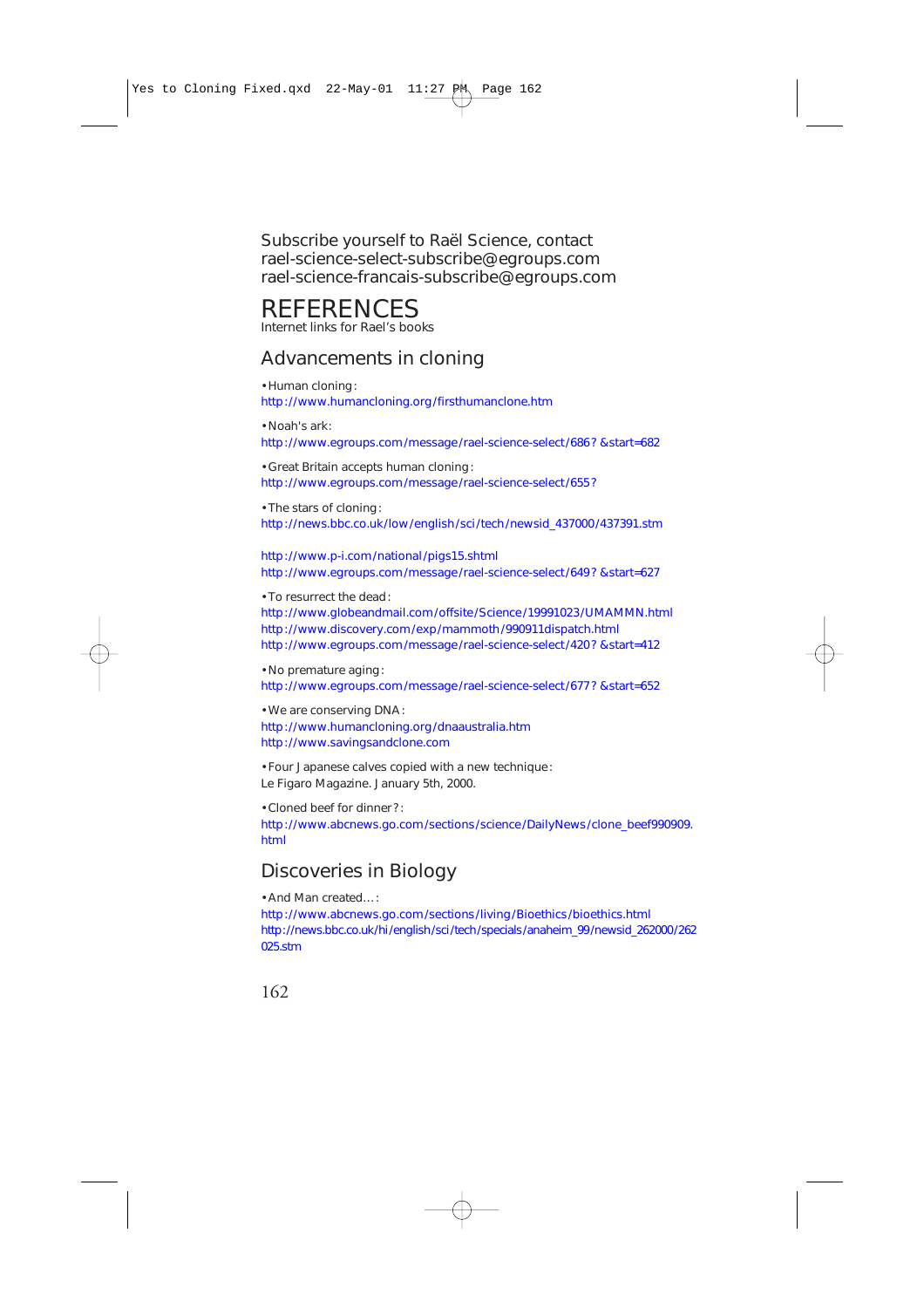[http://www.sundaytimes.co.uk/news/pages/sti/00/01/23/stinwenws01049.ht](http://www.sundaytimes.co.uk/news/pages/sti/00/01/23/stinwenws01049.html?999) ml? 999

• Sequencing of the human genome: the mission has been carried out!: <http://www.abcnews.go.com/sections/living/Bioethics/bioethics.html> [http://news.bbc.co.uk/hi/english/sci/tech/specials/an](http://news.bbc.co.uk/hi/english/sci/tech/specials/anheim_99/newsid_262000/262025.stm) heim\_99/newsid\_262000/262025.stm

[http://www.sundaytimes.co.uk/news/pages/sti/00/01/23/stinwenws01049.ht](http://www.sundaytimes.co.uk/news/pages/sti/00/01/23/stinwenws01049.html? 999) ml? 999

• On the way to eternity:

<http://www.sciencedaily.com/releases/1999/08/990831080844.htm> <http://www.egroups.com/message/rael-science-select/552> <http://www.egroups.com/message/rael-science-select/627?>

• Mutant mice with exceptional longevity: Le Figaro Magazine, November 19th 1999

• A killer's brain: a clinically sick brain: <http://www.abcnews.go.com/sections/living/InYourHead/allinyourhead.html>

• The virtual plant:

[http://news.bbc.co.uk/hi/english/sci/tech/newsid\\_771000/771145.stm](http://news.bbc.co.uk/hi/english/sci/tech/newsid_771000/771145.stm)

• To wake up our retired neurons: [http://news.bbc.co.uk/hi/english/health/newsid\\_447000/447973.stm](http://news.bbc.co.uk/hi/english/health/newsid_447000/447973.stm)

• Cultures of bone and cornea:

[http://news.bbc.co.uk/hi/english/health/newsid\\_719000/719673.stm](http://news.bbc.co.uk/hi/english/health/newsid_719000/719673.stm) <http://www.egroups.com/message/rael-science-select/585?>

# Genetically modified organisms

• Introduction: http://www.egroups.com/message/rael-science-select/440? [http://news.bbc.co.uk/hi/english/sci/tech/newsid\\_482000/482467.stm](http://news.bbc.co.uk/hi/english/sci/tech/newsid_482000/482467.stm)

• Modified salmon: [http://news.bbc.co.uk/hi/english/sci/tech/newsid\\_708000/708927.stm](http://news.bbc.co.uk/hi/english/sci/tech/newsid_708000/708927.stm)

• A solution for the Third World countries? <http://www.egroups.com/message/rael-science-select/605? &start=597>

• Treatment for victims of third degree burns: <http://www.wired.com/news/techno ogy/0,1282,20874,00.html>

• More intelligent thanks to genetic engineering: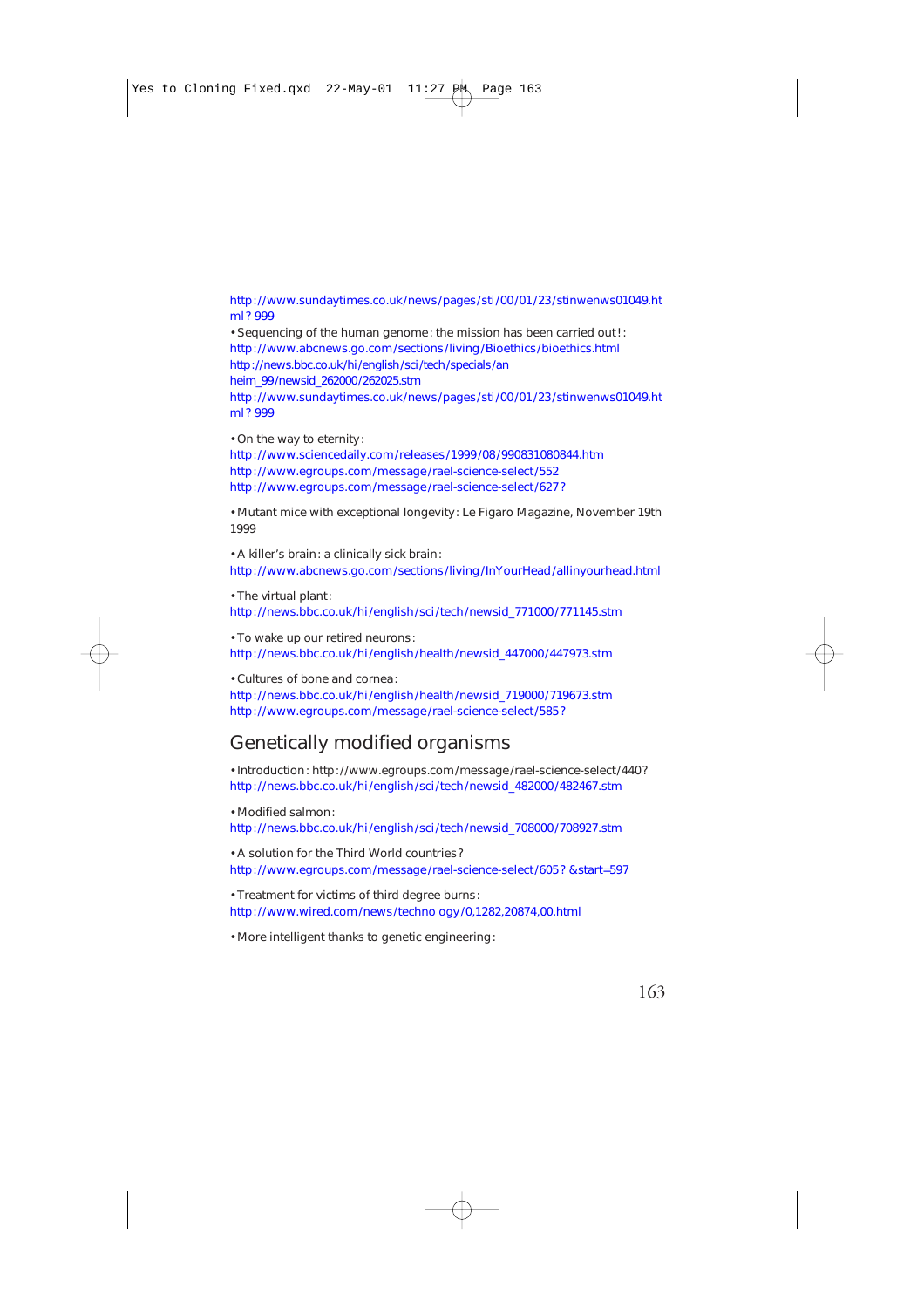<http://www.egroups.com/message/rael-science-select/397? &start=395> Building a Brainier Mouse, Scientific American, April 2000. pp.62-68 Mickey Mouse, Ph.D. Scientific American, November 1999. p. 30.

• Genetically modified organisms for pleasure!: <http://www.egroups.com/message/rael-science-select/498? &start=470>

• Water me!:

[http://news.bbc.co.uk/hi/english/sci/tech/specials/sheffield\\_99/newsid\\_446000/446](http://news.bbc.co.uk/hi/english/sci/tech/specials/sheffield_99/newsid_446000/446837.htm) 837.stm

• The marriage of the monkey and the jellyfish: Le Figaro Magazine, December 24th, 1999

# New technologies

• The speed of light:

<http://www.sciencedaily.com/releases/1999/10/991005114024.htm> [http://news.bbc.co.uk/hi/english/sci/tech/newsid\\_655000/655518.stm](http://news.bbc.co.uk/hi/english/sci/tech/newsid_655000/655518.stm) [http://news.bbc.co.uk/hi/english/sci/tech/newsid\\_655000/655518.stm](http://news.bbc.co.uk/hi/english/sci/tech/newsid_655000/655518.stm)

• The DNA-based computer: Quebec Science, Volume 38, number 7, April 2000, p.30.

• An electronic eye for blind persons: [http://news.bbc.co.uk: 80/low/english/sci/tech/newsid\\_606000/606938.stm](http://news.bbc.co.uk: 80/low/english/sci/tech/newsid_606000/606938.stm)

• AIBO the dog full of bugs: Le Figaro Magazine, November 6th 1999.

# Space and its inhabitants

• The Crop circles: <http://www.egroups.com/message/rael-science-select/377? &start=364>

• Dream or reality soon to be?: <http://www.egroups.com/message/rael-science-select/456?>

• A new planet: http://www.egroups.com/message/rael-science-select/457

• The search for a contact:

<http://www.egroups.com/message/rael-science-select/390?> <http://www.egroups.com/message/rael-science-select/407?> <http://www.egroups.com/message/rael-science-select/671?> <http://www.egroups.com/message/rael-science-select/356?>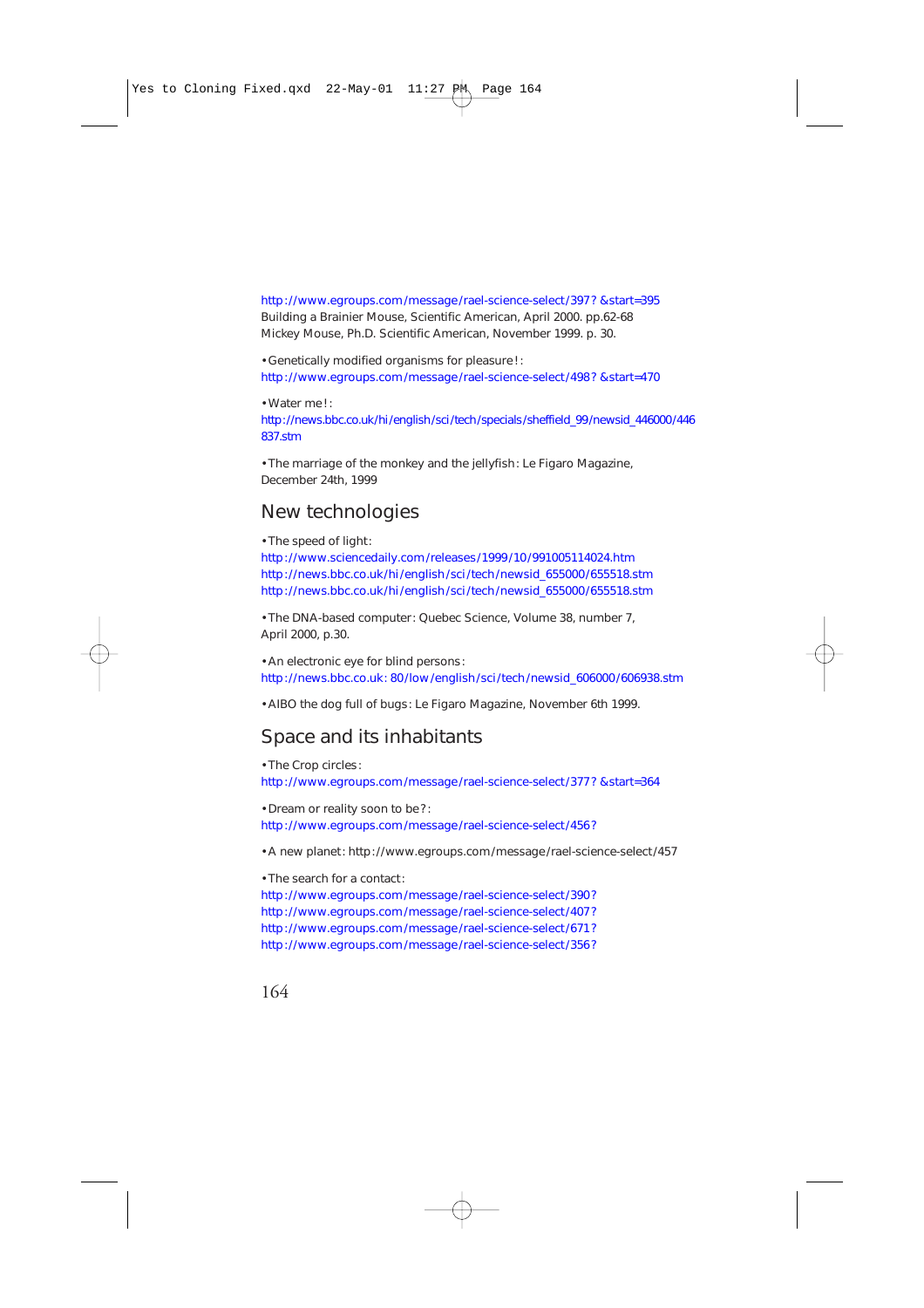# The beauty of Creation

• The nose of the mosquitoes: [http://news.bbc.co.uk/hi/english/sci/tech/newsid\\_426000/426655.stm](http://news.bbc.co.uk/hi/english/sci/tech/newsid_426000/426655.stm)

• Insects… lesbians: Le Figaro Magazine [http://news.bbc.co.uk/low/english/sci/tech/newsid\\_481000/481394.stm](http://news.bbc.co.uk/low/english/sci/tech/newsid_481000/481394.stm)

• A nose to see the infinitely small: <http://www.aibs.org/biosciencelibrary/vol46/sep.96.cover.info.html> Le Figaro Magazine, January 11th 2000

# Sexuality and sensuality

• The human sexuality Society: www.sexuality.org

• The chemical mysteries of sexuality: Le Figaro Magazine: March 4th, 2000.

• Badly informed young people: [http://dailynews.yahoo.com/h/nm/19991018/hl/sex9\\_1.html](http://dailynews.yahoo.com/h/nm/19991018/hl/sex9_1.html)

• The National Masturbation Day: <http://www.egroups.com/message/rael-science-select/215?>

# Meditation and Peace

• Meditation prevents heart disease: [http://www.abcnews.go.com/sections/living/InYourHead/allinyourhead\\_56.ht](http://www.abcnews.go.com/sections/living/InYourHead/allinyourhead_56.html) ml <http://www.egroups.com/messages/rael-science-select/637>

• Do you want to live longer? Smile!: <http://www.egroups.com/message/rael-science-select/622?> The case of Ancient Greece, Special research Living120 years, July/August> 1999

• Planetary Day for Peace: <http://www.clothofmanycolors.com/> <http://www.egroups.com/message/rael-science-select/670?>

• The effects of AOM meditation have been scientifically proven: Sang Yuel Choi (National Guide in Korea)

• The case of Ancient Greece: La Recherche special issue 'Living 120 years', July/August 1999, p. 90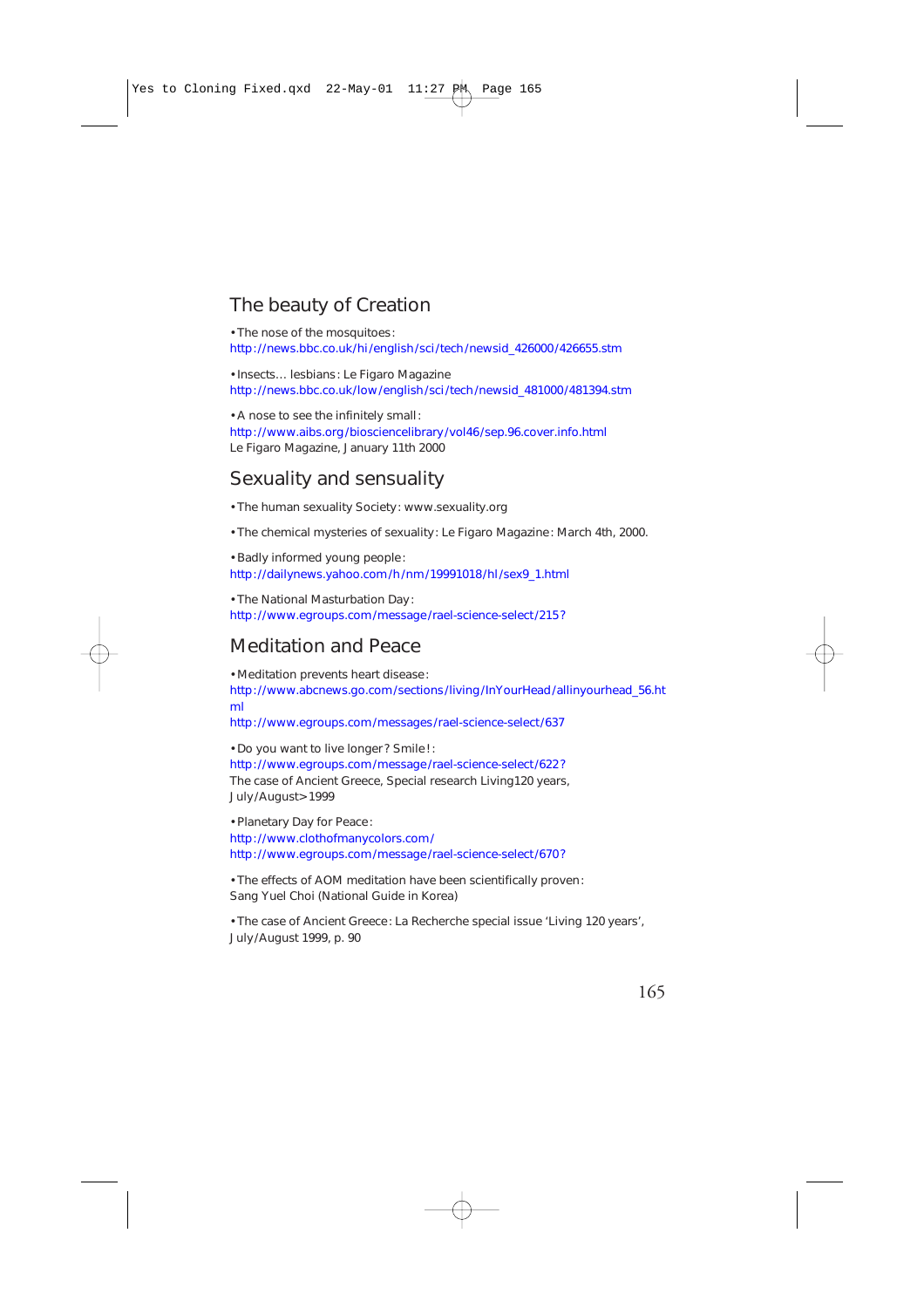# **Official internet addresses concerning the raelian mouvement**

**[www.rael.org](http://www.rael.org) [www.clonaid.com](http://www.clonaid.com) [www.subversions.com](http://www.subversions.com) [www.ufoland.com](http://www.ufoland.com)**

How to subscribe to **rael-science**, of which distributes by e-mail a selection of scientific news (**in english**) concerning this book :

> Send an empty e-mail to **[rael-science-select-subscribe@egroups.com](mailto:rael-science-select-subscribe@egroups.com)** (only the address is taken into consideration)

For a selection of news in **french** (the same as for above), send an e-mail to **[rael-science-francais-subscribe@egroups.com](mailto:rael-science-francais-subscribe@egroups.com)**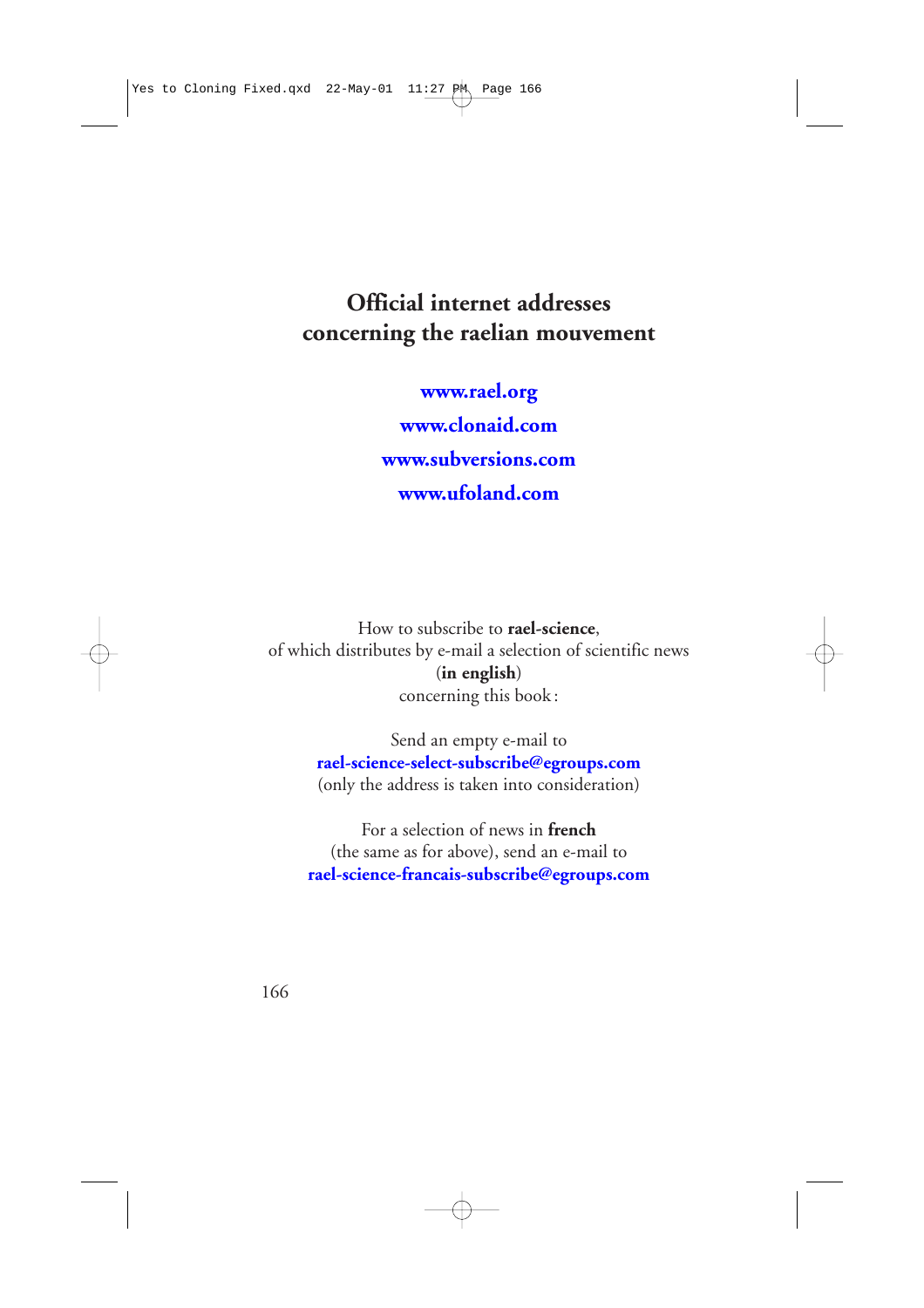# **FROM THE SAME AUTHOR**

## **[The Message Given by Extra-terrestrials](http://www.rael.org)**

(1 million copies sold, translated into 24 languages) This book is made up of two parts from the French originals of:

# **Le livre qui dit la Vérité et Les extra terrestres m'ont emmené sur leur planète.**

**Let's Welcome Our Fathers From Space**

## **Geniocracy**

# **Sensual Meditation**

# **BOOK CONCERNING THE TEACHING OF RAËL:**

Raël, étude des bienfaits physique et psychiques de son enseignement par **Daniel Chabot**, professor of psychology.

The above books are available directly by internet as well as any information about the International Raëlian Movement at:

# **[www.rael.org](http://www.rael.org)**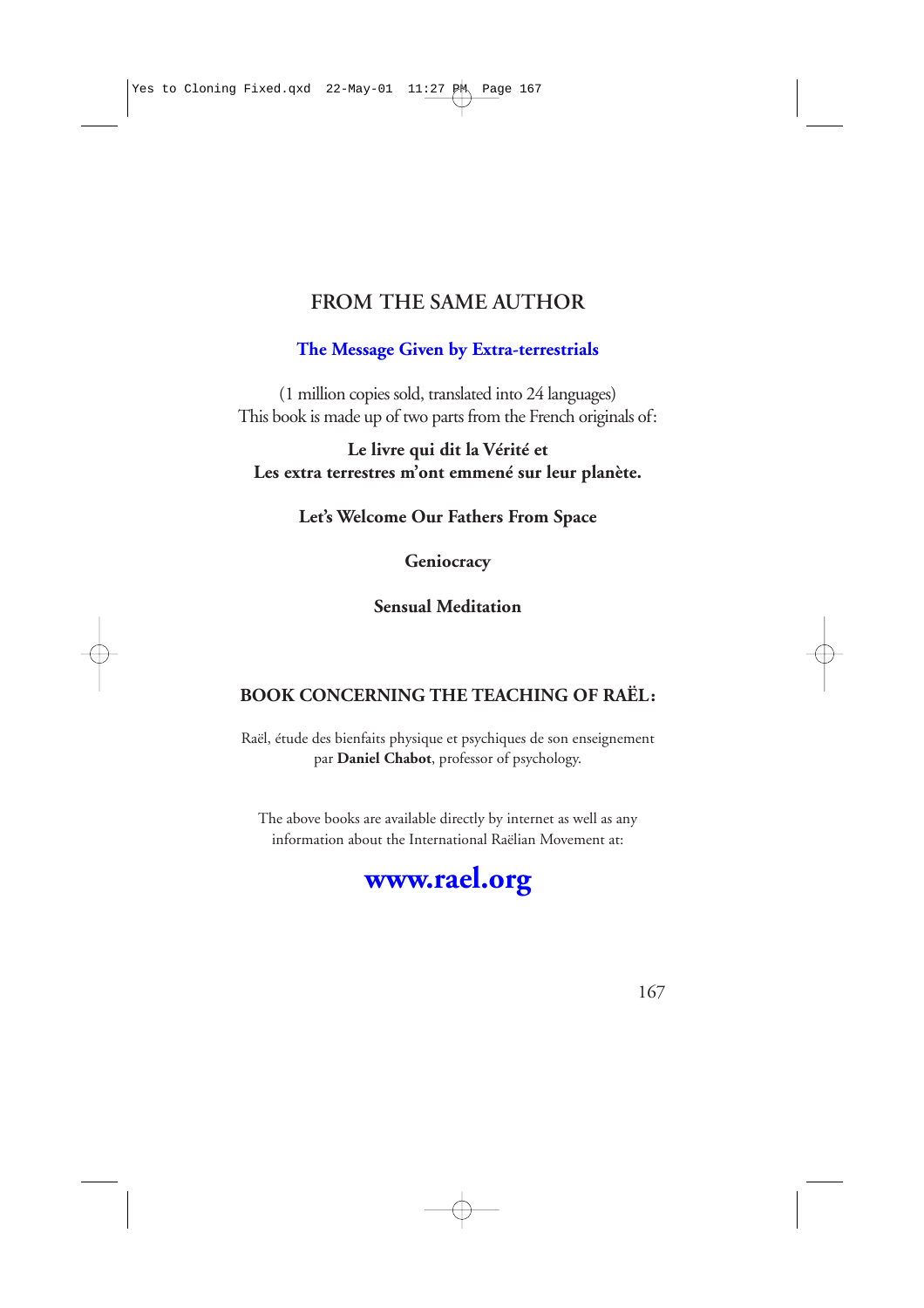# **If you would like to participate in the seminars given by Raël in your area, please contact the Raëlian Movement of your country or check out www.rael.org**

#### **ARGENTINA**

Movimiento Raeliano de Argentina Suipacha No.645 6620 Chivilcoy, Procincia de Buenos Aires

#### **AUSTRALIA**

Australian Raelian Movement G.P.O. Box 2397 Sydney, N.S.W. 2001 [australia@rael.org](mailto:australia@rael.org)

#### **BELGIUM**

Religion Raëlienne de Belgique P.O. Box 2065 2600 Antwerpen/Berchem raelbe@nirvanet.net

#### **BENIN**

Religion Raëlienne du Bénin 02 BP 1179 Cotonou givam@yahoo.com

### **BOLIVIA**

Movimiento Raeliano Boliviano Casilla 1341 Santa Cruz

### **BRAZIL**

Movimento Raeliano Brasileiro Caixa Postal 9044 CEP 22272-970 Rio de Janeiro - RJ raelbrasil@starmedia.com

#### **BRITAIN**

Raelian Religion BCM Minstrel GB-London WC1N3XX e.bolou@virgin.net

#### **BURKINA-FASO**

Religion Raëlienne du Burkina Faso DOUANIO Manaka B.P. 883 Bobodioulasso 01 raelburkina@hotmail.com

#### **CANADA**

Eglise Raëlienne du Canada Case postale 86 - Succursale Youville Montreal (QC) H2P 2V2

#### **CHILE**

Movimiento Raeliano Chileno Casilla 390 Centro Casilla Santiago de Chile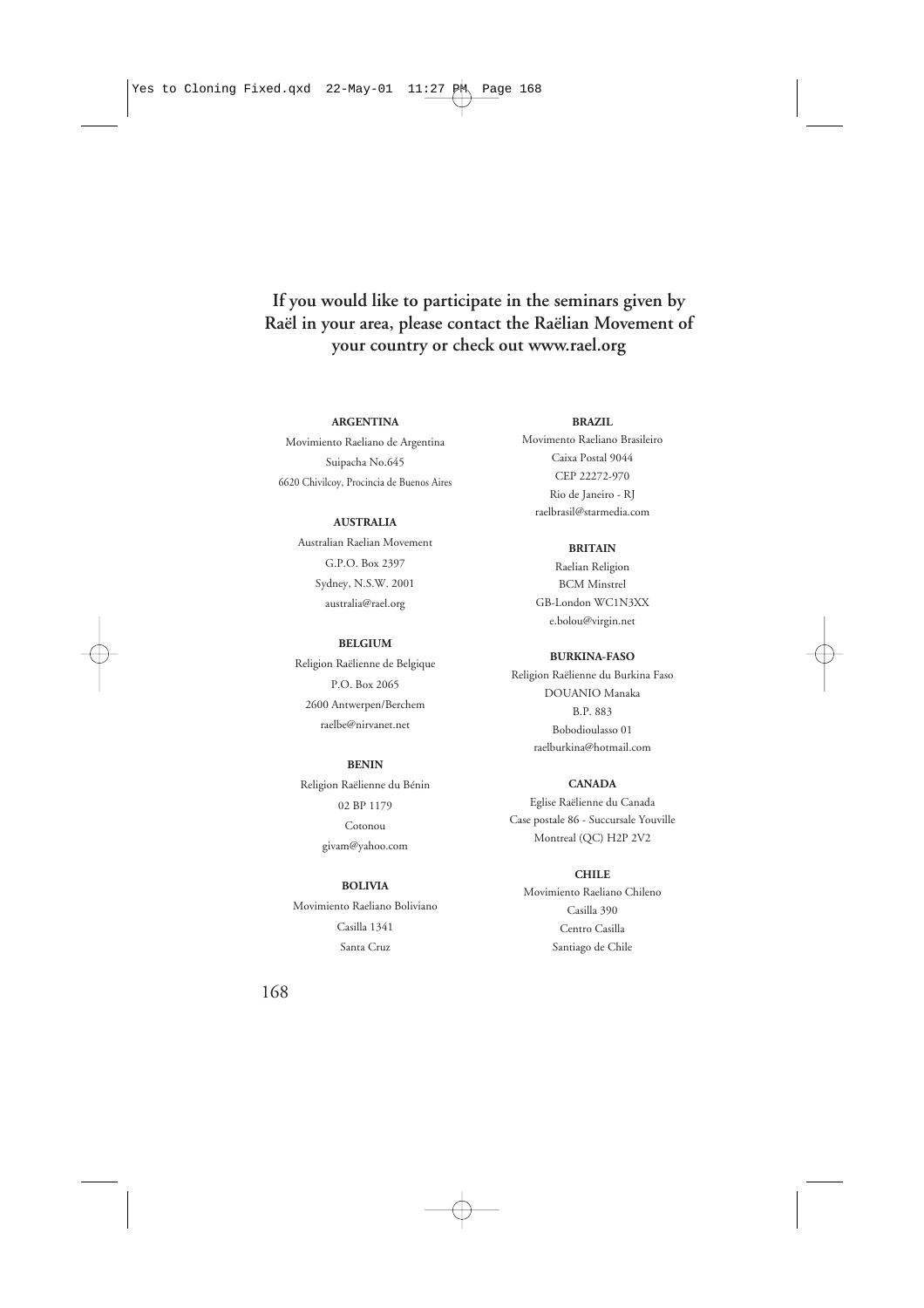### **CHINE**

c/o Japanese Raelian Movement Tokyo-To, Shibuya-Ku Shibuya 2-12-12 Miki Biru 401 Japan 150-0002 HZB04075@nifty.ne.jp

#### **COLOMBIA**

Movimiento Raeliano Colombiano Apartado Aereo # 3000 Medellin raelcolombia@city.net.co

### **CONGO**

Religion Raëlienne du Congo B.P 2872 Kinshava 1 malukisa@yahoo.fr

#### **ECUADOR**

Movimiento Raeliano de Ecuador Imbabura 19-25 y Carchi **Quito** 

#### **FRANCE**

Religion Raëlienne de France BP26 75660 Paris Cedex 14

#### **GABON**

Religon Raëlienne du Gabon B.P. 22171 Libreville jr.ogoula@voilà.fr

### **GERMANY**

Raelistische Religion Postfach 1252 79372 Muellheim

### **GREECE**

Greek Raelian Movement Nea Egnatia 270 Str. 54644 Thessaloniki

### **GUADELOUPE**

Religion Raëlienne de Guadeloupe BP 3105 Raizet Sud 97139 Abymes ffd971@mediasev.net

#### **HAWAII USA**

Hawaiian Raelian Movement P.O. Box 278 KAILUA, HI 96734

### **HOLLAND**

Raeliaanse Religie Nederland Postbus 10662 2501 HR. DEN HAAG

### **HONG KONG**

c/o Japanese Raelian Movement Tokyo-To, Shibuya-Ku Shibuya 2-12-12 Miki Biru 401 Japan 150-0002 hideaki6@rr.iij4u.or.jp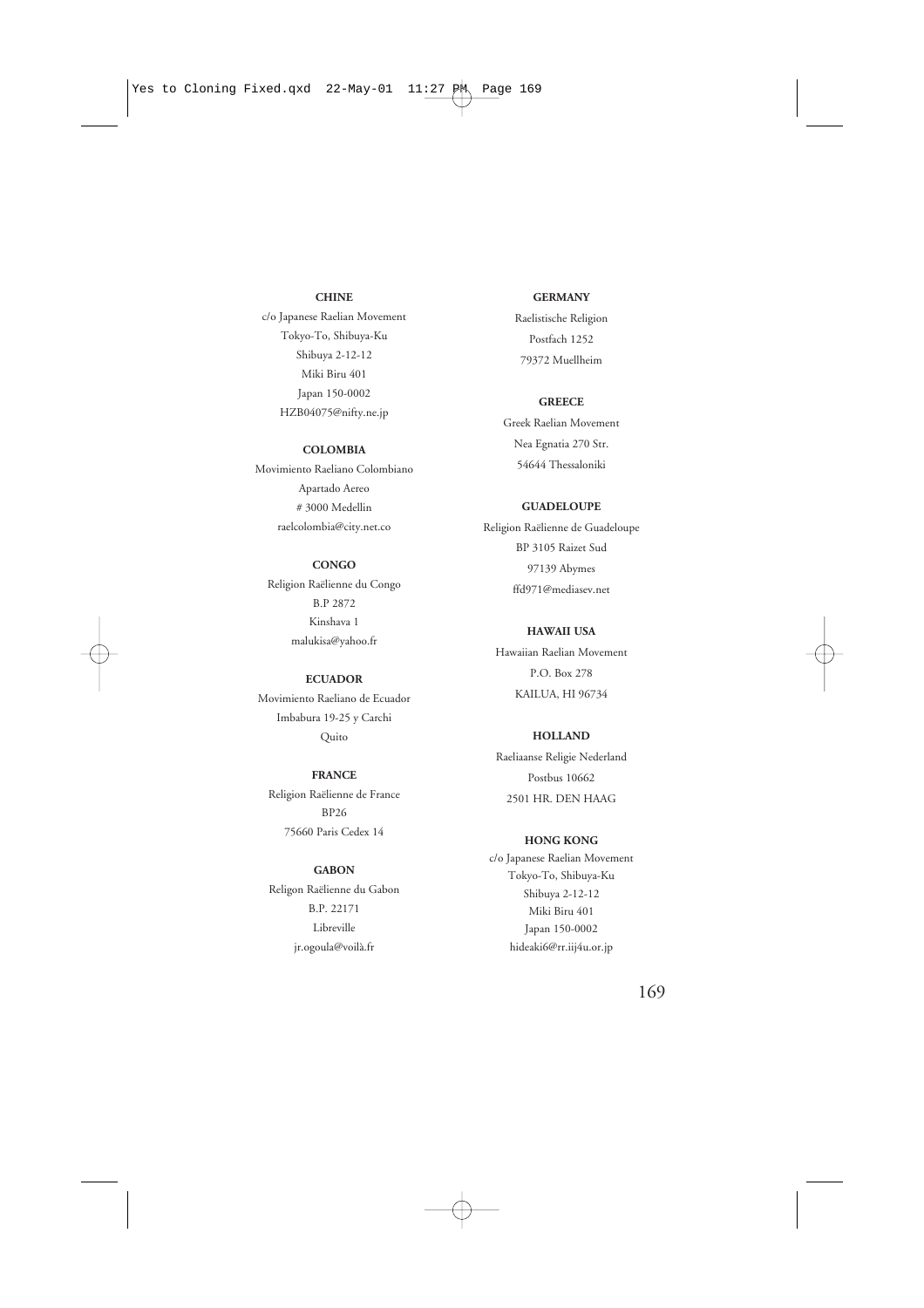### **INDIA**

Indian Raelian Movement c/o P.O.Box No.2058 Kalbadevi Head Post Office Mumbai 400002 indianraelianmovement@yahoo.com

#### **IRAN**

Iranian Raelian Movement P.O. Box 56 Station D Toronto, Ontario M6P 3J5 , Canada

#### **IRELAND**

Irish Raelian Movement P.O. Box 2680 Dublin 7 daveglynn@usa.net

#### **ISRAEL**

Israeli Raelian Movement P.O. Box 27244 Tel Aviv - Jaffa 61272 rael\_org@netvision.net.il

#### **ITALY**

Religione Raeliana CP202 33170 Pordenone Religione.Raeliana@rael.org

### **IVORY COAST**

Religion Raëlienne de Côte d'Ivoire 05BP1444 Abidjan 05 boniyves@hotmail.com

#### **JAPAN**

Japanese Raelian Movement Tokyo-To, Shibuya-Ku Shibuya 2-12-12 Miki Biru 401 Japan 150-0002 hideaki6@rr.iij4u.or.jp

### **KOREA**

Korean Raelian Movement K.P.O. Box 399 Seoul Korea 110-603 itanol@nuri.net

### **MARTINIQUE**

Mouvement Raëlien Martiniquais BP 4058 TSV 97254 Fort-de-France Cédex

#### **MAURITIUS ISLANDS**

Religion Raëlienne de l'Ile Maurice 4 Robinson Lane Phoenix Fraaug@intnet.mu

#### **MEXICO**

San Pablo Tepetlapa N° 56-4 Ampl. San Francisco Culhuacan 04470 Mexico D.F. nortoral@df1.telmex.net.mx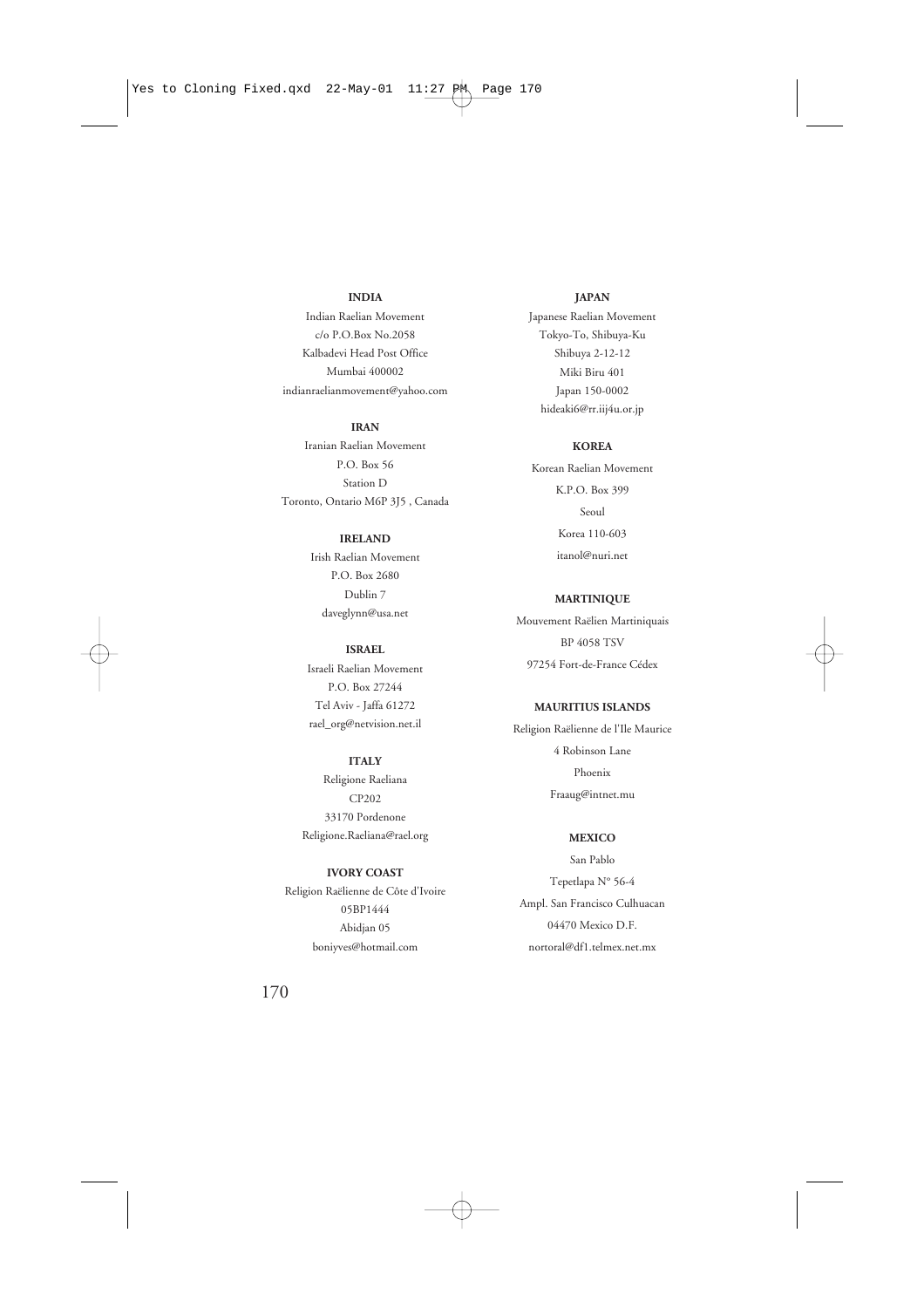### **NEPAL**

Nepalese Raelian Movement GPO Box 10857 Kathmandu ndiurnal@ccsl.com.np

#### **NEW ZEALAND**

New Zealand Raelian Movement P.O. Box 1744 Shortland Street Auckland

### **PANAMA**

Movimiento Raeliano de Panama Aeropuerto int'i de Tocumen Zona Posta # 14 Panama panamamx@pty-co.PA.DHL.COM

#### **PARAGUAY**

Movimiento Raeliano del Paraguay Olivia 1019 Edif-lider V Piso 15, Officina 151 Asuncion

### **PERU**

Movimiento Raeliano Peruano Guia Nacional Avenida Benavides 955 # Miraflores, Lima,

#### **PHILIPPINE**

Philipine Raelian Movement UP Box 241, University of the Philippines Diliman, Quezon City Philippine 1101 kingnamo@hotmail.com

#### **POLAND**

Religia Raelianska w Polsce c/o Iwona Adamczak, Skr. Poczt. 555 00-950 Warszawa 1

#### **PORTUGAL**

Movimento Raeliano Portugues Apartado Postal 2715 1118 Lisboa Codex

#### **SLOVAKIA**

Raelske Hnutie na Slovensku P.O. Box 117 82005 Bratislava 25

#### **SLOVENIA**

Raeljansko Gibanje Slovenije Vojkovo nab. 23 6000 Koper raeljansko.drustvo@iname.com

### **SOUTH AFRICA**

South African Raelian Religion P.O.Box 1572 Boksburg 1460 Republic of South Africa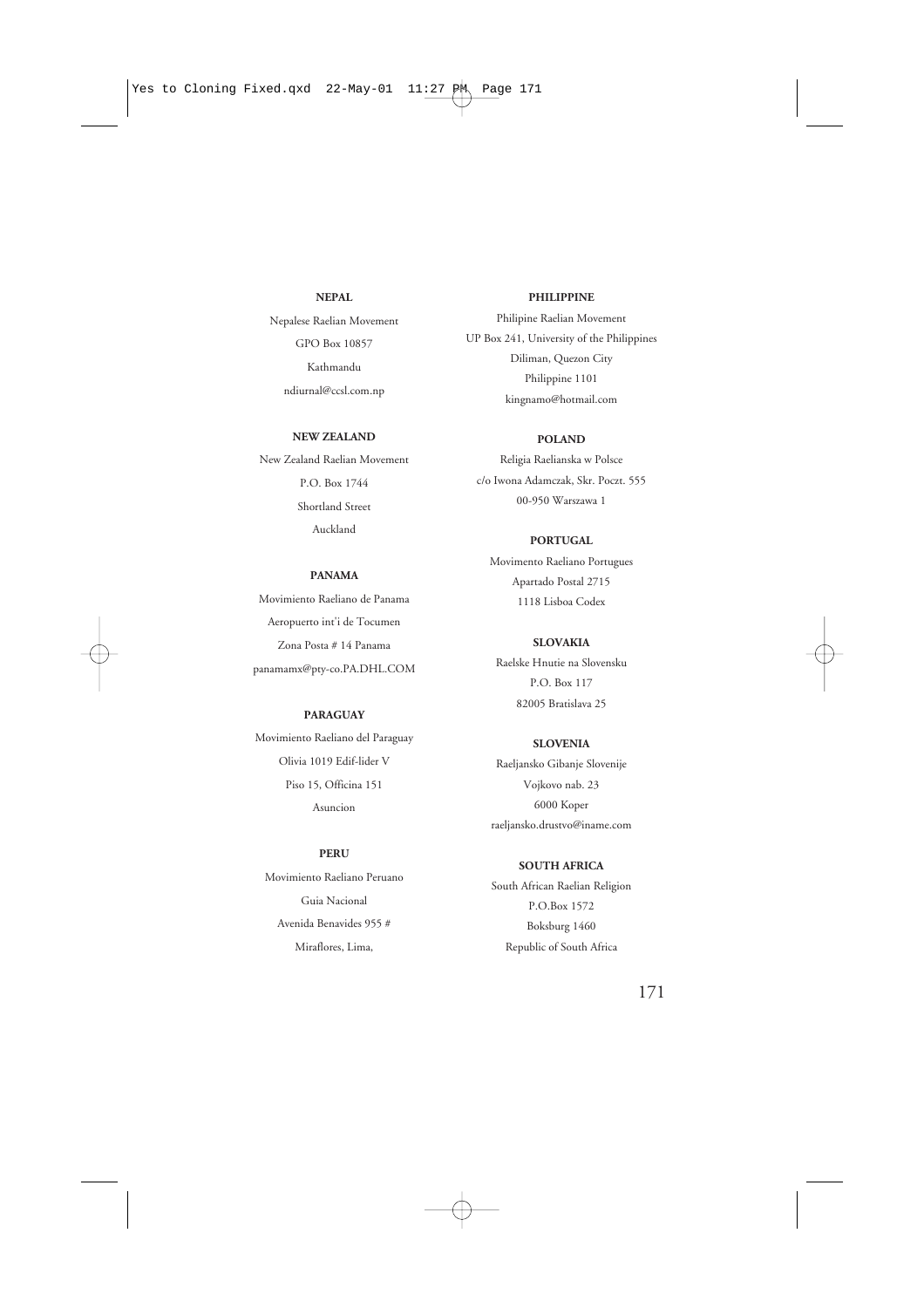### **SPAIN**

Religion Raeliana España Apartado de Correos 19113 08080 Barcelona Rael\_espana@hotmail.com

#### **SWEDEN**

Raeliska religionen BP 1026 10138 Stockholm raeliska\_religionen@yahoo.com

### **SWITZERLAND**

Religion Raëlienne Suisse Case postale 176 1926 Fully office.ch@rael.org

#### **TAIWAN**

Taiwan Raelian Movement P.O. Box 84-686 Taipei ysmjimmy@ms37.hinet.net

### **TCHAD**

Religion Raëlienne du Tchad ASECNA B.P. 5629 N'Djamena, reacen@intel.td

### **THAILAND**

Thai Raelian Movement c/o Sung Hyuk RHIM P.O.Box 1556 Bangkok Post Office 10500

# **TOGO**

Religion Raëlienne du Togo Rita Amétépé Responsable B.P. 1476 Lomé

## **USA**

USA Raelian Movement B.O. Box 630368 North Miami Beach, FL 33163 Florida

#### **VENEZUELA**

Movimiento Raeliano Venezolano Segunda Calle # 71, Urbanizacion El Rincon, Segunda Sabana, Bocono Trujillo

#### **ZIMBABWE**

Zimbabwe Raelian Movement P.O. Box 666 Zengeza, Chitungwiza